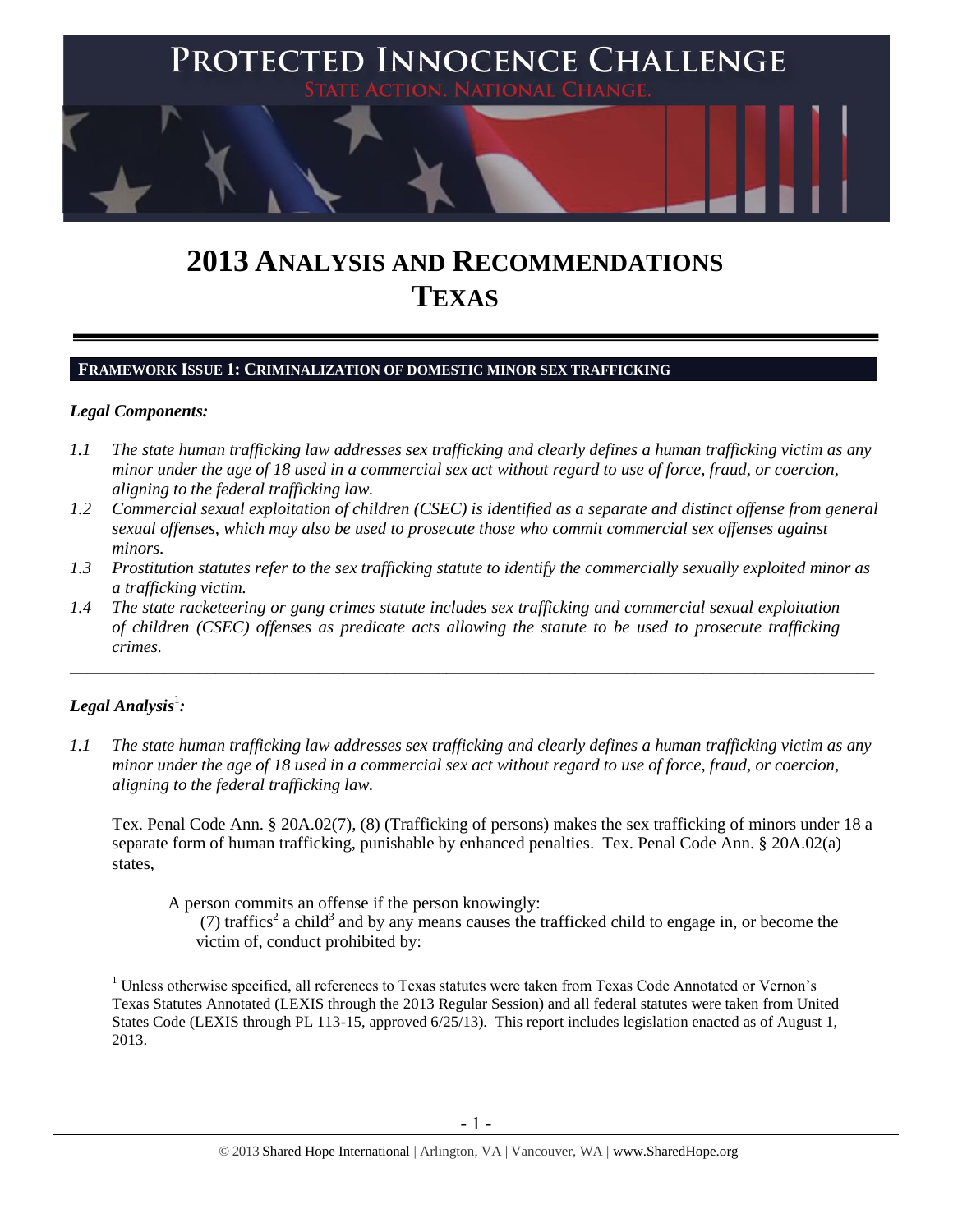<span id="page-1-1"></span>(A) Section 21.02 (Continuous Sexual Abuse of Young Child or Children); (B) Section 21.11 (Indecency with a Child); (C) Section 22.011 (Sexual Assault); (D) Section 22.021 (Aggravated Sexual Assault); (E) Section 43.02 (Prostitution); (F) Section 43.03 (Promotion of Prostitution); (G) Section 43.04 (Aggravated Promotion of Prostitution); (H) Section 43.05 (Compelling Prostitution); (I) Section 43.25 (Sexual Performance by a Child); (J) Section 43.251 (Employment Harmful to Children); or (K) Section 43.26 (Possession or Promotion of Child Pornography); or (8) receives a benefit from participating in a venture that involves an activity described by Subdivision (7) or engages in sexual conduct<sup>4</sup> with a child trafficked in the manner described in Subdivision (7).

<span id="page-1-0"></span>A first conviction under Tex. Penal Code Ann. § 20A.02(a) is generally punishable as a second degree felony by imprisonment for  $2-20$  years<sup>5</sup> and a possible fine not to exceed \$10,000. Tex. Penal Code Ann.

If the accused is found guilty of more than one offense arising out of the same criminal episode, the sentences may run concurrently or consecutively if each sentence is for a conviction of:

(2) an offense:

(A) under . . . Section 21.02 [Continuous sexual abuse of a child or children] . . . committed against a victim younger than 17 years of age at the time of the commission of the offense regardless of whether the accused is convicted of violations of the same section more than once or is convicted of violations of more than one section; or

(B) for which a plea agreement was reached in a case in which the accused was charged with more than one offense listed in Paragraph (A) committed against a victim younger than 17 years of age at the time of the commission of the offense regardless of whether the accused is charged with violations of the same section more than once or is charged with violations of more than one section;

(3) an offense:

(A) under Section . . . 43.26 [Possession or promotion of child pornography], regardless of whether the accused is convicted of violations of the same section more than once or is convicted of violations of both sections; or

(B) for which a plea agreement was reached in a case in which the accused was charged with more than one offense listed in Paragraph (A), regardless of whether the accused is charged with violations of the same section more than once or is charged with violations of both sections;

. . . . (5) an offense:

> (A) under Section 20A.02 [Trafficking of persons] or 43.05 [Compelling prostitution], regardless of whether the accused is convicted of violations of the same section more than once or is convicted of violations of both sections; or

<sup>&</sup>lt;sup>2</sup> Pursuant to Tex. Penal Code Ann. § 20A.01(4), "Traffic' means to transport, entice, recruit, harbor, provide, or otherwise obtain another person by any means."

 $3$  Tex. Penal Code Ann.  $\frac{20A.01(1)}{2}$  defines a "child" as "a person younger than 18 years of age."

<sup>&</sup>lt;sup>4</sup> Tex. Penal Code Ann. § 20A.01(3) states that the term "sexual conduct" has the same meaning used in Tex. Penal Code Ann. § 43.25. Pursuant to Tex. Penal Code Ann. § 43.25(a)(2), "'Sexual conduct' means sexual contact, actual or simulated sexual intercourse, deviate sexual intercourse, sexual bestiality, masturbation, sado-masochistic abuse, or lewd exhibition of the genitals, the anus, or any portion of the female breast below the top of the areola." <sup>5</sup> Texas Penal Code Sec. 3.03(b) (Sentences for offenses arising out of same criminal episode) states,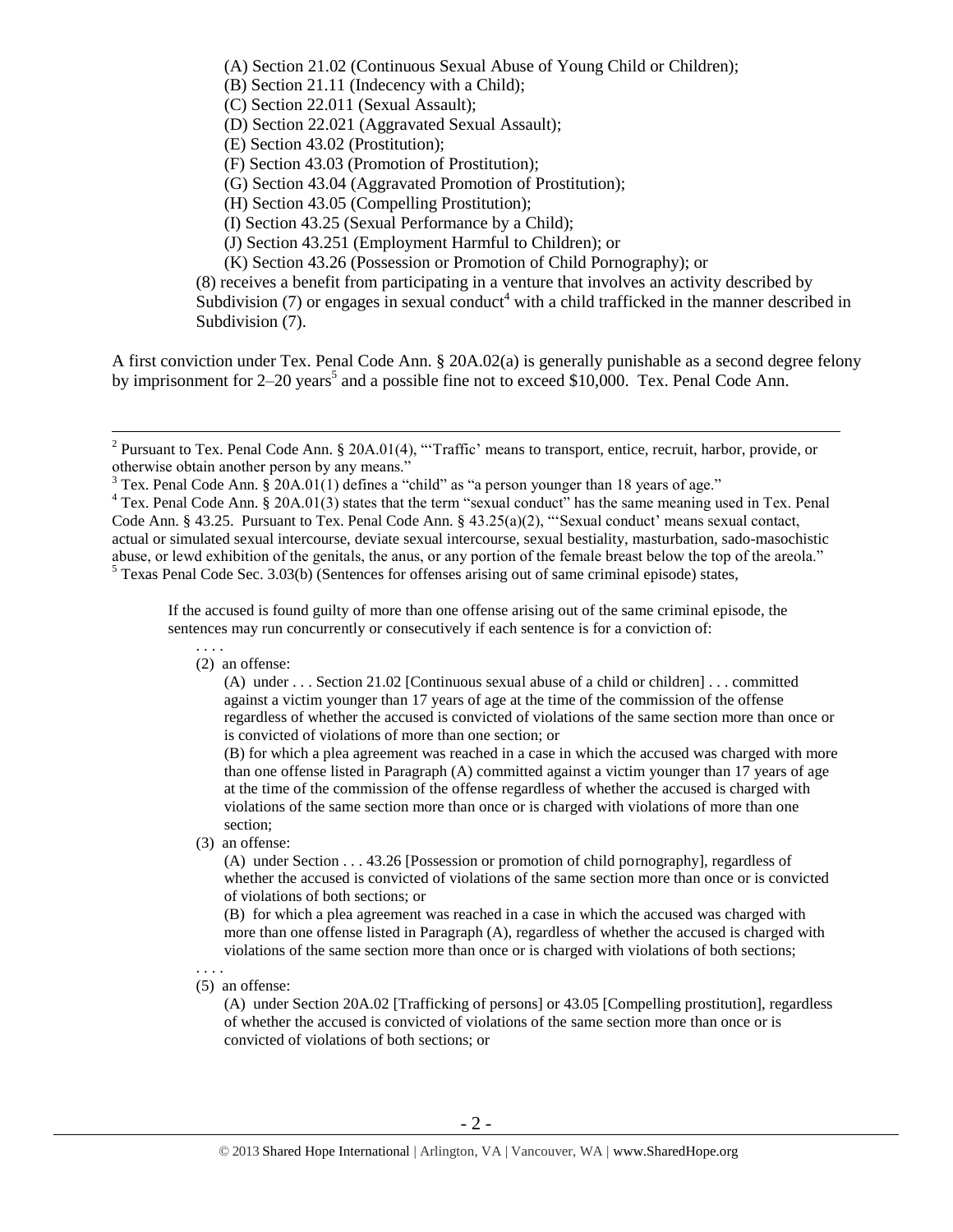§§ 20A.02(b)(1), 12.33. A first conviction under Tex. Penal Code Ann. § 20A.02(a)(7) or § 20A.02(a)(8), however, is punishable, without regard to the use of force, fraud, or coercion, as a first degree felony by imprisonment "for life or for any term of not more than 99 years or less than 5 years" and a possible fine not to exceed \$10,000, while subsequent convictions are punishable by life imprisonment and a possible fine not to exceed \$10,000. Tex. Penal Code Ann. §§ 20A.02(b)(1), 12.32, 12.42(c)(2).<sup>6</sup>

Additionally, Tex. Penal Code Ann. § 20A.03 (Continuous trafficking of persons) states,

<span id="page-2-0"></span>(a) A person commits an offense if, during a period that is 30 or more days in duration, the person engages two or more times in conduct that constitutes an offense under Section 20A.02 [Trafficking of persons].

(b) If a jury is the trier of fact, members of the jury are not required to agree unanimously on which specific conduct engaged in by the defendant constituted an offense under Section 20A.02 or on which exact date the defendant engaged in that conduct. The jury must agree unanimously that the defendant, during a period that is 30 or more days in duration, engaged in conduct that constituted an offense under Section 20A.02.

(c) If the victim of an offense under Subsection (a) is the same victim as a victim of an offense under Section 20A.02, a defendant may not be convicted of the offense under Section 20A.02 in the same criminal action as the offense under Subsection (a), unless the offense under Section 20A.02:

(1) is charged in the alternative;

(2) occurred outside the period in which the offense alleged under Subsection (a) was committed; or (3) is considered by the trier of fact to be a lesser included offense of the offense alleged under Subsection (a).

(d) A defendant may not be charged with more than one count under Subsection (a) if all of the conduct that constitutes an offense under Section 20A.02 is alleged to have been committed against the same victim.

. . . .

 $\overline{a}$ 

(B) for which a plea agreement was reached in a case in which the accused was charged with more than one offense listed in Paragraph (A), regardless of whether the accused is charged with violations of the same section more than once or is charged with violations of both sections; or

(6) an offense:

(B) for which a plea agreement was reached in a case in which the accused was charged with more than one offense listed in Paragraph (A) and punishable as described by that paragraph, regardless of whether the accused is charged with violations of the same section more than once or is charged with violations of more than one section.

The text of Texas Penal Code Sec. 3.03 included here and elsewhere in this report includes amendments made by the passage of House Bill 220 during the 2013 regular session of the 83rd Texas Legislature (effective Sept. 1, 2013).  $6$  Additional sentencing limitations may also be applicable. For example, a person convicted under Tex. Penal Code Ann. § 20A.02 [Trafficking of Persons] or Tex. Penal Code Ann. § 20A.03 [Continuous Trafficking of Persons] cannot be sentenced to community supervision and is not eligible for release to intensive supervision parole. Tex. Gov't Code Ann. § 499.027(b)(2)(Z)–(AA) (First version); Tex. Code Crim. Proc. Ann. art. 42.12, §  $\frac{3g(a)(1)(M)}{2}$ . Additionally, if the offender has a prior conviction for certain crimes, including Tex. Penal Code Ann. § 20A.02(7) or (8), a second conviction is punishable by life imprisonment. Tex. Penal Code Ann. § 12.42(c)(2)(A). The text of Tex. Gov't Code Ann. § 499.027 included here and elsewhere in this report includes amendments made by the passage of Senate Bill 1093 during the 2013 regular session of the 83rd Texas Legislature (effective Sept. 1, 2013).

<sup>(</sup>A) under Section 22.04(a)(1) or (2) or Section 22.04(a–1)(1) or (2) that is punishable as a felony of the first degree, regardless of whether the accused is convicted of violations of the same section more than once or is convicted of violations of more than one section; or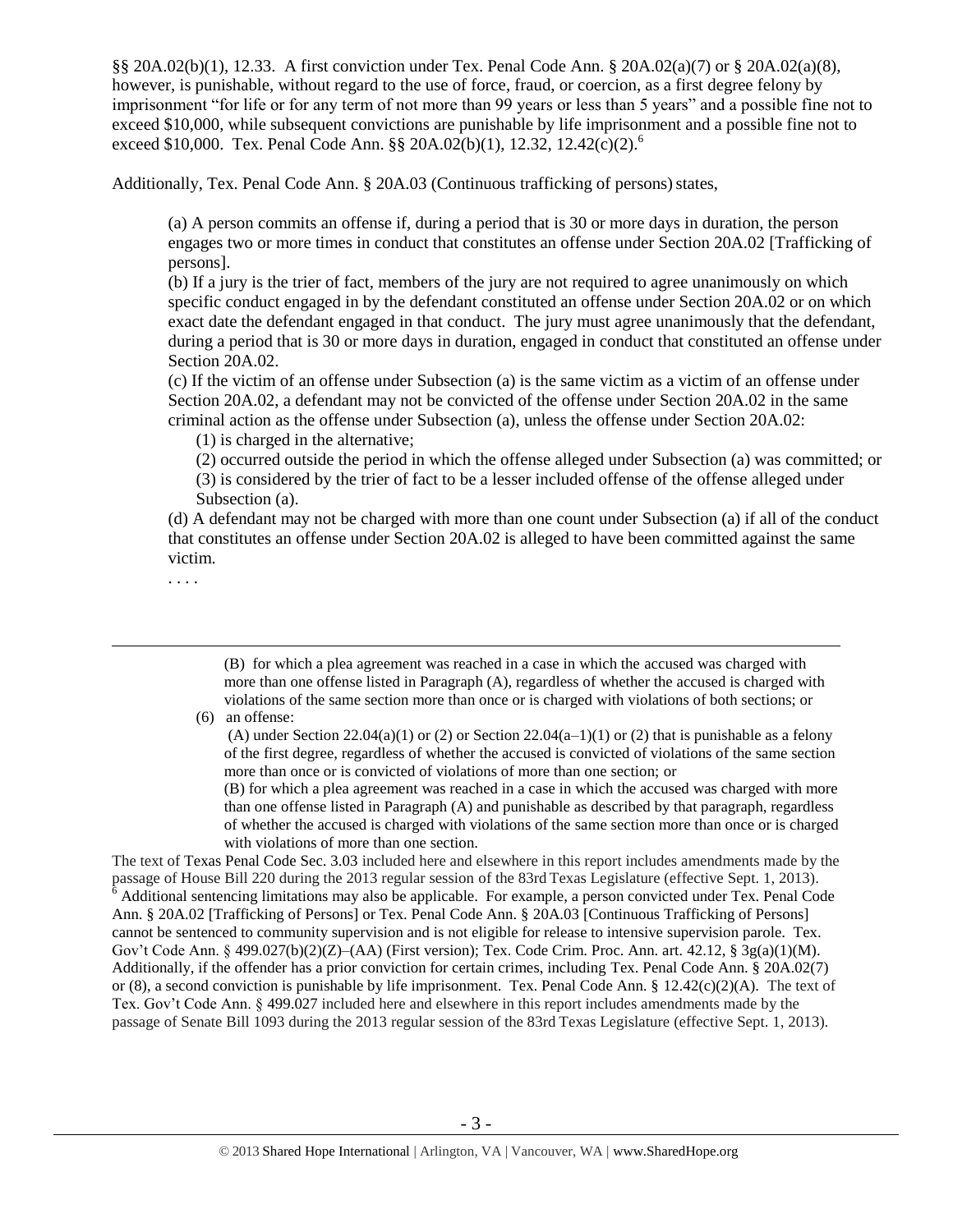<span id="page-3-0"></span>A conviction under Tex. Penal Code Ann. § 20A.03 is punishable as a first degree felony by imprisonment for either 25–99 years<sup>7</sup> and a possible fine not to exceed \$10,000 or life and a possible fine not to exceed \$10,000.<sup>8</sup> Tex. Penal Code Ann. §§ 20A.03(e), 12.32.

*1.2 Commercial sexual exploitation of children (CSEC) is identified as a separate and distinct offense from general sexual offenses, which may also be used to prosecute those who commit commercial sex offenses against minors.*

Texas has several statutes specifically criminalizing CSEC, including the following:

- 1. Tex. Penal Code Ann. § 43.05(a)(2) (Compelling prostitution) makes it a crime if a person knowingly "causes by any means a child younger than 18 years to commit prostitution, regardless of whether the actor knows the age of the child at the time the actor commits the offense." A conviction under Tex. Penal Code Ann. § 43.05(a)(2) is punishable as a first degree felony by imprisonment for either 5–99 years<sup>9</sup> and a possible fine not to exceed \$10,000 or life and a possible fine not to exceed \$10,000. Tex. Penal Code Ann. §§ 43.05(b), 12.32.
- 2. Tex. Penal Code Ann. § 43.03<sup>10</sup> (Promotion of prostitution) criminalizes soliciting "another to engage in sexual conduct with another person for compensation." It is a "felony of the second degree if the actor engages in conduct described by Subsection (a)(1) or (2) involving a person younger than 18 years of age engaging in prostitution, regardless of whether the actor knows the age of the person at the time the actor commits the offense." Tex. Penal Code Ann. § 43.03(a), (b).
- 3. Tex. Penal Code Ann. § 43.04(a)<sup>11</sup> (Aggravated promotion of prostitution) is violated when a person "knowingly owns, invests in, finances, controls, supervises, or manages a prostitution enterprise that uses two or more prostitutes." This offense is a first degree felony when "the prostitution enterprise uses as a

 $\overline{a}$ 

An inmate serving a sentence for an offense . . . under Section  $3g(a)(1)$  ... (C) [Section 21.11(a)(1), Penal Code (Indecency with a child], (D) [Section 20.04, Penal Code (Aggravated kidnapping)], (E) [Section 22.021, Penal Code (Aggravated sexual assault)] (H), [Section 22.011, Penal Code (Sexual assault)], (I) [Section 22.04(a)(1), Penal Code (Injury to a child, elderly individual, or disabled individual), if the offense is punishable as a felony of the first degree and the victim of the offense is a child]; (J), [Section 43.25, Penal Code (Sexual performance by a child)]; (L) [Section 43.05, Penal Code (Compelling prostitution)]; or (M) [Section 20A.02, Penal Code (Trafficking of persons)], Article 42.12, Code of Criminal Procedure or [Tex. Penal Code Ann. § 20A.03], or an offense under Section 71.02 [Engaging in Organized Criminal Activity] or 71.023 [Directing Activities of Criminal Street Gangs], Penal Code … is not eligible for release on parole until the inmate's actual calendar time served, without consideration of good conduct time, equals one-half of the sentence or 30 calendar years, whichever is less, but in no event is the inmate eligible for release on parole in less than two calendar years.

The text of Tex. Gov't Code Ann. § 508.145(d)(1) included here and elsewhere in this report includes amendments made by the passage of House Bill 8, Senate Bill 549, and Senate Bill 727 during the 2013 regular session of the 83rd Texas Legislature (effective Sept. 1, 2013).

<sup>9</sup> See supra note [5.](#page-1-0)

 $7$  See supra note [5.](#page-1-0)

<sup>&</sup>lt;sup>8</sup> Pursuant to Tex. Gov't Code Ann. § 508.145(d)(1) (Eligibility for release on parole; computation of parole eligibility date),

<sup>&</sup>lt;sup>10</sup> The text of Texas Penal Code § 43.03 included here and elsewhere in this report includes amendments made by the passage of House Bill 8 during the 2013 regular session of the 83rd Texas Legislature (effective Sept. 1, 2013). <sup>11</sup> The text of Texas Penal Code  $\S$  43.04 included here and elsewhere in this report includes amendments made by the passage of House Bill 8 during the 2013 regular session of the 83rd Texas Legislature (effective Sept. 1, 2013).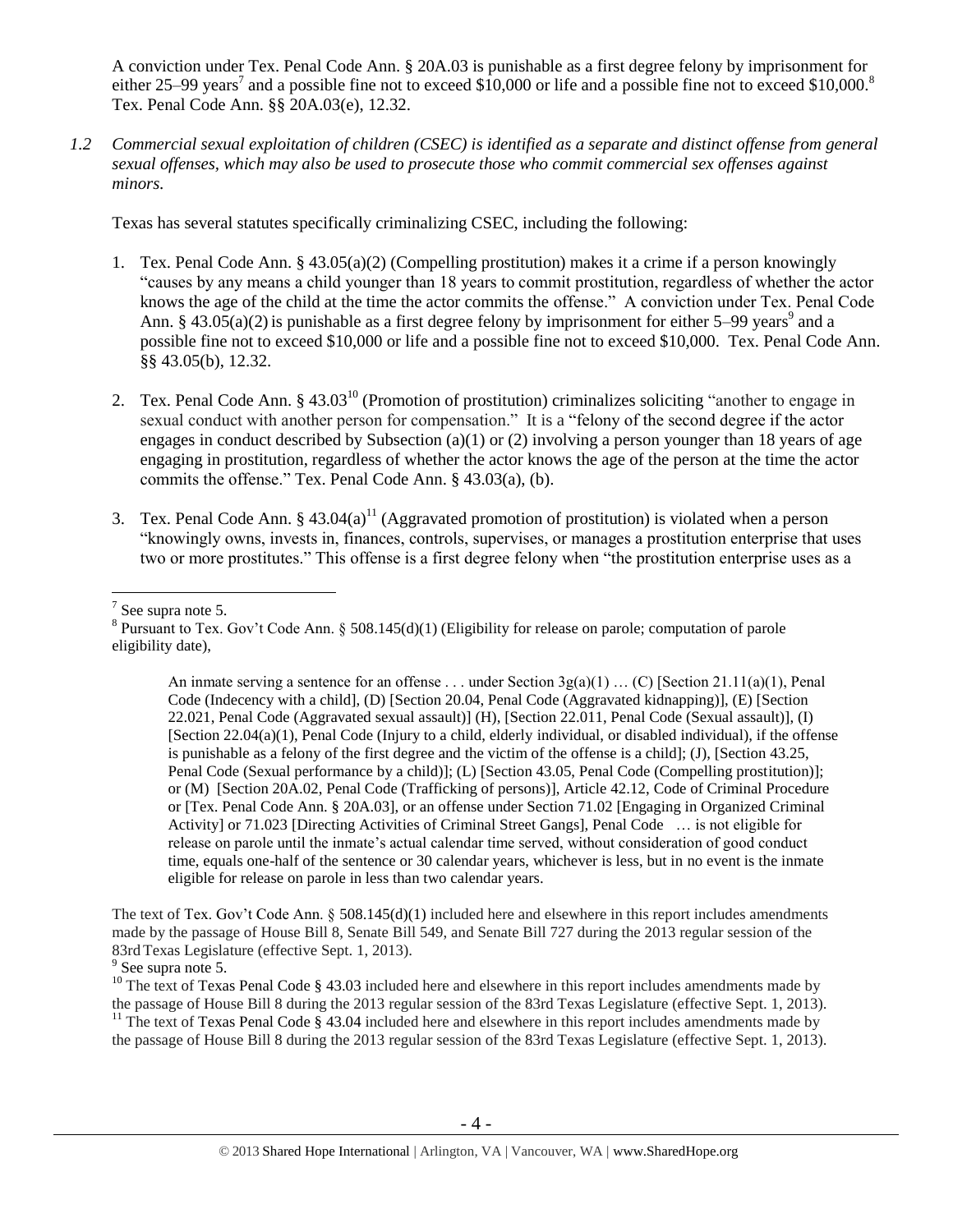<span id="page-4-0"></span>prostitute one or more persons younger than 18 years of age, regardless of whether the actor knows the age of the person at the time the actor commits the offense." Tex. Penal Code Ann. § 43.04(b).

- 4. Tex. Penal Code Ann. §  $43.02(a)^{12}$  (Prostitution) makes it a crime if a person "(1) offers to engage, agrees to engage, or engages in sexual conduct for a fee; or (2) solicits another in a public place to engage with the person in sexual conduct for hire." A conviction under this statute is generally punishable as a Class B misdemeanor by imprisonment in a county jail up to 180 days, a fine not to exceed \$2,000, or both. Tex. Penal Code Ann. §§ 43.02(c), 12.22. However, if the person solicited is younger than 18 years of age, regardless of whether the actor knows the age of the person solicited, a conviction is punishable as a second degree felony by imprisonment for 2–20 years and a possible fine not to exceed \$10,000. Tex. Penal Code Ann. §§ 43.02(c)(3), 12.33.
- 5. Tex. Penal Code Ann. § 15.031(b) (Criminal solicitation of a minor) states,

<span id="page-4-2"></span>A person commits an offense if, with intent that an offense under Section 20A.02(a)(7) or (8) [Trafficking of persons], 21.02 [Continuous sexual abuse of young child or children], 21.11 [Indecency with a child], 22.011 [Sexual assault], 22.021 [Aggravated sexual assault], 43.02 [Prostitution], 43.05(a)(2) [Compelling prostitution], or 43.25 [Sexual performance by a child] be committed, the person by any means requests, commands, or attempts to induce a minor<sup>13</sup> or another whom the person believes to be a minor to engage in specific conduct that, under the circumstances surrounding the actor's conduct as the actor believes them to be, would constitute an offense under one of those sections or would make the minor or other believed by the person to be a minor a party to the commission of an offense under one of those sections.

Pursuant to Tex. Penal Code Ann. § 15.031(e), a conviction under Tex. Penal Code Ann. § 15.031(b) is punishable one category lower than committing the actual offense, but the punishment may be enhanced to the same category as the predicate offense if it is proven that the offender

(1) was at the time of the offense 17 years of age or older and a member of a criminal street gang, as defined by Section 71.01 [Definitions]: $^{14}$  and

(2) committed the offense with the intent to:

- <span id="page-4-1"></span>(A) further the criminal activities of the criminal street gang; or
- <span id="page-4-3"></span>(B) avoid detection as a member of a criminal street gang.
- 6. Tex. Penal Code Ann. §  $43.251(b)^{15}$  (Employment harmful to children) states, "A person commits an offense if the person employs, authorizes, or induces a child<sup>16</sup> to work: (1) in a sexually oriented

<sup>&</sup>lt;sup>12</sup> The text of Tex. Penal Code Ann.  $\S$  43.02 included here and elsewhere in this report includes amendments made by the passage of House Bill 8 during the 2013 regular session of the 83rd Texas Legislature (effective Sept. 1, 2013).

<sup>&</sup>lt;sup>13</sup> Pursuant to Tex. Penal Code Ann. § 15.031(f), "In this section, 'minor' means an individual younger than 17 years of age."

 $14$  Tex. Penal Code Ann. § 71.01(d) defines "criminal street gang" as "three or more persons having a common identifying sign or symbol or an identifiable leadership who continuously or regularly associate in the commission of criminal activities."

<sup>&</sup>lt;sup>15</sup> The text of Tex. Penal Code Ann. § 43.251 included here and elsewhere in this report includes amendments made by the passage of House Bill 8 during the 2013 regular session of the 83rd Texas Legislature (effective Sept. 1, 2013).

<sup>&</sup>lt;sup>16</sup> Pursuant to Tex. Penal Code Ann. § 43.251(a)(1), "child" is defined as "a person younger than 18 years of age."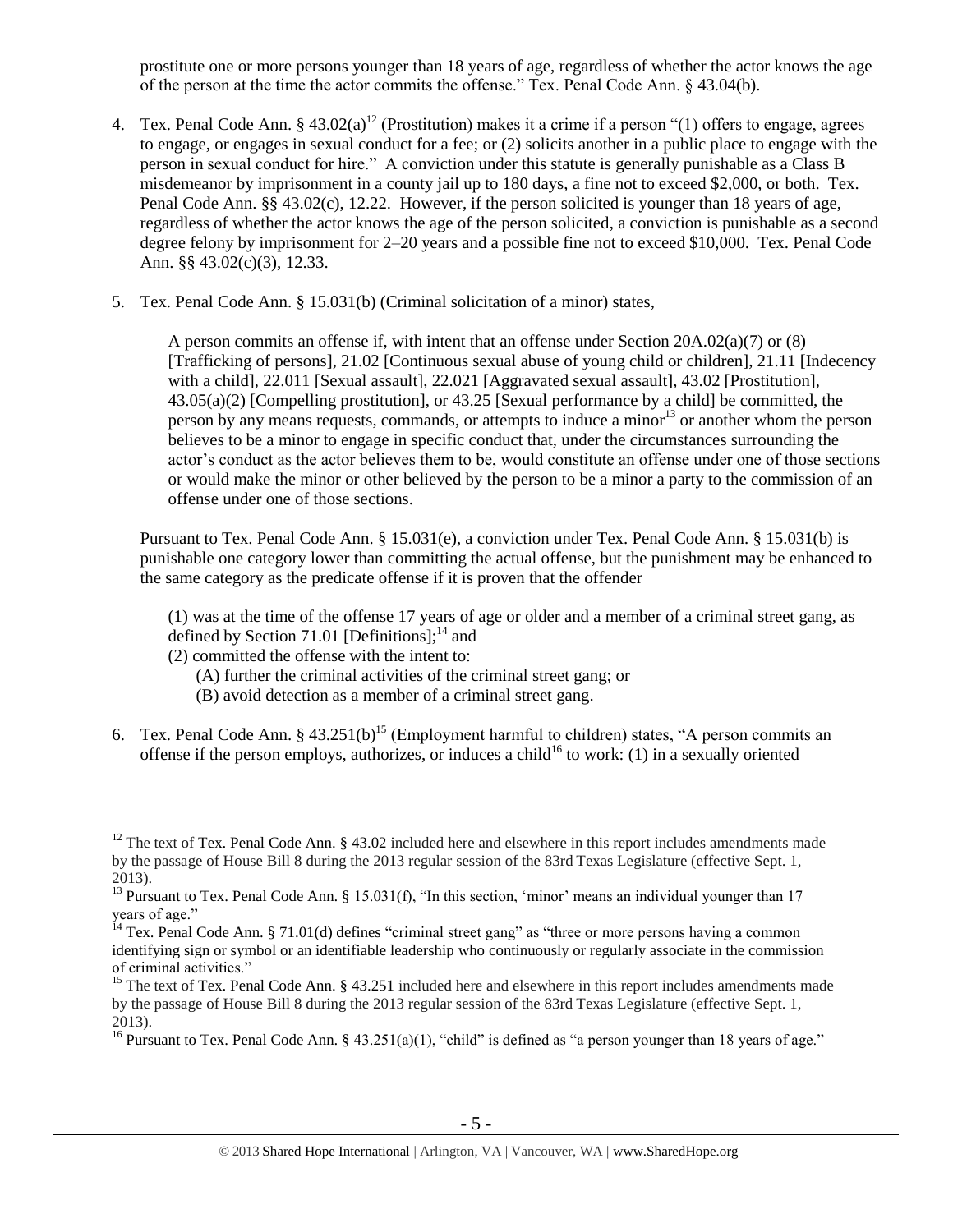commercial activity;<sup>17</sup> or (2) in any place of business permitting, requesting, or requiring a child to work nude or topless." Pursuant to Tex. Penal Code Ann. § 43.251(c) a conviction is punishable as a second degree felony by imprisonment for 2–20 years and a possible fine not to exceed \$10,000, but if the child is a minor under the age of 14, a conviction is punishable as a first degree felony by imprisonment for either 5– 99 years and a possible fine not to exceed \$10,000 or life and a possible fine not to exceed \$10,000. Tex. Penal Code Ann. §§ 43.251(c), 12.33, 12.32.

- 7. Tex. Penal Code Ann. § 21.02(b), (c), (g) (Continuous sexual abuse of young child or children) states,
	- (b) A person commits an offense if:

(1) during a period that is 30 or more days in duration, the person commits two or more acts of sexual abuse, regardless of whether the acts of sexual abuse are committed against one or more victims; and

(2) at the time of the commission of each of the acts of sexual abuse, the actor is 17 years of age or older and the victim is a child younger than 14 years of age.

(c) For purposes of this section, "act of sexual abuse" means any act that is a violation of one or more of the following penal laws:

(1) aggravated kidnapping under Section 20.04(a)(4), if the actor committed the offense with the intent to violate or abuse the victim sexually;

(2) indecency with a child under Section  $21.11(a)(1)$ , if the actor committed the offense in a manner other than by touching, including touching through clothing, the breast of a child;

(3) sexual assault under Section 22.011;

(4) aggravated sexual assault under Section 22.021;

. . .

(6) sexual performance by a child under Section 43.25;

- (7) trafficking of persons under Section 20A.02(a)(7) or (8); and
- (8) compelling prostitution under Section 43.05(a)(2).

. . . .

 $\overline{a}$ 

(g) It is an affirmative defense to prosecution under this section that the actor:

(1) was not more than five years older than:

(A) the victim of the offense, if the offense is alleged to have been committed against only one victim; or

(B) the youngest victim of the offense, if the offense is alleged to have been committed against more than one victim;

(2) did not use duress, force, or a threat against a victim at the time of the commission of any of the acts of sexual abuse alleged as an element of the offense; and

(3) at the time of the commission of any of the acts of sexual abuse alleged as an element of the offense:

(A) was not required under Chapter 62, Code of Criminal Procedure, to register for life as a sex offender; or

(B) was not a person who under Chapter 62 had a reportable conviction or adjudication for an offense under this section or an act of sexual abuse as described by Subsection (c).

<sup>&</sup>lt;sup>17</sup> Tex. Penal Code Ann. § 43.251(a)(5) defines "sexually oriented commercial activity" as "a massage establishment, nude studio, modeling studio, love parlor, or other similar commercial enterprise the primary business of which is the offering of a service that is intended to provide sexual stimulation or sexual gratification to the customer."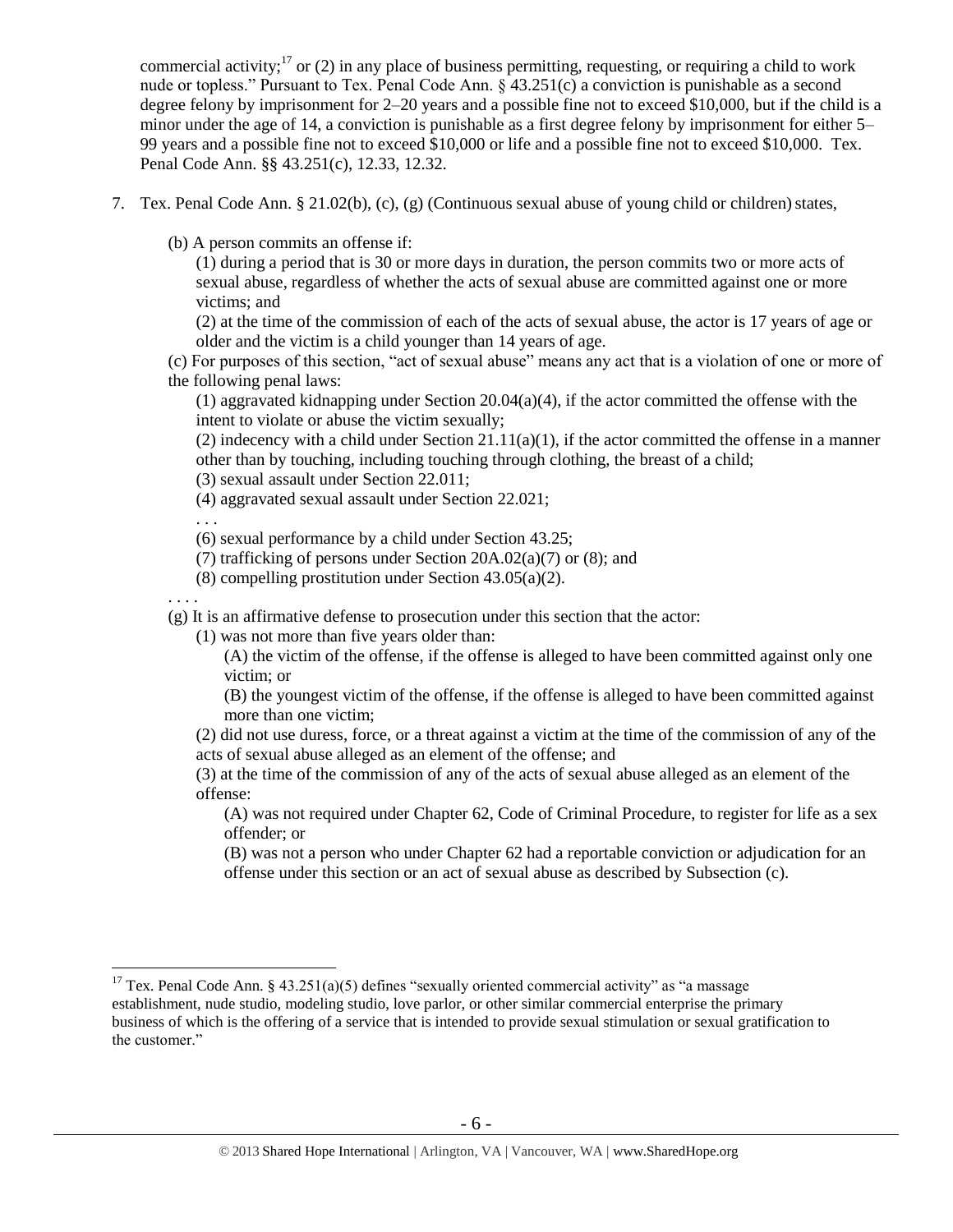A conviction under this statute is punishable as a first degree felony by imprisonment for either 25–99 years<sup>18</sup> and a possible fine not to exceed \$10,000 or life and a possible fine not to exceed \$10,000. Tex. Penal Code Ann. §§ 21.02(h), 12.32.

8. Tex. Penal Code Ann. § 22.021(a) (Aggravated sexual assault) states,

A person commits an offense:

(1) if the person:

. . .

(B) intentionally or knowingly:

(i) causes the penetration of the anus or sexual organ of a child<sup>19</sup> by any means;

(ii) causes the penetration of the mouth of a child by the sexual organ of the actor;

(iii) causes the sexual organ of a child to contact or penetrate the mouth, anus, or sexual organ of another person, including the actor;

(iv) causes the anus of a child to contact the mouth, anus, or sexual organ of another person, including the actor; or

(v) causes the mouth of a child to contact the anus or sexual organ of another person, including the actor; and

(2) if:

(A) the person:

. . .

(vi) administers or provides flunitrazepam, otherwise known as rohypnol, gamma hydroxybutyrate, or ketamine to the victim of the offense with the intent of facilitating the commission of the offense; [or]

(B) the victim is younger than 14 years of age . . .

<span id="page-6-1"></span>. . . .

A conviction under Tex. Penal Code Ann. § 22.021(a) is punishable as a first degree felony by imprisonment for either 5–99 years and a possible fine not to exceed \$10,000 or life and a possible fine not to exceed \$10,000. Tex. Penal Code Ann. §§ 22.021(e), 12.32. The minimum term of imprisonment is increased to 25 years, however, if the victim is younger than 6 years of age or is 13 years of age or younger and "the actor commits the offense in a manner described by Subsection (a)(2)(A)." Tex. Penal Code Ann.  $$22.021(f).$ 

9. Tex. Penal Code Ann. § 43.25(b) (Sexual performance by a child) states,

<span id="page-6-0"></span>A person commits an offense if, knowing the character and content thereof, he employs, authorizes, or induces a child younger than 18 years of age to engage in sexual conduct<sup>20</sup> or a sexual performance.<sup>21</sup> A parent or legal guardian or custodian of a child younger than 18 years of age commits an offense if he consents to the participation by the child in a sexual performance.

 $\overline{a}$ 

<sup>19</sup> Tex. Penal Code Ann. § 22.021(b)(1) defines "child" by referencing Tex. Penal Code Ann. § 22.011(c), which defines "child" as "a person younger than 17 years of age." Tex. Penal Code Ann.  $\S$  22.011(c)(1).

 $18$  See supra note [5.](#page-1-0)

 $^{20}$  Tex. Penal Code Ann. § 43.25(a)(2) defines "sexual conduct" as "sexual contact, actual or simulated sexual intercourse, deviate sexual intercourse, sexual bestiality, masturbation, sado-masochistic abuse, or lewd exhibition of the genitals, the anus, or any portion of the female breast below the top of the areola."

<sup>&</sup>lt;sup>21</sup> Tex. Penal Code Ann. § 43.25(a)(1) defines "sexual performance" as "any performance or part thereof that includes sexual conduct by a child younger than 18 years of age." Tex. Penal Code Ann. § 43.25(a)(3) defines "performance" as "any play, motion picture, photograph, dance, or other visual representation that can be exhibited before an audience of one or more persons."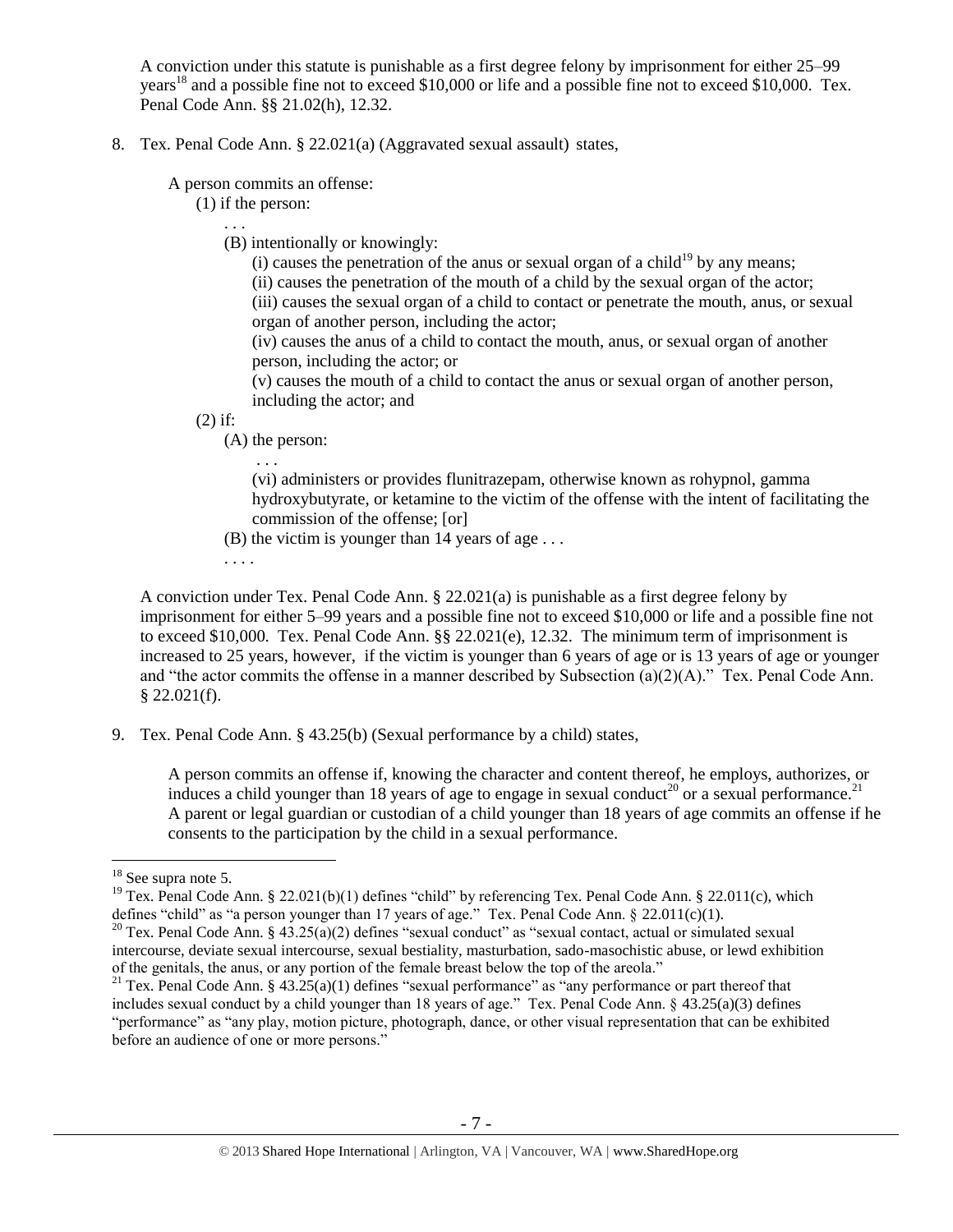A conviction under Tex. Penal Code Ann. § 43.25(b) is punishable as a second degree felony by imprisonment for 2–20 years and a possible fine not to exceed \$10,000. Tex. Penal Code Ann. §§ 43.25(c), 12.33. If the victim is under the age of 14, however, a conviction is punishable as a first degree felony by imprisonment for either 5–99 years and a possible fine not to exceed \$10,000 or life and a possible fine not to exceed \$10,000. Tex. Penal Code Ann. §§ 43.25(c), 12.32.

Other laws may be applicable to sexual exploitation of children although they do not specify commercial exchanges:

1. Tex. Penal Code Ann. § 22.011(a)(2) (Sexual assault) states,

A person commits an offense if the person:

. . . (2) intentionally or knowingly:

- (A) causes the penetration of the anus or sexual organ of a child<sup>22</sup> by any means;
- (B) causes the penetration of the mouth of a child by the sexual organ of the actor;

(C) causes the sexual organ of a child to contact or penetrate the mouth, anus, or sexual organ of another person, including the actor;

(D) causes the anus of a child to contact the mouth, anus, or sexual organ of another person, including the actor; or

(E) causes the mouth of a child to contact the anus or sexual organ of another person, including the actor.

A conviction under Tex. Penal Code Ann. § 22.011(a)(2) is punishable as a second degree felony by imprisonment for 2–20 years and a possible fine not to exceed \$10,000.<sup>23</sup> Tex. Penal Code Ann. §§ 22.011(f), 12.33.

2. Tex. Penal Code Ann. § 21.11(a), (b) (Indecency with a child) provides,

(a) A person commits an offense if, with a child younger than 17 years of age, whether the child is of the same or opposite sex, the person:

(1) engages in sexual contact with the child or causes the child to engage in sexual contact; or (2) with intent to arouse or gratify the sexual desire of any person:

It is an affirmative defense to prosecution under Subsection (a)(2):

 $(1)$ ...

 $\overline{a}$ 

(2) that:

(A) the actor was not more than three years older than the victim and at the time of the offense: (i) was not required under Chapter 62 [Sex offender registration program], Code of Criminal Procedure, to register for life as a sex offender; or

(ii) was not a person who under Chapter 62, Code of Criminal Procedure, had a reportable conviction or adjudication for an offense under this section; and

(B) the victim:

(i) was a child of 14 years of age or older; and

<sup>&</sup>lt;sup>22</sup> Tex. Penal Code Ann. § 22.011(c)(1) defines "child" as "a person younger than 17 years of age."

<sup>&</sup>lt;sup>23</sup> Tex. Penal Code Ann. § 22.011(e)(2) provides,

<sup>(</sup>ii) was not a person whom the actor was prohibited from marrying or purporting to marry or with whom the actor was prohibited from living under the appearance of being married under Section 25.01.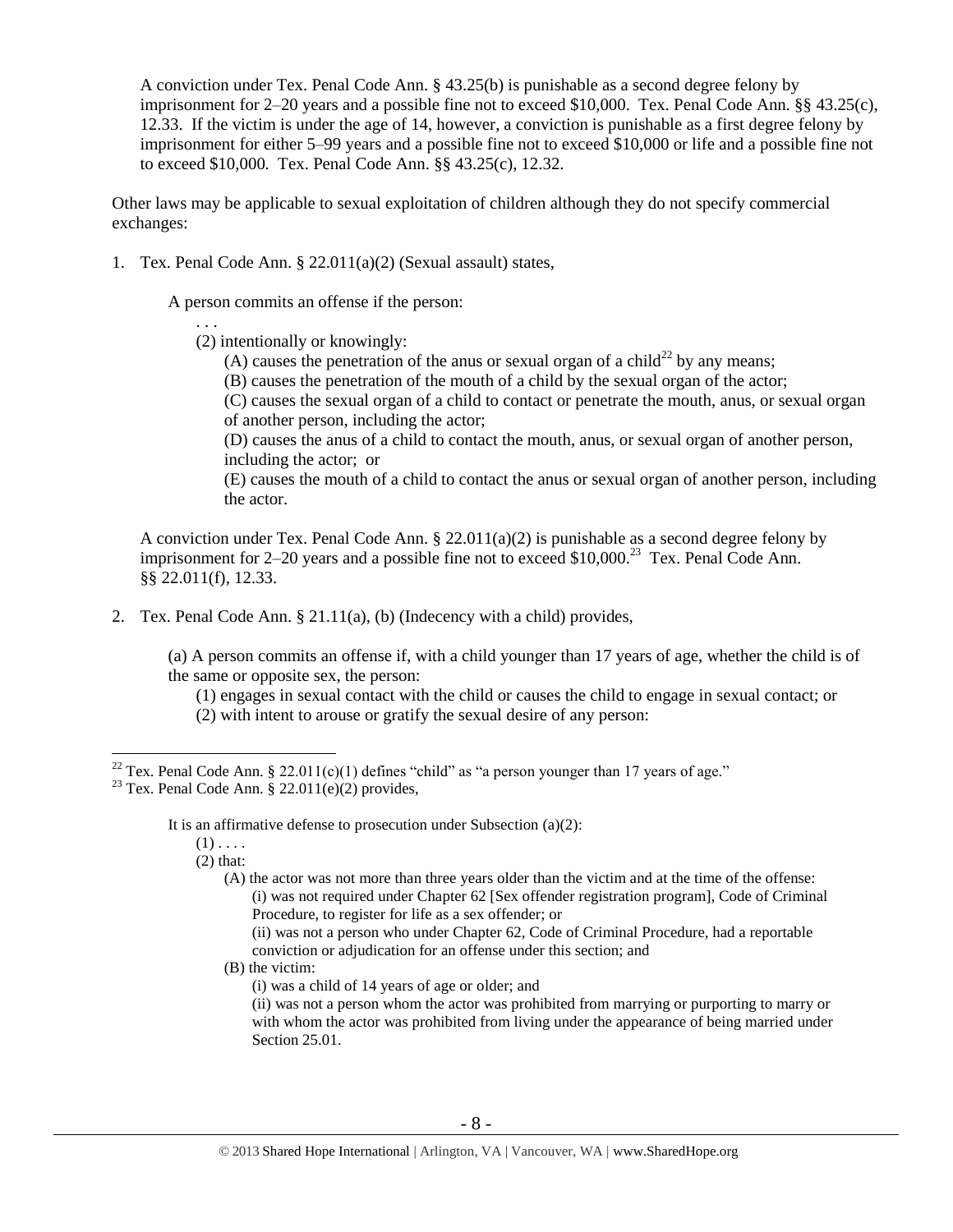(A) exposes the person's anus or any part of the person's genitals, knowing the child is present; or

- (B) causes the child to expose the child's anus or any part of the child's genitals.
- (b) It is an affirmative defense to prosecution under this section that the actor:
	- (1) was not more than three years older than the victim and of the opposite sex;
	- (2) did not use duress, force, or a threat against the victim at the time of the offense; and
	- (3) at the time of the offense:

 $\overline{a}$ 

(A) was not required under Chapter 62, Code of Criminal Procedure, to register for life as a sex offender; or

(B) was not a person who under Chapter 62 had a reportable conviction or adjudication for an offense under this section.

A conviction under Tex. Penal Code Ann.  $\S 21.11(a)(1)$  is punishable as a second degree felony by imprisonment for 2–20 years and a possible fine not to exceed \$10,000, while a conviction under Tex. Penal Code Ann. § 21.11(a)(2) is punishable as a third degree felony by imprisonment for  $2-10$  years and a possible fine not to exceed \$10,000. Tex. Penal Code Ann. §§ 21.11(d), 12.33, 12.34.

3. Tex. Penal Code Ann. § 33.021(b), (c) (Online solicitation of a minor) states,

(b) A person who is 17 years of age or older commits an offense if, with the intent to arouse or gratify the sexual desire of any person, the person, over the Internet, by electronic mail or text message or other electronic message service or system, or through a commercial online service, intentionally:

<span id="page-8-1"></span><span id="page-8-0"></span>(1) communicates in a sexually explicit<sup>24</sup> manner with a minor;<sup>25</sup> or

(2) distributes sexually explicit material to a minor.

<span id="page-8-2"></span>(c) A person commits an offense if the person, over the Internet, by electronic mail or text message or other electronic message service or system, or through a commercial online service, knowingly solicits a minor to meet another person, including the actor, with the intent that the minor will engage in sexual contact, $^{26}$  sexual intercourse, or deviate sexual intercourse with the actor or another person.

If the victim either represents himself or herself to be 14–16 years of age or the offender believes the victim to be 14–16 years of age, a conviction under Tex. Penal Code Ann. § 33.021(b) is punishable as a third degree felony by imprisonment for 2–10 years and a possible fine not to exceed \$10,000. Tex. Penal Code Ann. §§ 33.021(f), 12.34. If the victim is younger than 14 years of age or the offender believes the victim to be younger than 14 years of age, however, a conviction under Tex. Penal Code Ann. § 33.021(b) is punishable as a second degree felony by imprisonment for 2–20 years and a possible fine not to exceed \$10,000. Tex. Penal Code Ann. §§ 33.021(f), 12.33. A conviction under Tex. Penal Code Ann. §§ 33.021(c) is punishable as a second degree felony by imprisonment for 2–20 years and a possible fine not to exceed \$10,000. Tex. Penal Code Ann. §§ 33.021(f), 12.33.

<sup>&</sup>lt;sup>24</sup> Pursuant to Tex. Penal Code Ann. § 33.021(a)(3), "'Sexually explicit' means any communication, language, or material, including a photographic or video image, that relates to or describes sexual conduct, as defined by Section 43.25." *See supra* note [4](#page-1-1) for the definition of "sexual conduct" according to Tex. Penal Code Ann. § 43.25.

<sup>&</sup>lt;sup>25</sup> Pursuant to Tex. Penal Code Ann. § 33.021(a)(1), "'Minor' means: (A) an individual who represents himself or herself to be younger than 17 years of age; or (B) an individual whom the actor believes to be younger than 17 years of age."

<sup>&</sup>lt;sup>26</sup> Pursuant to Tex. Penal Code Ann. § 33.021(a)(2), "sexual contact" has the same meaning as assigned in Section 21.01. Tex. Penal Code Ann. § 21.01(2) defines "sexual contact" as "any touching of the anus, breast, or any part of the genitals of another person with intent to arouse or gratify the sexual desire of any person."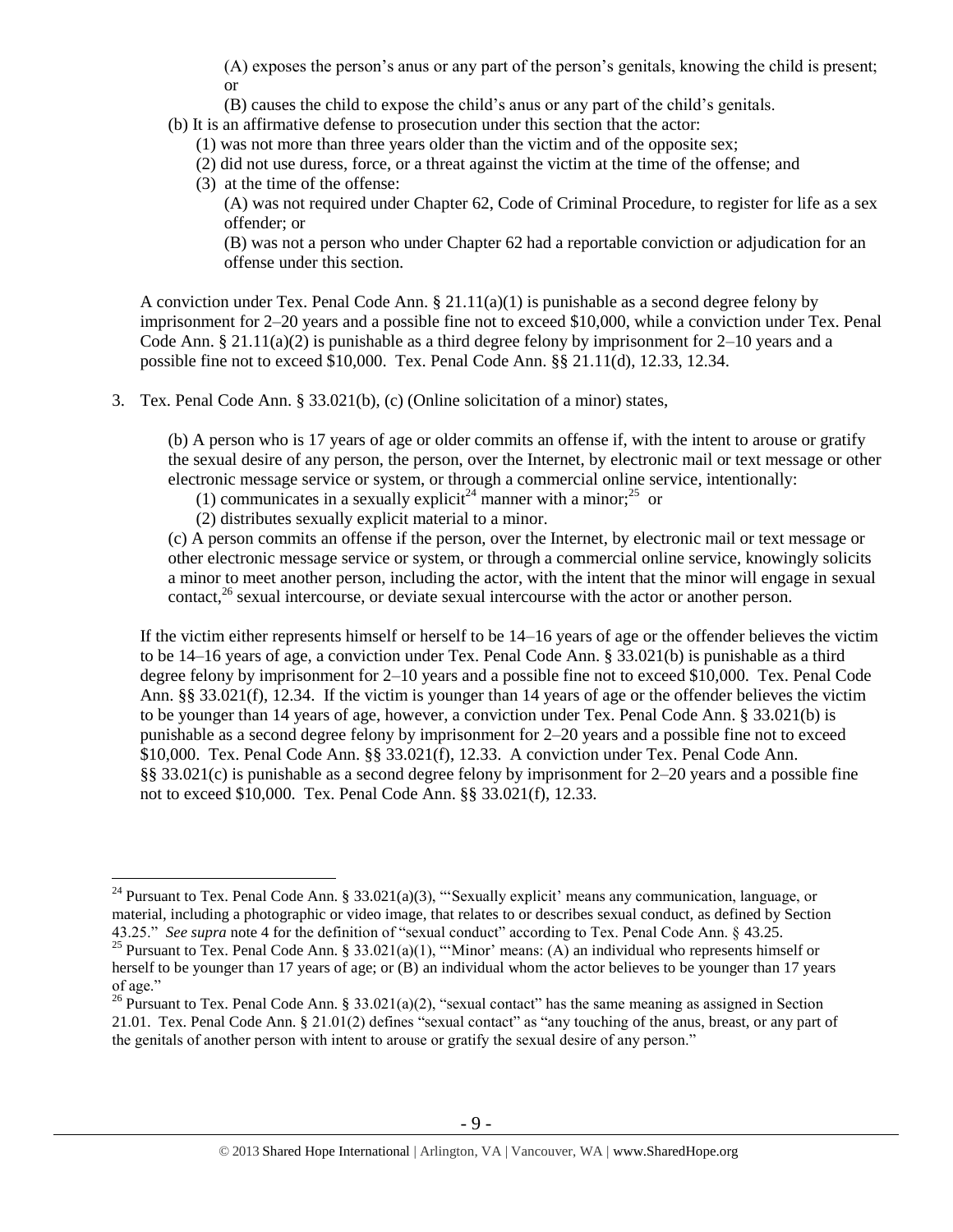*1.3 Prostitution statutes refer to the sex trafficking statute to identify the commercially sexually exploited minor as a trafficking victim.* 

Tex. Penal Code Ann. § 43.02(d)<sup>27</sup> (Prostitution) refers to Tex. Penal Code Ann. § 20A.02 (Trafficking of persons) by stating that "[i]t is a defense to prosecution under this section that the actor engaged in the conduct that constitutes the offense because the actor was the victim of conduct that constitutes an offense under Section 20A.02."

*1.4 The state racketeering or gang crimes statute includes sex trafficking and commercial sexual exploitation of children (CSEC) offenses as predicate acts allowing the statute to be used to prosecute trafficking crimes.* 

Sex trafficking enterprises may face prosecution under Texas's laws related to organized criminal activity. Tex. Penal Code Ann. § 71.02(a)<sup>28</sup> (Engaging in organized criminal activity) states, in part,

<span id="page-9-0"></span>A person commits an offense if, with the intent to establish, maintain, or participate in a combination<sup>29</sup> or in the profits of a combination or as a member of a criminal street gang,  $30$  the person commits or conspires to commit one or more of the following:

<span id="page-9-1"></span>(1) murder, capital murder, arson, aggravated robbery, robbery, burglary, theft, aggravated kidnapping, kidnapping, aggravated assault, aggravated sexual assault, sexual assault, continuous sexual abuse of young child or children, solicitation of a minor . . .

. . .

. . .

(3) promotion of prostitution, aggravated promotion of prostitution, or compelling prostitution; . . .

(6) any unlawful wholesale promotion or possession of any obscene material or obscene device with the intent to wholesale promote the same;

(7) any offense under Subchapter B [Obscenity], Chapter 43 [Public indecency], depicting or involving conduct by or directed toward a child younger than 18 years of age;

(12) any offense under Chapter 20A [Trafficking of persons];

. . . . (18) any offense classified as a felony under the Tax Code.

Based on this definition of criminal activity, acts of commercial sexual exploitation of children and sex trafficking constitute predicate crimes under the racketeering law, making it available for combatting criminal enterprises that engage in domestic minor sex trafficking. Tex. Penal Code Ann. § 71.02(b) further states,

(b) Except as provided in Subsections (c) and (d), an offense under this section is one category higher than the most serious offense listed in Subsection (a) that was committed, and if the most

<sup>27</sup> *See supra* note [12.](#page-4-0)

<sup>&</sup>lt;sup>28</sup> The text of Tex. Penal Code Ann. § 71.02 included here and elsewhere in this report includes amendments made by the passage of House Bill 8, Senate Bill 549, and Senate Bill 1093 during the 2013 regular session of the 83rd Texas Legislature (effective Sept. 1, 2013)..

<sup>&</sup>lt;sup>29</sup> Pursuant to Tex. Penal Code Ann.  $§ 71.01(a)$ ,

<sup>(</sup>a) "Combination" means three or more persons who collaborate in carrying on criminal activities, although:

<sup>(1)</sup> participants may not know each other's identity;

<sup>(2)</sup> membership in the combination may change from time to time; and

<sup>(3)</sup> participants may stand in a wholesaler-retailer or other arm's-length relationship in illicit distribution operations.

<sup>&</sup>lt;sup>30</sup> *See supra* note [14](#page-4-1) for the definition of "criminal street gang."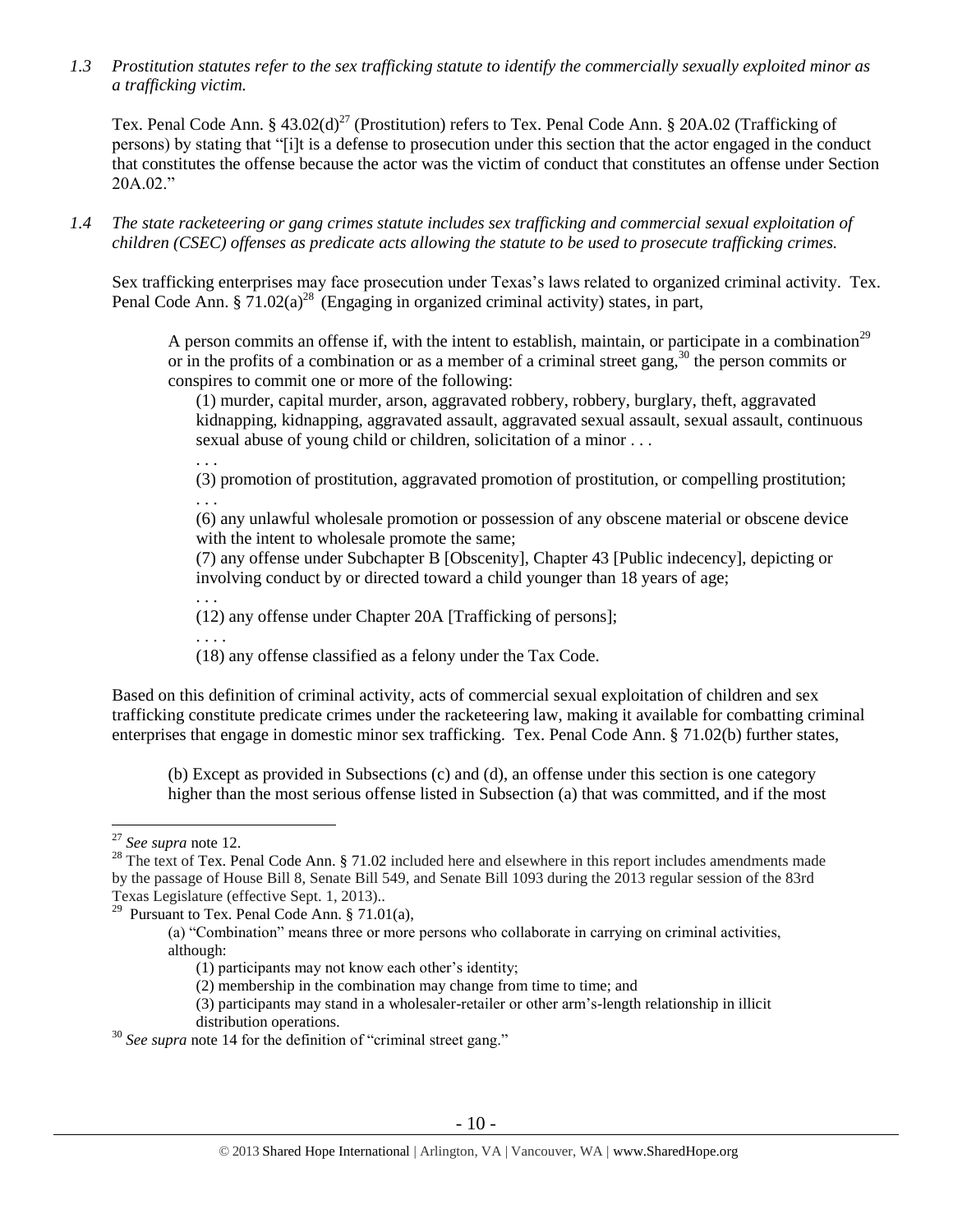serious offense is a Class A misdemeanor, the offense is a state jail felony, except that the offense is a felony of the first degree punishable by imprisonment in the Texas Department of Criminal Justice for:

(1) life without parole, if the most serious offense is an aggravated sexual assault and if at the time of that offense the defendant is 18 years of age or older and:

(A) the victim of the offense is younger than six years of age;

(B) the victim of the offense is younger than 14 years of age and the actor commits the offense in a manner described by Section 22.021(a)(2)(A); or

(C) the victim of the offense is younger than 17 years of age and suffered serious bodily injury as a result of the offense; or

(2) life or for any term of not more than 99 years or less than 15 years if the most serious offense is an offense punishable as a felony of the first degree, other than an offense described by Subdivision (1).

Texas also has a civil racketeering law targeted at human trafficking operations. Under Tex. Civ. Prac. & Rem. Code Ann §  $140.002^{31}$  (Civil racketeering):

A person or enterprise commits racketeering if, for financial gain, the person or enterprise commits an offense under Chapter 20A, Penal Code (Trafficking of persons), and the offense or an element of the offense:

(1) occurs in more than one county in this state; or

(2) is facilitated by the use of United States mail, e-mail, telephone, facsimile, or a wireless communication from one county in this state to another.

The state's remedies against an instance of racketeering under this statute are significant. Under Tex. Civ. Prac. & Rem. Code Ann § 140.004 (Injunctive Relief; Other Remedies): $32$ 

(a) A court in which a proceeding is brought under this chapter may prevent, restrain, and remedy racketeering by issuing appropriate orders. The orders may include a temporary restraining order, a temporary or permanent injunction, the creation of a receivership, and the enforcement of a constructive trust in connection with any property or other interest, prejudgment writs of attachment under Chapter 61 for the purposes of freezing, preserving, and disgorging assets, or another order for a remedy or restraint the court considers proper.

(b) Following a final determination of liability under this chapter, the court may issue an appropriate order, including an order that:

(1) requires a person to divest any direct or indirect interest in an enterprise;

(2) imposes reasonable restrictions on the future activities or investments of a person that affect the laws of this state, including prohibiting a person from engaging in the type of endeavor or enterprise that gave rise to the racketeering offense, to the extent permitted by the constitutions of this state and the United States;

(3) requires the dissolution or reorganization of an enterprise involved in the suit;

(4) orders the recovery of reasonable fees, expenses, and costs incurred in obtaining injunctive relief or civil remedies or in conducting investigations under this chapter, including court costs, attorney's fees, witness fees, and deposition fees;

(5) orders payment to the state of an amount equal to:

 $31$  Tex. Civ. Prac. & Rem. Code Ann § 140.002 was enacted by the passage of House Bill 8 during the 2013 regular session of the 83rd Texas Legislature (effective June 14, 2013).

 $32$  Tex. Civ. Prac. & Rem. Code Ann § 140.004 was enacted by the passage of House Bill 8 during the 2013 regular session of the 83rd Texas Legislature (effective June 14, 2013).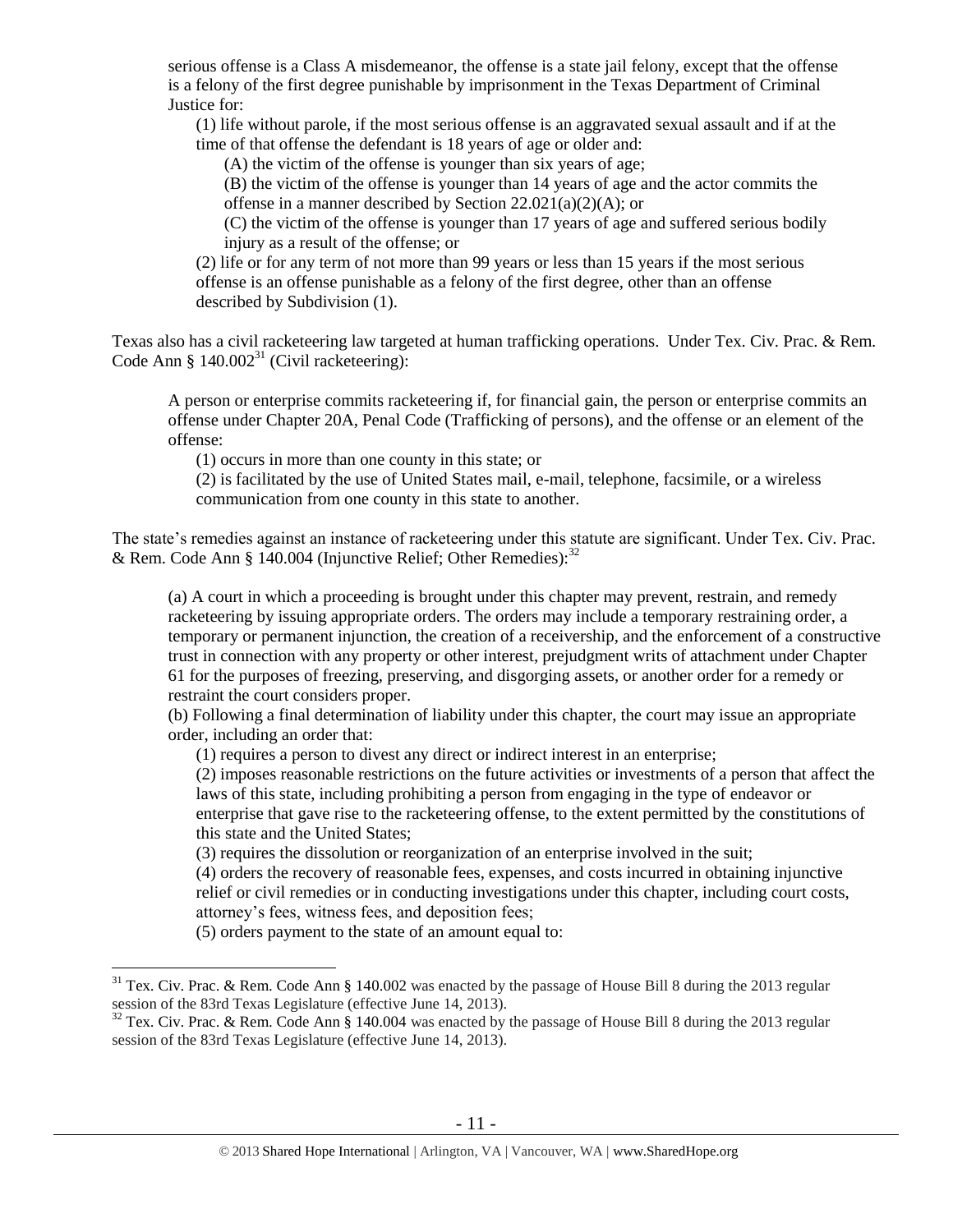(A) the gain acquired or maintained through racketeering; or

(B) the amount for which a person is liable under this chapter;

(6) orders payment to the state of a civil penalty by a person or enterprise found liable for racketeering, in an amount not to exceed \$250,000 for each separately alleged and proven act of racketeering;

(7) orders payment of damages to the state for racketeering shown to have materially damaged the state; or

(8) orders that property attached under Chapter 61 be used to satisfy an award of the court, including damages, penalties, costs, and fees.

(c) In determining the amount of a civil penalty ordered under Subsection (b)(6), the court shall consider:

(1) the seriousness of the racketeering offense and the consequent financial or personal harm to the state or to any identified victim; and

(2) the duration of the racketeering activity.

(d) If any property attached under Chapter 61 is not necessary to satisfy an award of the court after a finding of liability for racketeering of the person or enterprise having an interest in the property, the court may order that the property be disgorged to the state to the extent of the person's or enterprise's interest. To be disgorged, the property must be acquired or maintained by the person or enterprise through racketeering.

. . . .

(g) This chapter is not intended to provide the exclusive remedy for the activity addressed by this chapter. A proceeding under this chapter may be brought in addition to or in the alternative of any other civil or criminal action available under the laws of this state.

<span id="page-11-0"></span>. . . .

 $\overline{a}$ 

Furthermore, any property "used or intended to be used in the commission of" Tex. Penal Code Ann. § 71.02(a) (Engaging in organized criminal activity) is subject to the forfeiture provisions outlined in Tex. Code Crim. Proc. Ann. art. 59.02(a) (Forfeiture of contraband). Tex. Code Crim. Proc. Ann. art. 59.01(2)(B)(xi).<sup>33</sup>

Lastly, additional penalties are provided under Tex. Penal Code Ann. § 71.022(a) (Coercing, inducing, or soliciting membership in a criminal street gang) which states,

A person commits an offense if the person knowingly causes, enables, encourages, recruits, or solicits another person to become a member of a criminal street gang which, as a condition of initiation, admission, membership, or continued membership, requires the commission of any conduct which constitutes an offense punishable as a Class A misdemeanor or a felony.

A first conviction under this statute is punishable as a third degree felony by imprisonment for 2–10 years and a possible fine not to exceed \$10,000, while subsequent convictions are punishable as second degree felonies by imprisonment for 2–20 years and a possible fine not to exceed \$10,000. Tex. Penal Code Ann. §§ 71.022(b), (c), 12.34, 12.33.

 $33$  The text of Tex. Code Crim. Proc. Ann. art. 59.01 included here and elsewhere in this report includes amendments made by the passage of Senate Bill 529 and Senate Bill 1451 during the 2013 regular session of the 83rd Texas Legislature (effective Sept. 1, 2013).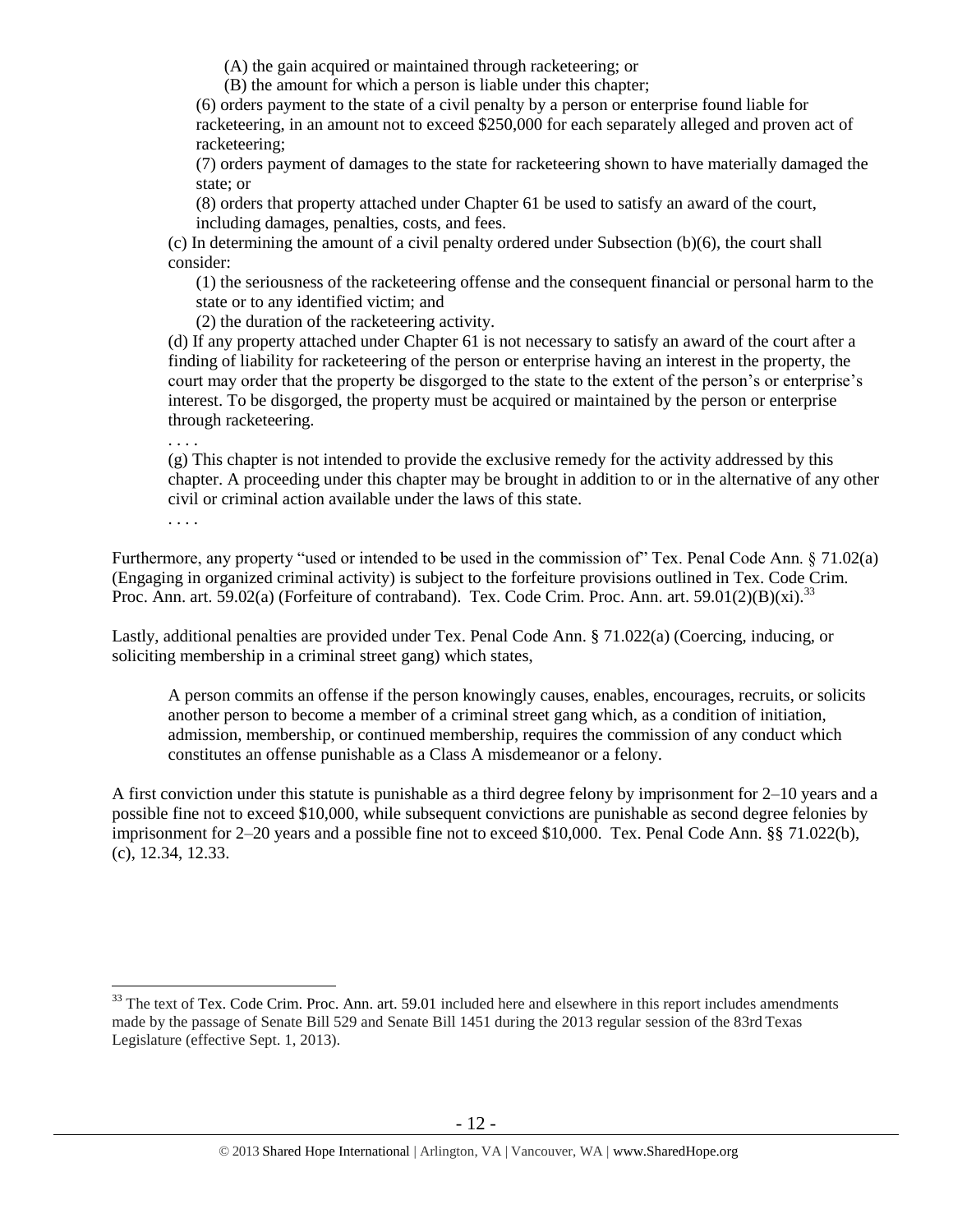#### **FRAMEWORK ISSUE 2: CRIMINAL PROVISIONS FOR DEMAND**

#### *Legal Components:*

- *2.1 The state sex trafficking law can be applied to the buyers of commercial sex acts with a victim of domestic minor sex trafficking.*
- *2.2 Buyers of commercial sex acts with a minor can be prosecuted under commercial sexual exploitation of children (CSEC) laws.*
- *2.3 Solicitation laws differentiate buying sex acts with an adult and buying sex acts with a minor under 18.*
- *2.4 Penalties for buyers of commercial sex acts with minors are as high as federal penalties.*
- *2.5 Using the Internet to lure, entice, or purchase, or attempt to lure, entice, or purchase commercial sex acts with a minor is a separate crime or results in an enhanced penalty for buyers.*
- *2.6 No age mistake defense is permitted for a buyer of commercial sex acts with any minor under 18.*
- *2.7 Base penalties for buying sex acts with a minor under 18 are sufficiently high and not reduced for older minors.*
- *2.8 Financial penalties for buyers of commercial sex acts with minors are sufficiently high to make it difficult for buyers to hide the crime.*
- *2.9 Buying and possessing child pornography carries penalties as high as similar federal offenses.*
- *2.10 Convicted buyers of commercial sex acts with minors and child pornography are required to register as sex offenders.*

\_\_\_\_\_\_\_\_\_\_\_\_\_\_\_\_\_\_\_\_\_\_\_\_\_\_\_\_\_\_\_\_\_\_\_\_\_\_\_\_\_\_\_\_\_\_\_\_\_\_\_\_\_\_\_\_\_\_\_\_\_\_\_\_\_\_\_\_\_\_\_\_\_\_\_\_\_\_\_\_\_\_\_\_\_\_\_\_\_\_\_\_\_\_

#### *Legal Analysis:*

*2.1 The state sex trafficking law can be applied to the buyers of commercial sex acts with a victim of domestic minor sex trafficking.*

Tex. Penal Code Ann. § 20A.02(a)(8) (Trafficking of persons) applies to buyers who engage in sexual conduct with a domestic minor sex trafficking victim and expressly applies to a buyer who "engages in sexual conduct with a child trafficked in the manner described in Subdivision (7)." Additionally, Tex. Penal Code Ann. § 20A.03 (Continuous trafficking of persons) could apply to a buyer if the buyer "during a period that is 30 or more days in duration engages two or more times in conduct that constitutes an offense under Section 20A.02."

*2.2 Buyers of commercial sex acts with a minor can be prosecuted under commercial sexual exploitation of children (CSEC) laws.*

Texas's CSEC laws specifically include the crime of buying sex with a minor. Tex. Penal Code Ann. § 43.02(a) (Prostitution)<sup>34</sup> makes it a crime if a person "(1) offers to engage, agrees to engage, or engages in sexual conduct for a fee; or (2) solicits another in a public place to engage with the person in sexual conduct for hire." A conviction under this statute is generally punishable as a Class B misdemeanor by imprisonment in a county jail up to 180 days, a fine not to exceed \$2,000, or both. Tex. Penal Code Ann. §§ 43.02(c), 12.22. If the person solicited is younger than 18 years of age, regardless of whether the actor knows the age of the person solicited, a conviction is punishable as a second degree felony by imprisonment for 2–20 years and a possible fine not to exceed \$10,000. Tex. Penal Code Ann.  $\S$ § 43.02(c)(3), 12.33. Pursuant to Tex. Health & Safety Code Ann. § 169.002(b) (Authority to establish program; eligibility), however, a buyer convicted under Tex. Penal Code Ann. § 43.02(a)(2) who has the consent of the prosecuting attorney and does not have a prior conviction under Tex. Penal Code Ann. § 20A.02 (Trafficking of persons), § 43.02 (Prostitution), § 43.03

 $\overline{a}$ <sup>34</sup> *See supra* note [12.](#page-4-0)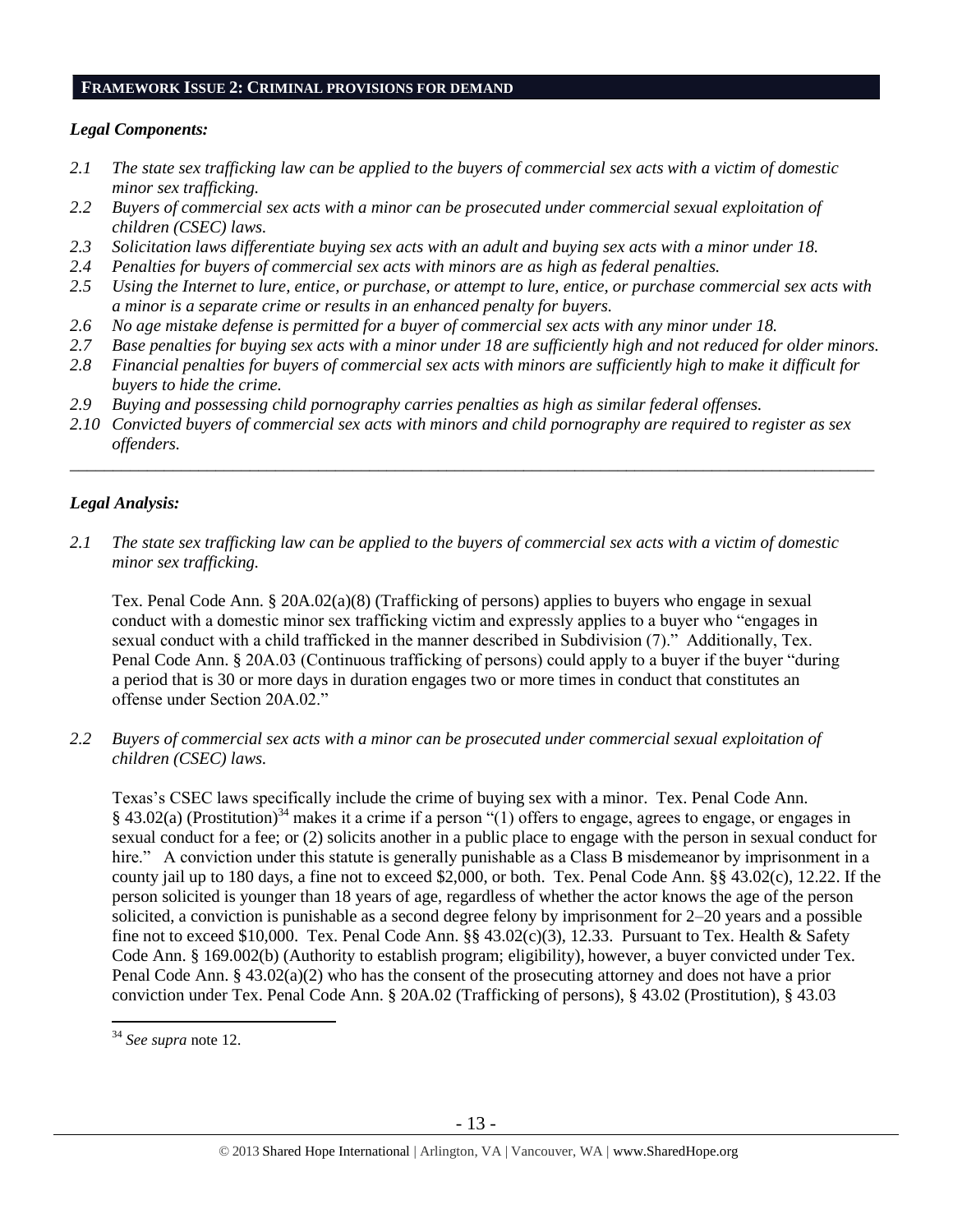(Promotion of prostitution), § 43.04 (Aggravated promotion of prostitution), or § 43.05 (Compelling prostitution), or certain other offenses, is eligible to participate in a first offender prostitution prevention program.<sup>35</sup>

Tex. Penal Code Ann. § 15.031(b) (Criminal solicitation of a minor) makes it illegal if a buyer "by any means requests, commands, or attempts to induce a minor<sup>36</sup> or another whom the person believes to be a minor to engage in specific conduct that, under the circumstances surrounding the actor's conduct as the actor believes them to be, would constitute an offense under" Tex. Penal Code Ann. § 20A.02(a)(8) (Trafficking of persons), § 21.02 (Continuous sexual abuse of young child or children), § 21.11 (Indecency with a child), § 22.011 (Sexual assault), § 22.021 (Aggravated sexual assault), § 43.02 (Prostitution), § 43.05(a)(2) (Compelling prostitution), or § 43.25 (Sexual performance by a child). Pursuant to Tex. Penal Code Ann. § 15.031(e), a conviction under Tex. Penal Code Ann. § 15.031(b) is punishable one category lower than committing the actual offense, but the punishment may be enhanced to the same category as the predicate offense if it is proven that the offender

(1) was at the time of the offense 17 years of age or older and a member of a criminal street gang, as defined by Section 71.01 [Definitions]; $37$  and

In this chapter, "first offender prostitution prevention program" means a program that has the following essential characteristics:

(1) the integration of services in the processing of cases in the judicial system;

(2) the use of a nonadversarial approach involving prosecutors and defense attorneys to promote public safety, to reduce the demand for the commercial sex trade and trafficking of persons by educating offenders, and to protect the due process rights of program participants;

(3) early identification and prompt placement of eligible participants in the program;

(4) access to information, counseling, and services relating to sex addiction, sexually transmitted diseases, mental health, and substance abuse;

- (5) a coordinated strategy to govern program responses to participant compliance;
- (6) monitoring and evaluation of program goals and effectiveness;

(7) continuing interdisciplinary education to promote effective program planning, implementation, and operations; and

(8) development of partnerships with public agencies and community organizations.

Tex. Health & Safety Code Ann. § 169.001(b) further explains,

If a defendant successfully completes a first offender prostitution prevention program, regardless of whether the defendant was convicted of the offense for which the defendant entered the program or whether the court deferred further proceedings without entering an adjudication of guilt, after notice to the state and a hearing on whether the defendant is otherwise entitled to the petition, including whether the required time period has elapsed, and whether issuance of the order is in the best interest of justice, the court shall enter an order of nondisclosure under Section 411.081 [Application of Subchapter], Government Code, as if the defendant had received a discharge and dismissal under Section 5(c) [Deferred Adjudication; Community Supervision], Article 42.12 [Community Supervision], Code of Criminal Procedure, with respect to all records and files related to the defendant's arrest for the offense for which the defendant entered the program if the defendant:

(1) has not been previously convicted of a felony offense; and

(2) is not convicted of any other felony offense before the second anniversary of the defendant's successful completion of the program.

<sup>36</sup> *See supra* note [13.](#page-4-2) 

 $\overline{a}$ 

<sup>37</sup> *See supra* note [14.](#page-4-1) 

<sup>&</sup>lt;sup>35</sup> Tex. Health & Safety Code Ann. § 169.001(a) (First offender prostitution prevention program; procedures for certain defendants) states,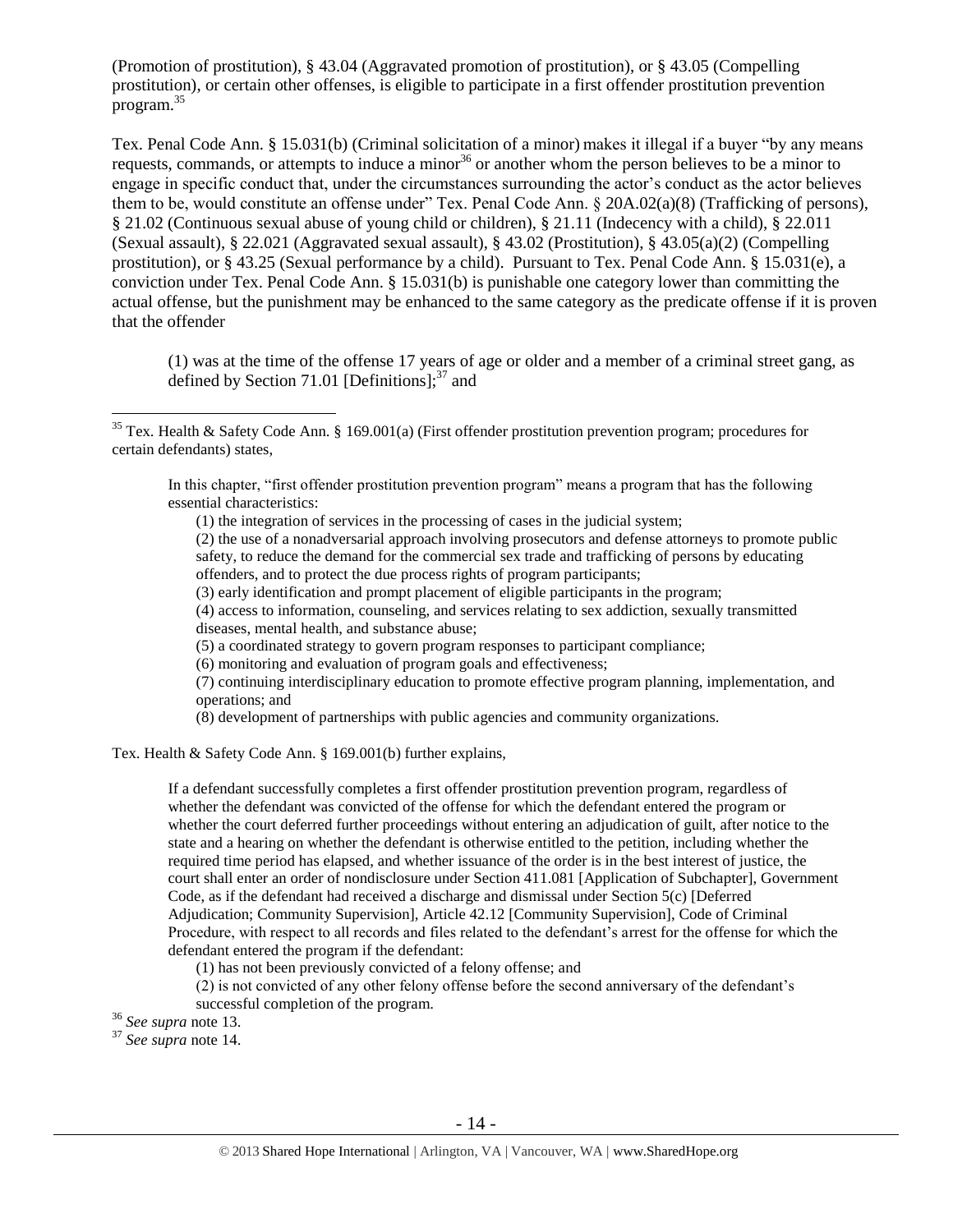- (2) committed the offense with the intent to:
	- (A) further the criminal activities of the criminal street gang; or
	- (B) avoid detection as a member of a criminal street gang.

A buyer may also be convicted under Tex. Penal Code Ann. § 21.02(b) (Continuous sexual abuse of young child or children) if the buyer is at least 17 years of age and commits "two or more acts of sexual abuse  $38$ [against a child under the age of 14], regardless of whether the acts of sexual abuse are committed against one or more victims" and these acts occur "during a period that is 30 or more days in duration." A conviction under this statute is punishable as a first degree felony by imprisonment for either 25–99 years and a possible fine not to exceed \$10,000 or life and a possible fine not to exceed \$10,000. Tex. Penal Code Ann. §§ 21.02(h), 12.32.

Additionally, buyers may also be convicted under Tex. Penal Code Ann. § 22.021(a) (Aggravated sexual assault)<sup>39</sup> if the buyer either engages in specified sexual conduct with a child under 17 and, among other things, "threatens to cause any person to become the victim of an offense under Section 20A.02(a)(3), (4), (7), or (8) [Trafficking of persons]," or engages in specified sexual conduct with a minor under the age of 14. A conviction under Tex. Penal Code Ann. § 22.021(a) is punishable as a first degree felony by imprisonment for either 5–99 years and a possible fine not to exceed \$10,000 or life and a possible fine not to exceed \$10,000. Tex. Penal Code Ann. §§ 22.021(e), 12.32. The minimum term of imprisonment is increased to 25 years, however, if the victim is younger than 6 years of age or is 13 years of age or younger and "the actor commits the offense" by, among other things, threatening "to cause any person to become the victim of an offense under Section 20A.02(a)(3), (4), (7), or (8)." Tex. Penal Code Ann. § 22.021(f).

Tex. Penal Code Ann. § 43.25(b) (Sexual performance by a child) may apply to certain buyers.<sup>40</sup> Tex. Penal Code Ann. § 43.25(b) makes it a crime if a person "induces a child younger than 18 years of age to engage in sexual conduct.<sup> $341$ </sup> A conviction under Tex. Penal Code Ann. § 43.25(b) is punishable as a second degree felony by imprisonment for 2–20 years and a possible fine not to exceed \$10,000. Tex. Penal Code Ann. §§ 43.25(c), 12.33. If the victim is under the age of 14, however, a conviction is punishable as a first degree felony by imprisonment for either 5–99 years and a possible fine not to exceed \$10,000 or life and a possible fine not to exceed \$10,000. Tex. Penal Code Ann §§ 43.25(c), 12.32.

Lastly, although it is not entirely clear, Tex. Penal Code Ann. § 43.05(a)(2) (Compelling prostitution) may apply to a buyer who knowingly "causes by any means a child younger than 18 years to commit prostitution, regardless of whether the actor knows the age of the child at the time the actor commits the offense."<sup>42</sup> A

<sup>38</sup> *See supra* Section 1.2 for the definition of "sexual abuse."

<sup>&</sup>lt;sup>39</sup> *See supra* Section 1.2 for the substantive provisions of Tex. Penal Code Ann. § 22.021(a).

<sup>&</sup>lt;sup>40</sup> The Texas Court of Criminal Appeals has held that a school teacher "induced" a minor pursuant to Tex. Penal Code Ann. § 43.25(b) even though "she was not offered money, grades, or favors in exchange for consenting to oral sex." Dornbusch v. State, 156 S.W.3d 859, 868 (Tex. Crim. App. 2005). The court determined that the teacher's position of authority alone was enough to induce the minor. *Id.* Additionally, the Court stated, "Whether an offense has occurred under section 43.25(b) does not turn on who initially requests sex; it depends on whether an adult knowingly employed, induced, or authorized sexual conduct from a minor." *Id.* at 871. The Court, however, declined to state whether § 43.25(b) would apply if a minor initiated the sexual conduct. *Id*. Therefore, buyers may be convicted under this statute if a court determines that the minor has been "induced" into engaging in sexual conduct by the buyer.

<sup>&</sup>lt;sup>41</sup> See supra note [20](#page-6-0) for the definition of "sexual conduct."

<sup>&</sup>lt;sup>42</sup> Texas case law does not expressly state that Tex. Penal Code Ann. § 43.05(a)(2) (Compelling Prostitution) applies to buyers or patrons of prostitution. However, a Texas Court of Appeals has relied on an interpretation by the Oregon Court of Appeals regarding a similar Oregon compelling prostitution statute. Waggoner v. State, 897 S.W.2d 510, 512 (Tex. Crim. App. 1995) (citing State v. Wood, 579 P.2d 294, 296 (Or. Ct. App. 1978)). In a case decided after *Waggoner*, the Oregon Court of Appeals determined that its compelling prostitution statue did not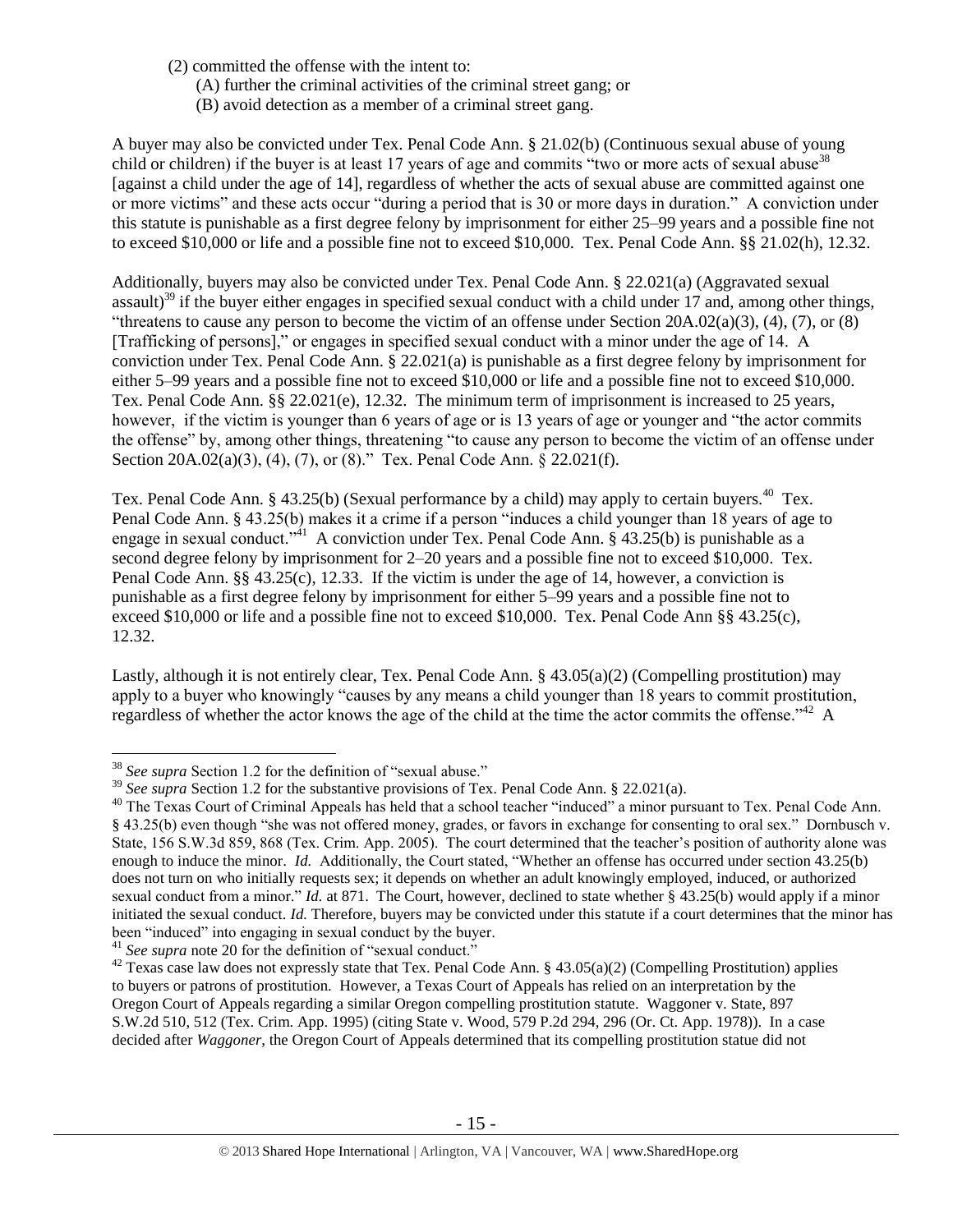conviction under Tex. Penal Code Ann.  $\S 43.05(a)(2)$  is punishable as a first degree felony by imprisonment for either 5–99 years and a possible fine not to exceed \$10,000 or life and a possible fine not to exceed \$10,000. Tex. Penal Code Ann. §§ 43.05(b), 12.32.

Several other sexual offenses may also be used to prosecute buyers of commercial sex acts with a minor but do not specifically prohibit the commercial sexual exploitation of a child, and do not refer to Tex. Penal Code Ann. § 20A.02 (Trafficking of persons).

## *2.3 Solicitation laws differentiate buying sex acts with an adult and buying sex acts with a minor under 18.*

Tex. Penal Code Ann. § 43.02 (Prostitution)<sup>43</sup> imposes heightened penalties if an adult solicits or purchases sex with a minor. A conviction under Tex. Penal Code Ann. § 43.02(a) is generally punishable as a Class B misdemeanor by imprisonment in a county jail up to 180 days, a fine not to exceed \$2,000, or both. Tex. Penal Code Ann. §§ 43.02(c), 12.22. "If the person solicited is younger than 18 years of age, regardless of whether the actor knows the age of the person solicited at the time the actor commits the offense", a conviction is punishable as a second degree felony by imprisonment for 2–20 years and a possible fine not to exceed \$10,000. Tex. Penal Code Ann. §§ 43.02(c)(3),12.33.

#### *2.4 Penalties for buyers of commercial sex acts with minors are as high as federal penalties.*

A first conviction under Tex. Penal Code Ann. § 20A.02(a)(8) (Trafficking of persons) is punishable as a first degree felony by imprisonment "for life or for any term of not more than 99 years or less than 5 years" and a possible fine not to exceed \$10,000, while subsequent convictions are punishable by life imprisonment. Tex. Penal Code Ann. §§ 20A.02(b)(1), 12.32, 12.42(c)(2).<sup>44</sup> A buyer's convicted under Tex. Penal Code Ann.  $§$  43.02(a)<sup>45</sup> (Prostitution), "if the person solicited is younger than 18 years of age, regardless of whether the actor knows the age of the person solicited at the time the actor commits the offense," is punishable as a second degree felony by imprisonment for 2–20 years and a possible fine not to exceed \$10,000. Tex. Penal Code Ann. §§ 43.02(c)(3), 12.33.

Additionally, a buyer's conviction under Tex. Penal Code Ann. § 43.25(b) (Sexual performance by a child) is punishable as a second degree felony by imprisonment for 2–20 years and a possible fine not to exceed \$10,000. Tex. Penal Code Ann. §§ 43.25(c), 12.33. If the victim is under the age of 14, however, a conviction is punishable as a first degree felony by imprisonment for either 5–99 years and a possible fine not to exceed \$10,000 or life and a possible fine not to exceed \$10,000. Tex. Penal Code Ann. §§ 43.25(c), 12.32. A buyer's conviction under Tex. Penal Code Ann. § 21.02(b) (Continuous sexual abuse of young child or children) is punishable as a first degree felony by imprisonment for either 25–99 years and a possible fine not to exceed \$10,000 or life and a possible fine not to exceed \$10,000. Tex. Penal Code Ann. §§ 21.02(h), 12.32. Pursuant to Tex. Penal Code Ann. § 15.031(e), a conviction under Tex. Penal Code Ann. § 15.031(b) (Criminal solicitation of a minor) is punishable one category lower than committing the actual offense, but the punishment may be enhanced to the same category as the predicate offense if certain requirements are satisfied.<sup>46</sup>

apply to patrons or buyers. State v. Vargas-Torres, 242 P.3d 619, 626 (Or. Ct. App. 2010). Therefore, since Texas has previously relied on an opinion issued by an Oregon court interpreting a similar compelling prostitution statute, it is arguable that Texas courts may similarly restrict the applicability of Tex. Penal Code Ann. § 43.05(a)(2) against buyers, just as Oregon restricted the applicability of its prostitution statute against buyers in *Vargas-Torres*.

<sup>&</sup>lt;sup>43</sup> See supra note [12](#page-4-0) and Section 1.2 for the provisions of Tex. Penal Code Ann. § 43.02.

<sup>44</sup> *See supra* note [6.](#page-2-0)

<sup>45</sup> *See supra* note [12.](#page-4-0)

<sup>46</sup> *See supra* Section 1.2 for the substantive provisions of Tex. Penal Code Ann. § 15.031(e).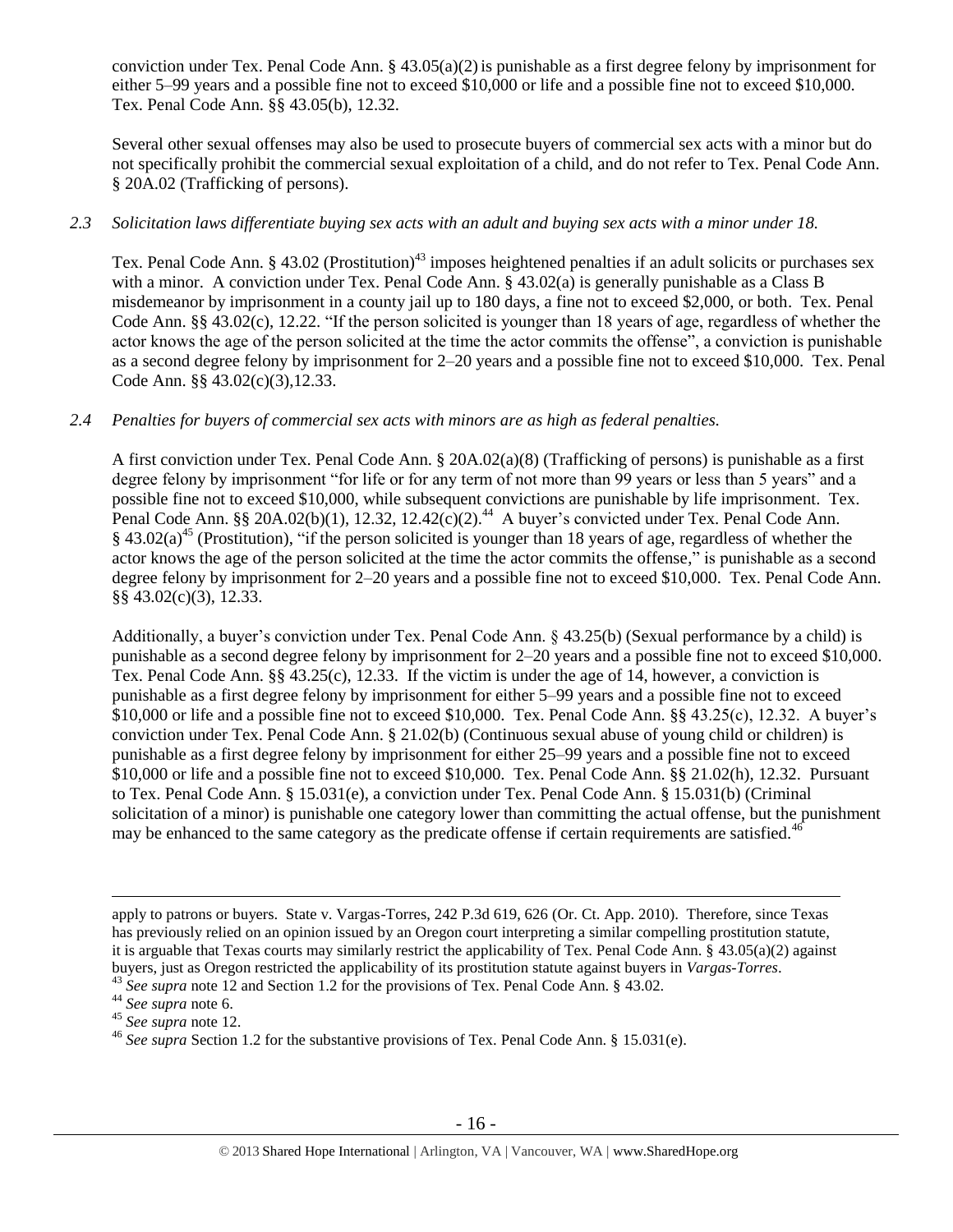A buyer's conviction under Tex. Penal Code Ann. § 22.021(a) (Aggravated sexual assault)<sup>47</sup> is punishable as a first degree felony by imprisonment for either 5–99 years and a possible fine not to exceed \$10,000 or life and a possible fine not to exceed \$10,000. Tex. Penal Code Ann. §§ 22.021(e), 12.32. The minimum term of imprisonment is increased to 25 years, however, if the victim is younger than 6 years of age or is 13 years of age or younger and "the actor commits the offense in a manner described by Subsection (a)(2)(A)." Tex. Penal Code Ann. § 22.021(f). Lastly, a buyer convicted under Tex. Penal Code Ann. § 43.05(a)(2) (Compelling prostitution)<sup>48</sup> is guilty of a first degree felony punishable by imprisonment for either 5–99 years and a possible fine not to exceed \$10,000 or life and a possible fine not to exceed \$10,000. Tex. Penal Code Ann. §§ 43.05(b), 12.32.

<span id="page-16-1"></span><span id="page-16-0"></span>In comparison, if the victim is under the age of 14, a conviction under the Trafficking Victims Protection Act  $(TVPA)^{49}$  for child sex trafficking is punishable by 15 years to life imprisonment and a fine not to exceed \$250,000. 18 U.S.C. §§ 1591(b)(1),  $3559(a)(1)$ ,  $3571(b)(3)$ . If the victim is between the ages of 14–17, a conviction is punishable by 10 years to life imprisonment and a fine not to exceed \$250,000. 18 U.S.C.  $\S$ § 1591(b)(2), 3559(a)(1), 3571(b)(3). A conviction is punishable by mandatory life imprisonment, however, if the buyer has a prior conviction for a federal sex offense<sup>50</sup> against a minor. 18 U.S.C. § 3559(e)(1). To the extent buyers can be prosecuted under other federal CSEC laws,<sup>51</sup> a conviction is punishable by penalties ranging from a fine not to exceed \$250,000 to life imprisonment and a fine not to exceed  $$250,000.<sup>52</sup>$ 

*2.5 Using the Internet to lure, entice, or purchase, or attempt to lure, entice, or purchase commercial sex acts with a minor is a separate crime or results in an enhanced penalty for buyers.*

Although not expressly commercial, Tex. Penal Code Ann. § 33.021(b), (c) (Online solicitation of a minor) makes it a crime for a person to use the Internet to lure, entice, or recruit commercial sex acts with a minor. Tex. Penal Code Ann. § 33.021(b), (c) states,

<sup>&</sup>lt;sup>47</sup> See supra Section 1.2 for the substantive provisions of Tex. Penal Code Ann. § 22.021(a).

<sup>48</sup> *See supra* Section 2.2 for discussion on whether Tex. Penal Code Ann. § 43.05(a)(2) (Compelling prostitution) is applicable against buyers.

<sup>49</sup> Trafficking Victims Protection Act (TVPA) of 2000, Pub. L. No. 106-386, 114 Stat. 1464, 1466 (codified in scattered sections of 18 and 22 U.S.C.).

<sup>&</sup>lt;sup>50</sup> Pursuant to 18 U.S.C. § 3559(e)(2), "federal sex offense" is defined as

an offense under section 1591 [18 USCS § 1591] (relating to sex trafficking of children), 2241 [18 USCS § 2241] (relating to aggravated sexual abuse), 2242 [18 USCS § 2242] (relating to sexual abuse),  $2244(a)(1)$  [18 USCS §  $2244(a)(1)$ ] (relating to abusive sexual contact),  $2245$  [18 USCS § 2245] (relating to sexual abuse resulting in death), 2251 [18 USCS § 2251] (relating to sexual exploitation of children), 2251A [18 USCS § 2251A] (relating to selling or buying of children), 2422(b) [18 USCS § 2422(b)] (relating to coercion and enticement of a minor into prostitution), or 2423(a) [18 USCS § 2423(a)] (relating to transportation of minors).

<sup>51</sup> 18 U.S.C. §§ 2251A(b) (Selling or buying of children), 2251(a) (Sexual exploitation of children), 2423(a) (Transportation of a minor with intent for minor to engage in criminal sexual activity), 2422(a) (Coercion and enticement), 2252(a)(2), (a)(4) (Certain activities relating to material involving the sexual exploitation of minors).  $52$  18 U.S.C. §§ 2251A(b) (conviction punishable by imprisonment for 30 years to life and a fine), 2251(e) (conviction punishable by imprisonment for 15–30 years and a fine), 2423(a) (conviction punishable by imprisonment for 10 years to life and a fine), 2422(a) (conviction punishable by a fine, imprisonment up to 20 years, or both),  $2252(a)(2)$ , (4) (stating that a conviction under subsection (a)(2) is punishable by imprisonment for 5–20 years and a fine, while a conviction under subsection (a)(4) is punishable by imprisonment up to 10 years, a fine, or both); *see also* 18 U.S.C. §§ 3559(a)(1) (classifying all of the above listed offenses as felonies), 3571(b)(3) (providing a fine up to \$250,000 for any felony conviction).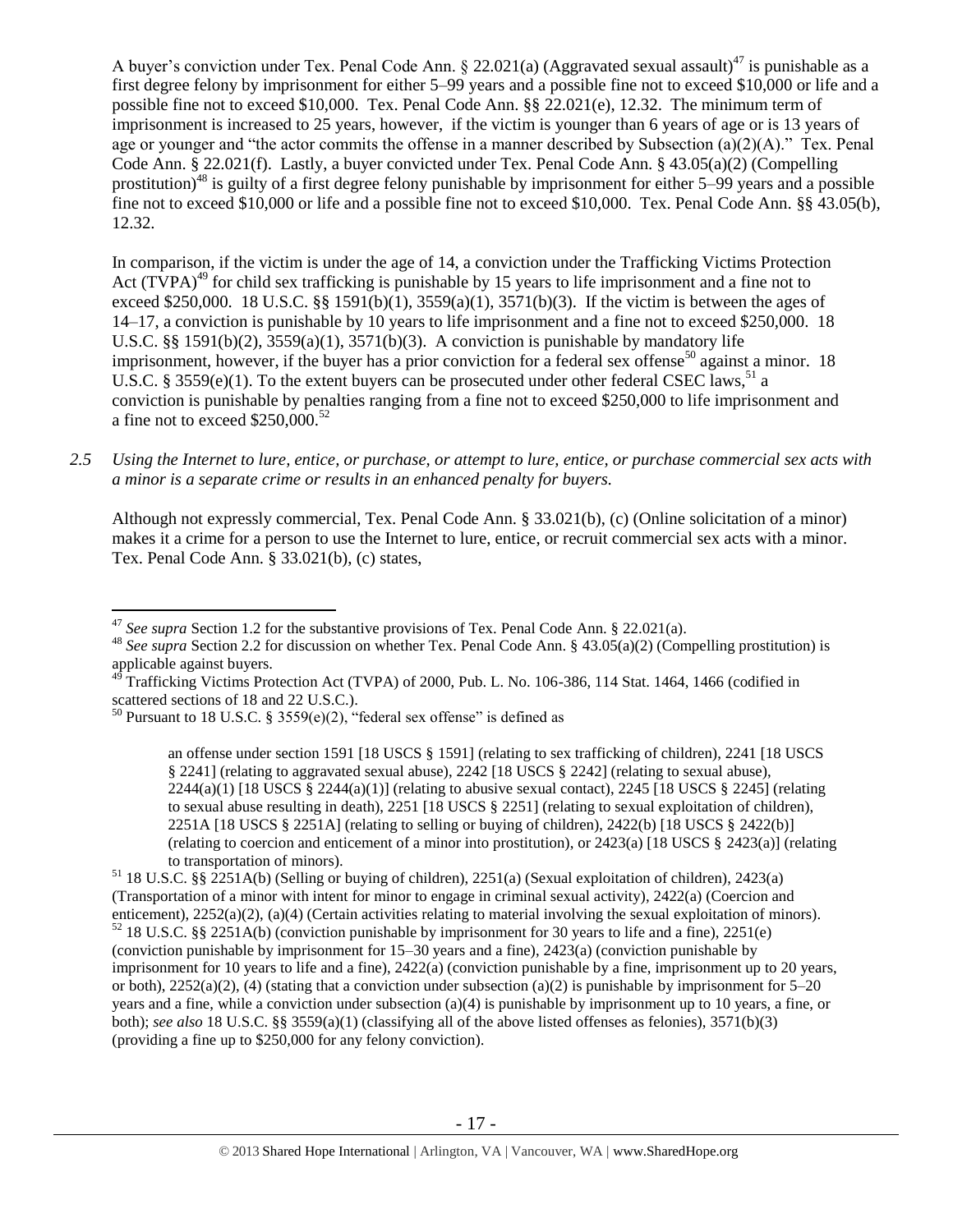(b) A person who is 17 years of age or older commits an offense if, with the intent to arouse or gratify the sexual desire of any person, the person, over the Internet, by electronic mail or text message or other electronic message service or system, or through a commercial online service, intentionally:

(1) communicates in a sexually explicit<sup>53</sup> manner with a minor;<sup>54</sup> or

(2) distributes sexually explicit material to a minor.

(c) A person commits an offense if the person, over the Internet, by electronic mail or text message or other electronic message service or system, or through a commercial online service, knowingly solicits a minor to meet another person, including the actor, with the intent that the minor will engage in sexual contact, sexual intercourse, or deviate sexual intercourse with the actor or another person.

If the victim either represents himself or herself to be 14–16 years of age or the offender believes the victim to be 14–16 years of age, a conviction under Tex. Penal Code Ann. § 33.021(b) is punishable as a third degree felony by imprisonment for 2–10 years and a possible fine not to exceed \$10,000. Tex. Penal Code Ann. §§ 33.021(f), 12.34. If the victim is younger than 14 years of age or the offender believes the victim to be younger than 14 years of age, however, a conviction under Tex. Penal Code Ann. § 33.021(b) is punishable as a second degree felony by imprisonment for 2–20 years and a possible fine not to exceed \$10,000. Tex. Penal Code Ann. §§ 33.021(f), 12.33. A conviction under Tex. Penal Code Ann. §§ 33.021(c) is punishable as a second degree felony by imprisonment for 2–20 years and a possible fine not to exceed \$10,000. Tex. Penal Code Ann. §§ 33.021(f), 12.33.

- 2.5.1 Recommendation: Amend Tex. Penal Code Ann. § 33.021(b), (c) (Online solicitation of a minor) to prohibit use of the Internet to solicit commercial sex acts with any minor under 18 to protect all minor victims of CSEC.
- *2.6 No age mistake defense is permitted for a buyer of commercial sex acts with any minor under 18.*

Tex. Penal Code Ann. § 20A.02(b)(1) (Trafficking of persons) specifically eliminates the use of a mistake of age defense by a defendant charged under Tex. Penal Code Ann. § 20A.02(a)(8), which may include certain buyers.<sup>55</sup> Tex. Penal Code Ann. § 20A.02(b)(1) states, in part,

An offense under this section is a felony of the first degree if:

(1) the applicable conduct constitutes an offense under Subsection (a)(5), (6), (7), or (8), regardless of whether the actor knows the age of the child at the time the actor commits the offense . . .

Tex. Penal Code Ann. §  $43.02(c)(3)^{56}$  (Prostitution), specifically prohibits a mistake of age defense stating, that when a person solicits a minor for sex for hire it is "a felony of the second degree if the person solicited is younger than 18 years of age, regardless of whether the actor knows the age of the person solicited at the time the actor commits the offense."

Tex. Penal Code Ann. § 15.031(b) (Criminal solicitation of a minor), § 21.02(b) (Continuous sexual abuse of young child or children), and § 43.25(b) (Sexual performance by a child), however, do not specifically eliminate a mistake of age defense.

<sup>53</sup> *See supra* note [24.](#page-8-0) 

<sup>54</sup> *See supra* note [25.](#page-8-1) 

<sup>55</sup> *See supra* Section 2.1 for discussion on how Tex. Penal Code Ann. § 20A.02(a)(7), (8) may be applicable to buyers.

<sup>56</sup> *See supra* note [12.](#page-4-0)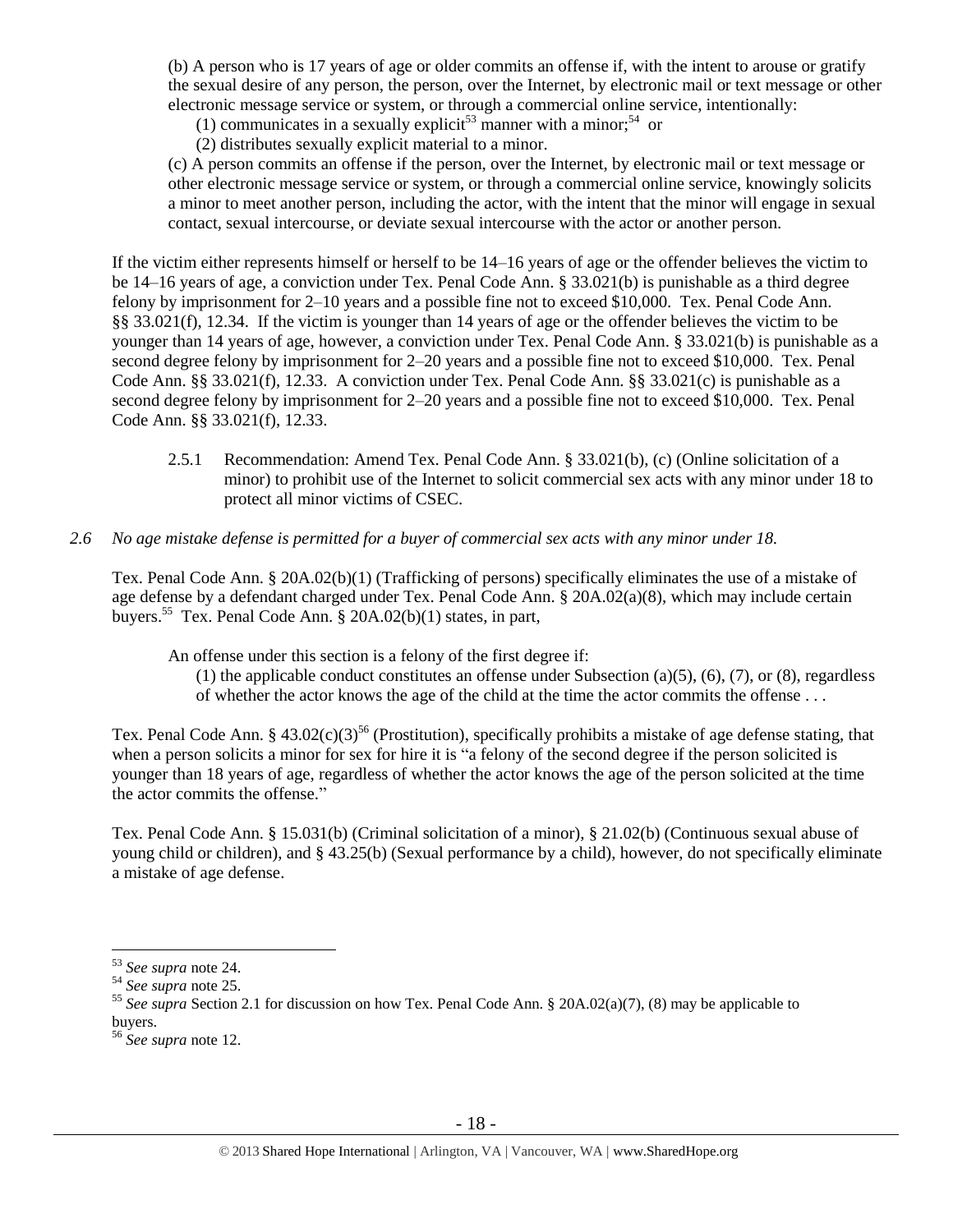## *2.7 Base penalties for buying sex acts with a minor under 18 are sufficiently high and not reduced for older minors.*

Tex. Penal Code Ann. § 20A.02(a)(8) (Trafficking of persons) and Tex. Penal Code Ann. § 43.02(a) (Prostitution) do not stagger penalties based on the age of the minor victim. A first conviction under Tex. Penal Code Ann. § 20A.02(a)(8) is punishable as a first degree felony by imprisonment "for life or for any term of not more than 99 years or less than 5 years" and a possible fine not to exceed \$10,000, while subsequent convictions are punishable by life imprisonment and a possible fine not to exceed \$10,000. Tex. Penal Code Ann. §§ 20A.02(b)(1), 12.32, 12.42(c)(2).<sup>57</sup> "If the person solicited is younger than 18 years of age, regardless of whether the actor knows the age of the person solicited at the time the actor commits the offense," a conviction under Tex. Penal Code Ann. § 43.02(a) (Prostitution) is punishable as a second degree felony by imprisonment for 2–20 years and a possible fine not to exceed \$10,000. Tex. Penal Code Ann. §§ 43.02(c)(3), 12.33.

Some of Texas' CSEC laws, however, do stagger penalties based on the age of the minor-victim. Tex. Penal Code Ann. § 15.031(f) (Criminal solicitation of a minor) defines "minor" as a person younger than 17 years of age. Pursuant to Tex. Penal Code Ann. § 15.031(e), a conviction under Tex. Penal Code Ann. § 15.031(b) is punishable one category lower than committing the actual offense, but the punishment may be enhanced to the same category as the predicate offense if certain requirements are satisfied. Thus, if the predicate offense has penalties staggered based on the victim's age, then the penalties pursuant Tex. Penal Code Ann. § 15.031(e) will also be staggered based on age.

Tex. Penal Code Ann. § 21.02 (Continuous sexual abuse of young child or children) and § 22.021 (Aggravated sexual assault) only apply if the victim is a minor under the age of  $14^{58}$  leaving minors between the ages of  $14-$ 17 unprotected. Convictions under Tex. Penal Code Ann. § 21.02(b), (c) and § 22.021(a) are punishable as first degree felonies by life or 25–99 years imprisonment and a possible fine up to \$10,000. Tex. Penal Code Ann. §§ 21.02(h), 22.021(e), 12.32.

Tex. Penal Code Ann. § 43.25(b) (Sexual performance by a child) enhances the penalty for younger minor victims, but still provides a substantial base penalty applicable to offenses against older minor victims. If the minor-victim is under the age of 18, a violation of Tex. Penal Code Ann. § 43.25(b) is punishable as a second degree felony by imprisonment for 2–20 years and a possible fine not to exceed \$10,000, and if the minorvictim is under the age of 14, a conviction is punishable as a first degree felony by imprisonment for either 5–99 years and a possible fine not to exceed \$10,000 or life and a possible fine not to exceed \$10,000. Tex. Penal Code Ann. §§ 43.25(c), 12.33, 12.32.

*2.8 Financial penalties for buyers of commercial sex acts with minors are sufficiently high to make it difficult for buyers to hide the crime.* 

Pursuant to Tex. Penal Code Ann. §§ 12.32–.34, all felony convictions are subject to a possible fine not to exceed \$10,000. Therefore, a buyer convicted under Tex. Penal Code Ann. § 20A.02(a)(8) (Trafficking of persons), § 43.02(c) (Prostitution), § 21.02(b) (Continuous sexual abuse of young child or children), § 22.021(a) (Aggravated sexual assault), § 43.25(b) (Sexual performance by a child), or § 15.031(b) (Criminal solicitation of a minor) is subject to a possible fine not to exceed \$10,000. Tex. Penal Code Ann. §§ 20A.02(b)(1), 43.02(c)(3), 21.02(h), 22.021(e), 43.25(c).

<sup>57</sup> *See supra* note [6.](#page-2-0)

<sup>&</sup>lt;sup>58</sup> Tex. Penal Code Ann. § 22.021 does include minors under the age of 17 in certain instances, but it is highly unlikely that these instances are applicable to buyers.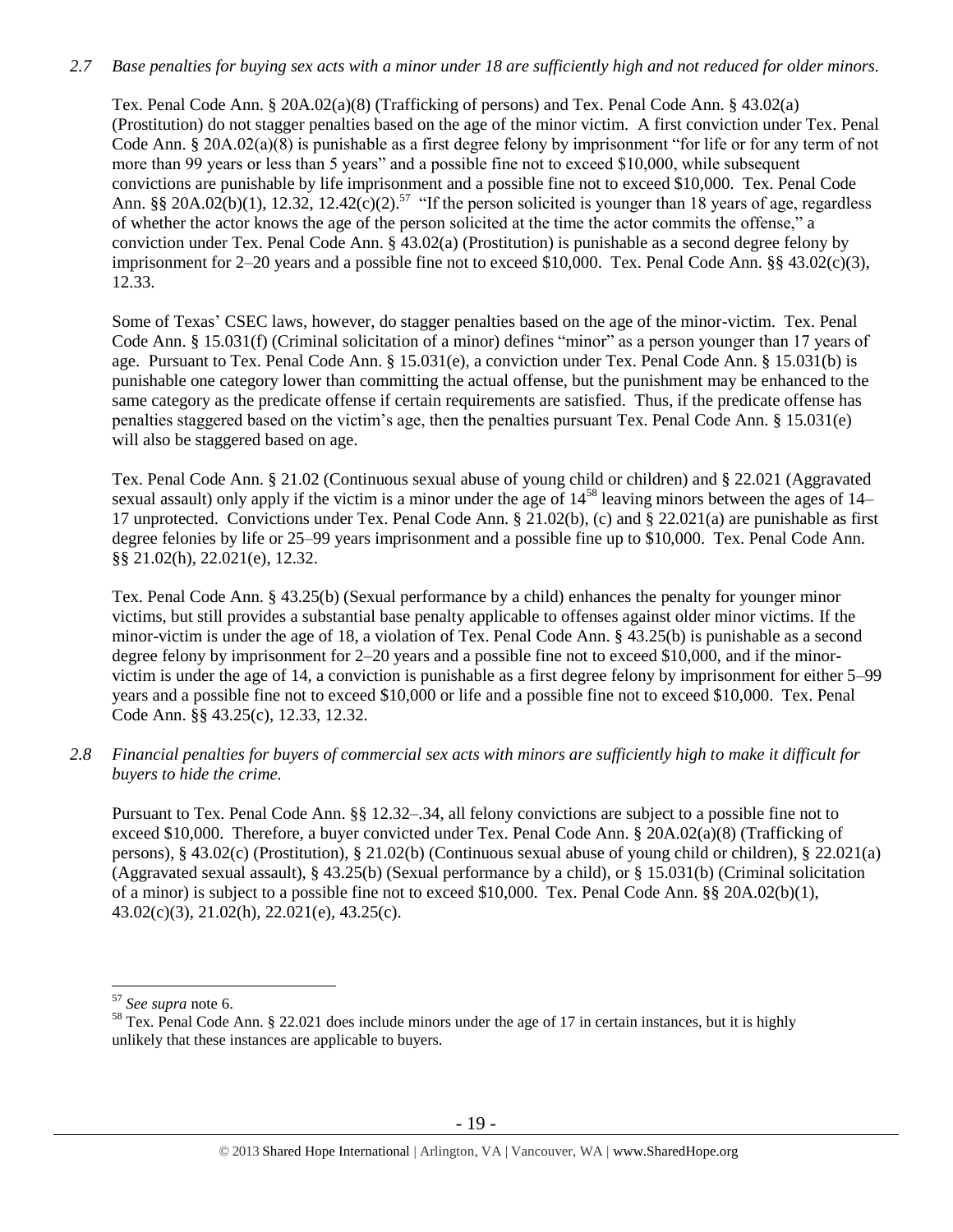Pursuant to Tex. Code Crim. Proc. Ann. art. 42.0372 (Mandatory restitution for child victims of trafficking of persons or compelling prostitution), buyers convicted under Tex. Penal Code Ann. § 20A.02(a)(8) (Trafficking of persons) are required to make restitution to their victims. Tex. Code Crim. Proc. Ann. art. 42.0372 states,

(a) The court shall order a defendant convicted of an offense under Section 20A.02 [Trafficking of persons] or 43.05(a)(2) [Compelling prostitution], Penal Code, to pay restitution in an amount equal to the cost of necessary rehabilitation, including medical, psychiatric, and psychological care and treatment, for any victim of the offense who is younger than 18 years of age.

(b) The court shall, after considering the financial circumstances of the defendant, specify in a restitution order issued under Subsection (a) the manner in which the defendant must pay the restitution. (c) A restitution order issued under subsection (a) may be enforced by the state, or by a victim named in the order to receive the restitution, in the same manner as a judgment in a civil action.

(d) The court may hold a hearing, make findings of fact, and amend a restitution order issued under Subsection (a) if the defendant fails to pay the victim name in the order in the manner specified by the court.

Buyers convicted of other crimes may also be required to make restitution at the discretion of the court, pursuant to Tex. Code Crim. Proc. Ann. art. 42.037(a), (b) (Restitution), which states,

(a) In addition to any fine authorized by law, the court that sentences a defendant convicted of an offense may order the defendant to make restitution to any victim of the offense or to the compensation to victims of crime fund established under Subchapter B [Crime Victims' Compensation], Chapter 56 [Rights of Crime Victims], to the extent that fund has paid compensation to or on behalf of the victim. . . .

(b)(1) If the offense results in damage to or loss or destruction of property of a victim of the offense, the court may order the defendant:

(A) to return the property to the owner of the property or someone designated by the owner; or

(B) if return of the property is impossible or impractical or is an inadequate remedy, to pay an amount equal to the greater of:

(i) the value of the property on the date of the damage, loss, or destruction; or

(ii) the value of the property on the date of sentencing, less the value of any part of the property that is returned on the date the property is returned.

(2) If the offense results in personal injury to a victim, the court may order the defendant to make restitution to:

(A) the victim for any expenses incurred by the victim as a result of the offense; or

(B) the compensation to victims of crime fund to the extent that fund has paid compensation to or on behalf of the victim.

. . . .

Additionally, buyers may be subject to criminal asset forfeiture. Pursuant to Tex. Code Crim. Proc. Ann. art. 59.02(a) "(a) Property that is contraband is subject to seizure and forfeiture under this chapter." Tex. Code Crim. Proc. Ann. art.  $59.01(2)^{59}$  states,

(2) "Contraband" means property of any nature, including real, personal, tangible, or intangible, that is: (A) used in the commission of:

(i) any first or second degree felony under the Penal Code;

(ii) any felony under Section 15.031(b) [Criminal solicitation of a minor], 20.05 [Smuggling of persons], 21.11 [Indecency with a child], 38.04 [Evading arrest or detention], or Chapter 43

<sup>59</sup> *See supra* note [33.](#page-11-0)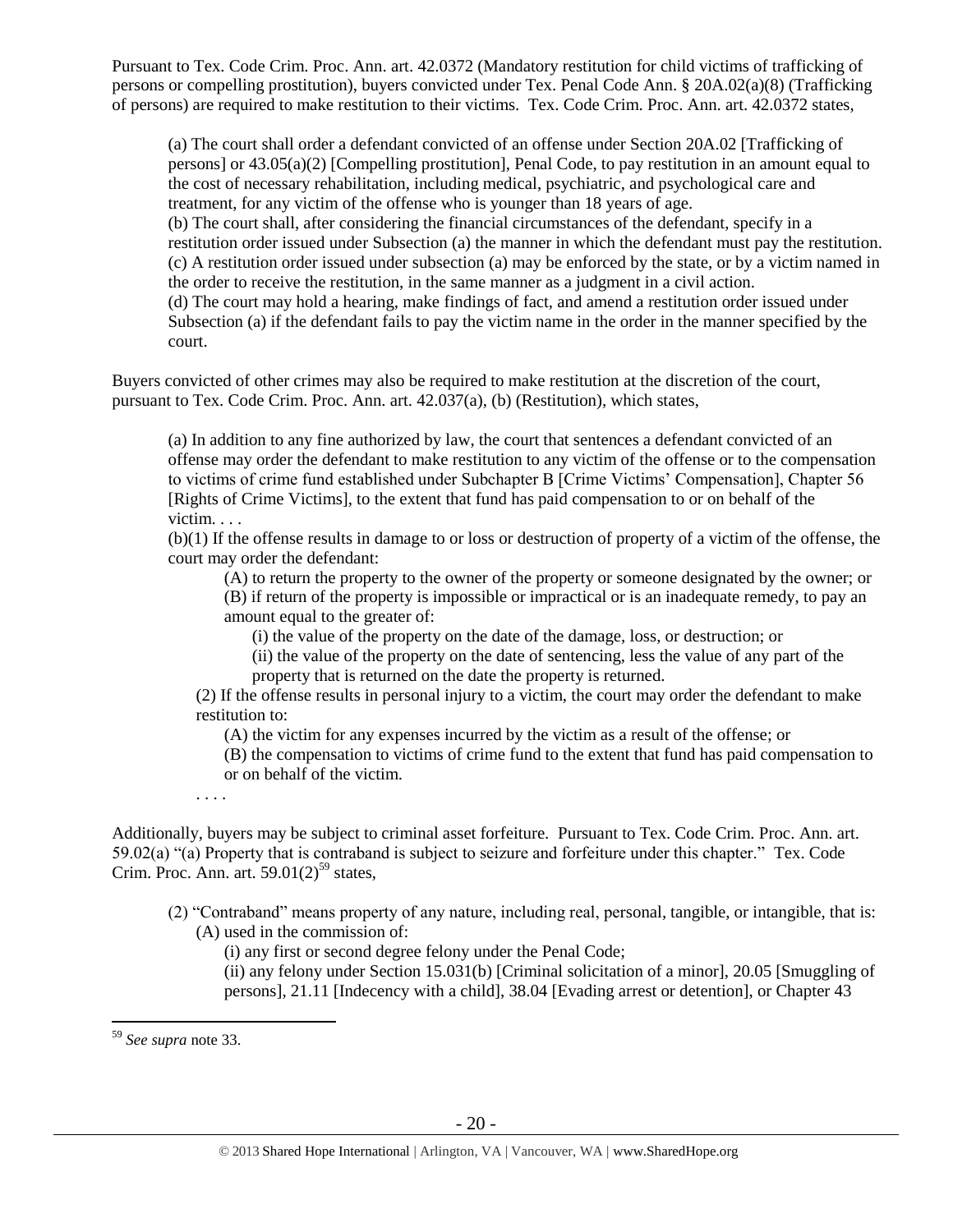[Public indecency], 20A [Trafficking of persons], 29 [Robbery], 30 [Burglary and criminal trespass], 31 [Theft], 32 [Fraud], 33 [Computer crimes] [which includes Tex. Penal Code Ann. § 33.021 (Online Solicitation of a Minor)], 33A [Telecommunications crimes], or 35 [Insurance fraud], Penal Code;

. . . . . . . .

(C) the proceeds gained from the commission of a felony listed in Paragraph  $(A)$ ... of this subdivision . . .

(D) acquired with proceeds gained from the commission of a felony listed in Paragraph (A) . . . of this subdivision . . .

. . .

(F) used to facilitate or intended to be used to facilitate the commission of a felony under Section 20A.02 [Trafficking of Persons] or Chapter 43, Penal Code.

Tex. Code Crim. Proc. Ann. art. 59.03 (Seizure of contraband) governs the seizure of forfeitable property and states, in relevant part:

(a) Property subject to forfeiture under this chapter, other than property described by Article 59.12, may be seized by any peace officer under authority of a search warrant.

(b) Seizure of property subject to forfeiture may be made without warrant if:

(1) the owner, operator, or agent in charge of the property knowingly consents;

(2) the seizure is incident to a search to which the owner, operator, or agent in charge of the property knowingly consents;

(3) the property subject to seizure has been the subject of a prior judgment in favor of the state in a forfeiture proceeding under this chapter; or

(4) the seizure was incident to a lawful arrest, lawful search, or lawful search incident to arrest.

Additionally, Tex. Code Crim. Proc. Ann. art. 18.18(a) (Disposition of gambling paraphernalia, prohibited weapon, criminal instrument, and other contraband) provides for the destruction or forfeiture of, among other things, any "obscene device or material" or "child pornography" for any offense that involves an obscene device or material or child pornography.

*2.9 Buying and possessing child pornography carries penalties as high as similar federal offenses.*

Tex. Penal Code Ann. § 43.26(a)<sup>60</sup> (Possession or promotion of child pornography) makes it illegal for a person to possess child pornography. Tex. Penal Code Ann. § 43.26(a) states,

A person commits an offense if:

 $\overline{a}$ 

<span id="page-20-0"></span>(1) the person knowingly or intentionally possesses, or knowingly or intentionally accesses with intent to view, visual material<sup> $61$ </sup> that visually depicts a child younger than 18 years of age at the time

 $60$  The text of Texas Penal Code § 43.26(a) and (h) included here and elsewhere in this report includes amendments made by the passage of House Bill 8 during the 2013 regular session of the 83rd Texas Legislature (effective Sept. 1, 2013).

 $<sup>61</sup>$  Tex. Penal Code Ann. § 43.26(b)(3) defines "visual material" as</sup>

<sup>(</sup>A) any film, photograph, videotape, negative, or slide or any photographic reproduction that contains or incorporates in any manner any film, photograph, videotape, negative, or slide; or (B) any disk, diskette, or other physical medium that allows an image to be displayed on a computer or other video screen and any image transmitted to a computer or other video screen by telephone line, cable, satellite transmission, or other method.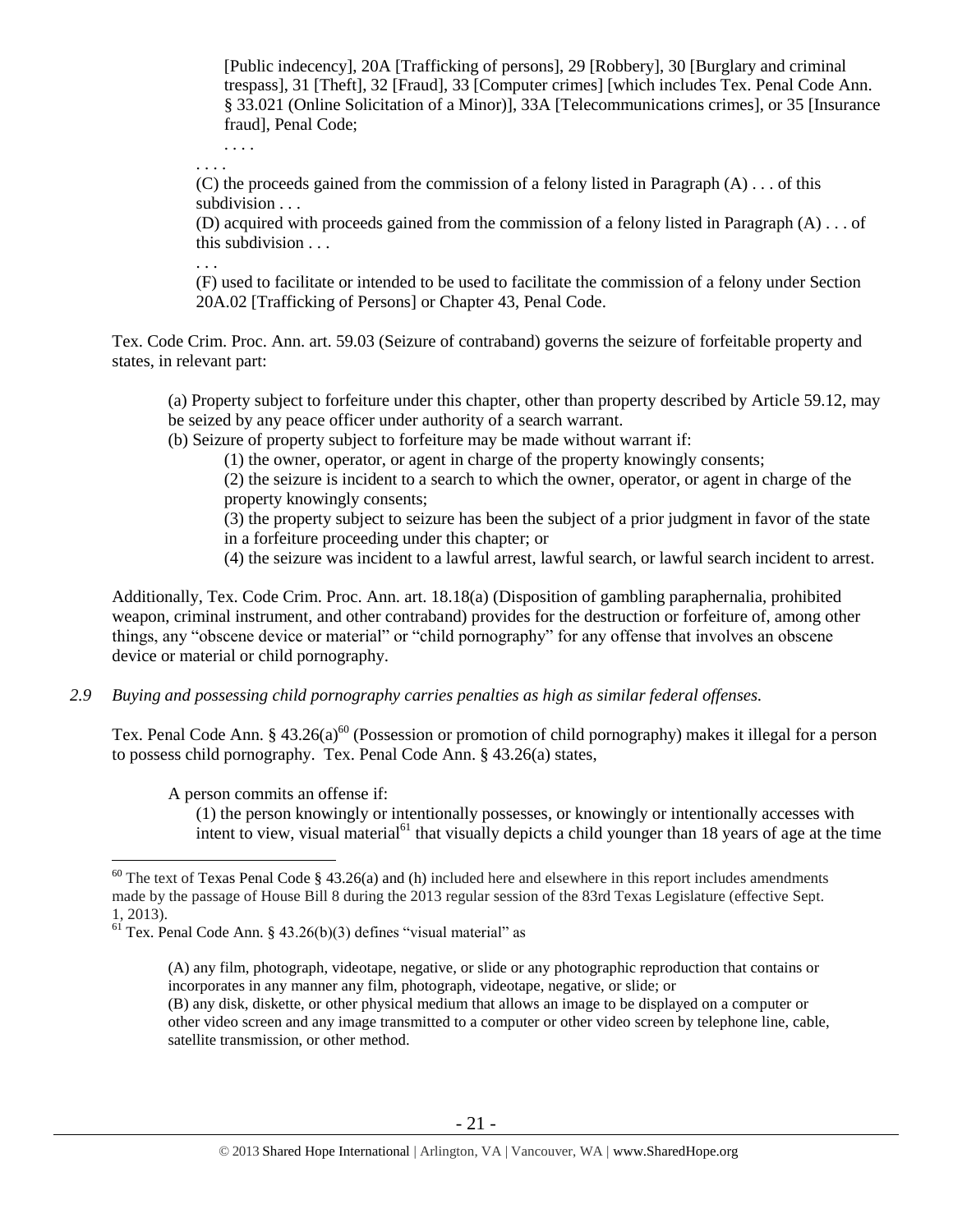the image of the child was made who is engaging in sexual conduct, $^{62}$ including a child who engages in sexual conduct as a victim of an offense under Section  $20A.02(a)(5)$ ,  $(6)$ ,  $(7)$ , or  $(8)$  [Trafficking of Persons]; and

(2) the person knows that the material depicts the child as described by Subdivision (1).

A conviction under Tex. Penal Code Ann. § 43.26(a) is punishable as a third degree felony by imprisonment for 2–10 years<sup>63</sup> and a possible fine not to exceed \$10,000. Tex. Penal Code Ann. §§ 43.26(d), 12.34. A defendant convicted of multiple accounts of possession of child pornography may serve more than ten years, if the sentencing court exercises its option to impose consecutive, rather than concurrent sentences. Under Tex. Penal Code Ann. §3.03(b), "If the accused is found guilty of more than one offense arising out of the same criminal episode, the sentences may run concurrently or consecutively" for violations of Tex. Penal Code Ann. §43.26. Tex. Penal Code Ann. §3.03(b)(3).

In comparison, a federal conviction for possession of child pornography<sup>64</sup> is generally punishable by imprisonment for 5–20 years and a fine not to exceed  $$250,000$ .<sup>65</sup> Subsequent convictions, however, are punishable by imprisonment up to 40 years and a fine not to exceed  $$250,000.<sup>66</sup>$ 

2.9.1 Recommendation: Increase the penalties for possessing child pornography under Tex. Penal Code Ann. § 43.26(a) to be comparable to the federal penalties.

#### *2.10 Convicted buyers of commercial sex acts with minors and child pornography are required to register as sex offenders.*

Tex. Code Crim. Proc. Ann. art. 62.051(a) (Registration: general) states, "A person who has a reportable conviction or adjudication . . . shall register . . . with the local law enforcement authority in any municipality where the person resides or intends to reside for more than seven days." Pursuant to Tex. Code Crim. Proc. Ann. art. 62.001(5)(A), (B), (J), (K) (Definitions), the definition of "reportable conviction or adjudication" expressly includes convictions under Tex. Penal Code Ann. § 20A.02(a)(8) (Trafficking of persons), § 21.02 (Continuous sexual abuse of young child or children), § 22.021(a) (Aggravated sexual assault), § 43.26 (Possession or promotion of child pornography), § 43.25(b) (Sexual performance by a child), or § 33.021(b), (c) (Online solicitation of a minor). Convictions under Tex. Penal Code Ann. § 43.02 (Prostitution) or § 15.031(b)

 $62$  Tex. Penal Code Ann. § 43.26(b)(2) defines "sexual conduct" as having "the meaning assigned by Section 43.25." *See supra* note [4](#page-1-1) for the applicable definition of "sexual conduct."

<sup>63</sup> See supra note [5.](#page-1-0)

<sup>&</sup>lt;sup>64</sup> 18 U.S.C. §§ 2252(a)(2), (a)(4) (Certain activities relating to material involving the sexual exploitation of minors),  $2252A(a)(2)$ –(3) (Certain activities relating to material constituting or containing child pornography), 1466A(a), (b) (Obscene visual representations of the sexual abuse of children).

<sup>&</sup>lt;sup>65</sup> 18 U.S.C. §§ 2252(b) (stating that a conviction under subsection (a)(2) is punishable by imprisonment for 5–20 years and a fine, while a conviction under subsection (a)(4) is punishable by imprisonment up to 10 years, a fine, or both), 2252A(b)(1) (a conviction is punishable by imprisonment for 5–20 years and a fine), 1466A(a), (b) (stating that a conviction under subsection (a) is "subject to the penalties provided in section  $2252A(b)(1)$ ," imprisonment for 5–20 years and a fine, while a conviction under subsection (b) is "subject to the penalties provided in section 2252A(b)(2)," imprisonment up to 10 years, a fine, or both); *see also* 18 U.S.C. §§ 3559(a)(1) (classifying all of the above listed offenses as felonies), 3571(b)(3) (providing a fine up to \$250,000 for any felony conviction). <sup>66</sup> 18 U.S.C. §§ 2252(b) (stating if a person has a prior conviction under subsection (a)(2), or a list of other statutes, a conviction is punishable by a fine and imprisonment for 15–40 years, but if a person has a prior conviction under subsection (a)(4), or a list of other statutes, a conviction is punishable by a fine and imprisonment for  $10-20$  years),  $2252A(b)(1)$  (stating if a person has a prior conviction under subsection (a)(2), (a)(3), or a list of other statutes, a conviction is punishable by a fine and imprisonment for  $15-40$  years),  $1466A(a)$ , (b) (stating that the penalty scheme for section 2252A(b) applies); *see also* 18 U.S.C. §§ 3559(a)(1) (classifying all of the above listed offenses as

felonies), 3571(b)(3) (providing a fine up to \$250,000 for any felony conviction).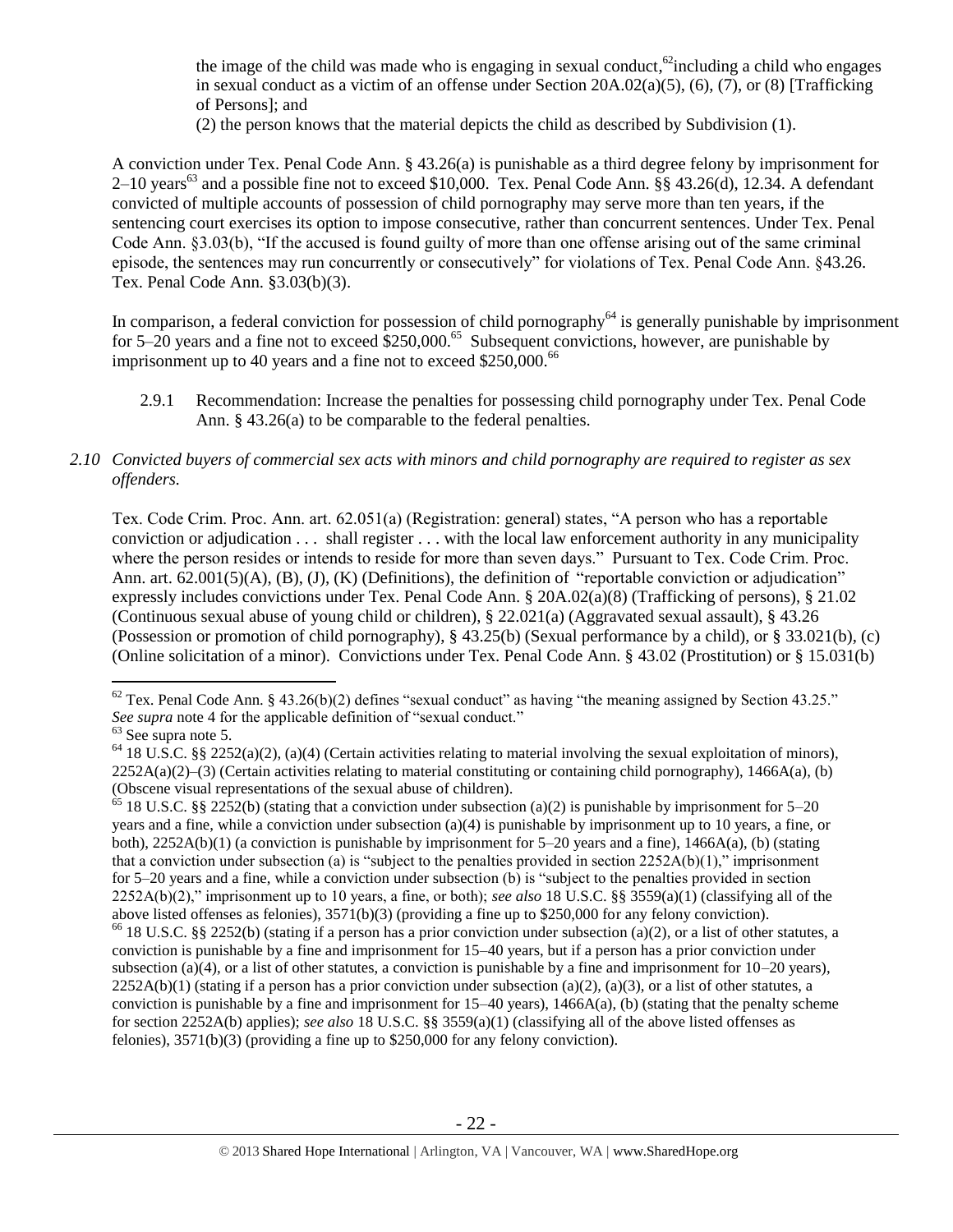(Criminal solicitation of a minor), however, are not included within the definition of "reportable conviction or adjudication," and, therefore, do not require registration.

Tex. Code Crim. Proc. Ann. art. 62.101(a)(2) (Expiration of duty to register) further imposes a lifetime registration requirement on offenders convicted under Tex. Penal Ann. Code § 20A.02(a)(8).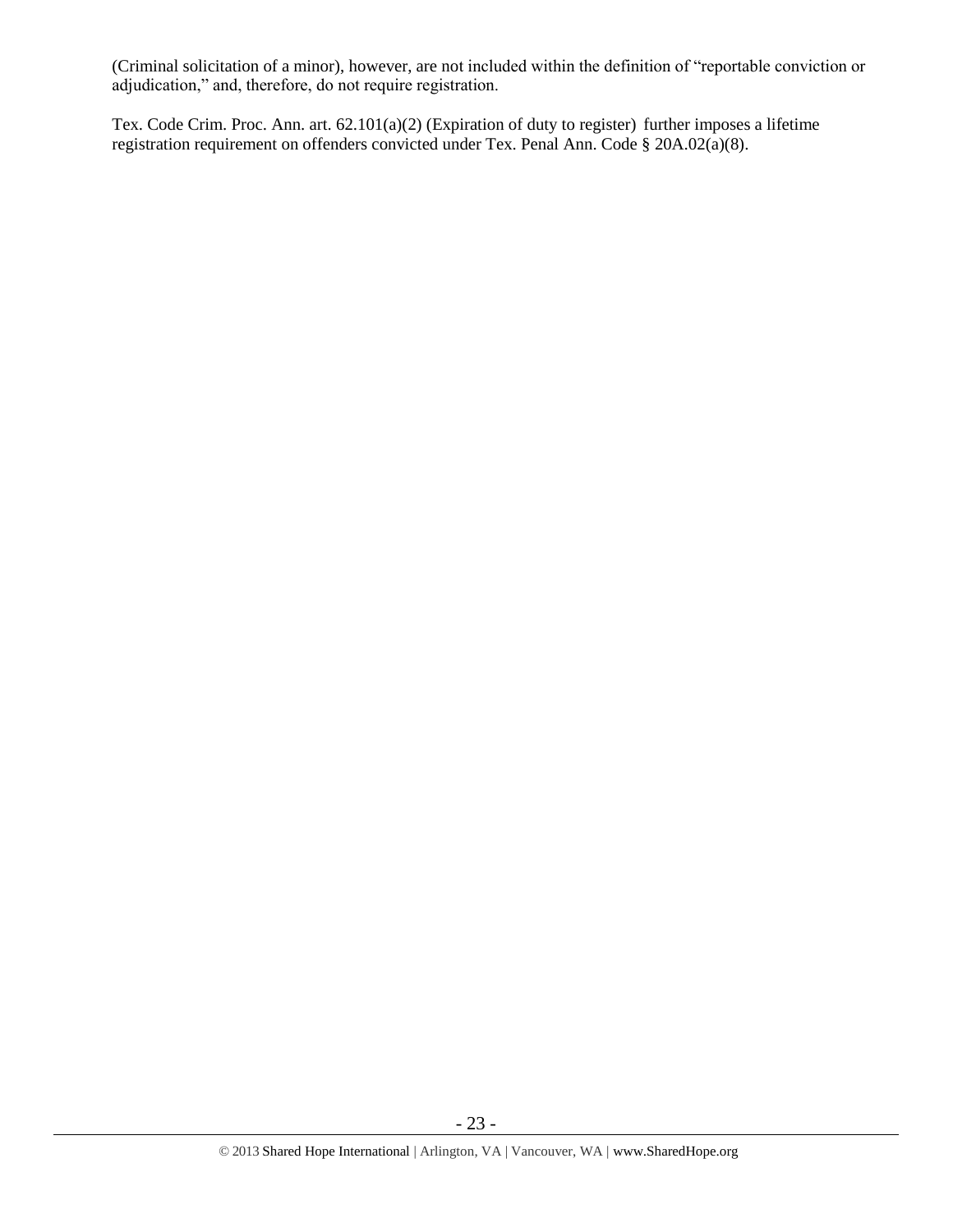#### **FRAMEWORK ISSUE 3: CRIMINAL PROVISIONS FOR TRAFFICKERS**

#### *Legal Components:*

- *3.1 Penalties for trafficking a child for sexual exploitation are as high as federal penalties.*
- *3.2 Creating and distributing child pornography carries penalties as high as similar federal offenses.*
- *3.3 Using the Internet to lure, entice, recruit or sell commercial sex acts with a minor is a separate crime or results in an enhanced penalty for traffickers.*
- *3.4 Financial penalties for traffickers, including asset forfeiture, are sufficiently high.*
- *3.5 Convicted traffickers are required to register as sex offenders.*
- *3.6 Laws relating to termination of parental rights for certain offenses include sex trafficking or commercial sexual exploitation of children (CSEC) offenses in order to remove the children of traffickers from their control and potential exploitation.*

\_\_\_\_\_\_\_\_\_\_\_\_\_\_\_\_\_\_\_\_\_\_\_\_\_\_\_\_\_\_\_\_\_\_\_\_\_\_\_\_\_\_\_\_\_\_\_\_\_\_\_\_\_\_\_\_\_\_\_\_\_\_\_\_\_\_\_\_\_\_\_\_\_\_\_\_\_\_\_\_\_\_\_\_\_\_\_\_\_\_\_\_\_\_

#### *Legal Analysis:*

*3.1 Penalties for trafficking a child for sexual exploitation are as high as federal penalties.* 

Tex. Penal Code Ann. § 20A.02(b)(1) (Trafficking of persons) imposes enhanced penalties for the sex trafficking of a minor under Tex. Penal Code Ann.  $\S$  20A.02(a)(7), (8).<sup>67</sup> A first conviction under Tex. Penal Code Ann. § 20A.02(a) is generally punishable as a second degree felony by imprisonment for 2–20 years and a possible fine not to exceed \$10,000. Tex. Penal Code Ann. §§ 20A.02(b)(1), 12.33. A first conviction under Tex. Penal Code Ann. § 20A.02(a)(7) or § 20A.02(a)(8), however, is punishable as a first degree felony by imprisonment "for life or for any term of not more than 99 years or less than 5 years" and a possible fine not to exceed \$10,000, while subsequent convictions are punishable by life imprisonment and a possible fine not to exceed \$10,000. Tex. Penal Code Ann. §§ 20A.02(b)(1), 12.32, 12.42(c)(2).<sup>68</sup> Additionally, a trafficker who "during a period that is 30 or more days in duration, . . . engages two or more times in conduct that constitutes an offense under Section 20A.02 [Trafficking of persons]," may be convicted under Tex. Penal Code Ann. § 20A.03 (Continuous trafficking of persons).<sup>69</sup> A conviction under Tex. Penal Code Ann. § 20A.03 is punishable as a first degree felony by imprisonment for either 25–99 years and a possible fine not to exceed  $$10,000$  or life and a possible fine not to exceed \$10,000.<sup>70</sup> Tex. Penal Code Ann. §§ 20A.03(e), 12.32.

Several of Texas's CSEC laws may also be used to convict traffickers. A trafficker's conviction under Tex. Penal Code Ann. § 43.05(a)(2) (Compelling prostitution)<sup>71</sup> is punishable as a first degree felony by imprisonment for either 5–99 years and a possible fine not to exceed \$10,000 or life and a possible fine not to exceed \$10,000. Tex. Penal Code Ann. §§ 43.05(b), 12.32. Tex. Penal Code Ann. § 43.03<sup>72</sup> (Prostitution of Prostitution), punishes soliciting "another to engage in sexual conduct with another person for compensation" as a second degree felony if the prostituted person is a minor, "regardless of whether the actor knows the age of the person at the time the actor commits the offense." Tex. Penal Code Ann. § 43.03(a), (b). Traffickers may

<sup>67</sup> *See supra* Section 1.1 for the provisions of Tex. Penal Code Ann. § 20A.02(a)(7), (8).

<sup>68</sup> *See supra* note [6.](#page-2-0)

<sup>&</sup>lt;sup>69</sup> See supra Section 1.1 for the provisions of Tex. Penal Code Ann. § 20A.03.

<sup>70</sup> *See supra* note [8.](#page-3-0)

<sup>&</sup>lt;sup>71</sup> *See supra* Section 1.2 for the provisions of Tex. Penal Code Ann. § 43.05(a)(2).

<sup>&</sup>lt;sup>72</sup> The text of Texas Penal Code § 43.03 included here and elsewhere in this report includes amendments made by the passage of House Bill 8 during the 2013 regular session of the 83rd Texas Legislature (effective Sept. 1, 2013).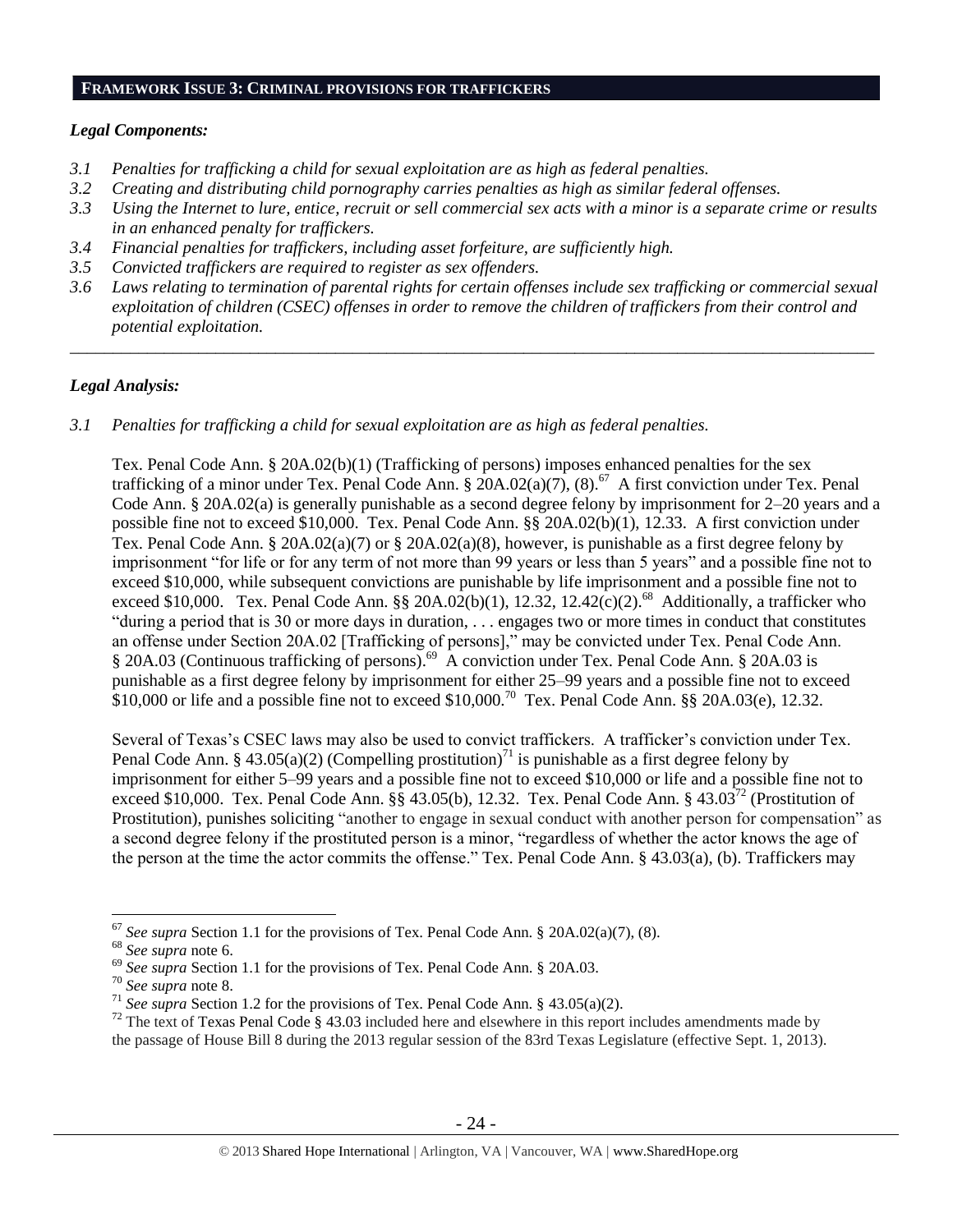also be convicted under Tex. Penal Code Ann. § 15.031(b) (Criminal solicitation of a minor),<sup>73</sup> which, pursuant to Tex. Penal Code Ann. § 15.031(e), is punishable one category lower than committing the actual offense, but the punishment may be enhanced to the same category as the predicate offense if certain requirements are satisfied.<sup>74</sup>

A trafficker who "employs, authorizes, or induces a child to work . . . in a sexually oriented commercial activity; or . . . in any place of business permitting, requesting, or requiring a child to work nude or topless" may be convicted under Tex. Penal Code Ann. § 43.251 (Employment harmful to children).<sup>75</sup> A conviction under Tex. Penal Code Ann. § 43.251(b) is punishable as either a first or second degree felony.<sup>76</sup> Pursuant to Tex. Penal Code Ann. § 43.251(c), a conviction is punishable as a second degree felony by imprisonment for 2–20 years and a fine not to exceed \$10,000, but if the child is a minor under the age of 14, a conviction is punishable as a first degree felony by imprisonment for either 5–99 years and a possible fine not to exceed \$10,000 or life and a possible fine not to exceed \$10,000. Tex. Penal Code Ann.  $\S$ §  $43.251(c)$ ,<sup>77</sup> 12.33, 12.32.

A trafficker's conviction under Tex. Penal Code Ann. § 43.25(b) (Sexual performance by a child)<sup>78</sup> is punishable as a second degree felony by imprisonment for 2–20 years and a possible fine not to exceed \$10,000. Tex. Penal Code Ann. §§ 43.25(c), 12.33. If the victim is under the age of 14, however, a conviction is punishable as a first degree felony by imprisonment for either 5–99 years and a possible fine not to exceed \$10,000 or life and a possible fine not to exceed \$10,000. Tex. Penal Code Ann. §§ 43.25(c), 12.32.

Additionally, traffickers may face prosecution under Texas's laws related to organized criminal activity. Tex. Penal Code Ann. § 71.02(a)<sup>79</sup> (Engaging in organized criminal activity) states, in part,

A person commits an offense if, with the intent to establish, maintain, or participate in a combination<sup>80</sup> or in the profits of a combination or as a member of a criminal street gang, $81$  the person commits or conspires to commit one or more of the following:

(1) murder, capital murder, arson, aggravated robbery, robbery, burglary, theft, aggravated kidnapping, kidnapping, aggravated assault, aggravated sexual assault, sexual assault, continuous sexual abuse of young child or children, solicitation of a minor, . . .

. . . (3) promotion of prostitution, aggravated promotion of prostitution, or compelling prostitution; . . .

(6) any unlawful wholesale promotion or possession of any obscene material or obscene device with the intent to wholesale promote the same;

(7) any offense under Subchapter B [Obscenity], Chapter 43 [Public indecency], depicting or involving conduct by or directed toward a child younger than 18 years of age;

. . . (12) any offense under Chapter 20A [Trafficking of persons];

(18) any offense classified as a felony under the Tax Code.

 $\overline{a}$ 

. . . .

<sup>73</sup> *See supra* Section 1.2 for the provisions of Tex. Penal Code Ann. § 15.031(b).

<sup>74</sup> *See supra* Section 1.2 for the substantive provisions of Tex. Penal Code Ann. § 15.031(e).

<sup>&</sup>lt;sup>75</sup> See supra note [15](#page-4-3) Section 1.2 for the provisions of Tex. Penal Code Ann. § 43.251.

<sup>76</sup> *See supra* note [15.](#page-4-3)

<sup>77</sup> *See supra* note [15.](#page-4-3) 

<sup>78</sup> *See supra* Section 1.2 for the provisions of Tex. Penal Code Ann. § 43.25(b).

<sup>79</sup> *See supra* note [28.](#page-9-0)

<sup>80</sup> *See supra* note [29.](#page-9-1)

<sup>81</sup> *See supra* note [14.](#page-4-1)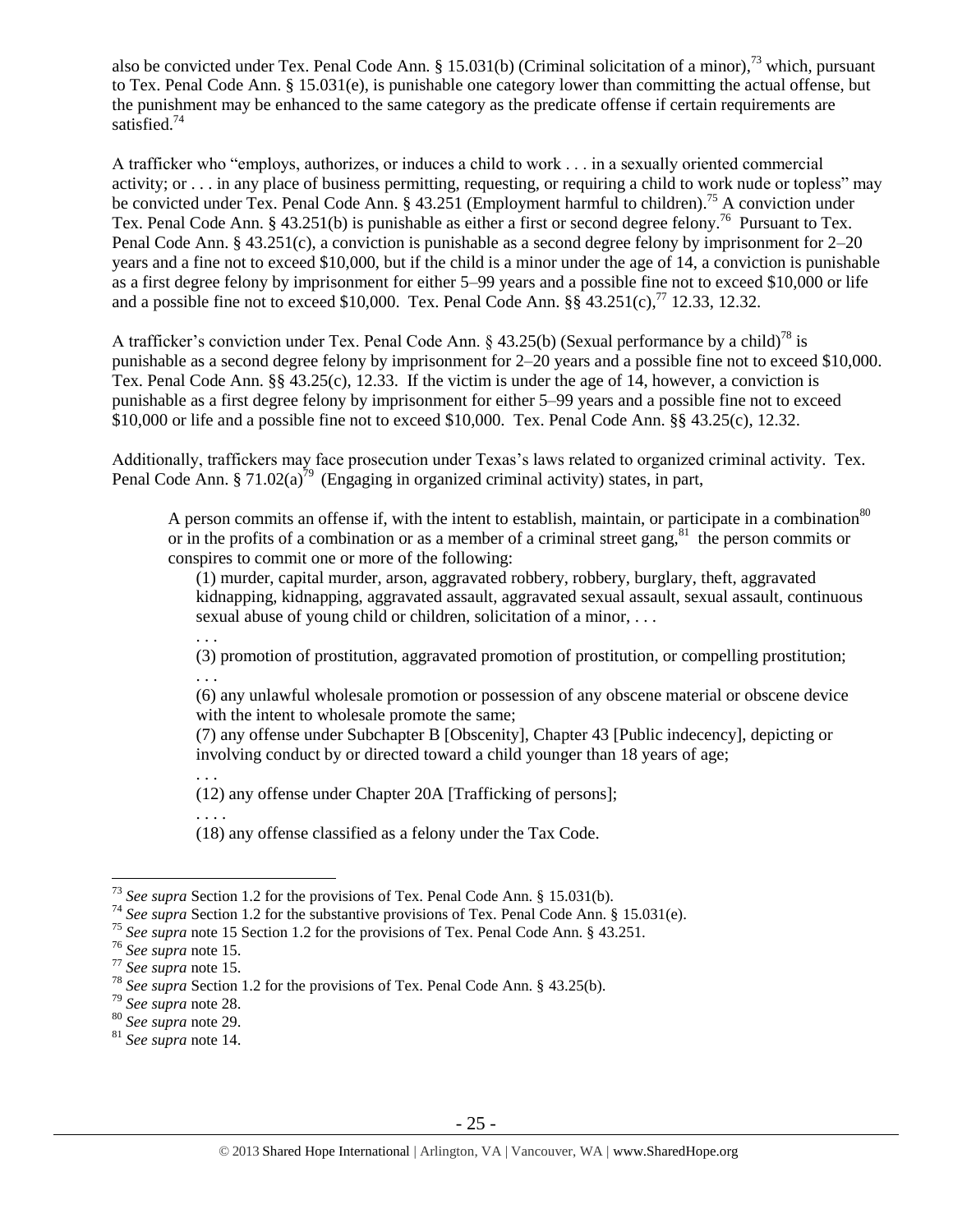Tex. Penal Code Ann. § 71.02(b) states,

b) Except as provided in Subsections (c) and (d), an offense under this section is one category higher than the most serious offense listed in Subsection (a) that was committed, and if the most serious offense is a Class A misdemeanor, the offense is a state jail felony, except that the offense is a felony of the first degree punishable by imprisonment in the Texas Department of Criminal Justice for:

(1) life without parole, if the most serious offense is an aggravated sexual assault and if at the time of that offense the defendant is 18 years of age or older and:

(A) the victim of the offense is younger than six years of age;

(B) the victim of the offense is younger than 14 years of age and the actor commits the offense in a manner described by Section 22.021(a)(2)(A); or

(C) the victim of the offense is younger than 17 years of age and suffered serious bodily injury as a result of the offense; or

(2) life or for any term of not more than 99 years or less than 15 years if the most serious offense is an offense punishable as a felony of the first degree, other than an offense described by Subdivision (1).

Traffickers commit an offense under Tex. Penal Code Ann. §  $43.04(a)^{82}$  (Aggravated promotion of prostitution) when "he knowingly owns, invests in, finances, controls, supervises, or manages a prostitution enterprise that uses two or more prostitutes." This offense is a first degree felony when "the prostitution enterprise uses as a prostitute one or more persons younger than 18 years of age, regardless of whether the actor knows the age of the person at the time the actor commits the offense." Tex. Penal Code Ann. § 43.04(b).

In comparison, if the victim is under the age of 14, a conviction under the Trafficking Victims Protection Act  $(TVPA)^{83}$  for child sex trafficking is punishable by 15 years to life imprisonment and a fine not to exceed \$250,000. 18 U.S.C. §§ 1591(b)(1), 3559(a)(1), 3571(b)(3). If the victim is between the ages of 14–17, a conviction is punishable by 10 years to life imprisonment and a fine not to exceed \$250,000. 18 U.S.C. §§ 1591(b)(2), 3559(a)(1), 3571(b)(3). A conviction is punishable by mandatory life imprisonment, however, if the trafficker has a prior conviction for a federal sex offense  $84$  against a minor.

#### *3.2 Creating and distributing child pornography carries penalties as high as similar federal offenses.*

Tex. Penal Code Ann. § 43.25(b) (Sexual performance by a child) prohibits the creation of child pornography by making it a crime if a trafficker "employs, authorizes, or induces a child younger than 18 years of age to engage in sexual conduct<sup>85</sup> or a sexual performance."<sup>86</sup> A conviction under Tex. Penal Code Ann. § 43.25(b) is punishable as a second degree felony by imprisonment for 2–20 years and a possible fine not to exceed \$10,000. Tex. Penal Code Ann. §§ 43.25(c), 12.33. If the victim is under the age of 14, however, a conviction is punishable as a first degree felony by imprisonment for either 5–99 years and a possible fine not to exceed \$10,000 or life and a possible fine not to exceed \$10,000. Tex. Penal Code Ann. §§ 43.25(c), 12.32. Tex. Penal Code Ann. § 43.25(d) further provides, "A person commits an offense if, knowing the character and content of the material, he produces,  $87$  directs, or promotes  $88$  a performance that includes sexual conduct by a child

<span id="page-25-0"></span> $82$  The text of Texas Penal Code § 43.04 included here and elsewhere in this report includes amendments made by the passage of House Bill 8 during the 2013 regular session of the 83rd Texas Legislature (effective Sept. 1, 2013).

<sup>83</sup> *See supra* note [49.](#page-16-0)

<sup>84</sup> *See supra* note [50.](#page-16-1)

<sup>85</sup> *See supra* note [20.](#page-6-0) 

<sup>86</sup> *See supra* note [21.](#page-6-1) 

<sup>&</sup>lt;sup>87</sup> Pursuant to Tex. Penal Code Ann. § 43.25(a)(4), "Produce' with respect to a sexual performance includes any conduct that directly contributes to the creation or manufacture of the sexual performance."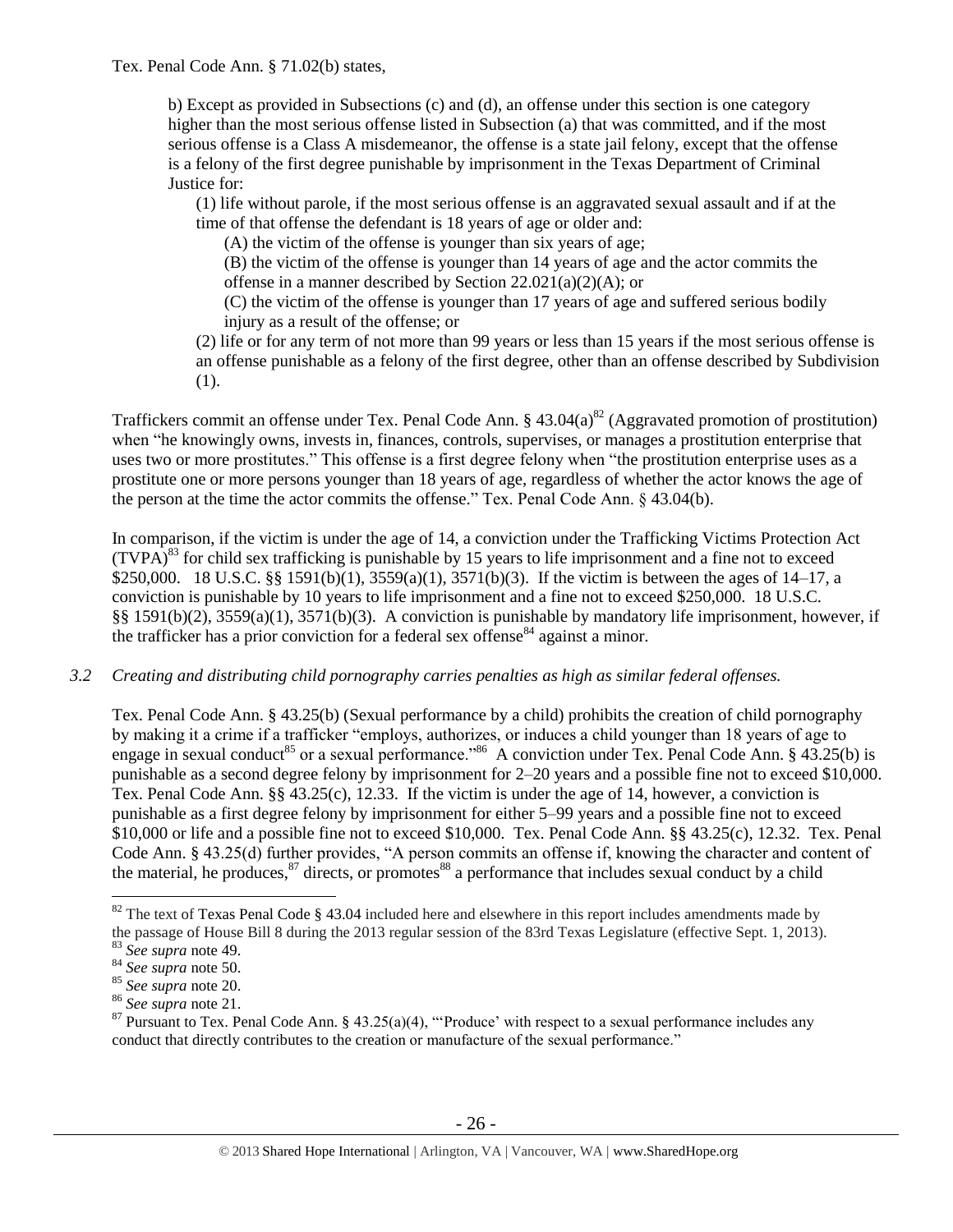younger than 18 years of age." A conviction under Tex. Penal Code Ann. § 43.25(d) is punishable as a third degree felony by imprisonment for 2–10 years and a possible fine up to \$10,000, but if the victim is under the age of 14, a conviction is punishable as a second degree felony by imprisonment for 2–20 years and a possible fine not to exceed \$10,000. Tex. Penal Code Ann. §§ 43.25(e), 12.34, 12.33.

Additionally, Tex. Penal Code Ann. § 43.26 (Possession or promotion of child pornography) makes it a crime for a person to promote child pornography. Tex. Penal Code Ann. § 43.26(e), (f) states,

(e) A person commits an offense if:

 $(1)$  the person knowingly or intentionally promotes<sup>89</sup> or possesses with intent to promote material described by Subsection (a)(1);<sup>90</sup> and

(2) the person knows that the material depicts the child as described by Subsection (a)(1).

(f) A person who possesses visual material<sup>91</sup> that contains six or more identical visual depictions of a child as described by Subsection (a)(1) is presumed to possess the material with the intent to promote the material.

A conviction under Tex. Penal Code Ann. § 43.26(e) is punishable as a second degree felony by imprisonment for 2–20 years and a possible fine not to exceed \$10,000. Tex. Penal Code Ann.  $\S$ § 43.26(g), 12.33.

In comparison, if the victim is under the age of 14, a conviction under the TVPA for child sex trafficking is punishable by 15 years to life imprisonment and a fine not to exceed \$250,000. 18 U.S.C. §§ 1591(b)(1),  $3559(a)(1)$ ,  $3571(b)(3)$ . If the victim is between the ages of  $14-17$ , a conviction is punishable by 10 years to life imprisonment and a fine not to exceed \$250,000. 18 U.S.C. §§ 1591(b)(2), 3559(a)(1), 3571(b)(3). A conviction is punishable by mandatory life imprisonment, however, if the trafficker has a prior conviction for a federal sex offense<sup>92</sup> against a minor. Additionally, a federal conviction for distribution of child pornography<sup>93</sup> is generally punishable by imprisonment for  $5-20$  years and a fine not to exceed \$250,000.<sup>94</sup> Subsequent convictions, however, are punishable by imprisonment up to 40 years and a fine not to exceed \$250,000.<sup>95</sup>

 $\overline{a}$ 

<sup>94</sup> 18 U.S.C. §§ 2252(b) (stating that a conviction under subsection (a)(1), (a)(2), or (a)(3) is punishable by imprisonment for 5–20 years and a fine), 2252A(b)(1) (a conviction is punishable by imprisonment for 5–20 years and a fine), 1466A(a), (b) (stating that a conviction under subsection (a) is "subject to the penalties provided in section 2252A(b)(1)," imprisonment for 5–20 years and a fine, while a conviction under subsection (b) is "subject to the penalties provided in section 2252A(b)(2)," imprisonment up to 10 years, a fine, or both); *see also* 18 U.S.C. §§ 3559(a)(1) (classifying all of the above listed offenses as felonies),  $3571(b)(3)$  (providing a fine up to \$250,000 for any felony conviction).

<sup>95</sup> 18 U.S.C. §§ 2252(b) (stating if a person has a prior conviction under subsection (a)(1), (a)(2), or (a)(3) or a list of other statutes, a conviction is punishable by a fine and imprisonment for 15–40 years), 2252A(b)(1) (stating if a person has a prior conviction under subsection (a)(2), (a)(3), or a list of other statutes, a conviction is punishable by a fine and imprisonment for  $15-40$  years),  $1466A(a)$ , (b) (stating that the penalty scheme for section  $2252A(b)$ applies); *see also* 18 U.S.C. §§ 3559(a)(1) (classifying all of the above listed offenses as felonies), 3571(b)(3) (providing a fine up to \$250,000 for any felony conviction).

 $88$  Tex. Penal Code Ann.  $8$  43.25(a)(5) defines "promote" as "to procure, manufacture, issue, sell, give, provide, lend, mail, deliver, transfer, transmit, publish, distribute, circulate, disseminate, present, exhibit, or advertise or to offer or agree to do any of the above."

<sup>89</sup> Tex. Penal Code Ann. § 43.26(b)(1) defines "promote" as having "the meaning assigned by Section 43.25." *See supra* note [88](#page-25-0) for the applicable definition of "promote."

<sup>90</sup> *See supra* Section 2.9 for the substantive provisions of Tex. Penal Code Ann. § 43.26(a).

<sup>91</sup> *See supra* note [61.](#page-20-0)

<sup>92</sup> *See supra* note [50.](#page-16-1) 

<sup>&</sup>lt;sup>93</sup> 18 U.S.C. §§ 2252(a)(1), (a)(2), (a)(3) (Certain activities relating to material involving the sexual exploitation of minors),  $2252A(a)(2)$ , (a)(3) (Certain activities relating to material constituting or containing child pornography), 1466A(a) (Obscene visual representations of the sexual abuse of children).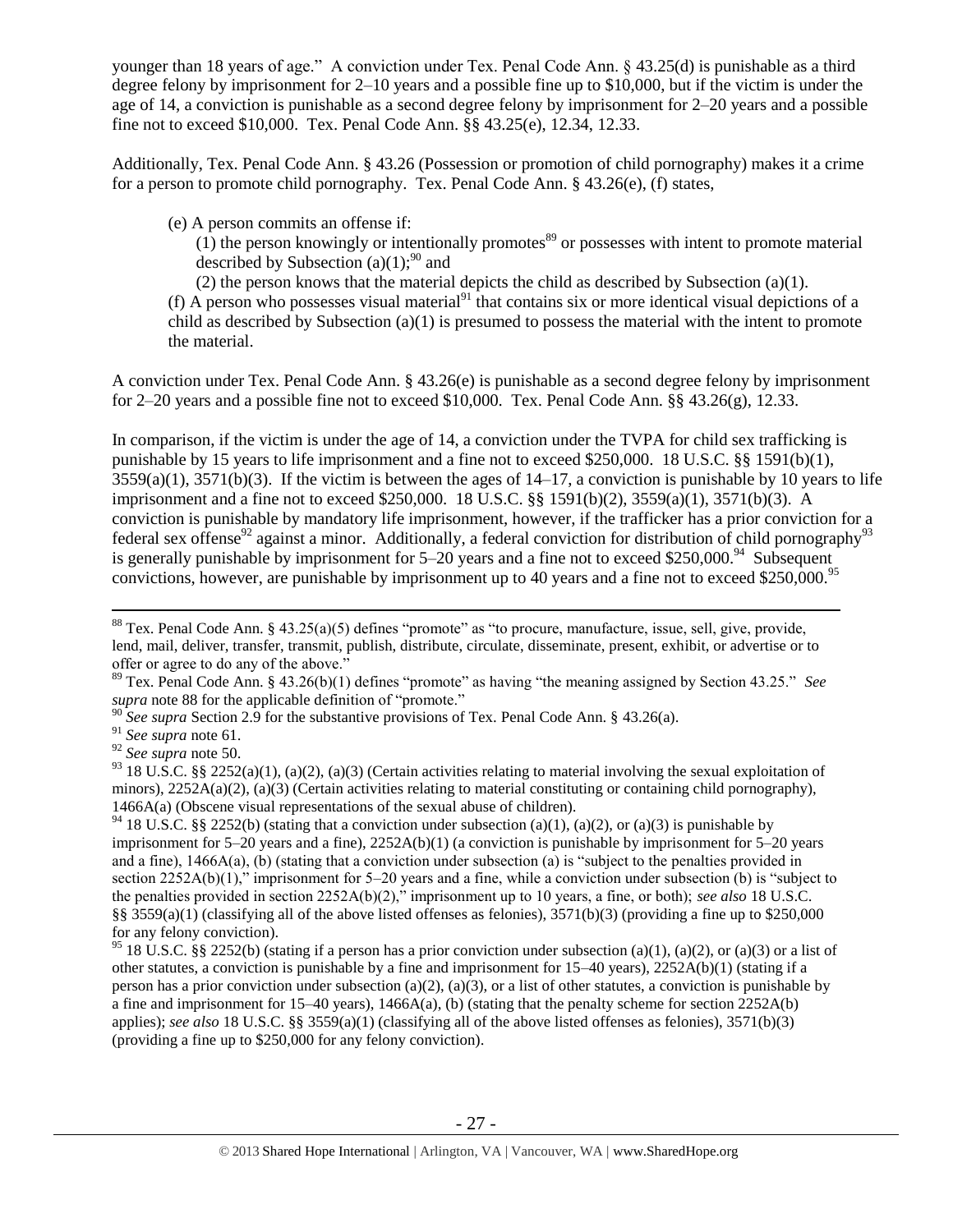*3.3 Using the Internet to lure, entice, recruit or sell commercial sex acts with a minor is a separate crime or results in an enhanced penalty for traffickers.*

Although not expressly commercial, Tex. Penal Code Ann. § 33.021(c) (Online solicitation of a minor) makes it illegal for a trafficker to use the Internet to lure, entice, or recruit commercial sex acts with a minor. Tex. Penal Code Ann. § 33.021(c) provides,

A person commits an offense if the person, over the Internet, by electronic mail or text message or other electronic message service or system, or through a commercial online service, knowingly solicits a minor<sup>96</sup> to meet another person, including the actor, with the intent that the minor will engage in sexual contact, $^{97}$  sexual intercourse, or deviate sexual intercourse with the actor or another person.

A conviction under Tex. Penal Code Ann. §§ 33.021(c) is punishable as a second degree felony by imprisonment for 2–20 years and a possible fine not to exceed \$10,000. Tex. Penal Code Ann. §§ 33.021(f), 12.33.

3.3.1 Recommendation: Amend Tex. Penal Code Ann. § 33.021(b), (c) (Online solicitation of a minor) to prohibit use of the Internet to solicit commercial sex acts with any minor under 18 to protect all minor victims of CSEC and sex trafficking offenses.

## *3.4 Financial penalties for traffickers, including asset forfeiture, are sufficiently high.*

Pursuant to Tex. Penal Code Ann. §§ 12.32–.34, all felony convictions are subject to a possible fine not to exceed \$10,000. Therefore, a trafficker convicted under Tex. Penal Code Ann. § 20A.02(a)(7), (8) (Trafficking of persons), § 20A.03 (Continuous trafficking of persons), § 43.03<sup>98</sup> (Promotion of Prostitution, where the prostituted person is a minor), §§ 43.04 (Aggravated Promotion of Prostitution, where the prostituted person is a minor) § 43.05(a)(2) (Compelling prostitution), § 15.031(b) (Criminal solicitation of a minor), § 43.251 (Employment harmful to children),<sup>99</sup> § 43.25(b) (Sexual performance by a child), § 71.02 (Engaging in organized criminal activity), or § 71.022(a) (Coercing, inducing, or soliciting membership in a criminal street gang) is subject to a possible fine not to exceed \$10,000. Tex. Penal Code Ann. §§ 20A.02(b)(1), 20A.03(e), 43.05(b), 15.031(e), 43.251(c), 43.25(e), 71.02(b), 71.022(b).

Pursuant to Tex. Code Crim. Proc. Ann. art. 42.0372 (Mandatory restitution for child victims of trafficking of persons or compelling prostitution), traffickers convicted under Tex. Penal Code Ann. § 20A.02 (Trafficking of persons) or § 43.05(a)(2) (Compelling prostitution) are required to make restitution to their victims. Tex. Code Crim. Proc. Ann. art. 42.0372 states,

(a) The court shall order a defendant convicted of an offense under Section 20A.02 [Trafficking of persons] or 43.05(a)(2) [Compelling prostitution], Penal Code, to pay restitution in an amount equal to the cost of necessary rehabilitation, including medical, psychiatric, and psychological care and treatment, for any victim of the offense who is younger than 18 years of age. (b) The court shall, after considering the financial circumstances of the defendant, specify in a restitution order issued under Subsection (a) the manner in which the defendant must pay the restitution.

<sup>96</sup> *See supra* note [25.](#page-8-1) 

<sup>97</sup> *See supra* note [26.](#page-8-2) 

<sup>&</sup>lt;sup>98</sup> The text of Texas Penal Code § 43.03 included here and elsewhere in this report includes amendments made by

the passage of House Bill 8 during the 2013 regular session of the 83rd Texas Legislature (effective Sept. 1, 2013).

<sup>99</sup> *See supra* Section 1.2 and note [15](#page-4-3) for discussion regarding punishments for Tex. Penal Code Ann. § 43.251(c).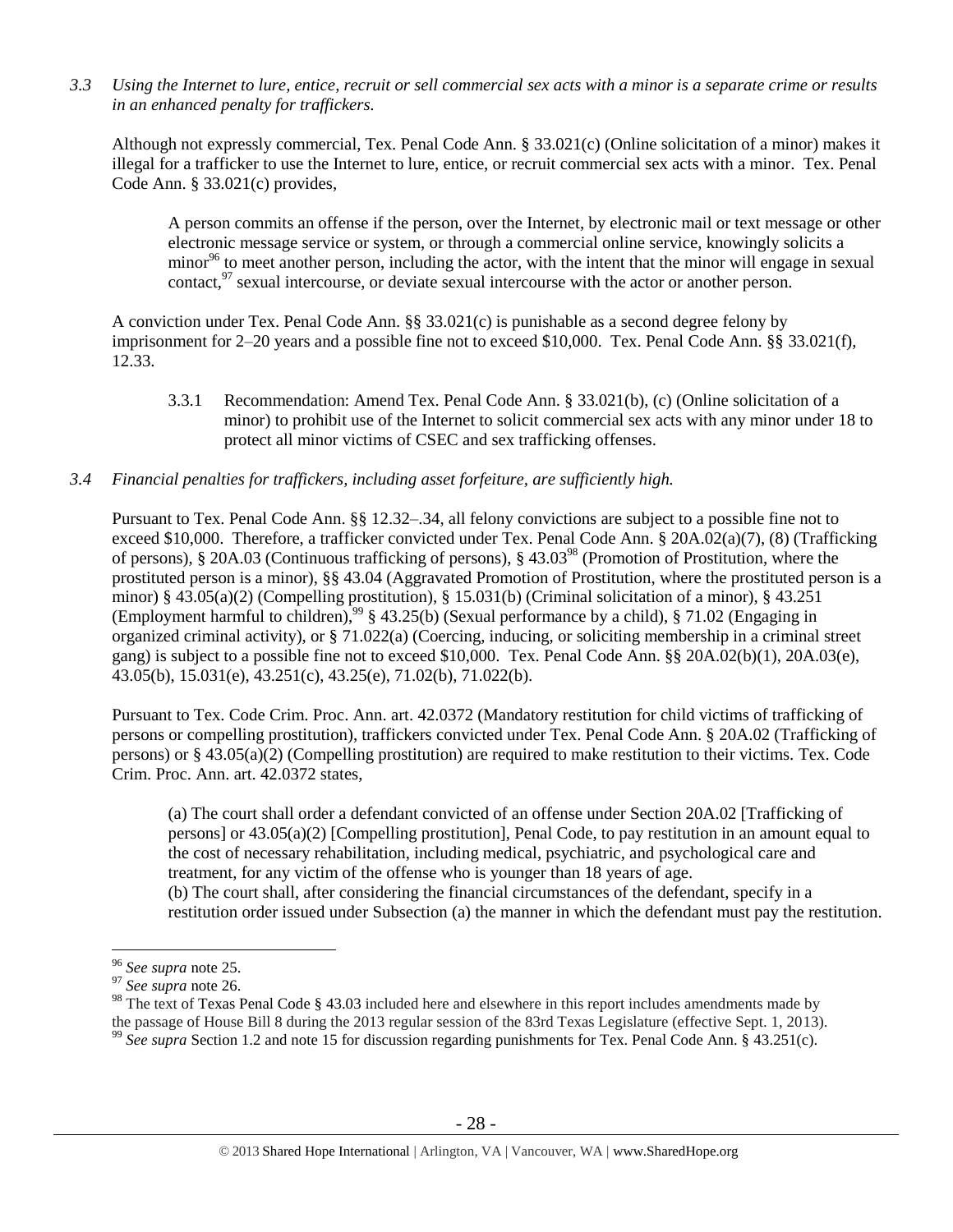(c) A restitution order issued under subsection (a) may be enforced by the state, or by a victim named in the order to receive the restitution, in the same manner as a judgment in a civil action. (d) The court may hold a hearing, make findings of fact, and amend a restitution order issued under Subsection (a) if the defendant fails to pay the victim name in the order in the manner specified by the court.

Traffickers convicted of other crimes may also be required to make restitution at the discretion of the court, pursuant to Tex. Code Crim. Proc. Ann. art. 42.037(a), (b) (Restitution), which states,

(a) In addition to any fine authorized by law, the court that sentences a defendant convicted of an offense may order the defendant to make restitution to any victim of the offense or to the compensation to victims of crime fund established under Subchapter B [Crime Victims' Compensation], Chapter 56 [Rights of Crime Victims], to the extent that fund has paid compensation to or on behalf of the victim. . . .

(b)(1) If the offense results in damage to or loss or destruction of property of a victim of the offense, the court may order the defendant:

(A) to return the property to the owner of the property or someone designated by the owner; or

(B) if return of the property is impossible or impractical or is an inadequate remedy, to pay an amount equal to the greater of:

(i) the value of the property on the date of the damage, loss, or destruction; or

(ii) the value of the property on the date of sentencing, less the value of any part of the property that is returned on the date the property is returned.

(2) If the offense results in personal injury to a victim, the court may order the defendant to make restitution to:

(A) the victim for any expenses incurred by the victim as a result of the offense; or

(B) the compensation to victims of crime fund to the extent that fund has paid compensation to or on behalf of the victim.

Additionally, traffickers are subject to criminal asset forfeiture. Tex. Code Crim. Proc. Ann. art. 59.02(a) (Forfeiture of contraband) states, "Property that is contraband is subject to seizure and forfeiture under this chapter." Tex. Code Crim. Proc. Ann. art.  $59.01(2)$  (Definition)<sup>100</sup> states,

(2) "Contraband" means property of any nature, including real, personal, tangible, or intangible, that is: (A) used in the commission of:

(i) any first or second degree felony under the Penal Code;

(ii) any felony under Section 15.031(b) [Criminal solicitation of a minor], 20.05 [Smuggling of persons], 21.11 [Indecency with a child] . . . or Chapter 43 [Public indecency], 20A [Trafficking of persons] . . . 33 [Computer crimes] [which includes Tex. Penal Code Ann. § 33.021 (Online Solicitation of a Minor)]

. . . . . . . .

. . . .

 $\overline{a}$ 

(C) the proceeds gained from the commission of a felony listed in Paragraph (A) or (B) of this subdivision, a misdemeanor listed in Paragraph  $(B)(vi)$ ,  $(ix)$ ,  $(x)$ ,  $(x)$  of this subdivision, or a crime of violence;

(D) acquired with proceeds gained from the commission of a felony listed in Paragraph (A) or (B) of this subdivision, a misdemeanor listed in Paragraph (B)(vii), (ix),(x), or (xi) of this subdivision, or a crime of violence;

<sup>100</sup> *See supra* section 2.8 and note [33](#page-11-0) for the provisions of Tex. Code Crim. Proc. Ann. art. 59.01(2).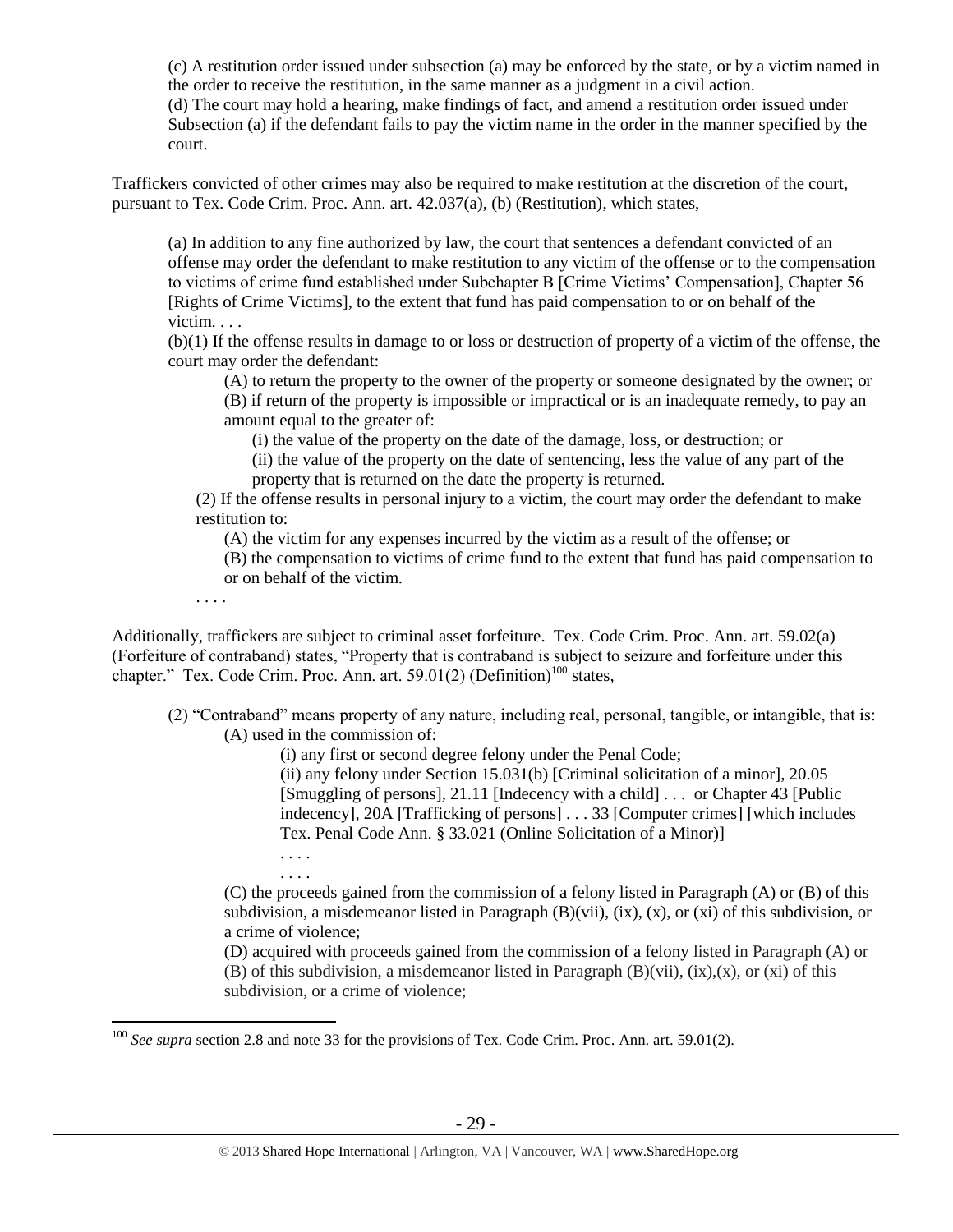. . . (F) used to facilitate or intended to be used to facilitate the commission of a felony under Section 20A.02 [Trafficking of Persons] or Chapter 43, Penal Code.

Tex. Code Crim. Proc. Ann. art. 59.03 (Seizure of contraband) governs the seizure of forfeitable property and states, in relevant part:

(a) Property subject to forfeiture under this chapter, other than property described by Article 59.12, may be seized by any peace officer under authority of a search warrant.

(b) Seizure of property subject to forfeiture may be made without warrant if:

(1) the owner, operator, or agent in charge of the property knowingly consents;

(2) the seizure is incident to a search to which the owner, operator, or agent in charge of the property knowingly consents;

(3) the property subject to seizure has been the subject of a prior judgment in favor of the state in a forfeiture proceeding under this chapter; or

(4) the seizure was incident to a lawful arrest, lawful search, or lawful search incident to arrest.

Tex. Code Crim. Proc. Ann. art. 18.18(a) (Disposition of gambling paraphernalia, prohibited weapon, criminal instrument, and other contraband) provides for the destruction or forfeiture of, among other things, any "obscene device or material" or "child pornography" for any offense that involves an "obscene device or material" or child pornography.

Additionally, Tex. Civ. Prac. & Rem. Code Ann. § 125.002(b) (Suit to abate common nuisance; bond) authorizes a person to "bring a suit [to enjoin and abate a common nuisance] against any person who maintains, owns, uses, or is a party to the use of a place for purposes constituting a nuisance under this subchapter and may bring an action in rem against the place itself." Tex. Civ. Prac. & Rem. Code Ann.  $§ 125.0015(a)$  (Common nuisance) states,

A person who maintains a place to which persons habitually go for the following purposes and who knowingly tolerates the activity and furthermore fails to make reasonable attempts to abate the activity maintains a common nuisance:

(6) prostitution, promotion of prostitution, or aggravated promotion of prostitution as prohibited by the Penal Code; (7) compelling prostitution as prohibited by the Penal Code;

. . . (19) trafficking of persons described by Section 20A.02, Penal Code;

. . . .

. . .

Under Tex. Civ. Prac. & Rem. Code Ann. § 125.002(f-1),

If the defendant required to execute the bond is a hotel, motel, or similar establishment that rents overnight lodging to the public and the alleged common nuisance is under Section 125.0015(a)(6) or (7) [Common nuisance], the bond must also be conditioned that the defendant will, in each of the defendant's lodging units on the premises that are the subject of the suit, post in a conspicuous place near the room rate information required to be posted under Section 2155.001 [Room rate information], Occupations Code, an operating toll-free telephone number of a nationally recognized information and referral hotline for victims of human trafficking.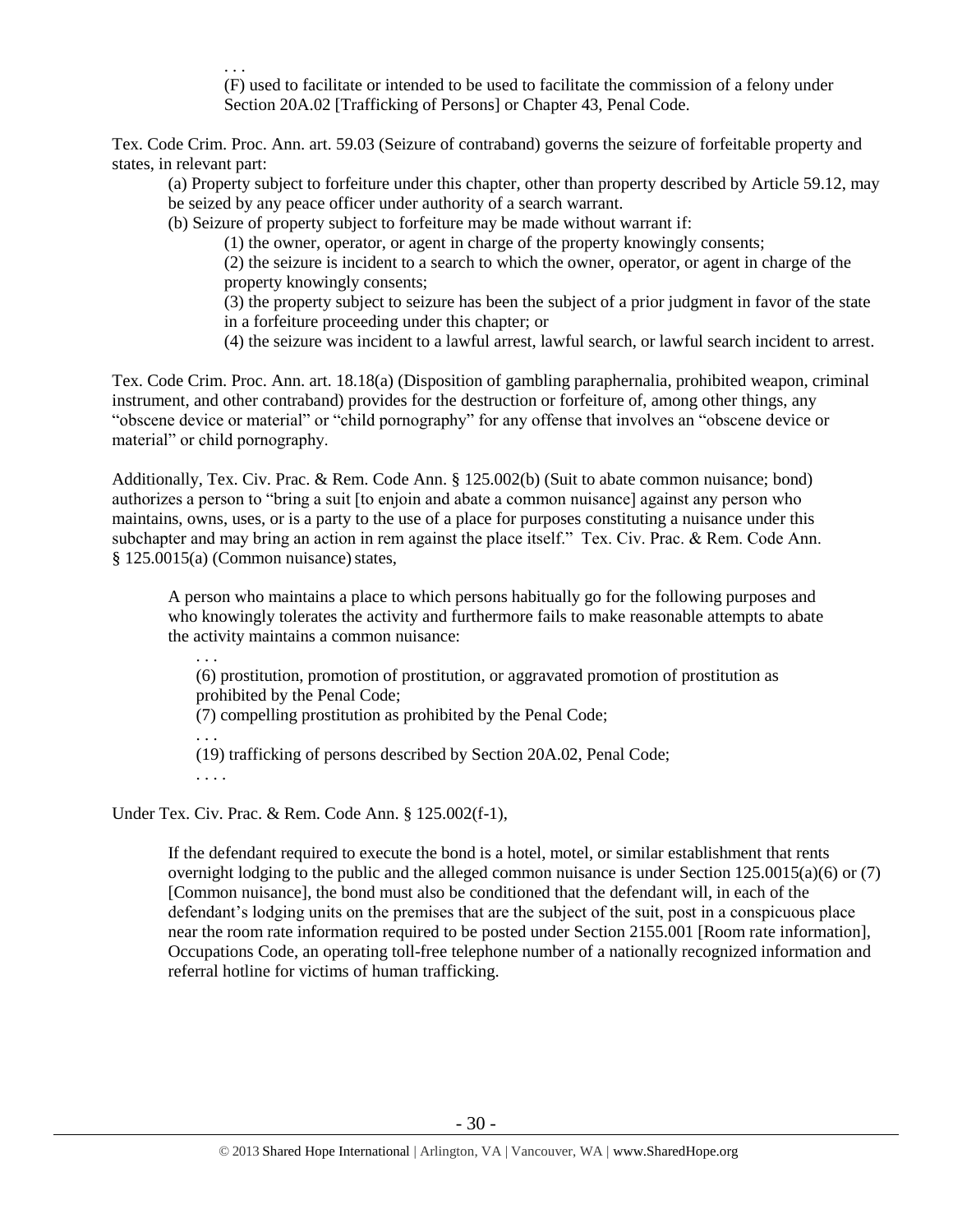# *3.5 Convicted traffickers are required to register as sex offenders.*

Tex. Code Crim. Proc. Ann. art. 62.051(a) (Registration: general) states, "A person who has a reportable conviction or adjudication . . . shall register . . . with the local law enforcement authority in any municipality where the person resides or intends to reside for more than seven days." Pursuant to Tex. Code Crim. Proc. Ann. art. 62.001(5)(B), (J), (K) (Definitions), the definition of "reportable conviction or adjudication" expressly includes convictions under Tex. Pen. Code Ann. § 20A.02(a)(7), (8) (Trafficking of persons), § 43.05 (Compelling prostitution), § 43.26 (Possession or promotion of child pornography), § 43.25(b) (Sexual performance by a child), or § 33.021(b), (c) (Online solicitation of a minor). However, convictions under Tex. Penal Code Ann. § 20A.03 (Continuous trafficking of persons), § 15.031(b) (Criminal solicitation of a minor), § 43.251 (Employment harmful to children), § 71.02 (Engaging in organized criminal activity), and § 71.022(a) (Coercing, inducing, or soliciting membership in a criminal street gang) are not included within the definition of "reportable conviction or adjudication," and, therefore, do not require registration.

Tex. Code Crim. Proc. art. 62.101(a)(2) (Expiration of duty to register) further imposes a lifetime registration requirement on offenders convicted under Tex. Penal Code Ann. § 20A.02(a)(7) or (8).

*3.6 Laws relating to termination of parental rights for certain offenses include sex trafficking or commercial sexual exploitation of children (CSEC) offenses in order to remove the children of traffickers from their control and potential exploitation.* 

Tex. Fam. Code Ann. § 161.001(1)(L)(xv), (xvi) (Involuntary termination of parent-child relationship) expressly includes convictions under Tex. Penal Code Ann. § 20(a)(7), (8) (Trafficking of persons) and § 43.05(a)(2) (Compelling prostitution) as grounds for terminating parental rights. Specifically, Tex. Fam. Code Ann. § 161.001(1)(L), (2) states,

The court may order termination of the parent-child relationship if the court finds by clear and convincing evidence:

(1) that the parent has:

. . . (L) been convicted or has been placed on community supervision, including deferred adjudication community supervision, for being criminally responsible for the death or serious injury of a child under the following . . . Penal Code sections:

. . . (iv) Section 21.11 (indecency with a child);

. . .

(vi) Section 22.011 (sexual assault);

. . . (viii) Section 22.021 (aggravated sexual assault);

. . .

(xii) Section 43.25 (sexual performance by a child);

(xiii) Section 43.26 (possession or promotion of child pornography);

(xiv) Section 21.02 (continuous sexual abuse of young child or children);

- (xv) Section  $20A.02(a)(7)$  or  $(8)$  (trafficking of persons); and
- $(xvi)$  Section 43.05 $(a)(2)$  (compelling prostitution);

. . . and

(2) that termination is in the best interest of the child.

Additionally, Tex. Fam. Code Ann. § 262.2015(a), (b)(3)(N), (b)(3)(O) (Aggravated circumstances) allows the court to waive the requirement regarding making reasonable efforts to return a child to the child's parents and instead schedule a permanency hearing and a trial on the merits if the court determines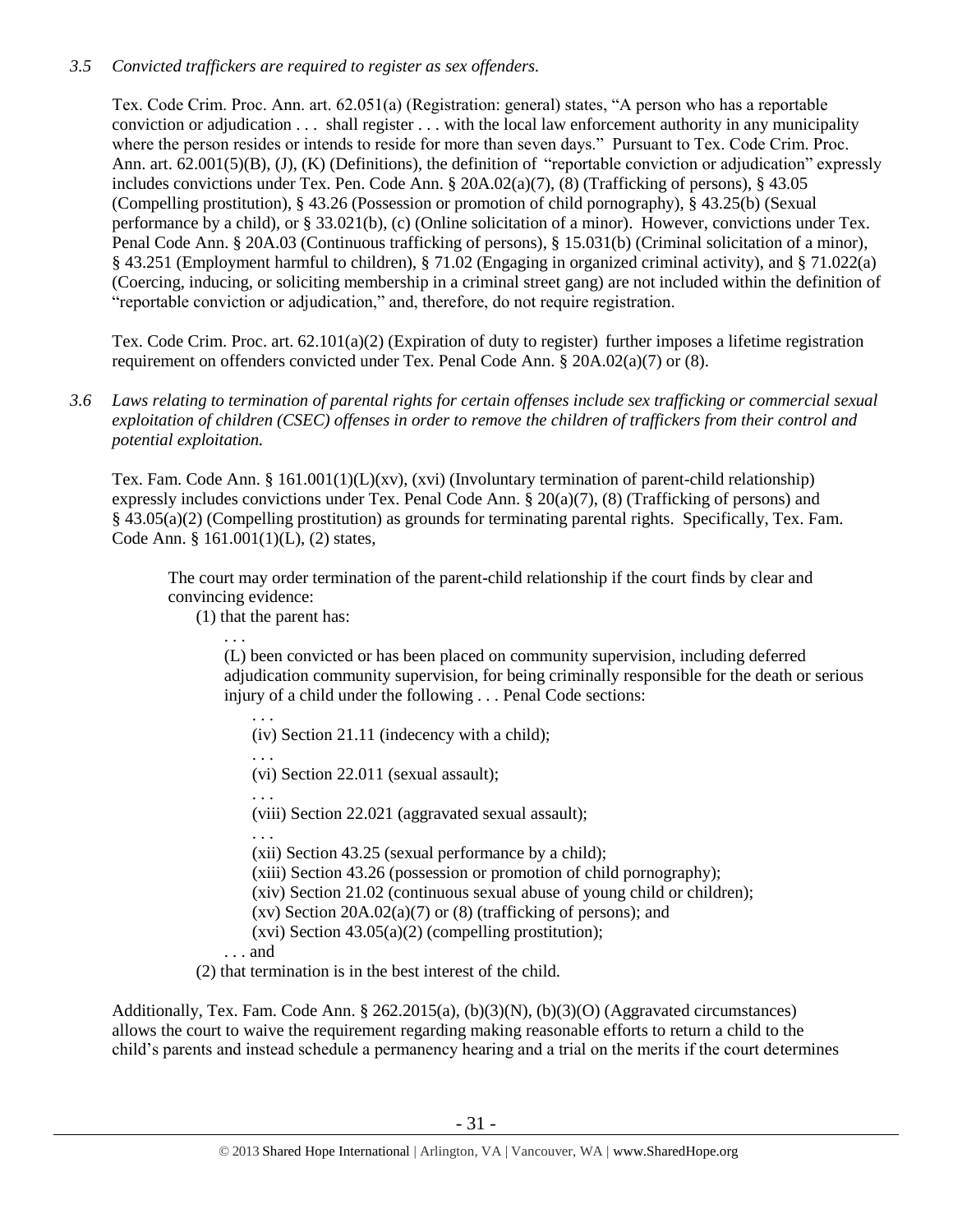that the child's "parent has engaged in conduct against the child that would constitute an offense under" Tex. Penal Code Ann. § 20A.02 (Trafficking of persons) or § 43.05(a)(2) (Compelling prostitution), among other offenses.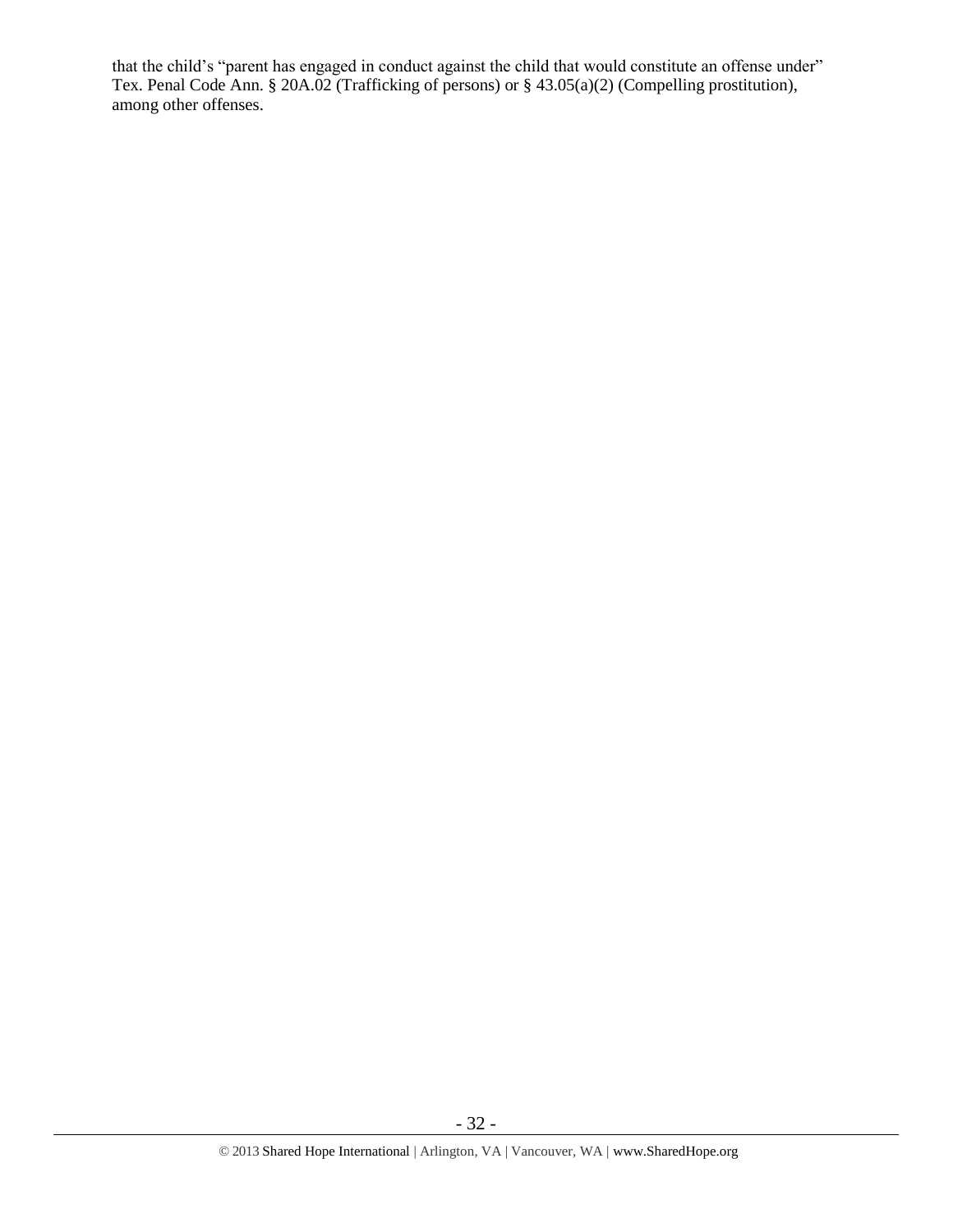#### **FRAMEWORK ISSUE 4: CRIMINAL PROVISIONS FOR FACILITATORS**

#### *Legal Components:*

- *4.1 The acts of assisting, enabling, or financially benefitting from child sex trafficking are included as criminal offenses in the state sex trafficking statute.*
- *4.2 Financial penalties, including asset forfeiture laws, are in place for those who benefit financially from or aid and assist in committing domestic minor sex trafficking.*

\_\_\_\_\_\_\_\_\_\_\_\_\_\_\_\_\_\_\_\_\_\_\_\_\_\_\_\_\_\_\_\_\_\_\_\_\_\_\_\_\_\_\_\_\_\_\_\_\_\_\_\_\_\_\_\_\_\_\_\_\_\_\_\_\_\_\_\_\_\_\_\_\_\_\_\_\_\_\_\_\_\_\_\_\_\_\_\_\_\_\_\_\_\_

- *4.3 Promoting and selling child sex tourism is illegal.*
- *4.4 Promoting and selling child pornography is illegal.*

#### *Legal Analysis:*

*4.1 The acts of assisting, enabling, or financially benefitting from child sex trafficking are included as criminal offenses in the state sex trafficking statute.*

Tex. Penal Code Ann. § 20A.02(a)(8) (Trafficking of persons) makes it a crime if a person "receives a benefit from participating in a venture that involves an activity described by Subdivision  $(7)^{101}$ . A first conviction under Tex. Penal Code Ann. § 20A.02(a) is generally punishable as a second degree felony by imprisonment for 2–20 years and a possible fine not to exceed \$10,000. Tex. Penal Code Ann. §§ 20A.02(b)(1), 12.33. A first conviction under Tex. Penal Code Ann. §  $20A.02(a)(8)$ , however, is punishable as a first degree felony by imprisonment "for life or for any term of not more than 99 years or less than 5 years" and a possible fine not to exceed \$10,000, while subsequent convictions are punishable by life imprisonment and a possible fine not to exceed \$10,000. Tex. Penal Code Ann. §§ 20A.02(b)(1), 12.32, 12.42(c)(2).<sup>102</sup> Additionally, a facilitator who, "during a period that is 30 or more days in duration, . . . engages two or more times in conduct that constitutes an offense under Section 20A.02," may be convicted under Tex. Penal Code Ann. § 20A.03 (Continuous trafficking of persons).<sup>103</sup> A conviction under Tex. Penal Code Ann. § 20A.03 is punishable as a first degree felony by imprisonment for 25–99 years and a possible fine not to exceed \$10,000, or life and a possible fine not to exceed \$10,000.<sup>104</sup> Tex. Penal Code Ann. §§ 20A.03(e), 12.32.

Texas's CSEC laws do not expressly prohibit conduct that is generally indicative of facilitators, except that a facilitator may be convicted under Tex. Penal Code Ann. § 43.25(d) (Sexual performance by a child) if the facilitator "promotes<sup>105</sup> a performance<sup>106</sup> that includes sexual conduct<sup>107</sup> by a child younger than 18 years of age." A conviction under Tex. Penal Code Ann. § 43.25(d) is punishable as a third degree felony by imprisonment for 2–10 years and a possible fine up to \$10,000, but if the victim is under the age of 14, a conviction is punishable as a second degree felony by imprisonment for 2–20 years and a possible fine not to exceed \$10,000. Tex. Penal Code Ann. §§ 43.25(e), 12.34, 12.33.

<sup>101</sup> *See supra* Section 1.1 for the provisions of Tex. Penal Code Ann. § 20A.02(a)(7), (8).

<sup>102</sup> *See supra* not[e 6.](#page-2-0)

<sup>&</sup>lt;sup>103</sup> *See supra* Section 1.1 for the provisions of Tex. Penal Code Ann. § 20A.03.

<sup>104</sup> *See supra* not[e 8.](#page-3-0)

<sup>105</sup> *See supra* not[e 88.](#page-25-0)

<sup>&</sup>lt;sup>106</sup> See supra not[e 21](#page-6-1) for the definition of "performance."

<sup>&</sup>lt;sup>107</sup> See supra not[e 20](#page-6-0) for the definition of "sexual conduct."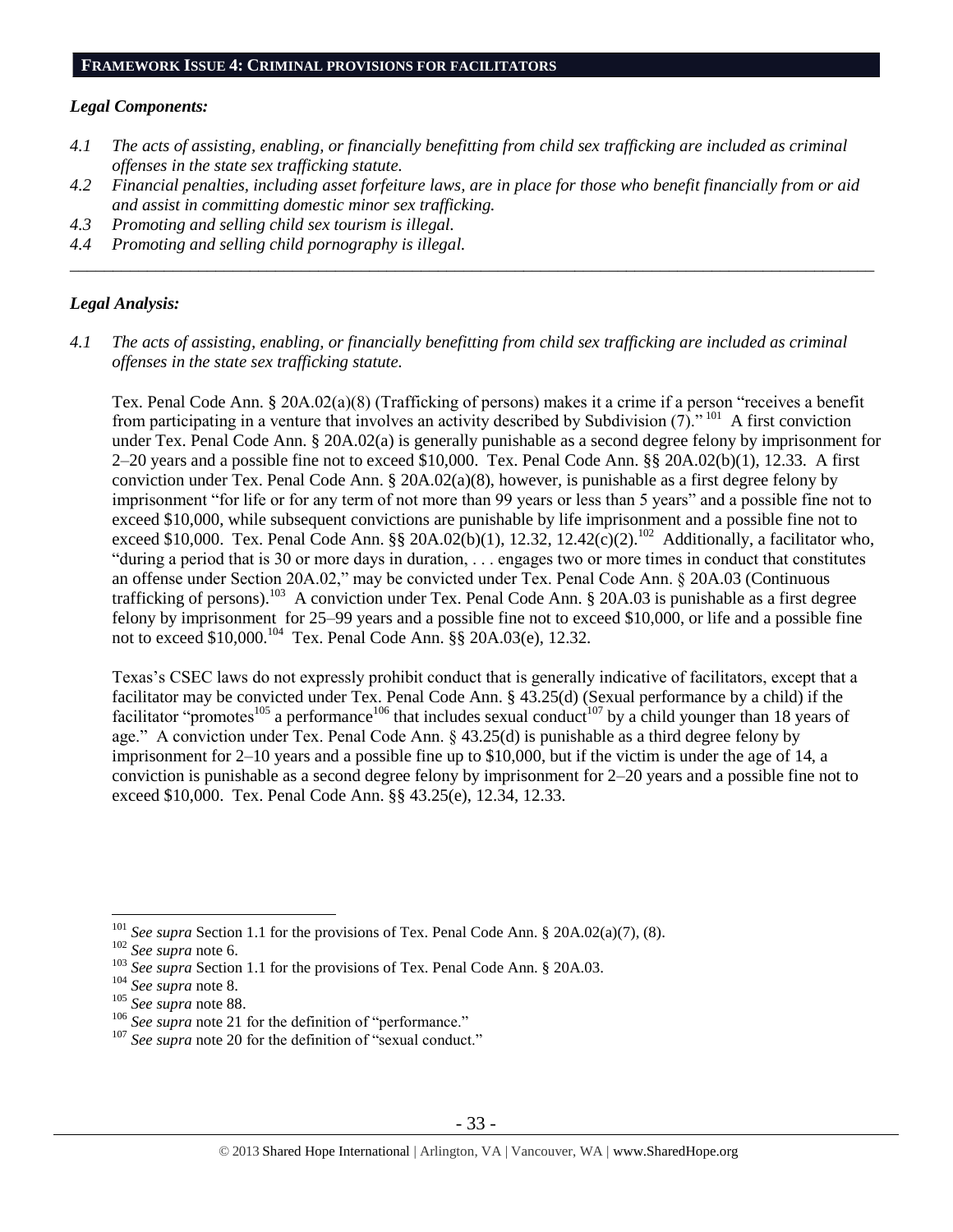*4.2 Financial penalties, including asset forfeiture laws, are in place for those who benefit financially from or aid and assist in committing domestic minor sex trafficking.*

Pursuant to Tex. Penal Code Ann. §§ 12.32–.34, all felony convictions are subject to a possible fine not to exceed \$10,000. Therefore, a facilitator convicted under Tex. Penal Code Ann. § 20A.02(8) (Trafficking of persons), § 20A.03 (Continuous trafficking of persons), § 43.25(d) (Sexual performance by a child), or § 71.02(a) (Engaging in organized criminal activity) is subject to a possible fine not to exceed \$10,000. Tex. Penal Code Ann. §§ 20A.02(b)(1), 20A.03(e), 43.25(e), 71.02(b).

Pursuant to Tex. Code Crim. Proc. Ann. art. 42.0372 (Mandatory restitution for child victims of trafficking of persons or compelling prostitution), facilitators convicted under Tex. Penal Code Ann. § 20A.02 (Trafficking of persons) are required to make restitution to their victims. Tex. Code Crim. Proc. Ann. art. 42.0372 states,

(a) The court shall order a defendant convicted of an offense under Section 20A.02 [Trafficking of persons] or 43.05(a)(2) [Compelling prostitution], Penal Code, to pay restitution in an amount equal to the cost of necessary rehabilitation, including medical, psychiatric, and psychological care and treatment, for any victim of the offense who is younger than 18 years of age. (b) The court shall, after considering the financial circumstances of the defendant, specify in a restitution order issued under Subsection (a) the manner in which the defendant must pay the restitution. (c) A restitution order issued under subsection (a) may be enforced by the state, or by a victim named in the order to receive the restitution, in the same manner as a judgment in a civil action. (d) The court may hold a hearing, make findings of fact, and amend a restitution order issued under Subsection (a) if the defendant fails to pay the victim name in the order in the manner specified by the court.

Facilitators convicted of other crimes may also be required to make restitution pursuant to Tex. Code Crim. Proc. Ann. art. 42.037(a), (b) (Restitution), which states

(a) In addition to any fine authorized by law, the court that sentences a defendant convicted of an offense may order the defendant to make restitution to any victim of the offense or to the compensation to victims of crime fund established under Subchapter B [Crime Victims' Compensation], Chapter 56 [Rights of Crime Victims], to the extent that fund has paid compensation to or on behalf of the victim. . . .

(b)(1) If the offense results in damage to or loss or destruction of property of a victim of the offense, the court may order the defendant:

(A) to return the property to the owner of the property or someone designated by the owner; or (B) if return of the property is impossible or impractical or is an inadequate remedy, to pay an amount equal to the greater of:

(i) the value of the property on the date of the damage, loss, or destruction; or

(ii) the value of the property on the date of sentencing, less the value of any part of the property that is returned on the date the property is returned.

(2) If the offense results in personal injury to a victim, the court may order the defendant to make restitution to:

(A) the victim for any expenses incurred by the victim as a result of the offense; or (B) the compensation to victims of crime fund to the extent that fund has paid compensation to or on behalf of the victim.

. . . .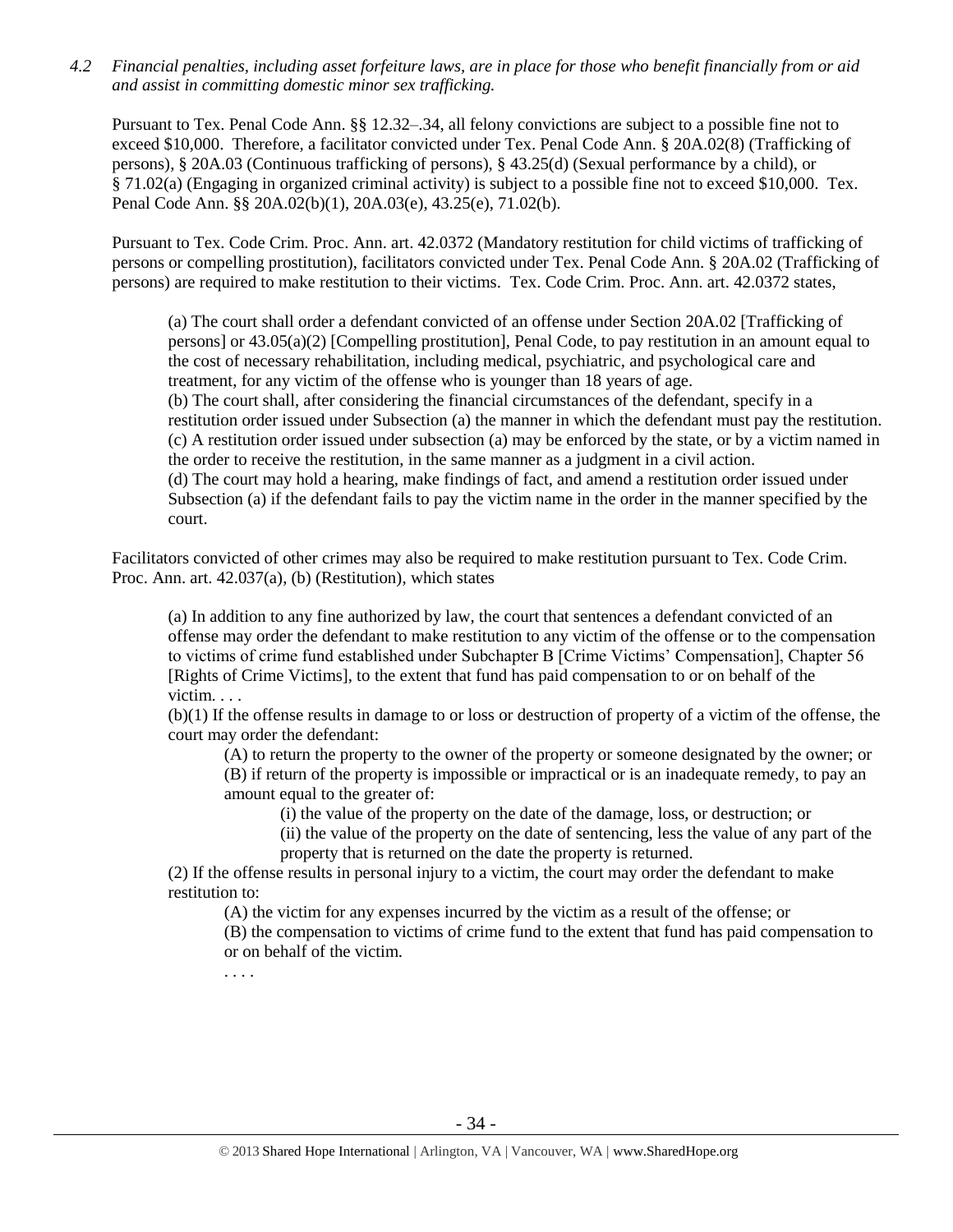Additionally, facilitators are subject to criminal asset forfeiture. Tex. Code Crim. Proc. Ann. art. 59.02(a) (Forfeiture of contraband) states, "Property that is contraband is subject to seizure and forfeiture under this chapter." Tex. Code Crim. Proc. Ann. art.  $59.01(2)^{108}$  (Definitions) states

(2) "Contraband" means property of any nature, including real, personal, tangible, or intangible, that is: (A) used in the commission of:

(i) any first or second degree felony under the Penal Code;

(ii) any felony under Section 15.031(b) [Criminal solicitation of a minor], 20.05 [Smuggling of persons], 21.11 [Indecency with a child], 38.04 [Evading arrest or detention], or Chapter 43 [Public indecency], 20A [Trafficking of persons], 29 [Robbery], 30 [Burglary and criminal trespass], 31 [Theft], 32 [Fraud], 33 [Computer crimes] [which includes Tex. Penal Code Ann. § 33.021 (Online Solicitation of a Minor)], 33A [Telecommunications crimes], or 35 [Insurance fraud], Penal Code;

. . . . . .

> (C) the proceeds gained from the commission of a felony listed in Paragraph (A) or (B) of this subdivision, a misdemeanor listed in Paragraph  $(B)(vii)$ ,  $(ix)$ ,  $(x)$ ,  $(x)$  of this subdivision, or a crime of violence;

> (D) acquired with proceeds gained from the commission of a felony listed in Paragraph (A) or (B) of this subdivision, a misdemeanor listed in Paragraph  $(B)(vii)$ ,  $(ix)$ ,  $(x)$ , or  $(xi)$  of this subdivision, or a crime of violence;

. . . (F) used to facilitate or intended to be used to facilitate the commission of a felony under Section 20A.02 [Trafficking of Persons] or Chapter 43, Penal Code.

Tex. Code Crim. Proc. Ann. art. 59.03 (Seizure of contraband) governs the seizure of forfeitable property and states, in relevant part:

(a) Property subject to forfeiture under this chapter, other than property described by Article 59.12, may be seized by any peace officer under authority of a search warrant.

(b) Seizure of property subject to forfeiture may be made without warrant if:

(1) the owner, operator, or agent in charge of the property knowingly consents;

(2) the seizure is incident to a search to which the owner, operator, or agent in charge of the property knowingly consents;

(3) the property subject to seizure has been the subject of a prior judgment in favor of the state in a forfeiture proceeding under this chapter; or

(4) the seizure was incident to a lawful arrest, lawful search, or lawful search incident to arrest.

Additionally, Tex. Civ. Prac. & Rem. Code Ann. § 125.002(b) (Suit to abate common nuisance; bond) authorizes a person to "bring a suit [to enjoin and abate a common nuisance] against any person who maintains, owns, uses, or is a party to the use of a place for purposes constituting a nuisance under this subchapter and may bring an action in rem against the place itself." Tex. Civ. Prac. & Rem. Code Ann.  $§ 125.0015(a)$  (Common nuisance) states,

A person who maintains a place to which persons habitually go for the following purposes and who knowingly tolerates the activity and furthermore fails to make reasonable attempts to abate the activity maintains a common nuisance:

. . .

<sup>108</sup> *See supra* not[e 33.](#page-11-0)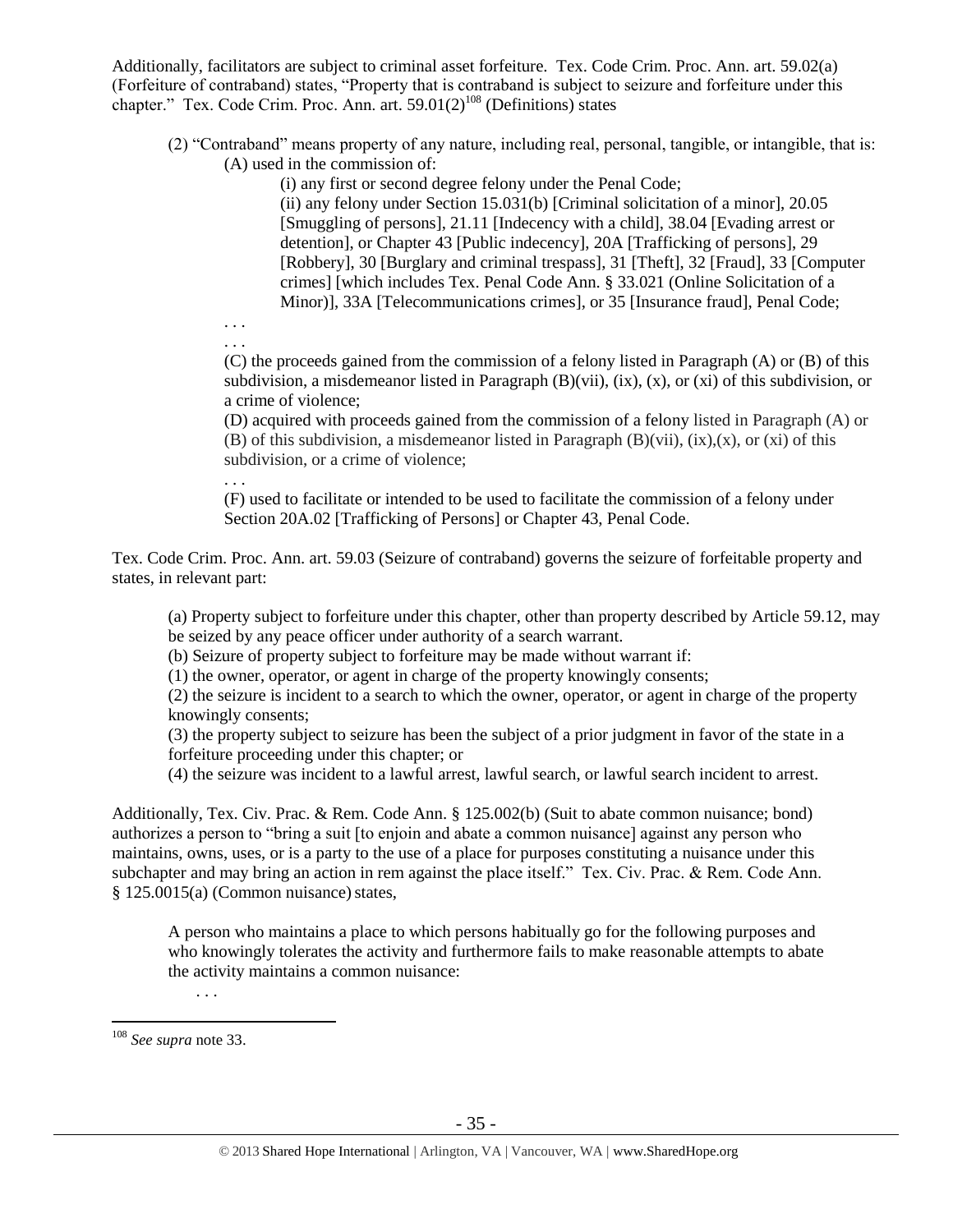(6) prostitution, promotion of prostitution, or aggravated promotion of prostitution as prohibited by the Penal Code; (7) compelling prostitution as prohibited by the Penal Code; . . . (19) trafficking of persons described by Section 20A.02, Penal Code; . . . .

Under Tex. Civ. Prac. & Rem. Code Ann. § 125.002(f-1),

If the defendant required to execute the bond is a hotel, motel, or similar establishment that rents overnight lodging to the public and the alleged common nuisance is under Section 125.0015(a)(6) or (7) [Common Nuisance], the bond must also be conditioned that the defendant will, in each of the defendant's lodging units on the premises that are the subject of the suit, post in a conspicuous place near the room rate information required to be posted under Section 2155.001 [Room Rate Information], Occupations Code, an operating toll-free telephone number of a nationally recognized information and referral hotline for victims of human trafficking.

*4.3 Promoting and selling child sex tourism is illegal.*

Texas has no specific provision prohibiting the promoting or selling of child sex tourism in Texas.

- 4.3.1 Recommendation: Enact a law that prohibits selling or offering to sell travel services in Texas that include or facilitate travel for the purpose of engaging in commercial sexual exploitation of a minor either in or outside of Texas.
- *4.4 Promoting and selling child pornography is illegal.*

Tex. Penal Code Ann. § 43.25(d) (Sexual performance by a child) makes it a crime if a person "knowing the character and content of the material, . . . promotes<sup>109</sup> a performance<sup>110</sup> that includes sexual conduct<sup>111</sup> by a child younger than 18 years of age." A conviction under Tex. Penal Code Ann. § 43.25(d) is punishable as a third degree felony by imprisonment for 2–10 years and a possible fine up to \$10,000, but if the victim is under the age of 14, a conviction is punishable as a second degree felony by imprisonment for 2–20 years and a possible fine not to exceed \$10,000. Tex. Penal Code Ann. §§ 43.25(e), 12.34, 12.33.

Additionally, Tex. Penal Code Ann. § 43.26(e), (f) (Possession or promotion of child pornography)<sup>112</sup> specifically prohibits the promotion<sup>113</sup> of child pornography. A conviction under Tex. Penal Code Ann. § 43.26(e) is punishable as a second degree felony by imprisonment for 2–20 years and a possible fine not to exceed \$10,000. Tex. Penal Code Ann. §§ 43.26(g), 12.33.

<sup>109</sup> *See supra* not[e 88.](#page-25-0)

<sup>&</sup>lt;sup>110</sup> See supra not[e 21](#page-6-1) for the definition of "performance."

<sup>&</sup>lt;sup>111</sup> See supra not[e 20](#page-6-0) for the definition of "sexual conduct."

<sup>&</sup>lt;sup>112</sup> *See supra Section 3.2 for the provisions of Tex. Penal Code Ann.* § 43.26(e), (f).

<sup>&</sup>lt;sup>113</sup> See supra not[e 88](#page-25-0) for the applicable definition of "promote."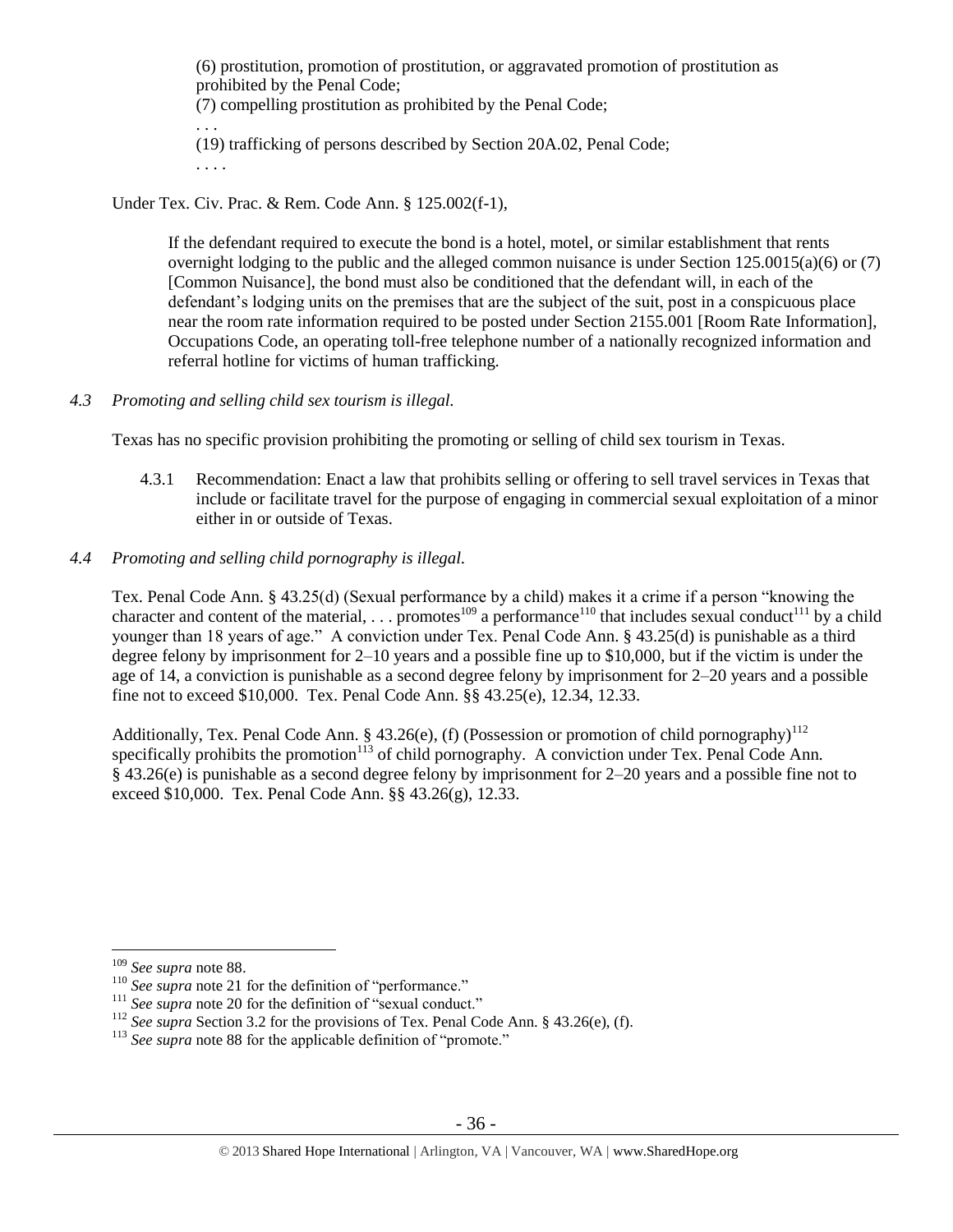#### **FRAMEWORK ISSUE 5: CRIMINAL PROVISIONS FOR CHILD VICTIMS**

#### *Legal Components:*

- *5.1 Statutorily-mandated victim services define "victim" to specifically include victims of domestic minor sex trafficking or commercial sexual exploitation of children (CSEC) to ensure prompt identification and access to victims' rights and services.*
- *5.2 The state sex trafficking statute expressly prohibits a defendant from raising consent of the minor to the commercial sex acts as a defense.*
- *5.3 Prostitution laws apply only to adults, making minors under 18 specifically immune from this offense.*
- *5.4 Child victims of sex trafficking or commercial sexual exploitation are provided with a child protection response, including specialized shelter and services, and are not detained in juvenile detention facilities.*
- *5.5 Commercial sexual exploitation is identified as a type of abuse and neglect within child protection statutes.*
- *5.6 The definition of "caregiver" (or similar term) in the child welfare statutes is broad enough to include a trafficker who has custody or control of a child in order to bring a trafficked child into protection of child protective services.*
- *5.7 Crime victims' compensation is specifically available to a child victim of sex trafficking or commercial sexual exploitation of children (CSEC) without regard to ineligibility factors.*
- *5.8 Victim-friendly procedures and protections are provided in the trial process for minors under 18.*
- *5.9 Expungement or sealing of juvenile delinquency records resulting from arrests or adjudications for prostitution-related offenses committed as a result of, or in the course of, the commercial sexual exploitation of a minor is available within a reasonable time after turning 18.*
- *5.10 Victim restitution and civil remedies for victims of domestic minor sex trafficking or commercial sexual exploitation of children (CSEC) are authorized by law.*
- *5.11 Statutes of limitations for civil and criminal actions for child sex trafficking or commercial sexual exploitation of children (CSEC) offenses are eliminated or lengthened sufficiently to allow prosecutors and victims a realistic opportunity to pursue criminal action and legal remedies.*

\_\_\_\_\_\_\_\_\_\_\_\_\_\_\_\_\_\_\_\_\_\_\_\_\_\_\_\_\_\_\_\_\_\_\_\_\_\_\_\_\_\_\_\_\_\_\_\_\_\_\_\_\_\_\_\_\_\_\_\_\_\_\_\_\_\_\_\_\_\_\_\_\_\_\_\_\_\_\_\_\_\_\_\_\_\_\_\_\_\_\_\_\_\_

## *Legal Analysis:*

*5.1 Statutorily-mandated victim services define "victim" to specifically include victims of domestic minor sex trafficking or commercial sexual exploitation of children (CSEC) to ensure prompt identification and access to victims' rights and services.* 

Tex. Code Crim. Proc. Ann. art. 56.01(3) (Definitions), which provides definitions applicable to Chapter 56 (Rights of crime victims), expressly includes a trafficking victim within its definition of "victim." Specifically, Tex. Code Crim. Proc. Ann. art. 56.01(3) states, "'Victim' means a person who is the victim of the offense of sexual assault, kidnapping, aggravated robbery, trafficking of persons, or injury to a child, elderly individual, or disabled individual or who has suffered personal injury or death as a result of the criminal conduct of another."

Additionally, Tex. Code Crim. Proc. Ann. art. 56.32(a) (Definitions), which provides definitions regarding crime victims' compensation, also defines "victim." While the definition of "victim" in Tex. Code Crim. Proc. Ann. art. 56.32(a)(11), does not specifically reference domestic minor sex trafficking victims. Tex. Code Crim. Proc. Ann. art. 56.32(a)(11)(A) states,

- (11) "Victim" means, except as provided by Subsection (c):
	- (A) an individual who:

(i) suffers personal injury or death as a result of criminally injurious conduct or as a result of actions taken by the individual as an intervenor, if the conduct or actions occurred in this state; and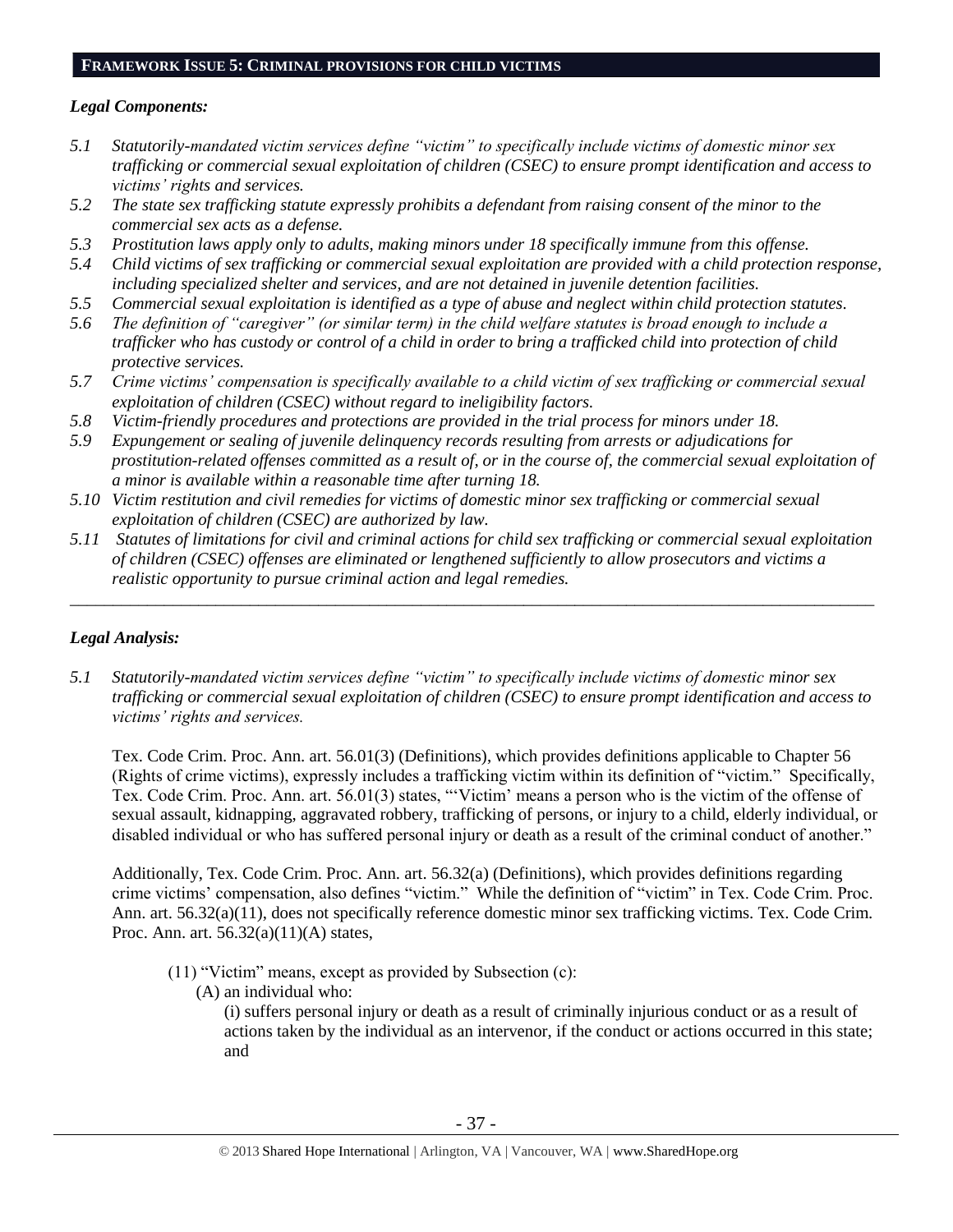<span id="page-37-0"></span>(ii) is a resident of this state, another state of the United States, the District of Columbia, the Commonwealth of Puerto Rico, or a possession or territory of the United States.

However, Tex. Code Crim. Proc. Ann. art.  $56.32(a)(14)^{114}$  implies that victims of human trafficking will be eligible for crime victims compensation. The statute defines trafficking of persons as "any offense that results in a person engaging in forced labor or services and that may be prosecuted under Section 20A.02 [Trafficking of Persons], 20A.03 [Continuous Trafficking of Persons], 43.03 [Promotion of Prostitution], 43.04 [Aggravated Promotion of Prostitution], 43.05 [Compelling Prostitution], 43.25 [Sexual Performance by a Child], 43.251 [Employment Harmful to Children], or 43.26 [Possession or Promotion of Child Pornography], Penal Code." Tex. Code Crim. Proc. Ann. art.  $56.42(d)^{115}$  states that in addition to generally available forms of crime victims compensation, human trafficking victims who were victimized where they live are also eligible for \$2,000 for relocation expenses as well as \$1,800 for housing rental expenses.

Further, Tex. Code Crim. Proc. Ann. art.  $56.42(d)^{116}$  specifically lists victims eligible for compensation as "a victim of family violence, a victim of trafficking of persons, or a victim of sexual assault who is assaulted in the victim's place of residence."

*5.2 The state sex trafficking statute expressly prohibits a defendant from raising consent of the minor to the commercial sex acts as a defense.*

Tex. Penal Code Ann. § 20A.02 (Trafficking of persons) and § 20A.03 (Continuous trafficking of persons) do not expressly prohibit a minor's consent as a defense to the crime. Additionally, Texas's CSEC laws are not abundantly clear regarding whether a consent defense may apply.

For example, Tex. Penal Code Ann. § 43.05(a)(2) (Compelling prostitution), § 43.02(a)(2) (Prostitution), § 15.031(b) (Criminal solicitation of a minor), and § 43.251(b) (Employment harmful to children) are silent regarding the effect of the consent of the minor to a commercial sex act. Several of the other CSEC laws, however, include defenses that rest, to some degree, on the issue of consent. For instance, Tex. Penal Code Ann. § 33.021(e) (Online solicitation of a minor) states, "It is a defense to prosecution under this section that at the time conduct described by Subsection (b) or (c) was committed: ... (2) the actor was not more than three years older than the minor and the minor consented to the conduct." Lastly, although Tex. Penal Code Ann.  $\S$  22.021(a) (Aggravated sexual assault)<sup>117</sup> states that in order for a crime to be committed it must occur "without that person's consent," Tex. Penal Code Ann. § 22.021(b), the minor-specific provision, does not include this language, and, thus, it is arguable that a consent defense is inapplicable if the crime is against a minor under the age of  $17<sup>118</sup>$ 

<sup>&</sup>lt;sup>114</sup> The text of Tex. Code Crim. Proc. Ann. art. 56.32included here and elsewhere in this report includes amendments made by the passage of House Bill 8 during the 2013 regular session of the 83rd Texas Legislature (effective September 1, 2013).

<sup>&</sup>lt;sup>115</sup> The text of Tex. Code Crim. Proc. Ann. art. 56.42 included here and elsewhere in this report includes amendments made by the passage of House Bill 8 during the 2013 regular session of the 83rd Texas Legislature (effective September 1, 2013).

<sup>&</sup>lt;sup>116</sup> The text of Tex. Code Crim. Proc. Ann. art. 56.42 included here and elsewhere in this report includes amendments made by the passage of House Bill 8 during the 2013 regular session of the 83rd Texas Legislature (effective Sept. 1, 2013).

<sup>117</sup> *See supra* Section 1.2 for the substantive provisions of Tex. Penal Code Ann. § 22.021.

<sup>&</sup>lt;sup>118</sup> In discussing the issue regarding a minor's consent, however, the Texas Supreme Court has stated,

In enacting the sexual assault statute, section 22.011 of the Texas Penal Code, the Legislature made it a crime to intentionally or knowingly have non-consensual sex with an adult, or sex under any circumstances with a child (a person under seventeen). There are defenses available if the child is at least fourteen, such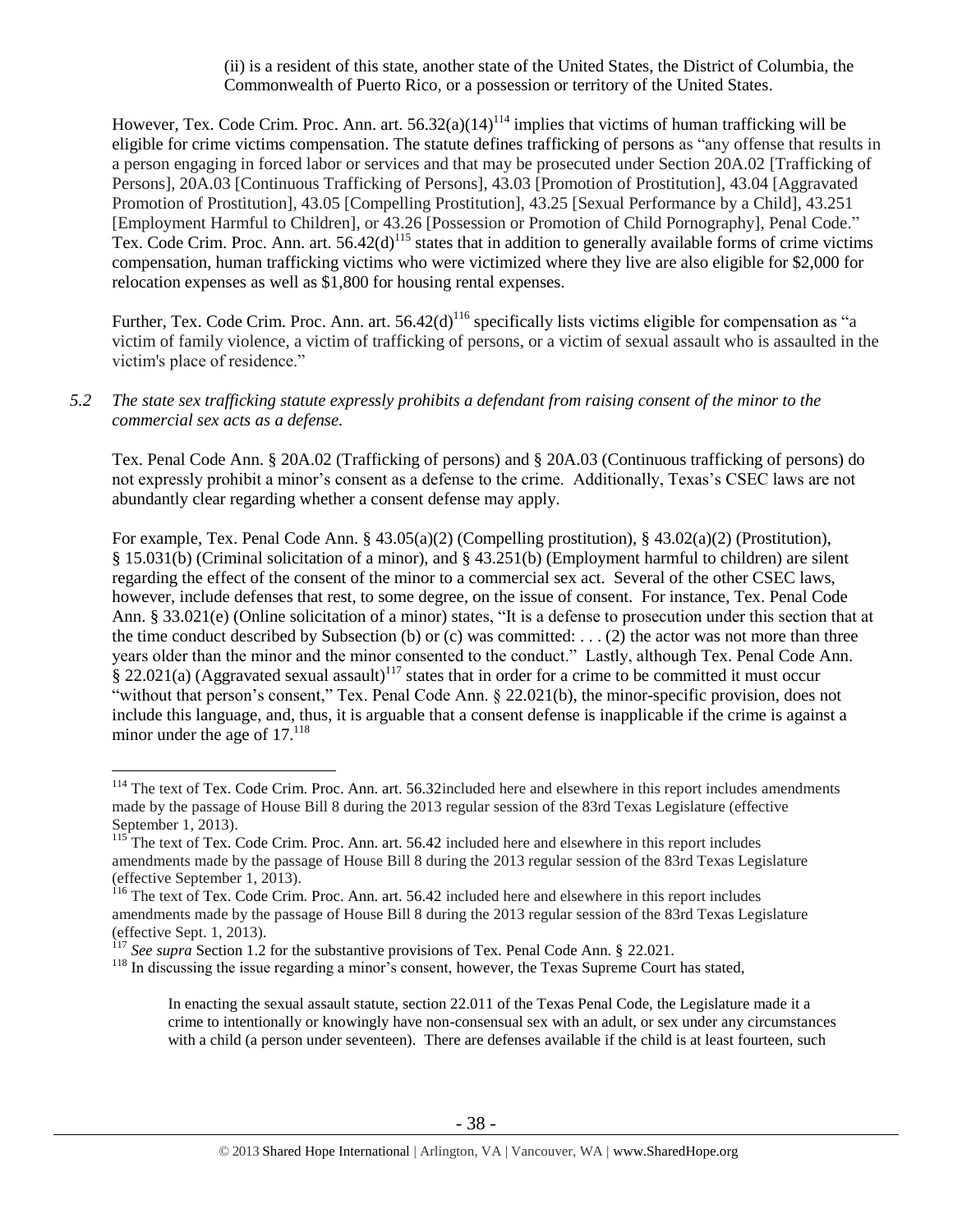- 5.2.1 Recommendation: Amend the human trafficking and CSEC laws to expressly provide that a minor's consent to commercial sex acts is not a defense to the crime.
- *5.3 Prostitution laws apply only to adults, making minors under 18 specifically immune from this offense.*

Although there is nothing in Tex. Penal Code Ann.  $\S 43.02^{119}$  (Prostitution) that completely protects sex trafficked minors from being prosecuted under Tex. Penal Code Ann. § 43.02, Tex. Penal Code Ann. § 43.02(d) provides "a defense to prosecution under this section that the actor engaged in the conduct that constitutes the offense because the actor was the victim of conduct that constitutes an offense under Section 20A.02 [Trafficking of persons]." Tex. Penal Code Ann. § 43.02(d) grants a commercially sexually exploited child a defense to prosecution for such an offense where the minor can prove that she was a victim of Tex. Penal Code Ann. § 20A.02. $^{120}$ 

- 5.3.1 Recommendation: Amend Tex. Penal Code Ann. § 43.02 (Prostitution) to specify that the offense of prostitution is inapplicable to minors under 18 years of age.
- *5.4 Child victims of sex trafficking or commercial sexual exploitation are provided with a child protection response, including specialized shelter and services, and are not detained in juvenile detention facilities.*

#### **Child Identified as Abused/Neglected**

Pursuant to Tex. Fam. Code Ann. § 261.001(1), a sexually exploited child is likely to be identified as abused or neglected. If a child is identified as abused or neglected under Tex. Fam. Code Ann. § 261.001(1), the definition of "custodian" under Tex. Fam. Code Ann. § 51.02(3) is sufficiently broad to involve Child Protective Services in investigations where the child is in the custody or control of a non-family trafficker.

as when the accused is no more than three years older than the child, or when the accused is the child's spouse. In those instances, the child's subjective agreement or assent becomes the main issue in determining whether or not a crime has been committed. There are no such defenses, however, when the child is under fourteen, irrespective of the child's purported willingness. Thus, in Texas, "a child under fourteen cannot legally consent to sex."

In re B.W., 313 S.W.3d 818, 821 (Tex. 2010) (citations omitted).

 $\overline{a}$ 

The statute proscribing prostitution is found in the Texas Penal Code, which does not generally apply to juveniles under the age of seventeen. Instead, the Legislature made a blanket adoption of the Penal Code into the Texas Family Code, which provides that the juvenile justice courts have jurisdiction in all cases involving delinquent conduct of children between the ages of ten and seventeen. The Family Code defines "[d]elinquent conduct" as "conduct, other than a traffic offense, that violates a penal law of this state or of the United States punishable by imprisonment or by confinement in jail." One of the purposes of placing such jurisdiction in civil courts under the Family Code is to "provide for the care, the protection, and the wholesome moral, mental, and physical development of children coming within its provisions."

In re B.W., 313 S.W.3d 818, 819–20 (Tex. 2010) (citations omitted).

<sup>119</sup> *See supra* not[e 12.](#page-4-0)f51.

<sup>&</sup>lt;sup>120</sup> In discussing the applicability of Tex. Penal Code Ann. § 43.02 (Prostitution) against minors under the age of 17, the Texas Supreme Court recently stated,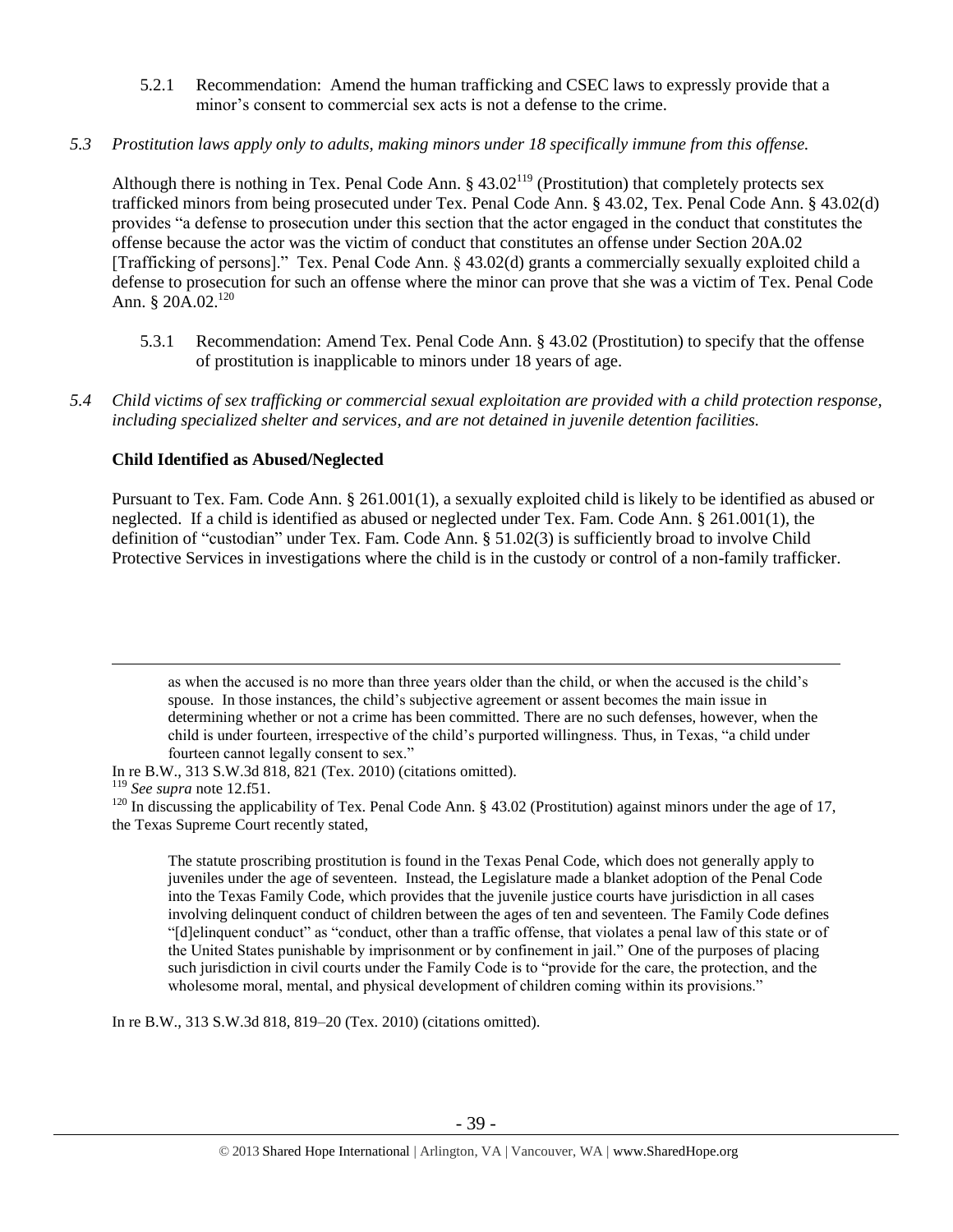## *I. Initial Custody*

a. Authority for initial custody

Tex. Fam. Code Ann. § 261.301(a) (Investigation of report) states, in part, that "[w]ith assistance from the appropriate state or local law enforcement agency as provided by this section, the [Department of Family and Protective Services] or designated agency shall make a prompt and thorough investigation of a report of child abuse or neglect allegedly committed by a person responsible for a child's care, custody, or welfare."<sup>121</sup> Pursuant to Tex. Fam. Code Ann. § 261.301(c), however, "The department is not required to investigate a report that alleges child abuse or neglect by a person other than a person responsible for a child's care, custody, or welfare. The appropriate state or local law enforcement agency shall investigate that report if the agency determines an investigation should be conducted."

Pursuant to Tex. Fam. Code Ann. § 262.101 (Filing petition before taking possession of child), a child may be taken into custody without prior notice or a hearing under certain circumstances. Tex. Fam. Code Ann. § 262.101 states,

An original suit filed by a governmental entity that requests permission to take possession of a child without prior notice and a hearing must be supported by an affidavit sworn to by a person with personal knowledge and stating facts sufficient to satisfy a person of ordinary prudence and caution that:

(1) there is an immediate danger to the physical health or safety of the child or the child has been a victim of neglect or sexual abuse and that continuation in the home would be contrary to the child's welfare;

(2) there is no time, consistent with the physical health or safety of the child, for a full adversary hearing under Subchapter C; and

(3) reasonable efforts, consistent with the circumstances and providing for the safety of the child, were made to prevent or eliminate the need for the removal of the child.

Tex. Fam. Code Ann. § 262.102(a) (Emergency order authorizing possession of child) explains,

(a) Before a court may, without prior notice and a hearing, issue a temporary restraining order or attachment of a child in a suit brought by a governmental entity, the court must find that:

(1) there is an immediate danger to the physical health<sup>122</sup> or safety of the child or the child has been a victim of neglect or sexual abuse and that continuation in the home would be contrary to the child's welfare;

a person who traditionally is responsible for a child's care, custody, or welfare, including:

- (A) a parent, guardian, managing or possessory conservator, or foster parent of the child;
- (B) a member of the child's family or household as defined by Chapter 71 [Definitions];
- (C) a person with whom the child's parent cohabits;
- . . . .
- Tex. Fam. Code Ann. § 71.005 (Household) defines "household" as "a unit composed of persons living together in the same dwelling, without regard to whether they are related to each other."  $122$  Tex. Fam. Code Ann. § 262.102(b) states,

In determining whether there is an immediate danger to the physical health or safety of a child, the court may consider whether the child's household includes a person who has:

 $\overline{a}$  $121$  Tex. Fam. Code Ann. § 261.001(5) (Definitions) defines "person responsible for a child's care, custody, or welfare" as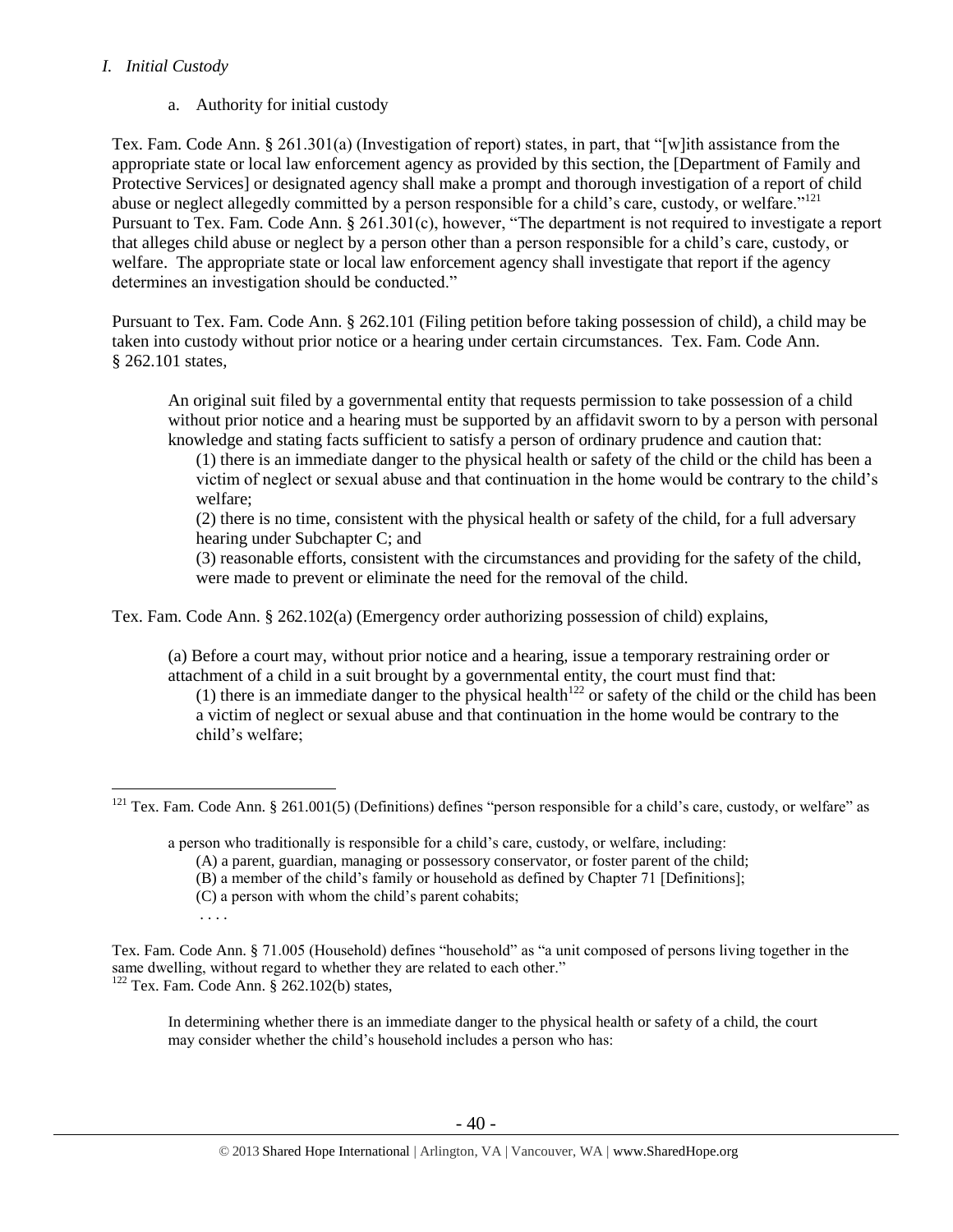(2) there is no time, consistent with the physical health or safety of the child and the nature of the emergency, for a full adversary hearing under Subchapter C; and (3) reasonable efforts, consistent with the circumstances and providing for the safety of the child, were made to prevent or eliminate the need for removal of the child.

If the court determines that "child abuse or neglect has occurred and that the child requires protection from family violence by a member of the child's family or household, the court shall render a temporary order under Chapter 71 for the protection of the child." Tex. Fam. Code Ann. § 262.102(c).

Under Tex. Fam. Code Ann. § 262.104(a) (Taking possession of a child in emergency without a court order), however, "If there is no time to obtain a temporary restraining order or attachment before taking possession of a child consistent with the health and safety of that child, an authorized representative of the Department of Family and Protective Services, a law enforcement officer, or a juvenile probation officer may take possession of a child without a court order . . . ." A person acting under this section may only do so under certain circumstances, such as, the person has "personal knowledge of facts that would lead a person of ordinary prudence and caution to believe that the child has been the victim of sexual abuse" or "information furnished by another that has been corroborated by personal knowledge of facts and all of which taken together would lead a person of ordinary prudence and caution to believe that the child has been the victim of sexual abuse." Tex. Fam. Code Ann. § 262.104(a)(3), (4).

b. Placement

Upon taking a child into custody under Tex. Fam. Code Ann. § 262.102(a) or § 262.104(a), Tex. Fam. Code Ann. § 262.1041(a) (Release of child by law enforcement or juvenile probation officer) allows the detaining officer to release the child to a child-placing agency, the Department of Family and Protective Services, or "any other person authorized by law to take possession of the child."

#### *II. Placement process pending adjudication/investigation*

Tex. Fam. Code Ann. § 262.106(a) (Initial hearing after taking possession of child in emergency without court order) states that the court must hold an initial hearing within one working day of when the child was taken into custody. Pursuant to Tex. Fam. Code Ann.  $\S 262.107(a)(1)$  (Standard for decision at initial hearing after taking possession of child without a court order in emergency),

(a) The court shall order the return of the child at the initial hearing regarding a child taken in possession without a court order by a governmental entity unless the court is satisfied that: (1) there is a continuing danger to the physical health or safety of the child if the child is returned to the parent, managing conservator, possessory conservator, guardian, caretaker, or custodian who is presently entitled to possession of the child or the evidence shows that the child has been the victim of sexual abuse on one or more occasions and that there is a substantial risk that the child will be the victim of sexual abuse in the future;

If a child is taken into custody, Tex. Fam. Code § 262.108 (Unacceptable facilities for housing child) prohibits the child from being "held in isolation or in a jail, juvenile detention facility, or other secure detention facility." Additionally, Tex. Fam. Code Ann. § 32.201(a), (c) (Emergency shelter or care for minors) states that an "emergency shelter facility may provide shelter and care to a minor and the minor's child or children" for up to

> (1) abused or neglected another child in a manner that caused serious injury to or the death of the other child; or

(2) sexually abused another child.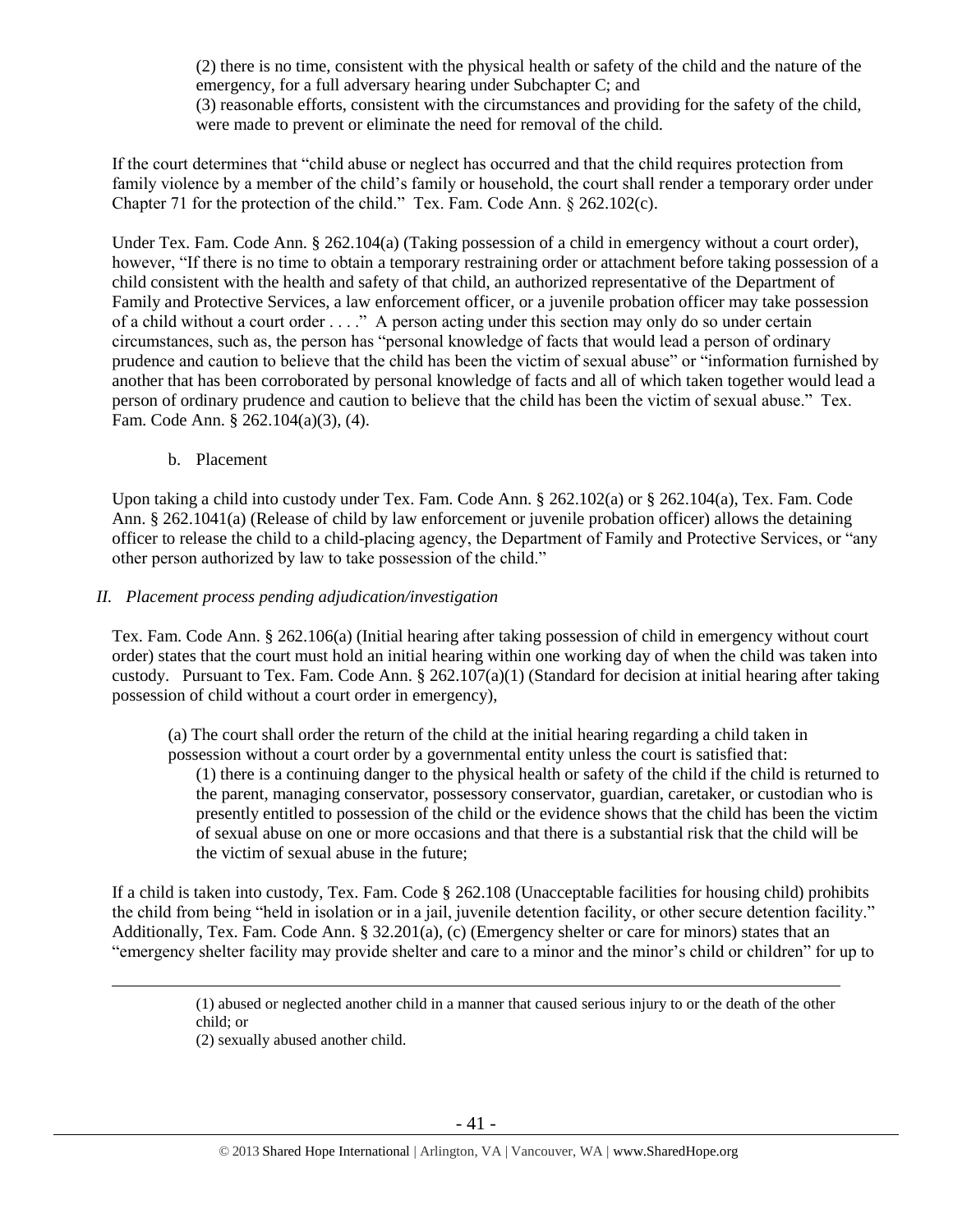15 days, with some exception. Such care, however, can only be provided "during an emergency constituting an immediate danger to the physical health or safety of the minor or the minor's child or children." Tex. Fam. Code § 32.201(b).

#### *III. Adjudication or referral to alternate process*

Pursuant to Tex. Fam. Code Ann. § 262.201(a) (Full adversary hearing; findings of the court), if the child has not been returned to the child's parent, guardian, caretaker, etc., the court will hold a full adversary hearing within 14 days of the date the child was taken into custody.

## *IV. Outcomes*

Tex. Fam. Code Ann. § 262.201(b) requires the court to return the child to the child's parent, guardian, caretaker, etc., unless the court finds all of the following:

(1) there was a danger to the physical health or safety of the child which was caused by an act or failure to act of the person entitled to possession and for the child to remain in the home is contrary to the welfare of the child;

(2) the urgent need for protection required the immediate removal of the child and reasonable efforts, consistent with the circumstances and providing for the safety of the child, were made to eliminate or prevent the child's removal; and

(3) reasonable efforts have been made to enable the child to return home, but there is a substantial risk of a continuing danger if the child is returned home.

Additionally, Tex. Fam. Code Ann. § 262.2015 (Aggravated circumstances) allows the court to waive the requirements regarding making reasonable efforts to return the child to the child's parents and to instead schedule a permanency hearing and a trial on the merits if the court finds that the child's "parent has engaged in conduct against the child that would constitute an offense under" Tex. Penal Code Ann. § 20A.02 (Trafficking of persons), § 43.25 (Sexual performance by a child), § 43.26 (Possession or promotion of child pornography), or § 43.05(a)(2) (Compelling prostitution), among other offenses. Included as possible permanency goals under Tex. Fam. Code Ann. § 263.3026(a) (Permanency goals; limitation) are the following options for the final placement of the child:

(1) the reunification of the child with a parent or other individual from whom the child was removed;

(2) the termination of parental rights and adoption of the child by a relative or other suitable individual; (3) the award of permanent managing conservatorship of the child to a relative or other suitable

individual; or

(4) another planned, permanent living arrangement for the child.

## **Child Identified as CHINS**

 $\overline{a}$ 

Tex. Fam. Code Ann. § 51.03(b)(1), (2), (3) defines "conduct indicating a need for supervision" to include conduct that violates "the penal laws of this state of the grade of misdemeanor that are punishable by fine only," truancy for 10 or more days within certain time periods, and when a child runs away from home.

A child may be eligible for services, even if the child is allegedly delinquent. Tex. Fam. Code Ann. §  $51.0413(a)^{123}$ . Under that section, the juvenile court will have simultaneous jurisdiction if the child is identified

 $123$  The text of Tex. Fam. Code Ann. § 51.0413 included here and elsewhere in this report includes amendments made by the passage of Senate Bill 92 during the 2013 regular session of the 83rd Texas Legislature.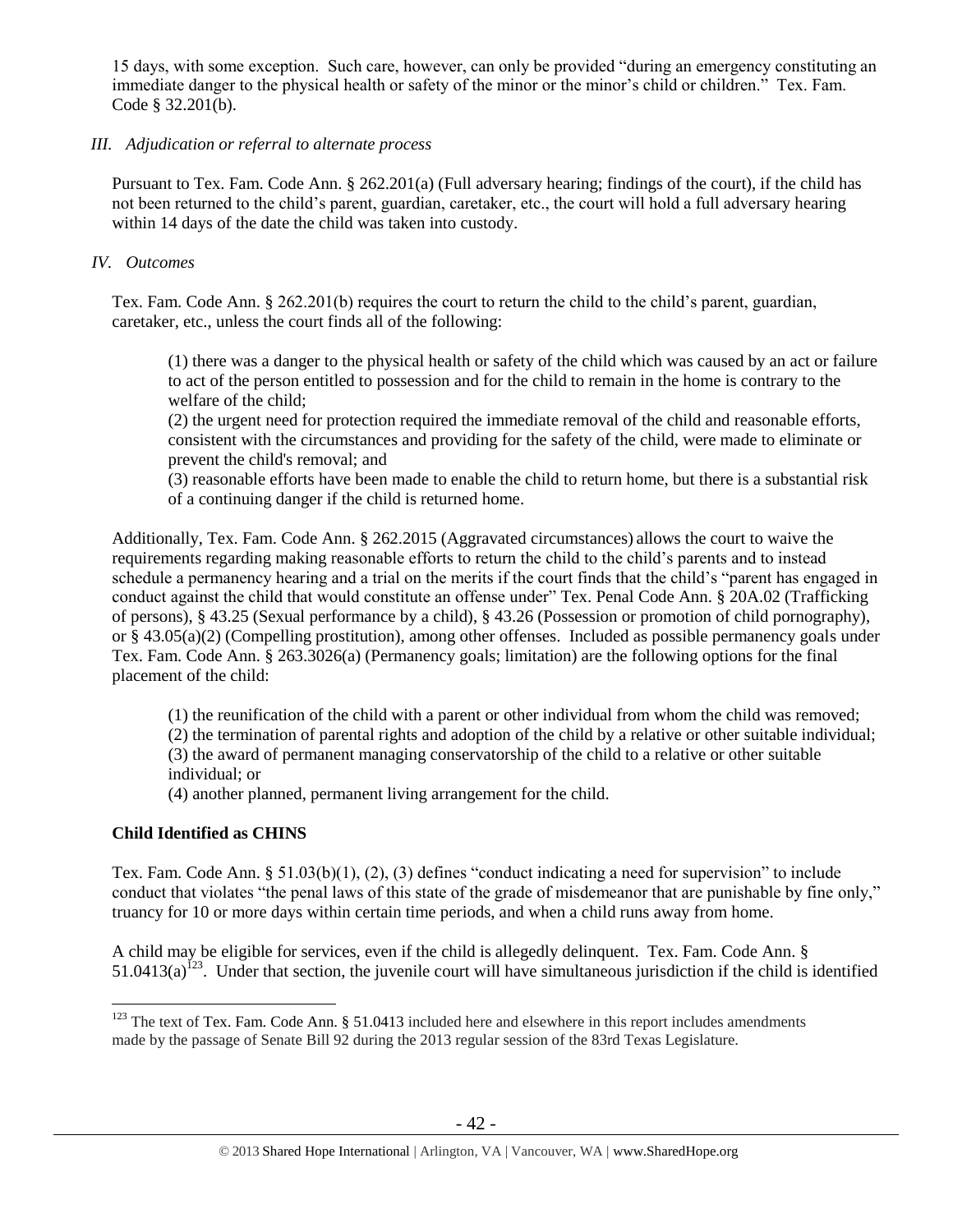as abused or neglected and "engaged in delinquent conduct or conduct indicating a need of supervision and cause to believe that the child may be a victim of conduct that constitutes an offense under Section 20A.02, Penal Code.<sup>124</sup>"

## *I. Initial Custody*

## a.Authority for initial custody

Tex. Fam. Code Ann. § 52.01(a)(3)(A), (B) (Taking into custody; issuance of warning notice) authorizes law enforcement to take a child into custody if "there is probable cause to believe that the child has engaged in: (A) conduct that violates a penal law of this state . . . ; [or] (B) delinquent conduct or conduct indicating a need for supervision."

## b.Placement

Once detained pursuant to Tex. Fam. Code Ann.  $\S 52.01(a)$ , the child may, among other alternatives, be released to the child's parent, guardian, custodian, etc., brought to a detention facility or a secured detention facility, or brought before an office or official designated by the juvenile board. Tex. Fam. Code Ann. § 52.02(a). Pursuant to Tex. Fam. Code Ann. § 52.03(a)<sup>125</sup> (Disposition without referral to court), the law enforcement officer may dispose of the case without referring it to juvenile court and without filing a criminal complaint if all of the following criteria are met:

(1) guidelines for such disposition have been adopted by the juvenile board of the county in which the disposition is made as required by Section 52.032 [Informal disposition guidelines];

(2) the disposition is authorized by the guidelines; and

(3) the officer makes a written report of the officer's disposition to the law-enforcement agency, identifying the child and specifying the grounds for believing that the taking into custody was authorized.

## *II. Placement process pending adjudication/investigation*

Some children may be eligible to participate in a first offender program, established under Tex. Fam. Code Ann. § 52.031<sup>126</sup> (First offender program). A child who fails to complete the first offender program or is taken into custody within 90 days after completion of the program for an unrelated offense will be referred to juvenile court or a complaint will be filed with a criminal court. Tex. Fam. Code Ann. § 52.031(j).

# *III. Adjudication or referral to alternate process*

 $\overline{a}$ 

If the child is not released, a detention hearing must be held "not later than the second working day after the child is taken into custody." Tex. Fam. Code Ann. § 54.01(a). At the detention hearing, pursuant to Tex. Fam. Code Ann. § 54.01(e) (Detention hearing), the court must release the child unless it determines that

(1) he is likely to abscond or be removed from the jurisdiction of the court;

<sup>&</sup>lt;sup>124</sup> Tex. Penal Code Ann. § 20A.02 relates to the crime of human trafficking.

 $125$  The text of Tex. Fam. Code Ann. § 52.03 included here and elsewhere in this report includes amendments made by the passage of Senate Bill 393 during the 2013 regular session of the 83rd Texas Legislature.

 $126$  The text of Tex. Fam. Code Ann. § 52.03 included here and elsewhere in this report includes amendments made by the passage of Senate Bill 393 during the 2013 regular session of the 83rd Texas Legislature.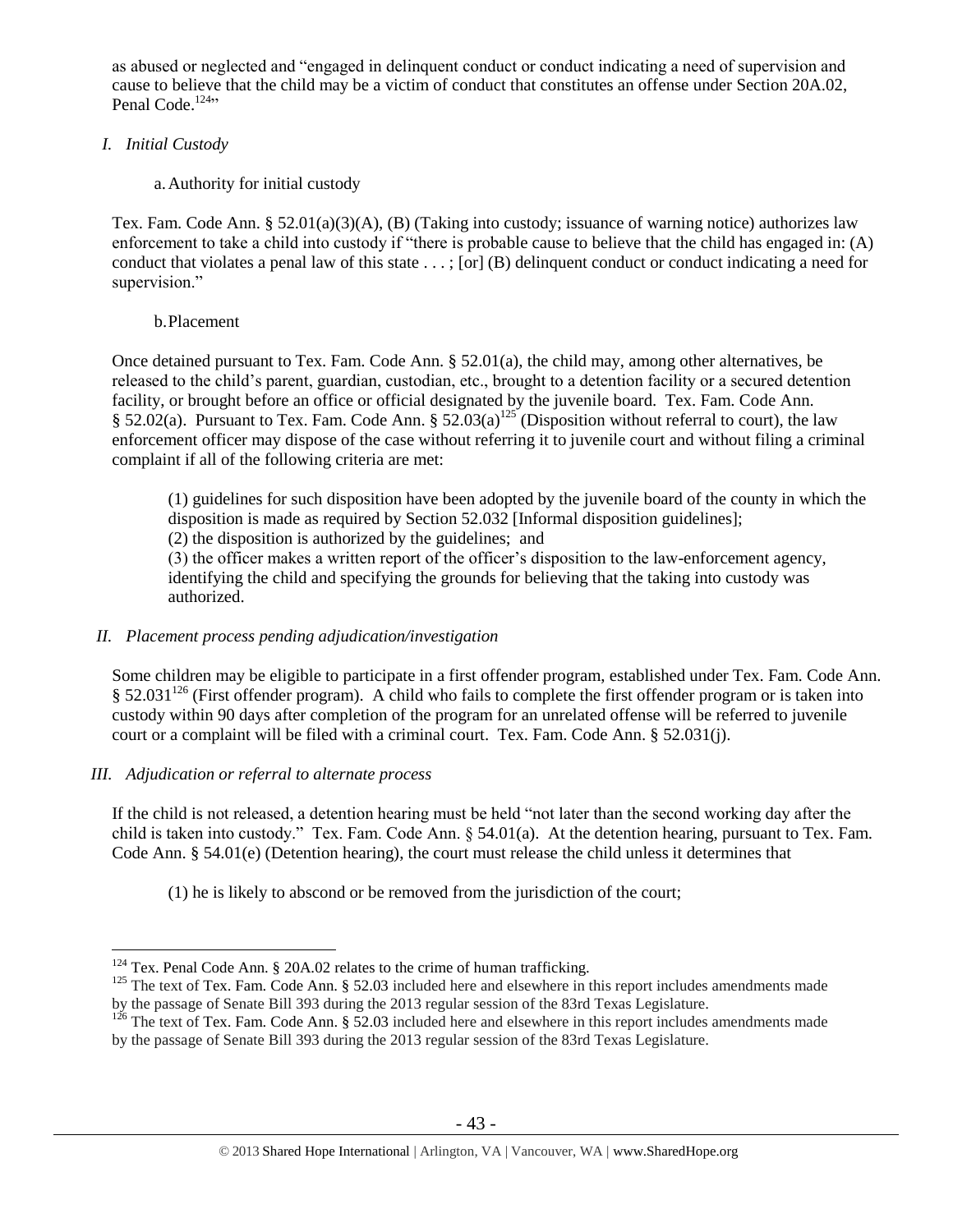(2) suitable supervision, care, or protection for him is not being provided by a parent, guardian, custodian, or other person;

(3) he has no parent, guardian, custodian, or other person able to return him to the court when required;

(4) he may be dangerous to himself or may threaten the safety of the public if released; or

(5) he has previously been found to be a delinquent child or has previously been convicted of a penal offense punishable by a term in jail or prison and is likely to commit an offense if released.

# **Child Identified as Delinquent**

Tex. Fam. Code Ann. § 51.03(a)(1) (Delinquent conduct; conduct indicating a need for supervision) defines "delinquent conduct" to include "conduct, other than a traffic offense, that violates a penal law of this state or of the United States punishable by imprisonment or by confinement in jail," which would include a violation of Tex. Penal Code Ann. § 43.02 (Prostitution).

A child may be eligible for services, even if the child is allegedly delinquent. Tex. Fam. Code Ann. §  $51.0413(a)^{127}$ . Under that section, the juvenile court will have simultaneous jurisdiction if the child is identified as abused or neglected and "engaged in delinquent conduct or conduct indicating a need of supervision and cause to believe that the child may be a victim of conduct that constitutes an offense under Section 20A.02, Penal Code. $128$ "

# *I. Initial Custody*

# a.Authority for initial custody

Tex. Fam. Code Ann. § 52.01(a)(3)(A), (B) (Taking into custody; issuance of warning notice) authorizes law enforcement to take a child into custody if "there is probable cause to believe that the child has engaged in: (A) conduct that violates a penal law of this state . . . ; [or] (B) delinquent conduct or conduct indicating a need for supervision."

## b.Placement

 $\overline{a}$ 

Once detained pursuant to Tex. Fam. Code Ann. § 52.01(a), the child may, among other alternatives, be released to the child's parent, guardian, custodian, etc., brought to a detention facility or a secured detention facility, or brought before an office or official designated by the juvenile board. Tex. Fam. Code Ann. § 52.02(a). Pursuant to Tex. Fam. Code Ann. § 52.03(a)<sup>129</sup> (Disposition without referral to court), the law enforcement officer may dispose of the case without referring it to juvenile court and without filing a criminal complaint if all of the following criteria are met:

(1) guidelines for such disposition have been adopted by the juvenile board of the county in which the disposition is made as required by Section 52.032 [Informal disposition guidelines];

(2) the disposition is authorized by the guidelines; and

(3) the officer makes a written report of the officer's disposition to the law-enforcement agency, identifying the child and specifying the grounds for believing that the taking into custody was authorized.

 $127$  The text of Tex. Fam. Code Ann. § 51.0413 included here and elsewhere in this report includes amendments made by the passage of Senate Bill 92 during the 2013 regular session of the 83rd Texas Legislature.

<sup>&</sup>lt;sup>128</sup> Tex. Penal Code Ann. § 20A.02 relates to the crime of human trafficking.

 $129$  The text of Tex. Fam. Code Ann. § 52.03 included here and elsewhere in this report includes amendments made by the passage of Senate Bill 393 during the 2013 regular session of the 83rd Texas Legislature.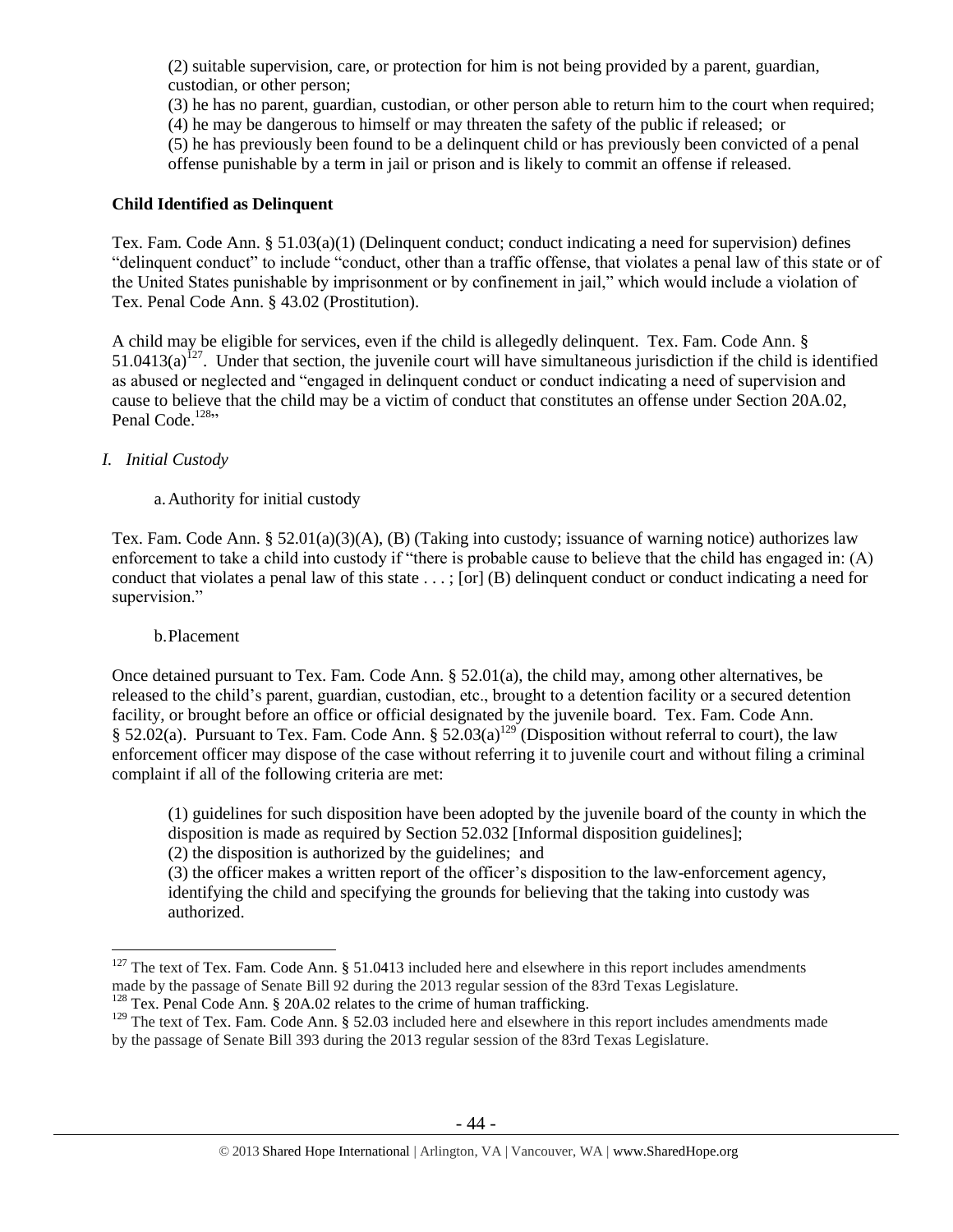#### *II. Placement process pending adjudication/investigation*

Some children may be eligible to participate in a first offender program, established under Tex. Fam. Code Ann.  $§ 52.031<sup>130</sup>$  (First offender program). A child who fails to complete the first offender program or is taken into custody within 90 days after completion of the program for an unrelated offense will be referred to juvenile court or a complaint will be filed with a criminal court. Tex. Fam. Code Ann. § 52.031(j).

#### *III. Adjudication or referral to alternate process*

If the child is not released, a detention hearing must be held "not later than the second working day after the child is taken into custody." Tex. Fam. Code Ann. § 54.01(a). At the detention hearing, pursuant to Tex. Fam. Code Ann. § 54.01(e) (Detention hearing), the court must release the child unless it determines that

(1) he is likely to abscond or be removed from the jurisdiction of the court;

(2) suitable supervision, care, or protection for him is not being provided by a parent, guardian, custodian, or other person;

(3) he has no parent, guardian, custodian, or other person able to return him to the court when required;

(4) he may be dangerous to himself or may threaten the safety of the public if released; or

(5) he has previously been found to be a delinquent child or has previously been convicted of a penal offense punishable by a term in jail or prison and is likely to commit an offense if released.

#### *IV. Outcomes*

 $\overline{a}$ 

According to Tex. Fam. Code Ann. §  $54.04^{131}$ (c) (Disposition hearing), if the child is adjudicated to have committed delinquent conduct and the court determines that the "child is in need of rehabilitation or the protection of the public or the child requires that disposition be made," the court may order a disposition. Otherwise, "the court shall dismiss the child and enter a final judgment without any disposition." If the court does order a disposition, it may order the child placed on probation in the home of the child, a relative, a foster home, a residential treatment facility, or a secure correctional facility, or, in certain circumstances, order the child placed in the custody of the Texas Juvenile Justice Department. Tex. Fam. Code Ann. § 54.04(d).

A child that has been identified as a victim of human trafficking may be able to have the delinquency petition dismissed with prejudice. Tex. Fam. Code Ann. § 54.0326<sup>132</sup> (Deferral of adjudication and dismissal of certain cases on completion of trafficked persons program). Under subsection b, the court may defer adjudication until the child is 18 years of age, if the child

- (1) is alleged to have engaged in delinquent conduct or conduct indicating a need for supervision and may be a victim of conduct that constitutes an offense under Section 20A.02, Penal Code; and
- (2) presents to the court an oral or written request to participate in the program.

Once the child completes the program, "the court shall dismiss the case with prejudice at the time the child presents satisfactory evidence that the child completes the program." Tex. Fam. Code Ann. § 54.0326(c).

<sup>&</sup>lt;sup>130</sup> The text of Tex. Fam. Code Ann. § 52.03 included here and elsewhere in this report includes amendments made by the passage of Senate Bill 393 during the 2013 regular session of the 83rd Texas Legislature.

<sup>&</sup>lt;sup>131</sup> The text of Tex. Fam. Code Ann. § 54.04 included here and elsewhere in this report includes amendments made by the passage of Senate Bill 511 and House Bill 2862 during the 2013 regular session of the 83rd Texas Legislature.

<sup>&</sup>lt;sup>132</sup> The text of Tex. Fam. Code Ann. § 54.0326 included here and elsewhere in this report includes amendments made by the passage of Senate Bill 92 during the 2013 regular session of the 83rd Texas Legislature.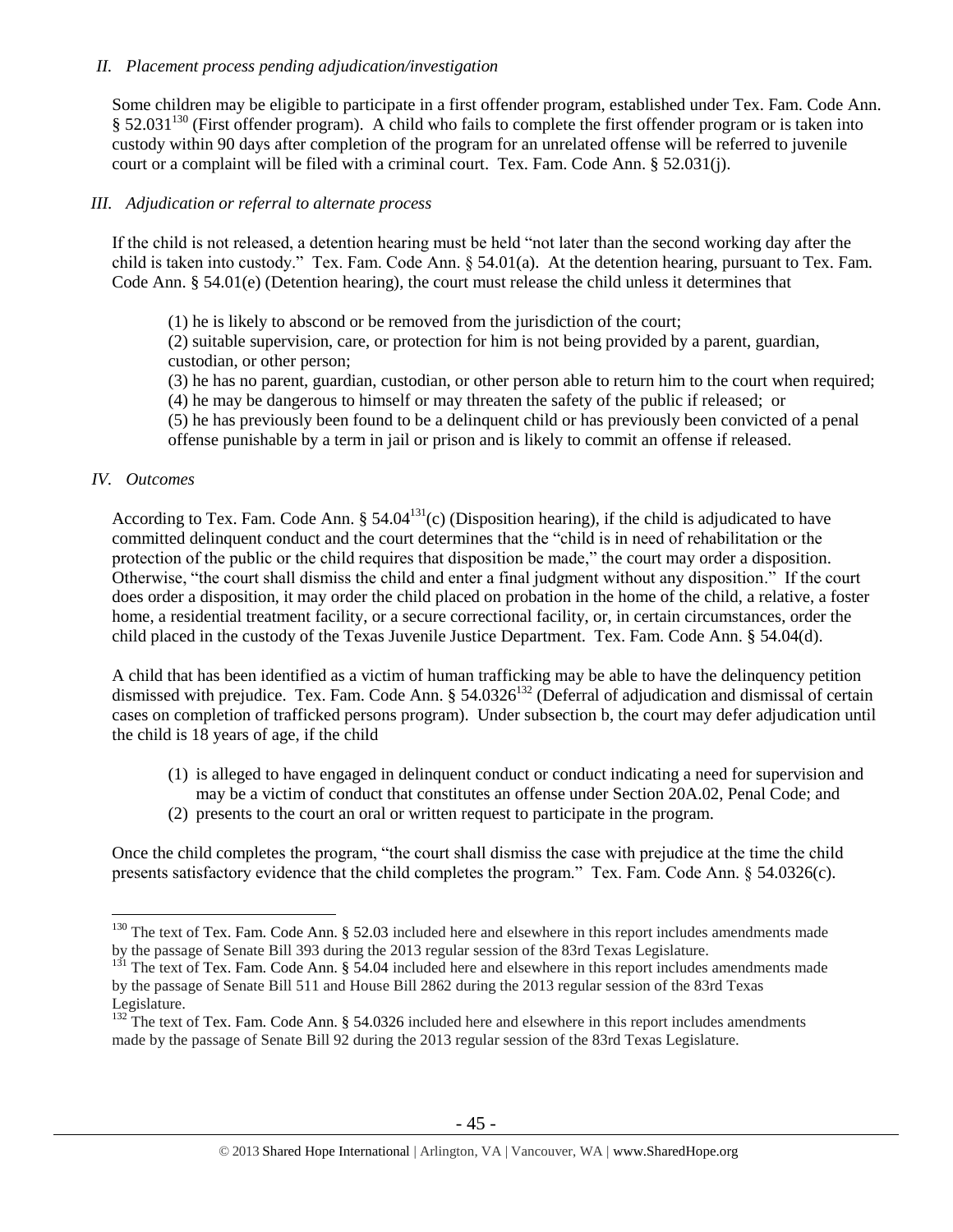Additionally, a child that has completed the trafficked persons program, the records related to the delinquency proceedings may be sealed. Tex. Fam. Code Ann.  $\S 58.003(c-7)^{133}$  (Sealing of records).

Tex. Fam. Code Ann. § 51.12 (Place and conditions of detention) establishes requirements for where a child may be detained. For example, under Tex. Fam. Code Ann. § 51.12(f), a child held in a facility that includes "a jail, lockup, or other place of secure confinement . . . shall be separated by sight and sound from adults detained in the same building." Specifically, under Tex. Fam. Code Ann. § 51.12(a) child may only be held in a

- (1) juvenile processing office. . .
- (2) place of nonsecure custody. . .
- (3) certified juvenile detention facility. . .
- (4) secure detention facility. . .
- (5) county jail or other facility. . .; or
- (6) nonsecure correctional facility. . . .
- 5.4.1 Recommendation: Establish a mandatory response law that directs a minor involved in prostitution or who is a victim of trafficking away from the criminal justice system and into a protective system that provides specialized services and housing.
- *5.5 Commercial sexual exploitation is identified as a type of abuse and neglect within child protection statutes.*

Tex. Fam. Code Ann. § 261.001(1)(F), (G), (H), (K), (L) (Definitions) identifies commercial sexual exploitation as a type of abuse. Tex. Fam. Code Ann. § 261.001(1) defines "abuse," in part, as follows:

- (1) "Abuse" includes the following acts or omissions by a person:
	- . . .

(F) failure to make a reasonable effort to prevent sexual conduct harmful to a child;

(G) compelling or encouraging the child to engage in sexual conduct as defined by [Section 43.01](https://www.lexis.com/research/buttonTFLink?_m=83b2ce932a1e7eac9e414c9f32828c7c&_xfercite=%3ccite%20cc%3d%22USA%22%3e%3c%21%5bCDATA%5bTex.%20Fam.%20Code%20%a7%20261.001%5d%5d%3e%3c%2fcite%3e&_butType=4&_butStat=0&_butNum=6&_butInline=1&_butinfo=TX%20PEN%2043.01&_fmtstr=FULL&docnum=1&_startdoc=1&wchp=dGLzVlz-zSkAA&_md5=778cc6ae4cf2b3ddb079250489f65ae2)  [\[Definitions\], Penal Code,](https://www.lexis.com/research/buttonTFLink?_m=83b2ce932a1e7eac9e414c9f32828c7c&_xfercite=%3ccite%20cc%3d%22USA%22%3e%3c%21%5bCDATA%5bTex.%20Fam.%20Code%20%a7%20261.001%5d%5d%3e%3c%2fcite%3e&_butType=4&_butStat=0&_butNum=6&_butInline=1&_butinfo=TX%20PEN%2043.01&_fmtstr=FULL&docnum=1&_startdoc=1&wchp=dGLzVlz-zSkAA&_md5=778cc6ae4cf2b3ddb079250489f65ae2) including conduct that constitutes an offense of trafficking of persons under Section 20A.02(a)(7) or (8), Penal Code, prostitution under Section 43.02(a)(2), Penal Code, or compelling prostitution under 43.05(a)(2), Penal Code;

(H) causing, permitting, encouraging, engaging in, or allowing the photographing, filming, or depicting of the child if the person knew or should have known that the resulting photograph, film, or depiction of the child is obscene as defined by Section 43.21 [Definitions], Penal Code, or pornographic;

. . .

 $\overline{a}$ 

(K) causing, permitting, encouraging, engaging in, or allowing a sexual performance by a child as defined by Section 43.25, Penal Code; or

(L) knowingly causing, permitting, encouraging, engaging in, or allowing a child to be trafficked in a manner punishable as an offense under Section  $20A.02(a)(5)$ ,  $(6)$ ,  $(7)$ , or  $(8)$  [Trafficking of persons], Penal Code, or the failure to make a reasonable effort to prevent a child from being trafficking in a manner punishable as an offense under any of those sections.

Tex. Fam. Code Ann. § 261.001(4) defines "neglect," in part, as follows:

 $133$  The text of Tex. Fam. Code Ann. § 52.031 included here and elsewhere in this report includes amendments made by the passage of Senate Bill 92 during the 2013 regular session of the 83rd Texas Legislature (effective Sept. 1, 2013).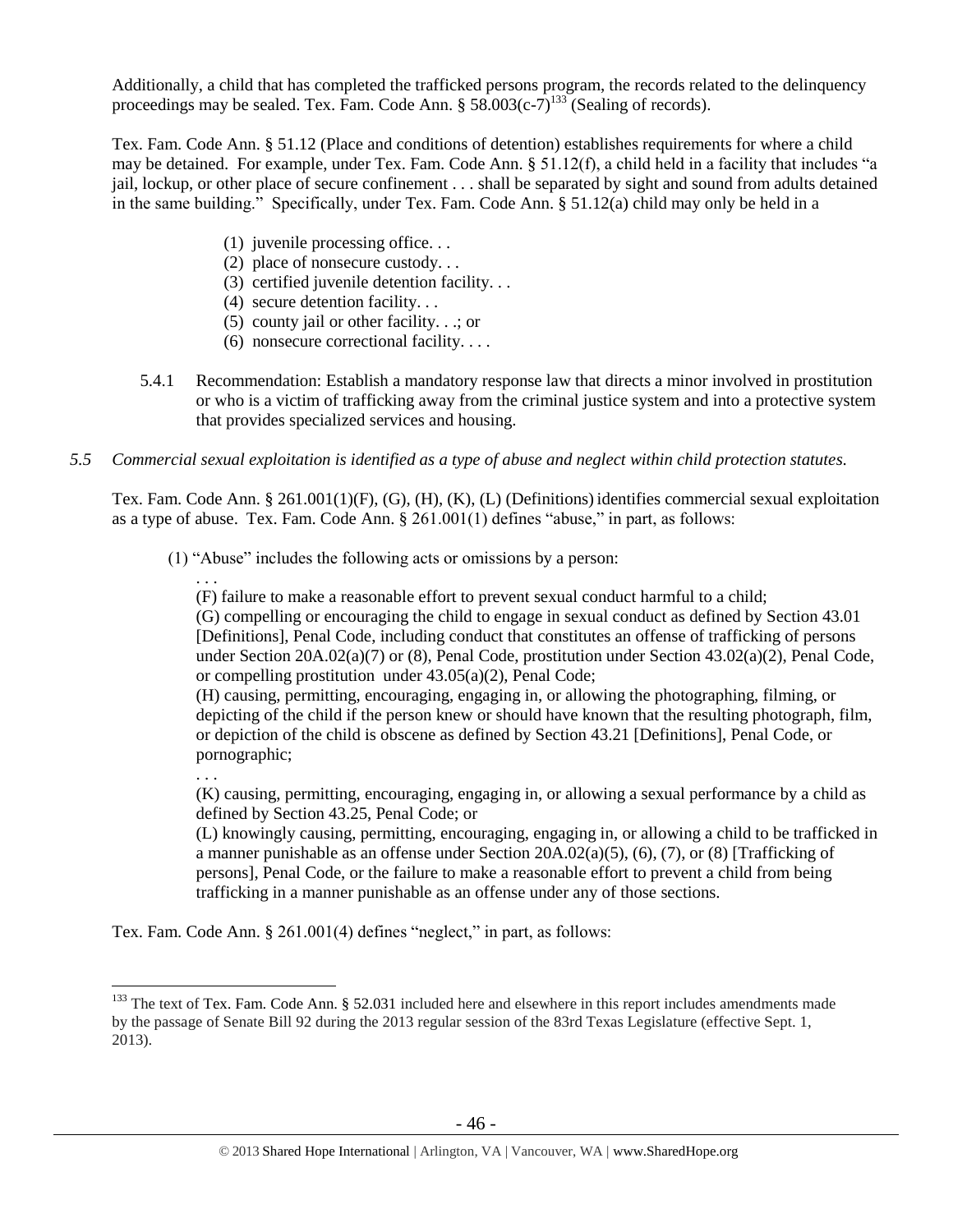- (4) "Neglect" includes:
	- . . .
	- (B) the following acts or omissions by a person:

(i) placing a child in or failing to remove a child from a situation that a reasonable person would realize requires judgment or actions beyond the child's level of maturity, physical condition, or mental abilities and that results in bodily injury or a substantial risk of immediate harm to the child;

. . .

(iv) placing a child in or failing to remove the child from a situation in which the child would be exposed to a substantial risk of sexual conduct harmful to the child; or

(v) placing a child in or failing to remove the child from a situation in which the child would be exposed to acts or omissions that constitute abuse under Subdivision  $(1)(E)$ ,  $(F)$ ,  $(G)$ ,  $(H)$ , or (K) committed against another child; or

(C) the failure by the person responsible for a child's care, custody, or welfare to permit the child to return to the child's home without arranging for the necessary care for the child after the child has been absent from the home for any reason, including having been in residential placement or having run away.

*5.6 The definition of "caregiver" (or similar term) in the child welfare statutes is broad enough to include a trafficker who has custody or control of a child in order to bring a trafficked child into protection of child protective services.*

Tex. Fam. Code Ann. § 51.02(3e) (Definitions), which provides generally applicable definitions for the Juvenile Justice Code, defines "custodian" as "the adult with whom the child resides." Tex. Fam. Code Ann. § 51.02(4) defines a "guardian" as "the person who, under court order, is the guardian of the person of the child or the public or private agency with whom the child has been placed by a court." Tex. Fam. Code Ann. § 51.02(9) defines a "parent" as "the mother or the father of a child, but does not include a parent whose parental rights have been terminated."

As used within Texas's provisions regarding the investigation and reporting of child abuse, Tex. Fam. Code Ann. § 261.001(5) (Definitions) defines "person responsible for a child's care, custody, or welfare" as

a person who traditionally is responsible for a child's care, custody, or welfare, including:

- (A) a parent, guardian, managing or possessory conservator, or foster parent of the child;
- (B) a member of the child's family or household as defined by Chapter 71 [Definitions];
- (C) a person with whom the child's parent cohabits;
- . . . .

Tex. Fam. Code Ann. § 71.005 (Household) defines "household" as "a unit composed of persons living together in the same dwelling, without regard to whether they are related to each other."<sup>134</sup> However, Tex. Fam. Code Ann. § 261.301(c) (Investigation of report) explains that child protective services "is not required to investigate a report that alleges child abuse or neglect by a person other than a person responsible for a child's care, custody, or welfare. The appropriate state or local law enforcement agency shall investigate that report if the agency determines an investigation should be conducted."

5.6.1 Recommendation: Amend the definition of "person responsible for a child's care, custody, or welfare" in Tex. Fam. Code Ann. § 261.001(5) (Definitions) to include a person who exercises

 $\overline{a}$ <sup>134</sup> Tex. Fam. Code Ann. § 71.006 (Member of a household) states, "'Member of a household' includes a person who previously lived in a household."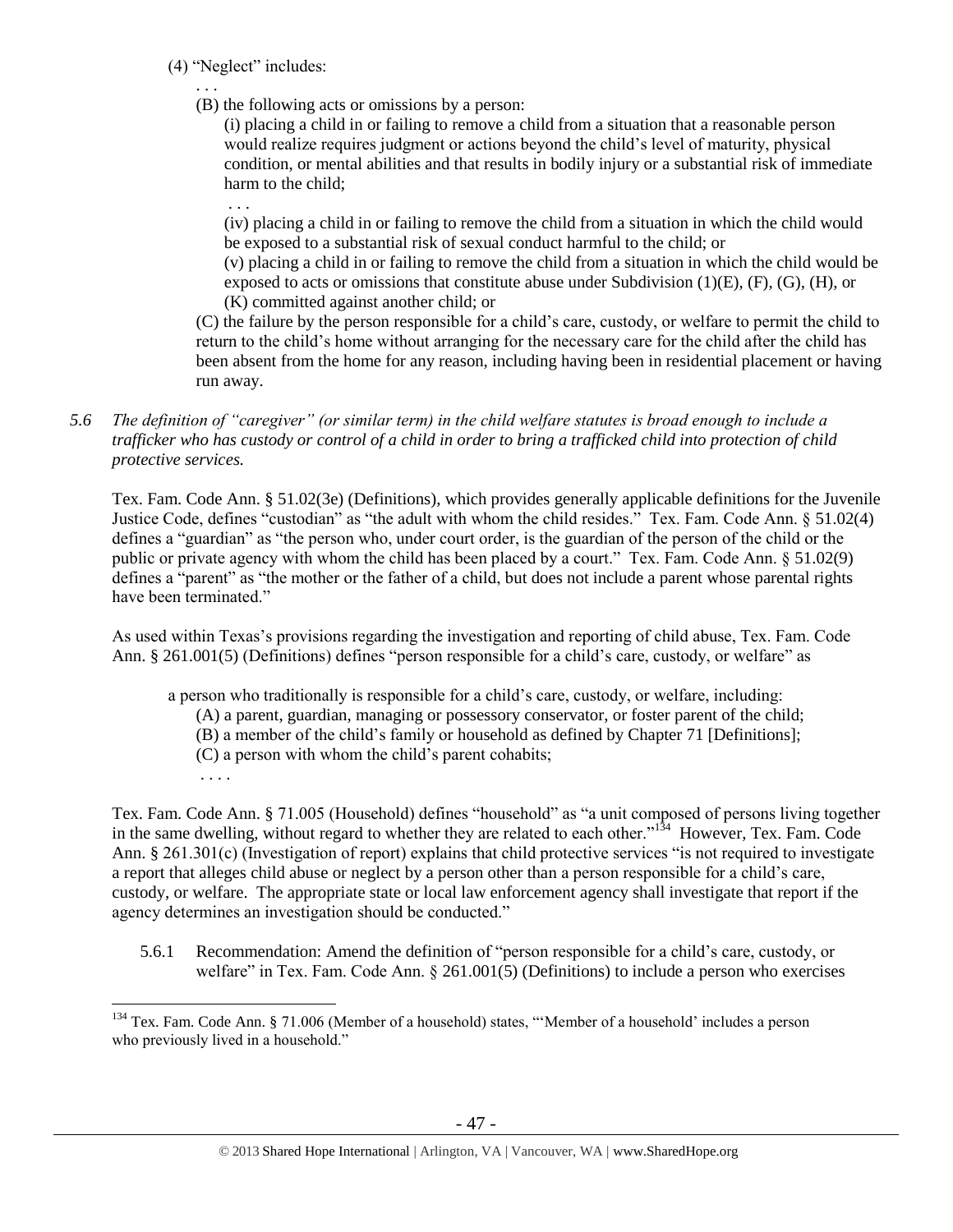custody or control over a child in order to bring a non-familial trafficker within the definition and allow child protective services to respond to a report of a prostituted child.

*5.7 Crime victims' compensation is specifically available to a child victim of sex trafficking or commercial sexual exploitation of children (CSEC) without regard to ineligibility factors.*

A domestic minor sex trafficking victim may be eligible to receive crime victims' compensation, but certain criteria in the Crime Victims' Compensation Act<sup>135</sup> may limit the ability for domestic minor sex trafficking victims to receive compensation for injuries suffered because of commercial sexual exploitation.

Tex. Code Crim. Proc. Ann. art.  $56.32(a)(11)(A)$  (Definitions) defines "victim" as

(A) an individual who:

(i) suffers personal injury or death as a result of criminally injurious conductor as a result of actions taken by the individual as an intervenor, if the conduct or actions occurred in this state; and (ii) is a resident of this state, another state of the United States, the District of Columbia, the Commonwealth of Puerto Rico, or a possession or territory of the United States;

Additionally, Tex. Code Crim. Proc. Ann. art. 56.34(a) (Compensation) states, "The attorney general shall award compensation for pecuniary  $\cos^{136}$  arising from criminally injurious conduct<sup>137</sup> if the attorney general is satisfied by a preponderance of the evidence that the requirements of this subchapter are met." Tex. Code Crim.

 $\overline{a}$ 

(A) medical, hospital, nursing, or psychiatric care or counseling, or physical therapy;

(B) actual loss of past earnings and anticipated loss of future earnings and necessary travel expenses because of:

(i) a disability resulting from the personal injury;

(ii) the receipt of medically indicated services related to the disability resulting from the personal injury; or

(iii) participation in or attendance at investigative, prosecutorial, or judicial processes related to the criminally injurious conduct and participation in or attendance at any postconviction or postadjudication proceeding relating to criminally injurious conduct;

(C) care of a child or dependent;

(G) reasonable replacement costs for clothing, bedding, or property of the victim seized as evidence or rendered unusable as a result of the criminal investigation;

(H) reasonable and necessary costs, as provided by Article 56.42(d), incurred by a victim of family violence or a victim of sexual assault who is assaulted in the victim's place of residence for relocation and housing rental assistance payments;

(A) occurs or is attempted;

(B) poses a substantial threat of personal injury or death;

(C) is punishable by fine, imprisonment, or death, or would be punishable by fine, imprisonment, or death if the person engaging in the conduct possessed capacity to commit the conduct; and

. . . .

. . .

. . . .

 $135$  Tex. Code Crim. Proc. Ann. arts. 56.31–.64.

 $136$  Pursuant to Tex. Code Crim. Proc. Ann. art. 56.32(a)(9),

<sup>(9)</sup> "Pecuniary loss" means the amount of expense reasonably and necessarily incurred as a result of personal injury or death for:

<sup>&</sup>lt;sup>137</sup> Pursuant to Tex. Code Crim. Proc. Ann. art.  $56.32(a)(4)$ ,

<sup>(4)</sup> "Criminally injurious conduct" means conduct that: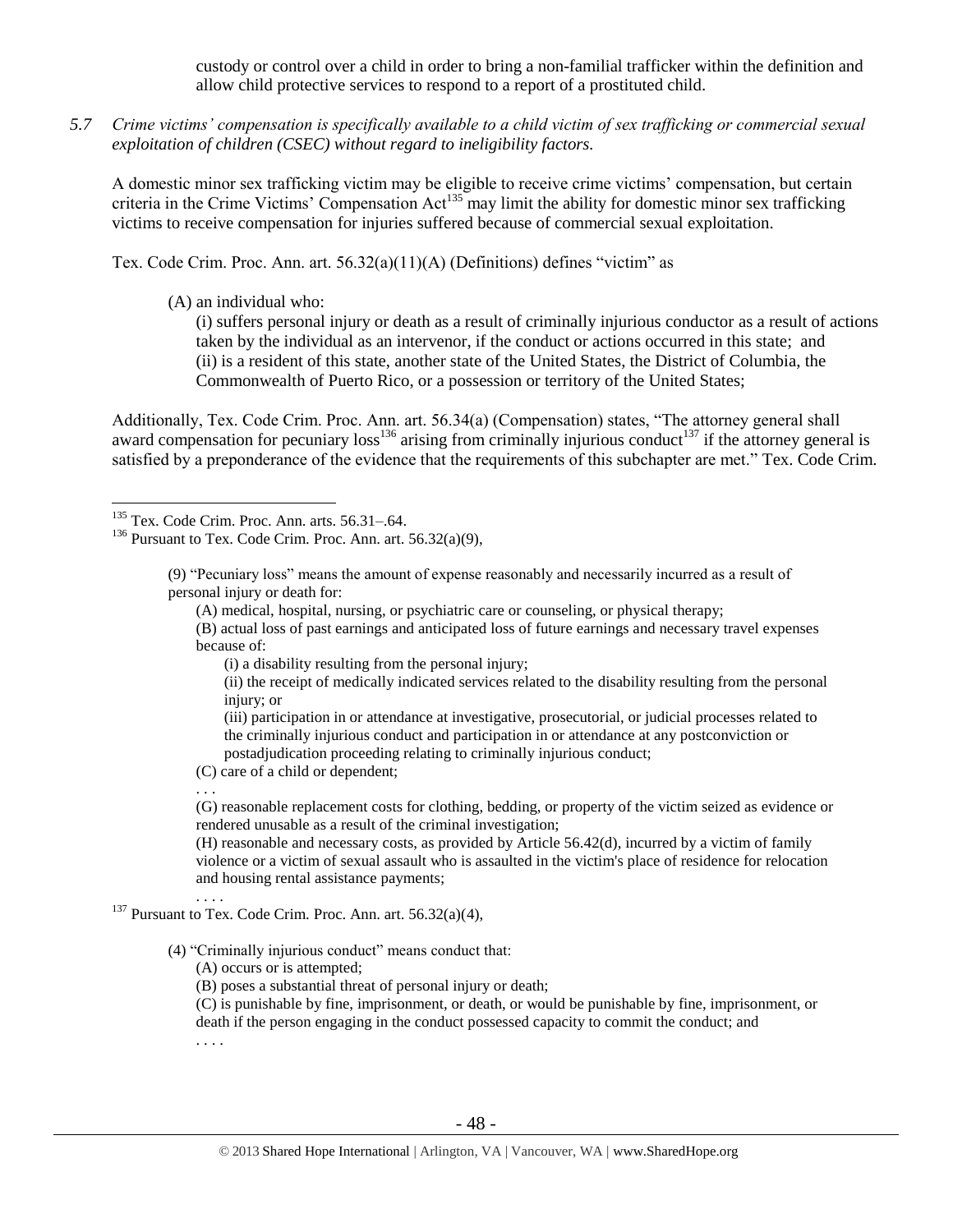Proc. Ann. art.  $56.42(d)^{138}$  states that in addition to generally available forms of crime victims compensation, human trafficking victims who were victimized where they live are also eligible for \$2,000 for relocation expenses as well as \$1,800 for housing rental expenses.

Tex. Code Crim. Proc. Ann. art. 56.37(c) (Time for filing)<sup>139</sup> states, "If the victim is a child,<sup>140</sup> the application must be filed within three years from the date the claimant or victim is made aware of the crime but not after the child is 21 years of age." Under Tex. Code Crim. Proc. Ann. art. 56.41(b) (Approval of claim),

(b) The attorney general shall deny an application for compensation under this subchapter if:

. . .

(3) the claimant or victim knowingly and willingly participated in the criminally injurious conduct;

(4) the claimant or victim is the offender or an accomplice of the offender; [or]

(5) an award of compensation to the claimant or victim would benefit the offender or an accomplice of the offender;

. . . .

Furthermore, Tex. Code Crim. Proc. Ann. art. 56.45 (Denial or reduction of award) states,

The attorney general may deny or reduce an award otherwise payable:

(1) if the claimant or victim has not substantially cooperated with an appropriate law enforcement agency;

(2) if the claimant or victim bears a share of the responsibility for the act or omission giving rise to the claim because of the claimant's or victim's behavior;

(3) to the extent that pecuniary loss is recouped from a collateral source; or

(4) if the claimant or victim was engaging in an activity that at the time of the criminally injurious conduct was prohibited by law or a rule made under law.

Under Tex. Code Crim. Proc. Ann. art. 56.42(a), (b) (Limits on compensation), however, if a claim is accepted, compensation may not exceed \$50,000, though an additional \$75,000 may be awarded for "extraordinary pecuniary losses, if the personal injury to a victim is catastrophic and results in a total and permanent disability to the victim, for lost wages and reasonable and necessary costs of" certain additional items and expenses.

 $\overline{a}$ 

(1) the victim or claimant was not informed about the CVC program;

<sup>138</sup> *See supra* not[e 115.](#page-37-0)

<sup>&</sup>lt;sup>139</sup> Although not provided in the Texas Criminal Procedure Code, regulations in the Texas Administrative Code allow victims to assert a good cause exception to the timely filing requirements under Rule § 61.202(e) (Timely filing an application) which states,

<sup>(</sup>e) If a claim is filed after the limitation period, the claim may be approved based on good cause. Good cause, as deemed acceptable by the OAG, may be shown by verification of the following circumstances:

<sup>(2)</sup> insufficient information about the CVC program was given to the victim or claimant by a law enforcement or public service agency;

<sup>(3)</sup> physical or psychological factors prevented the victim from filing in a timely manner;

<sup>(4)</sup> communication barriers existed that prevented the victim or claimant from timely filing an application; or

<sup>(5)</sup> any other circumstance that the OAG considers significant.

<sup>&</sup>lt;sup>140</sup> Under Tex. Code Crim. Proc. Ann. art. 56.32(a)(1), "'Child' means an individual younger than 18 years of age who: (A) is not married; or (B) has not had the disabilities of minority removed for general purposes under Chapter 31, Family Code."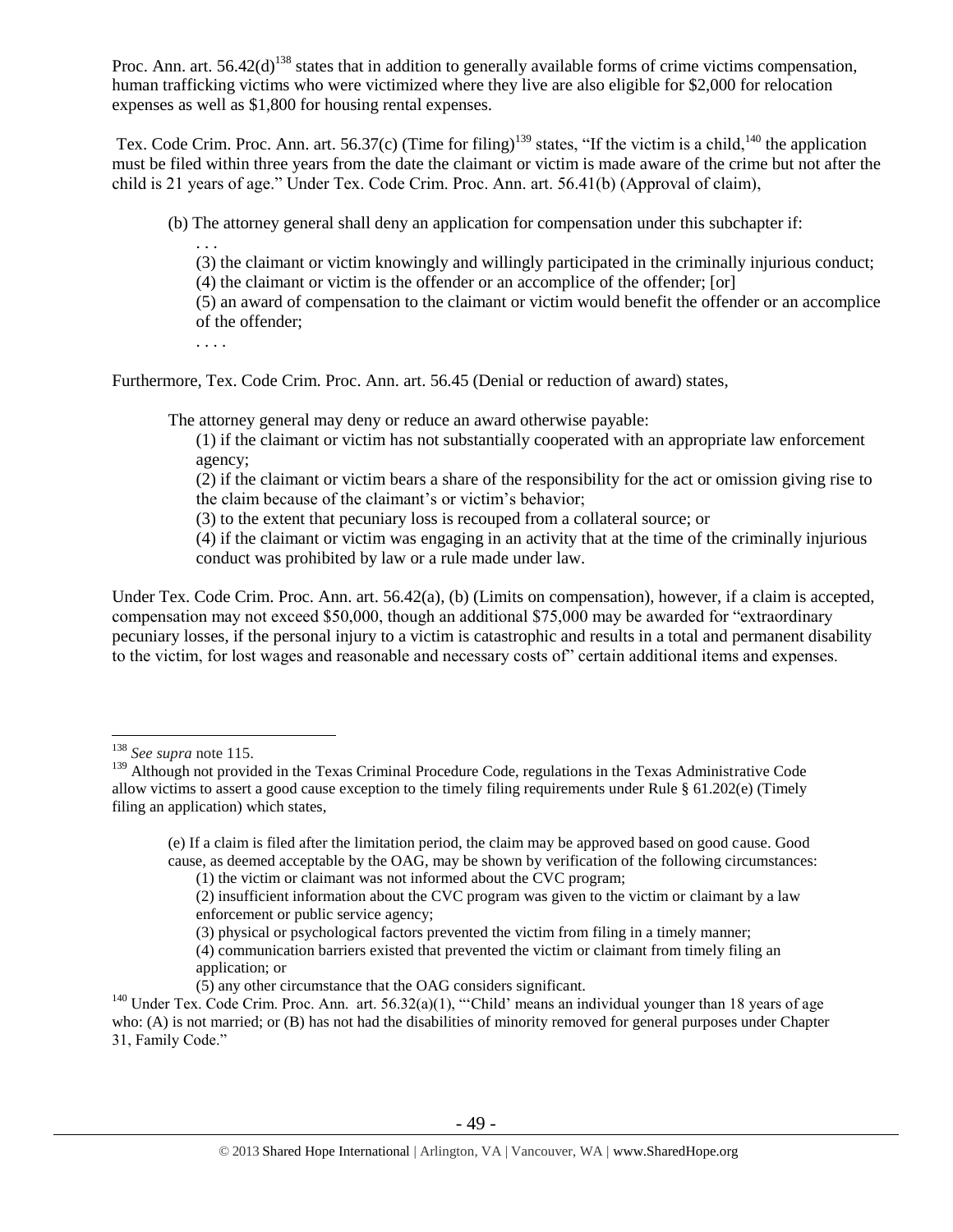Further, Tex. Code Crim. Proc. Ann. art.  $56.42(d)^{141}$  specifically lists victims eligible for compensation as "a victim of family violence, a victim of trafficking of persons, or a victim of sexual assault who is assaulted in the victim's place of residence."

5.7.1 Recommendation: Amend the Crime Victims' Compensation Act to provide specific exceptions to the ineligibility criteria for child sex trafficking victims to ensure they are not excluded from receiving victim compensation.

#### *5.8 Victim-friendly procedures and protections are provided in the trial process for minors under 18.*

Several victim-friendly criminal justice procedures and protections are afforded specifically to victims of Tex. Penal Code Ann. § 20A.02 (Trafficking of persons) and Texas's CSEC laws. For example, Tex. Code Crim. Proc. Ann. art.  $7A.01^{142}$  (Application for protective order) states,

(a) The following persons may file an application for a protective order under this chapter without regard to the relationship between the applicant and the alleged offender:

(1) a person who is the victim of an offense under Section 21.02 [Continuous sexual abuse of young child or children], 21.11 [Indecency with a child], 22.011 [Sexual assault], or 22.021 [Aggravated sexual assault], Penal Code;

(2) a person who is the victim of an offense under Section  $20A.02(a)(3)$ , (4), (7), or (8) [Trafficking of persons] or Section 43.05 [Compelling prostitution], Penal Code;

(3) a parent or guardian acting on behalf of a person younger than 18 years of age who is the victim of an offense listed in Subdivision (1) or (2); or

(4) a prosecuting attorney acting on behalf of a person described by Subdivision (1) or (2).

(b) An application for a protective order under this chapter may be filed in:

(1) a district court, juvenile court having the jurisdiction of a district court, statutory county court, or constitutional county court in:

(A) the county in which the applicant resides; or

 $\overline{a}$ 

(B) the county in which the alleged offender resides; or

(C) any county in which an element of the alleged offense occurred; or

(2) any court with jurisdiction over a protective order under Title 4, Family Code, involving the same parties named in the application.

Additionally, Tex. Code Crim. Proc. Ann. art. 38.07 (Testimony in corroboration of victim of sexual offense) states,

(a) A conviction under Chapter 21 [Sexual offenses], Section 20A.02(a)(3), (4), (7), or (8) [Trafficking of persons], Section 22.011 [Sexual assault], or Section 22.021 [Aggravated sexual assault], Penal Code, is supportable on the uncorroborated testimony of the victim of the sexual offense if the victim informed any person, other than the defendant, of the alleged offense within one year after the date on which the offense is alleged to have occurred.

(b) The requirement that the victim inform another person of an alleged offense does not apply if at the time of the alleged offense the victim was a person:

<sup>&</sup>lt;sup>141</sup> The text of Tex. Code Crim. Proc. Ann. art. 56.42 included here and elsewhere in this report includes amendments made by the passage of House Bill 8 during the 2013 regular session of the 83rd Texas Legislature (effective Sept. 1, 2013).

<sup>&</sup>lt;sup>142</sup> The text of Tex. Code Crim. Proc. Ann. art. 7A.01 included here and elsewhere in this report includes amendments made by the passage of Senate Bill 357 and Senate Bill 1093 during the 2013 regular session of the 83rdTexas Legislature (effective Sept. 1, 2013).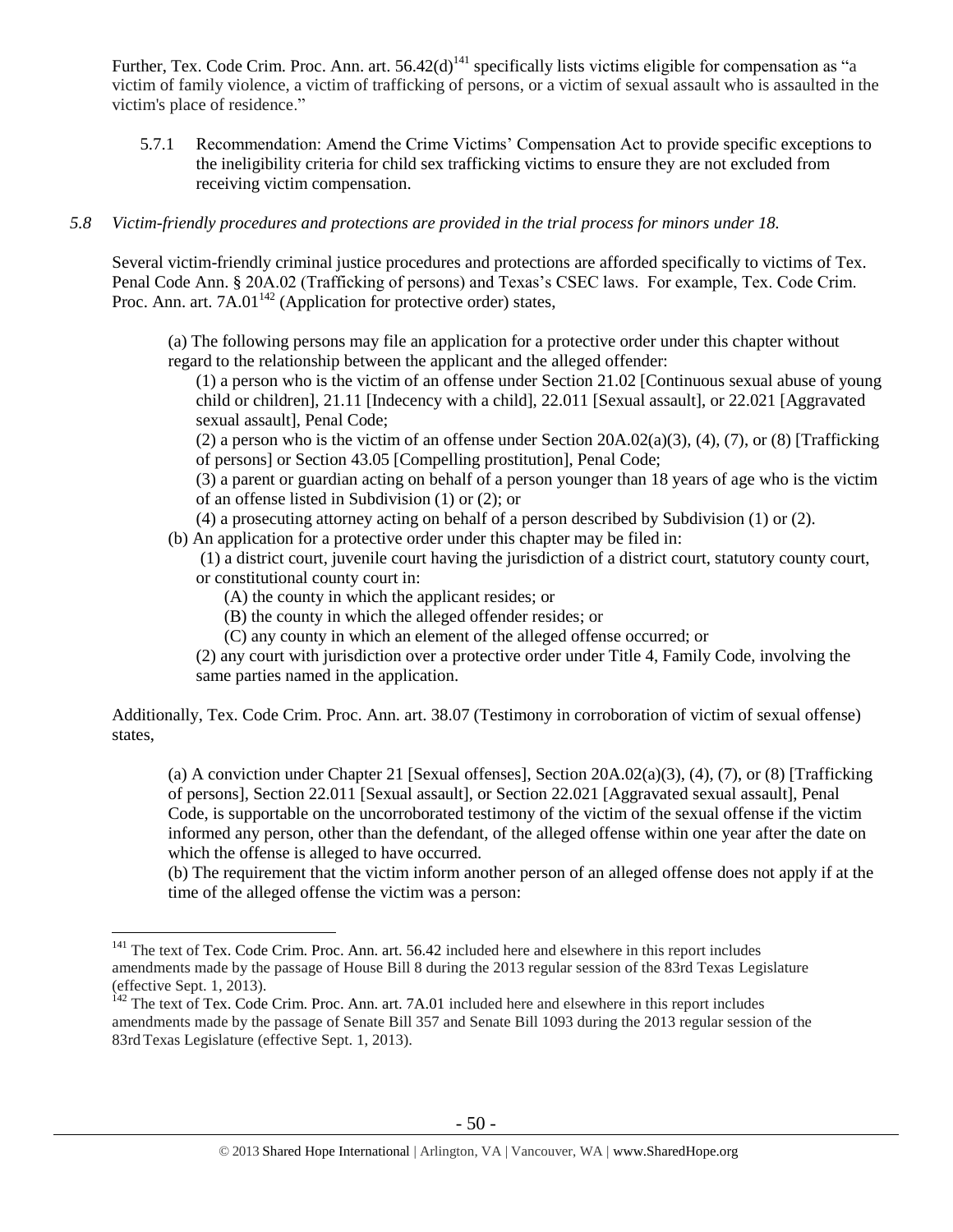(1) 17 years of age or younger; . . . .

Similarly, Tex. Code Crim. Proc. Ann. art. 38.071 (Testimony of child who is victim of offense) provides multiple protections to a child under 13 years of age who is a victim of specified crimes, including Tex. Penal Code Ann. § 20A.02(7), (8). Specifically, Tex. Code Crim. Proc. Ann. art. 38.071, § 1 states,

Sec. 1. This article applies only to a hearing or proceeding in which the court determines that a child younger than 13 years of age would be unavailable<sup>143</sup> to testify in the presence of the defendant about an offense defined by any of the following sections of the Penal Code:

. . . (6) Section 22.011 (Sexual Assault);

. . .

- (8) Section 22.021 (Aggravated Sexual Assault);
- . . . (13) Section 43.25 (Sexual Performance by a Child);
- (14) Section 21.02 (Continuous Sexual Abuse of Young Child or Children);
- (15) Section 43.05(a)(2) (Compelling Prostitution)
- (16) Section  $20A.02(a)(7)$  or (8) (Trafficking of Persons).

A child who falls within the provisions of Tex. Code Crim. Proc. Ann. art. 38.071, § 1 may be allowed to give testimony "in a room other than the courtroom and be televised by closed circuit equipment in the courtroom to be viewed by the court and the finder of fact." Tex. Code Crim. Proc. Ann. art. 38.071, § 3(a). Tex. Code Crim. Proc. Ann. art. 38.071, § 3(a) further provides that "only the judge, the court reporter, the attorneys for the defendant and for the state, persons necessary to operate the equipment, and any person whose presence would contribute to the welfare and well-being of the child may be present in the room with the child during his testimony," and "[o]nly the attorneys and the judge may question the child." Tex. Code Crim. Proc. Ann. art. 38.071, § 3(a) additionally states that the court should "attempt to ensure that the child cannot hear or see the defendant."

Tex. Code Crim. Proc. Ann. art. 38.072, § 2(b) (Hearsay statement of certain abuse victim) also provides specific protections to victims of Tex. Penal Code Ann. § 20A.02(a)(7), (8) (Trafficking of persons). Tex. Code Crim. Proc. Ann. art. 38.072 permits the admissibility of out of court statements made by victims, under the age of 14, of Tex. Penal Code Ann. § 20A.02(a)(7), (8), § 43.05(a)(2) (Compelling prostitution), § 43.25 (Sexual performance by a child), chapter 21 (Sexual offenses), or chapter 22 (Assaultive offenses) of the Texas Penal Code.

Tex. Code Crim. Proc. Ann. art. 38.37,  $\S$ , 1,  $2^{144}$  (Evidence of extraneous offenses or acts) provides,

<sup>143</sup> Tex. Code Crim. Proc. Ann. art. 38.071, § 8 states,

<sup>(</sup>a) In making a determination of unavailability under this article, the court shall consider relevant factors including the relationship of the defendant to the child, the character and duration of the alleged offense, the age, maturity, and emotional stability of the child, and the time elapsed since the alleged offense, and whether the child is more likely than not to be unavailable to testify because:

<sup>(1)</sup> of emotional or physical causes, including the confrontation with the defendant; or

<sup>(2)</sup> the child would suffer undue psychological or physical harm through his involvement at the hearing or proceeding.

<sup>(</sup>b) A determination of unavailability under this article can be made after an earlier determination of availability. A determination of availability under this article can be made after an earlier determination of unavailability.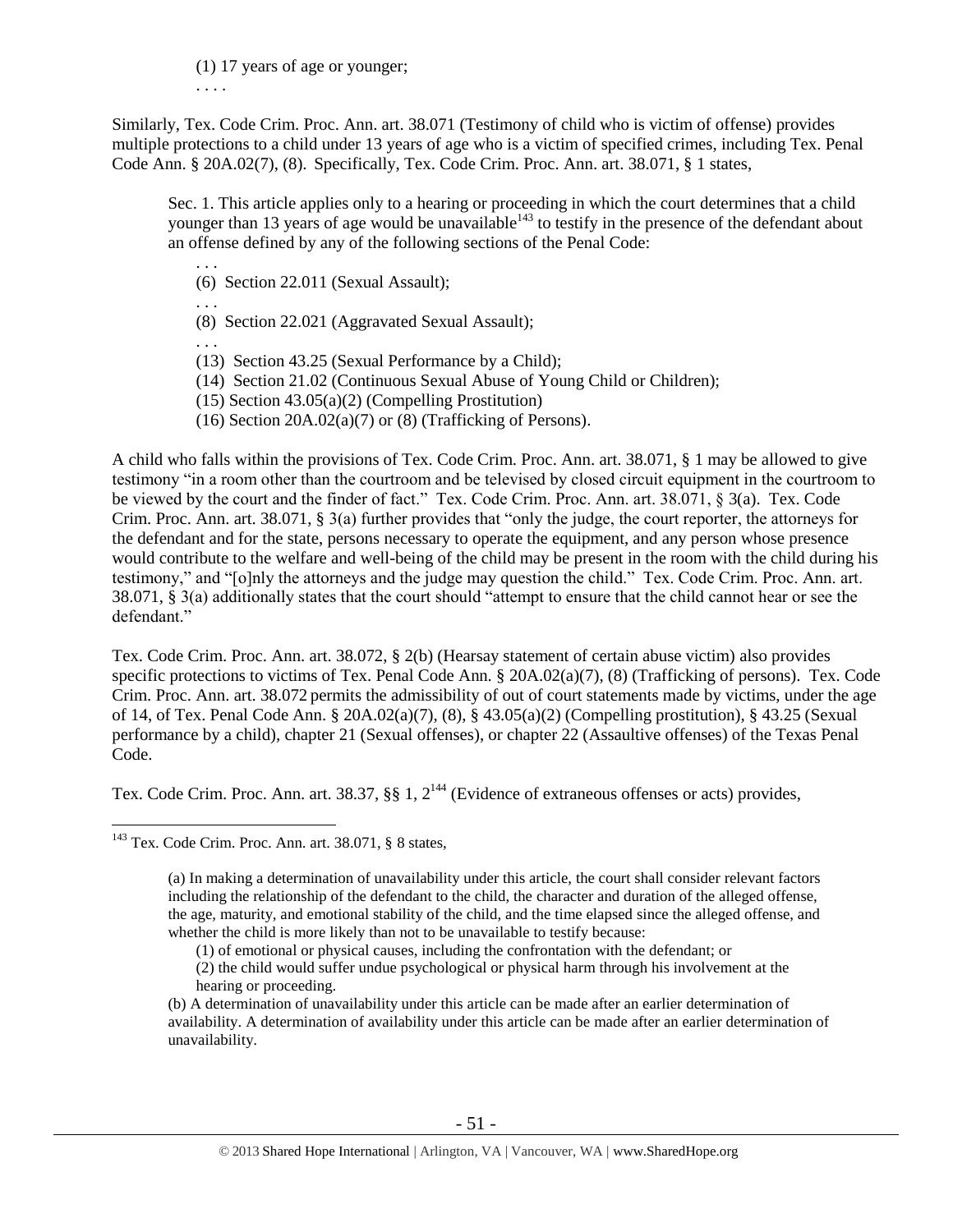Sec. 1.

 $\overline{a}$ 

(a) Subsection (b) applies to a proceeding in the prosecution of a defendant for an offense, or an attempt or conspiracy to commit an offense, under the following provisions of the Penal Code:

(1) if committed against a child under 17 years of age:

- (A) Chapter 21 (Sexual Offenses);
- (B) Chapter 22 (Assaultive Offenses); or
- (C) Section 25.02 (Prohibited Sexual Conduct);
- (2) if committed against a person younger than 18 years of age:
	- (A) Section 43.25 (Sexual Performance by a Child);
	- (B) Section 20A.02(a)(7) or (8) [Trafficking of persons]; or
	- (C) Section 43.05(a)(2) (Compelling Prostitution)

(b) Notwithstanding Rules 404 and 405, Texas Rules of Evidence, evidence of other crimes, wrongs, or acts committed by the defendant against the child who is the victim of the alleged offense shall be admitted for its bearing on relevant matters, including:

(1) the state of mind of the defendant and the child; and

(2) the previous and subsequent relationship between the defendant and the child. Sec. 2.

(a) Subsection (b) applies only to the trial of a defendant for:

(1) an offense under any of the following provisions of the Penal Code:

(A) Section 20A.02, if punishable as a felony of the first degree under Section

20A.02(b)(1) (Sex Trafficking of a Child);

(B) Section 21.02 (Continuous Sexual Abuse of Young Child or Children);

(C) Section 21.11 (Indecency With a Child);

(D) Section 22.011(a)(2) (Sexual Assault of a Child);

(E) Sections 22.021(a)(1)(B) and (2) (Aggravated Sexual Assault of a Child);

(F) Section 33.021 (Online Solicitation of a Minor);

(G) Section 43.25 (Sexual Performance by a Child); or

(H) Section 43.26 (Possession or Promotion of Child Pornography), Penal Code; or

(2) an attempt or conspiracy to commit an offense described by Subdivision (1).

(b) Notwithstanding Rules 404 and 405, Texas Rules of Evidence, and subject to Section 2–a, evidence that the defendant has committed a separate offense described by Subsection (a)(1) or (2) may be admitted in the trial of an alleged offense described by Subsection (a)(1) or (2) for any bearing the evidence has on relevant matters, including the character of the defendant and acts performed in conformity with the character of the defendant.

Sec. 2–a. Before evidence described by Section 2 may be introduced, the trial judge must: (1) determine that the evidence likely to be admitted at trial will be adequate to support a finding by the jury that the defendant committed the separate offense beyond a reasonable doubt; and

(2) conduct a hearing out of the presence of the jury for that purpose.

Tex. R. Evid. 412(a) (Evidence of previous sexual conduct in criminal cases) states, "In a prosecution for . . . aggravated sexual assault [Tex. Penal Code Ann. § 22.021], or attempt to commit . . . aggravated sexual assault, reputation or opinion evidence of the past sexual behavior of an alleged victim of such crime is not

<sup>&</sup>lt;sup>144</sup> The text of Tex. Code Crim. Proc. Ann. art. 38.37 included here and elsewhere in this report includes amendments made by the passage of Senate Bill 12 during the 2013 regular session of the 83rd Texas Legislature (effective Sept. 1, 2013).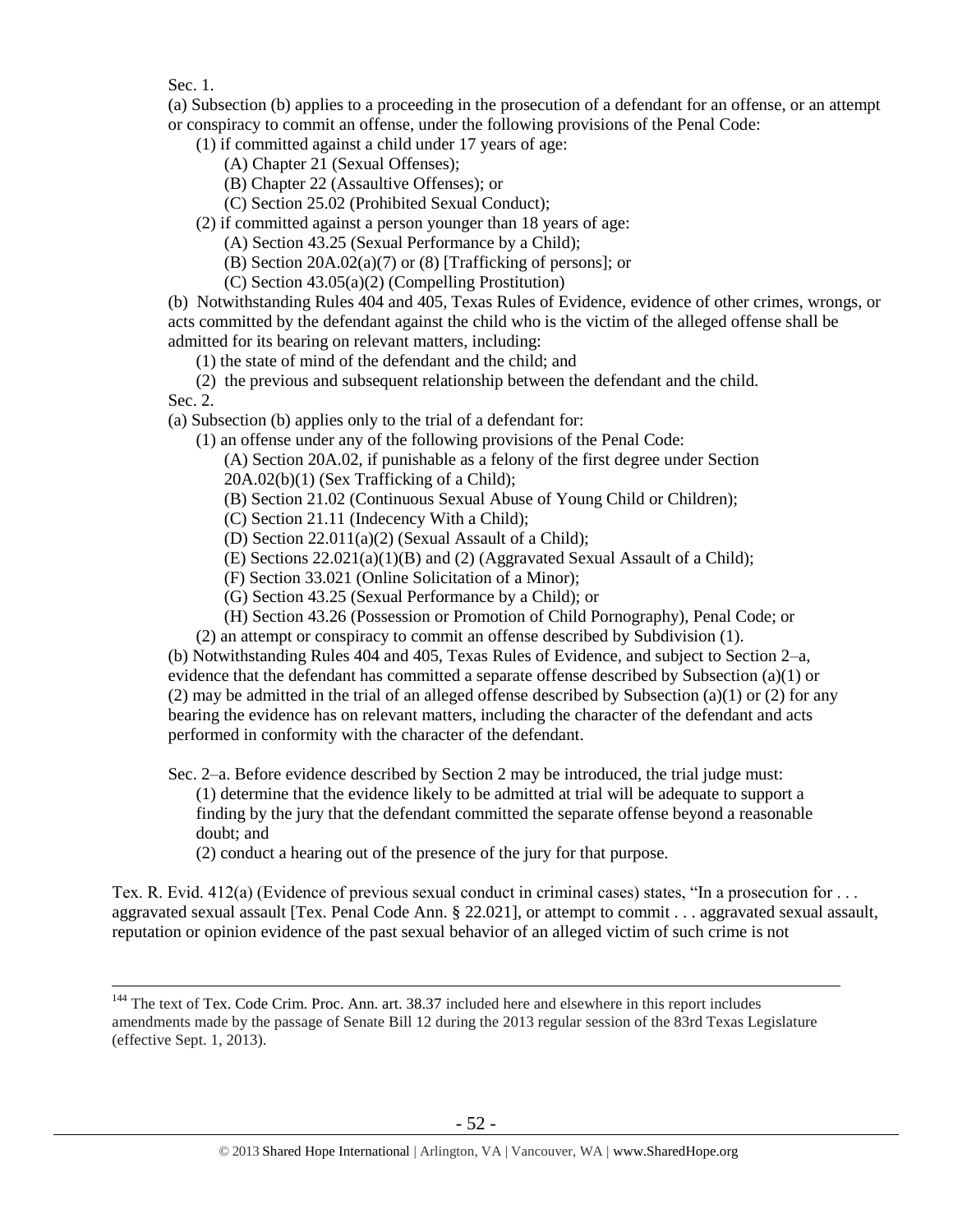admissible."<sup>145</sup> Tex. Evid. Rule 412(b) states that "evidence of specific instances of an alleged victim's past sexual behavior is also not admissible" unless it meets certain criteria.<sup>146</sup>

Tex. Code Crim. Proc. Ann. art. 42.0191 (Finding regarding victims of trafficking or other abuse) encourages trafficking victims to participate in the prosecution of the trafficker by ensuring the victim's confidentiality. Specifically, Tex. Code Crim. Proc. Ann. art. 42.0191 states,

(a) In the trial of an offense, on the motion of the attorney representing the state the judge shall make an affirmative finding of fact and enter the affirmative finding in the papers in the case if the judge determines that, regardless of whether the conduct at issue is the subject of the prosecution or part of the same criminal episode as the conduct that is the subject of the prosecution, a victim in the trial:

(1) is or has been a victim of a severe form of trafficking of persons, as defined by 22 U.S.C. Section 7102(8); or

. . . .

(b) That part of the papers in the case containing an affirmative finding under this article:

(1) must include specific information identifying the victim, as available;

(2) may not include information identifying the victim's location; and

(3) is confidential, unless written consent for the release of the affirmative finding is obtained from the victim or, if the victim is younger than 18 years of age, the victim's parent or guardian.

Additionally, Tex. Gov't Code Ann.  $\S 23.101(a)(2)(C)(vi)$  (Primary priorities) states that courts should give preference to cases involving violations of Tex. Penal Code Ann. § 20A.03 (Continuous trafficking of persons) when scheduling hearings and trials. Pursuant to Tex. Code Crim. Proc. Ann. art. 38.45 (Evidence depicting or describing abuse of or sexual conduct by child or minor), child pornography victims are protected from the further public viewings of the images of their sexual exploitation.

Victims of any crime receive protections under Subchapter A (Crime victims' rights) of Chapter 56 (Rights of crime victims) of the Texas Code of Criminal Procedure. Specifically, Tex. Code Crim. Proc. Ann. art. 56.02(a)<sup>147</sup> (Crime victims' rights) states,

(a) A victim, guardian of a victim, or close relative of a deceased victim is entitled to the following rights within the criminal justice system:

(1) the right to receive from law enforcement agencies adequate protection from harm and threats of harm arising from cooperation with prosecution efforts;

(2) the right to have the magistrate take the safety of the victim or his family into consideration as an element in fixing the amount of bail for the accused;

(3) the right, if requested, to be informed:

(A) by the attorney representing the state of relevant court proceedings, including appellate proceedings, and to be informed if those proceedings have been canceled or rescheduled prior to the event; and

(B) by an appellate court of decisions of the court, after the decisions are entered but before the decisions are made public;

<sup>. . .</sup> 

<sup>&</sup>lt;sup>145</sup> Tex. R. Evid. 412(a).

<sup>&</sup>lt;sup>146</sup> Tex. R. Evid. 412(b).

<sup>&</sup>lt;sup>147</sup> The text of Tex. Code Crim. Proc. Ann. art. 56.02 included here and elsewhere in this report includes amendments made by the passage of House Bill 899 and Senate Bill 1192 during the 2013 regular session of the 83rd Texas Legislature (effective Sept. 1, 2013).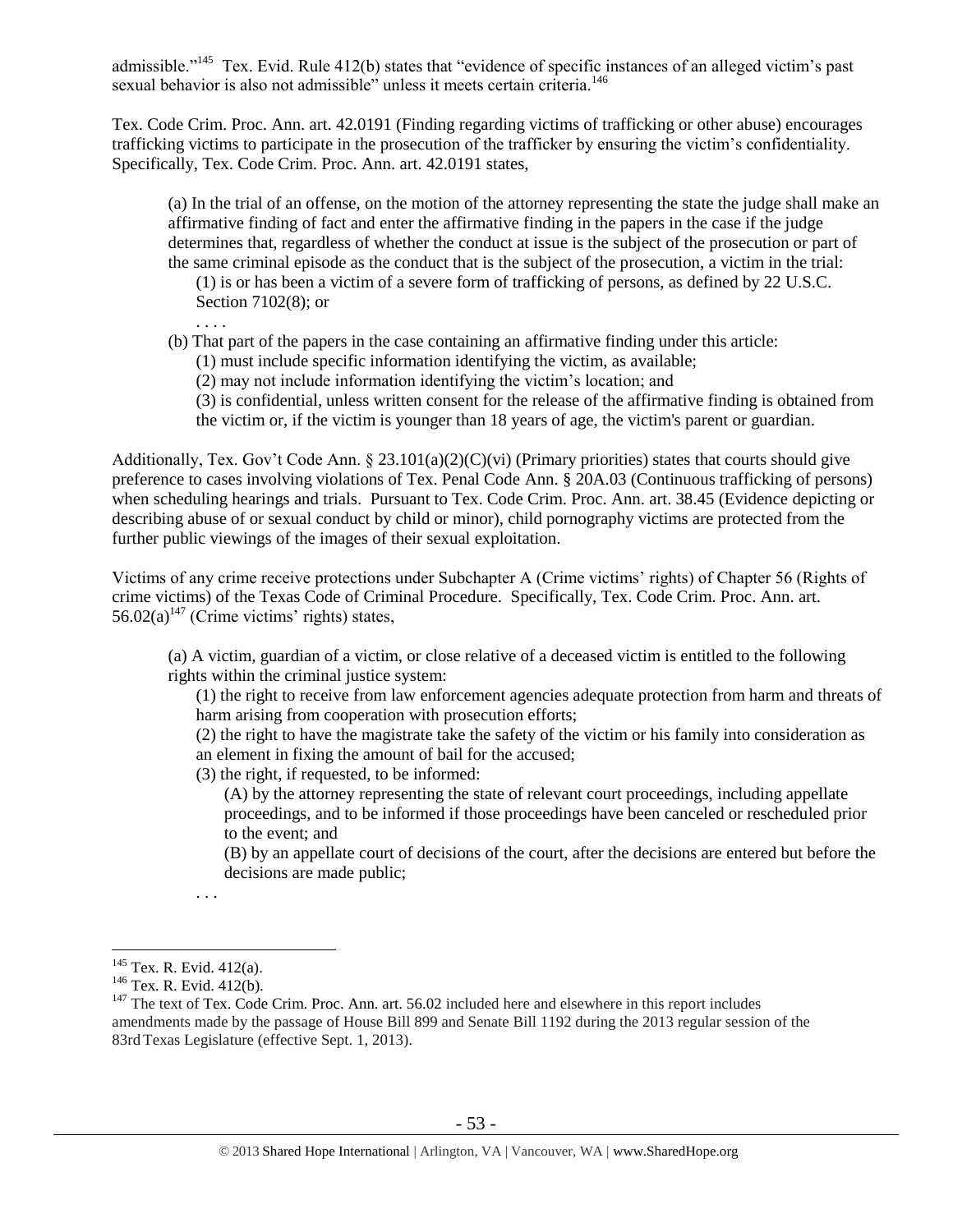(6) the right to receive information regarding compensation to victims of crime as provided by Subchapter B [Crime victims' compensation], including information related to the costs that may be compensated under that subchapter and the amount of compensation, eligibility for compensation, and procedures for application for compensation under that subchapter, the payment for a medical examination under Article 56.06 [Medical examination for sexual assault victim who has reported assault; costs] for a victim of a sexual assault, and when requested, [a] referral to available social service agencies that may offer additional assistance;

. . .

(8) the right to be provided with a waiting area, separate or secure from other witnesses, including the offender and relatives of the offender, before testifying in any proceeding concerning the offender; if a separate waiting area is not available, other safeguards should be taken to minimize the victim's contact with the offender and the offender's relatives and witnesses, before and during court proceedings;

. . . (13) for a victim of an assault or sexual assault who is younger than 17 years of age or whose case involves family violence, as defined by Section 71.004 [Family Violence], Family Code, the right to have the court consider the impact on the victim of a continuance requested by the defendant; if requested by the attorney representing the state or by counsel for the defendant, the court shall state on the record the reason for granting or denying the continuance; and (16) if the offense is a capital felony, the right to:

(A) receive by mail from the court a written explanation of defense-initiated victim outreach if the court has authorized expenditures for a defense-initiated victim outreach specialist;

(B) not be contacted by the victim outreach specialist unless the victim, guardian, or relative has consented to the contact by providing a written notice to the court; and (C) designate a victim service provider to receive all communications from a victim outreach specialist acting on behalf of any person.

Other protections are also available to children involved in non-criminal court proceedings. Tex. Fam. Code Ann. § 104.004(a) (Remote televised broadcast of testimony of child), which applies to suits affecting the parent-child relationship, states,

If in a suit a child 12 years of age or younger is alleged to have been abused, the court may, on the motion of a party to the proceeding, order that the testimony of the child be taken in a room other than the courtroom and be televised by closed-circuit equipment in the courtroom to be viewed by the court and the parties.

Additionally, Tex. Fam. Code Ann. § 104.002 (Prerecorded statement of child) states, under certain circumstances, "If a child 12 years of age or younger is alleged in a suit under [Tex. Fam. Code Title 5 (The parent-child relationship and the suit affecting the parent-child relationship)] to have been abused, the recording of an oral statement of the child recorded prior to the proceeding is admissible into evidence . . . ."

Furthermore, Tex. Fam. Code Ann. § 104.003(a) (Prerecorded videotaped testimony of child) permits the court, upon motion of a party, to "order that the testimony of the child be taken outside the courtroom and be recorded for showing in the courtroom before the court, the finder of fact, and the parties to the proceeding." Lastly, under Tex. Fam. Code Ann. § 104.005(a) (Substitution for in-court testimony of child), "If the testimony of a child is taken as provided by this chapter, the child may not be compelled to testify in court during the proceeding."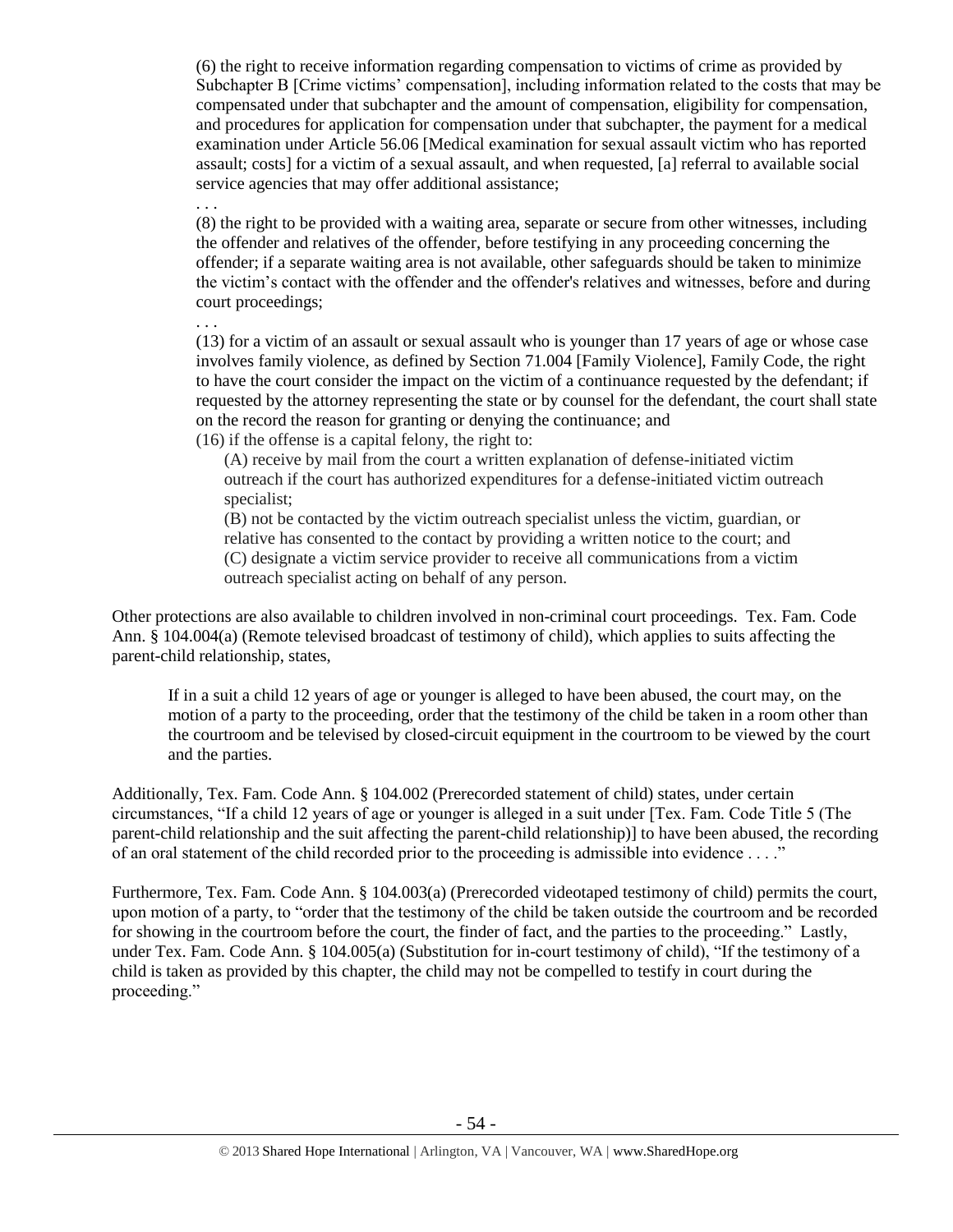*5.9 Expungement or sealing of juvenile delinquency records resulting from arrests or adjudications for prostitution-related offenses committed as a result of, or in the course of, the commercial sexual exploitation of a minor is available within a reasonable time after turning 18.*

Tex. Fam. Code Ann. § 58.003<sup>148</sup> (Sealing of records) sets out the requirements for the sealing of juvenile records. In addition to the normal process, the court may seal juveniles' records after completing a trafficked persons program. According to Tex. Fam. Code Ann. § 58.003(a)–(c-7),

(a) Except as provided by Subsections (b) and (c), on the application of a person who has been found to have engaged in delinquent conduct or conduct indicating a need for supervision, or a person taken into custody to determine whether the person engaged in delinquent conduct or conduct indicating a need for supervision, on the juvenile court's own motion the court shall order the sealing of the records in the case if the court finds that:

(1) two years have elapsed since final discharge of the person or since the last official action in the person's case if there was no adjudication; and

(2) since the time specified in Subdivision (1), the person has not been convicted of a felony or a misdemeanor involving moral turpitude or found to have engaged in delinquent conduct or conduct indicating a need for supervision and no proceeding is pending seeking conviction or adjudication.

(b) A court may not order the sealing of the records of a person who has received a determinate sentence for engaging in delinquent conduct that violated a penal law listed in Section  $53.045^{149}$ [Offenses Eligible for Determinate Sentence] or engaging in habitual felony conduct as described by Section 51.031 [Habitual felony conduct].

(c) Subject to Subsection (b), a court may order the sealing of records concerning a person adjudicated as having engaged in delinquent conduct that violated a penal law of the grade of felony only if:

(1) the person is 19 years of age or older;

(2) the person was not transferred by a juvenile court under Section 54.02 [Waiver of jurisdiction and discretionary transfer to criminal court] to a criminal court for prosecution;

(3) the records have not been used as evidence in the punishment phase of a criminal proceeding under Section 3(a), Article 37.07 [Verdict must be general; separate hearing on proper punishment], Code of Criminal Procedure; and

(4) the person has not been convicted of a penal law of the grade of felony after becoming age 17.

 $(c-7)$  Notwithstanding Subsections (a) and (c) and subject to Subsection (b), a juvenile court may order the sealing of records concerning a child found to have engaged in delinquent conduct or conduct indicating a need for supervision or taken into custody to determine whether the child engaged in delinquent conduct or conduct indicating a need for supervision if the child successfully completed a trafficked persons program under Section 152.0016, Human Resources Code. The court may:

(1) order the sealing of the records immediately and without a hearing; or

(2) hold a hearing to determine whether to seal the records.

 $\overline{a}$ 

Tex. Fam. Code Ann. § 58.003(d) further states, "If the child is referred to the juvenile court for conduct constituting any offense and at the adjudication hearing the child is found to be not guilty of each offense

<sup>&</sup>lt;sup>148</sup> The text of Tex. Fam. Code Ann. § 58.003 included here and elsewhere in this report includes amendments made by the passage of Senate Bill 92 during the 2013 regular session of the 83rd Texas Legislature (effective Sept. 1, 2013).

<sup>&</sup>lt;sup>149</sup> The text of Tex. Fam. Code Ann. § 53.045 included here and elsewhere in this report includes amendments made by the passage of House Bill 2862 during the 2013 regular session of the 83rd Texas Legislature (effective Sept. 1, 2013).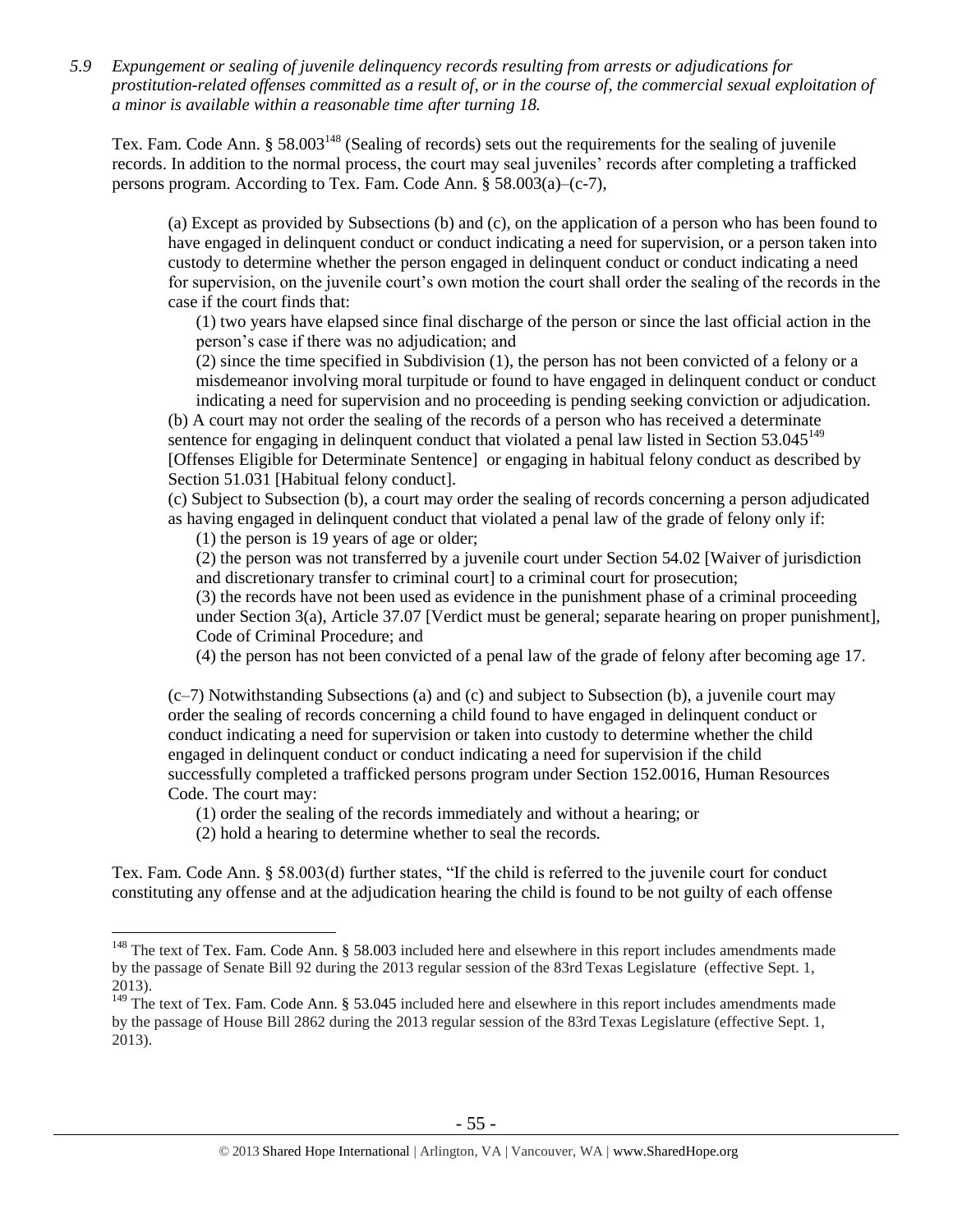alleged, the court shall immediately and without any additional hearing order the sealing of all files and records relating to the case." Tex. Fam. Code Ann. § 58.003(j) explains the effect of sealing a child's records, stating,

A person whose records have been sealed under this section is not required in any proceeding or in any application for employment, information, or licensing to state that the person has been the subject of a proceeding under this title and any statement that the person has never been found to be a delinquent child shall never be held against the person in any criminal or civil proceeding.

*5.10 Victim restitution and civil remedies for victims of domestic minor sex trafficking or commercial sexual exploitation of children (CSEC) are authorized by law.* 

Victims whose offenders are convicted under Tex. Penal Code Ann. § 20A.02(a)(7), (8) (Trafficking of persons) or § 43.05(a)(2) (Compelling prostitution) are eligible to receive restitution under Tex. Code Crim. Proc. Ann. art. 42.0372(a) (Mandatory restitution for child victims of trafficking of persons or compelling prostitution), which states,

The court shall order a defendant convicted of an offense under Section 20A.02 [Trafficking of persons] or 43.05(a)(2) [Compelling prostitution], Penal Code, to pay restitution in an amount equal to the cost of necessary rehabilitation, including medical, psychiatric, and psychological care and treatment, for any victim of the offense who is younger than 18 years of age.

Victims whose offenders are convicted of other crimes may receive restitution at the discretion of the court, pursuant to Tex. Code Crim. Proc. Ann. Ann. art. 42.037 (Restitution), which states,

(a) In addition to any fine authorized by law, the court that sentences a defendant convicted of an offense may order the defendant to make restitution to any victim of the offense or to the compensation to victims of crime fund established under Subchapter B [Crime victims' compensation], Chapter 56 [Rights of crime victims], to the extent that fund has paid compensation to or on behalf of the victim. . . .

(b) (1) If the offense results in damage to or loss or destruction of property of a victim of the offense, the court may order the defendant:

(A) to return the property to the owner of the property or someone designated by the owner; or (B) if return of the property is impossible or impractical or is an inadequate remedy, to pay an amount equal to the greater of:

- (i) the value of the property on the date of the damage, loss, or destruction; or
- (ii) the value of the property on the date of sentencing, less the value of any part of the property that is returned on the date the property is returned.

(2) If the offense results in personal injury to a victim, the court may order the defendant to make restitution to:

- (A) the victim for any expenses incurred by the victim as a result of the offense; or
- (B) the compensation to victims of crime fund to the extent that fund has paid compensation to or on behalf of the victim.
- . . . . (c) The court, in determining whether to order restitution and the amount of restitution, shall consider: (1) the amount of the loss sustained by any victim and the amount paid to or on behalf of the victim by the compensation to victims of crime fund as a result of the offense; and (2) other factors the court deems appropriate.
- . . . . (e) The court shall impose an order of restitution that is as fair as possible to the victim or to the compensation to victims of crime fund, as applicable. The imposition of the order may not unduly complicate or prolong the sentencing process.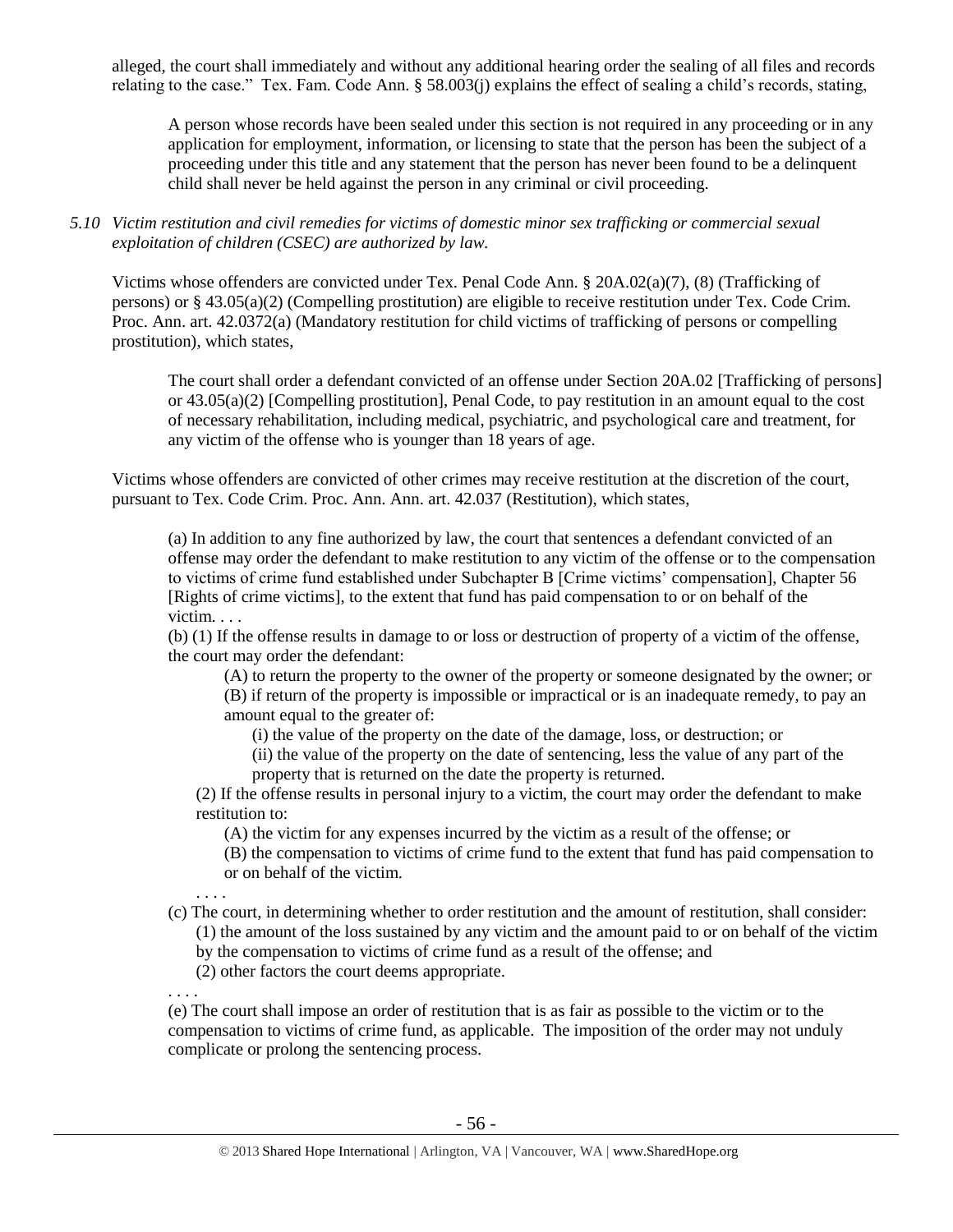$(f)(1)$  The court may not order restitution for a loss for which the victim has received or will receive compensation only from a source other than the compensation to victims of crime fund. The court may, in the interest of justice, order restitution to any person who has compensated the victim for the loss to the extent the person paid compensation. An order of restitution shall require that all restitution to a victim or to the compensation to victims of crime fund be made before any restitution to any other person is made under the order.

(2) Any amount recovered by a victim from a person ordered to pay restitution in a federal or state civil proceeding is reduced by any amount previously paid to the victim by the person under an order of restitution.

. . . .

. . . .

 $\overline{a}$ 

(m) An order of restitution may be enforced by the state or a victim named in the order to receive the restitution in the same manner as a judgment in a civil action.

Victims of Tex. Penal Code Ann. § 20A.02(a)(7), (8) (Trafficking of persons) are provided with a civil cause of action under Tex. Civ. Prac. & Rem. Code Ann. § 98.002 (Liability), which states,

(a) A defendant who engages in the trafficking of persons or who intentionally or knowingly benefits from participating in a venture that traffics another person is liable to the person trafficked, as provided by this chapter, for damages arising from the trafficking of that person by the defendant or venture. (b) It is not a defense to liability under this chapter that a defendant has been acquitted or has not been prosecuted or convicted under Chapter 20A [Trafficking of persons], Penal Code, or has been convicted of a different offense or of a different type or class of offense, for the conduct that is alleged to give rise to liability under this chapter.

Tex. Civ. Prac. & Rem. Code Ann. § 98.003 (Damages) further states that trafficking victims may receive "actual damages, including damages for mental anguish even if an injury other than mental anguish is not shown," reasonable attorney's fees, court costs, and exemplary damages. These damages can be awarded in addition to any other remedy available by law. Tex. Civ. Prac. & Rem. Code Ann. § 98.004. Additionally, pursuant to Tex. Civ. Prac. & Rem. Code Ann. § 98.005 (Joint and several liability),

A person who engages in the trafficking of persons or who intentionally or knowingly benefits from participating in a venture that traffics another person and is found liable under this chapter or other law for any amount of damages arising from the trafficking is jointly liable with any other defendant for the entire amount of damages arising from the trafficking.

Victims of trafficking may also have a civil right of action under Tex. Civ. Prac. & Rem. Code Ann §  $98A.001<sup>150</sup>$  (Liability for compelled prostitution and certain promotion of prostitution) which states:

(a) A defendant is liable to a victim of compelled prostitution, as provided by this chapter, for damages arising from the compelled prostitution if the defendant:

(1) engages in compelling prostitution with respect to the victim;

(2) knowingly or intentionally engages in promotion of prostitution or aggravated promotion of prostitution that results in compelling prostitution with respect to the victim; or (3) purchases an advertisement that the defendant knows or reasonably should know constitutes promotion of prostitution or aggravated promotion of prostitution, and the publication of the advertisement results in compelling prostitution with respect to the victim.

<sup>&</sup>lt;sup>150</sup> Tex. Civ. Prac. & Rem. Code Ann § 98A.001 was created by the passage of Senate Bill 94 during the 2013 regular session of the 83rd Texas Legislature (effective September 1, 2013).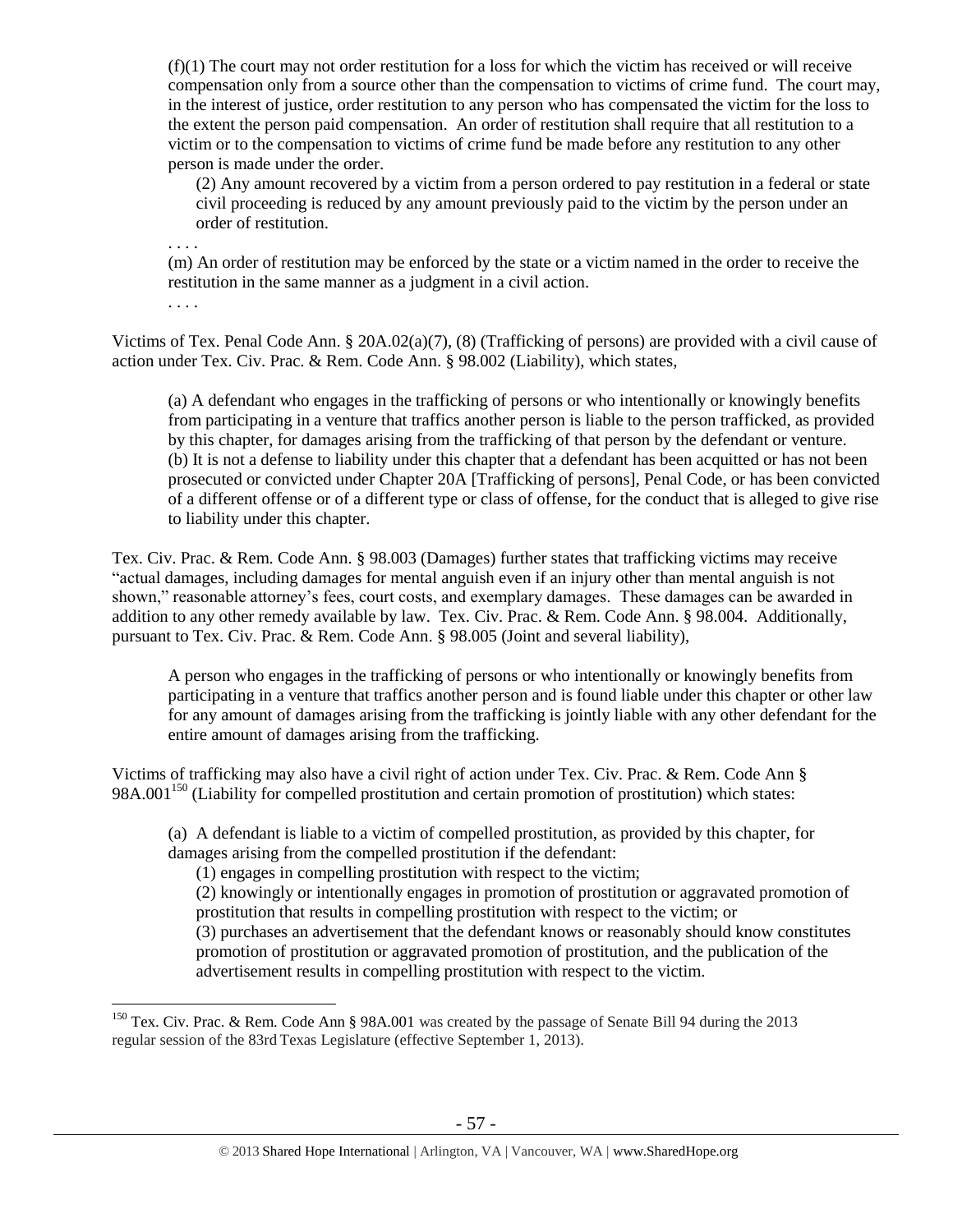- (b) It is not a defense to liability under this chapter that:
	- (1) the defendant:

(A) is related to the victim by affinity or consanguinity, has been in a consensual sexual relationship with the victim, or has resided with the victim in a household; or (B) has paid or otherwise compensated the victim for prostitution; or

(2) the victim:

 $\overline{a}$ 

(A) voluntarily engaged in prostitution before or after the compelled prostitution occurred; or (B) did not attempt to escape, flee, or otherwise terminate contact with the defendant at the time the compelled prostitution allegedly occurred.

- Tex. Civ. Prac. & Rem. Code Ann § 98A.003<sup>151</sup> (Damages) states:
	- (a) claimant who prevails in a suit under this chapter shall be awarded:

(1) actual damages, including damages for mental anguish even if an injury other than mental anguish is not shown;

- (2) court costs; and
- (3) reasonable attorney's fees.

(b) In addition to an award under Subsection (a), a claimant who prevails in a suit under this chapter may recover exemplary damages.

Finally, Tex. Civ. Prac. & Rem. Code Ann § 98A.004 (Cause of Action Cumulative) provides:

The cause of action created by this chapter is cumulative of any other remedy provided by common law or statute, except that a person may not recover damages in a suit under this chapter in which the cause of action is based on a transaction or occurrence that is the basis for a suit under Chapter 98.

*5.11 Statutes of limitations for civil and criminal actions for child sex trafficking or commercial sexual exploitation of children (CSEC) offenses are eliminated or lengthened sufficiently to allow prosecutors and victims a realistic opportunity to pursue criminal action and legal remedies.*

Tex. Code Crim. Proc. Ann. art.  $12.01(1)(B)$ , (D), (G), (H)<sup>152</sup> (Felonies) eliminates statutes of limitations for prosecutions under Tex. Penal Code Ann. § 20A.02(a)(7), (8) (Trafficking of persons), § 20A.03 (Continuous trafficking of persons), § 22.021(a)(1)(B) (Aggravated sexual assault), § 21.02 (Continuous sexual abuse of young child or children).

Tex. Code Crim. Proc. art. 12.01(2)(G), (H) imposes a 10 year statute of limitations for prosecutions of Tex. Penal Code Ann. § 20A.02(a)(1)–(4) or § 43.05(a)(1) (Compelling prostitution). Pursuant to Tex. Code Crim. Proc. Ann. art.  $12.01(6)(A)$ , (B), (C), (D), however, if the victim was under the age of 18 at the time of the offense, prosecutions under Tex. Penal Code Ann. § 20A.02(5), (6), §22.04 (injury to a child), § 43.05(a)(2)may be brought within "ten years from the 18th birthday of the victim of the offense." Tex. Code Crim. Proc. Ann. art. 12.01(5)(A) imposes a 20-year statute of limitation for a prosecution of Tex. Penal Code Ann. § 43.25 (Sexual performance by a child) that is tolled until the victim's 18th birthday if the victim was younger than 17 years of age at the time of the offense. No statutes of limitations are expressly specified for prosecutions of

<sup>&</sup>lt;sup>151</sup> Tex. Civ. Prac. & Rem. Code Ann § 98A.003 was created by the passage of Senate Bill 94 during the 2013 regular session of the 83rd Texas Legislature (effective September 1, 2013).

 $152$  The text of Tex. Code Crim. Proc. Ann. art. 12.01 included here and elsewhere in this report includes amendments made by the passage of Senate Bill 1093 during the 2013 regular session of the 83rd Texas Legislature (effective Sept. 1, 2013).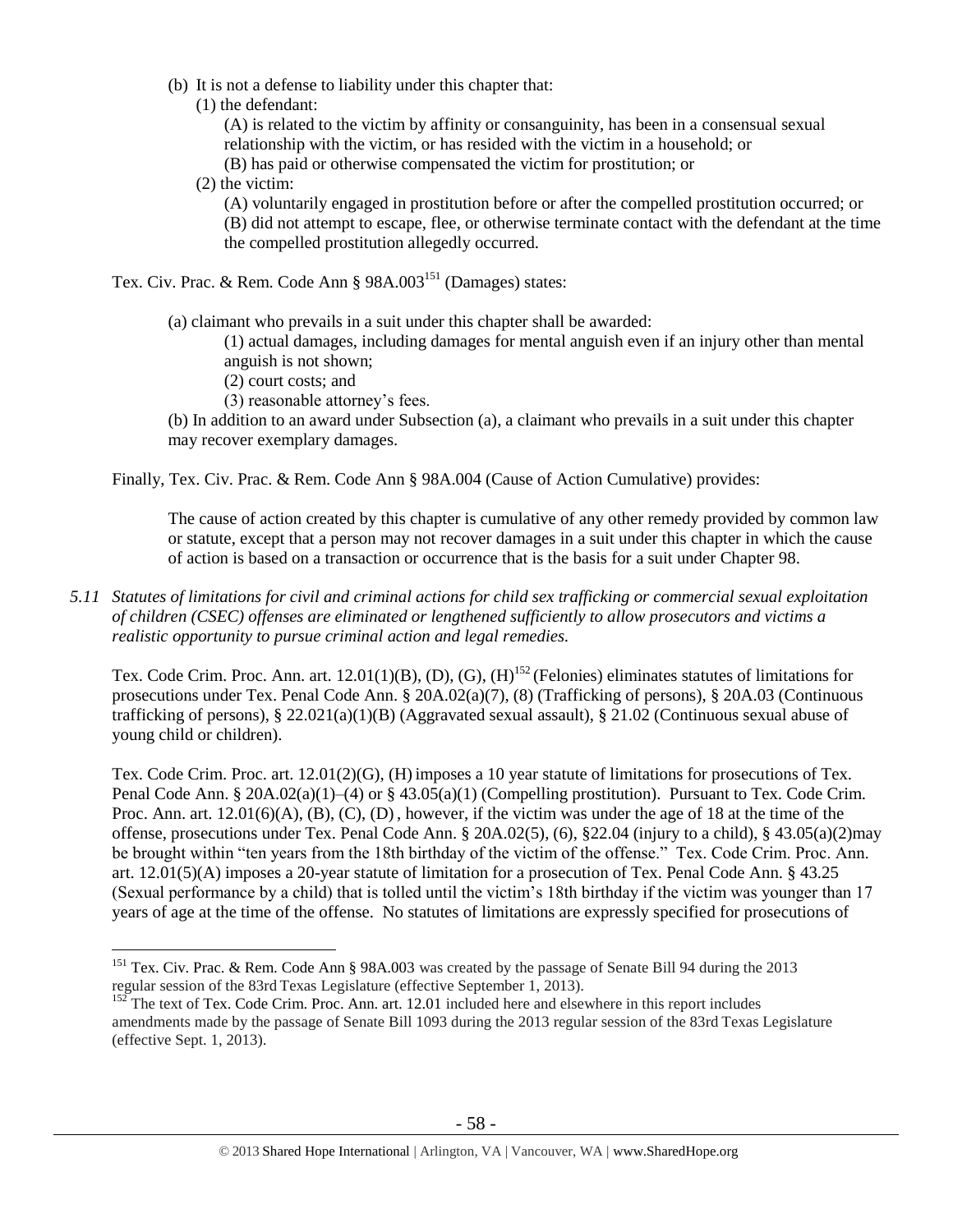Tex. Penal Code Ann. § 43.02(a)(2) (Prostitution), § 15.031(b) (Criminal solicitation of a minor), or § 43.251(b) (Employment harmful to children), meaning that the 3 year statute of limitations provided under Tex. Code Crim. Proc. Ann. art. 12.01(7) applies.

In civil suits concerning personal actions, Tex. Civ. Prac. & Rem. Code Ann. § 16.001(a)(1) (Effect of disability) tolls otherwise applicable statutes of limitations from running until a victim turns 18 years old. Generally, under Tex. Civ. Prac. & Rem. Code Ann. § 16.003 (Two-year limitations period), a victim must sue for personal injury or "action for injury resulting in death" within two years from the day the cause of action arises. However, Tex. Civ. Prac. & Rem. Code Ann. § 16.0045 (Five-year limitations period) imposes a 5 year statute of limitations "if the injury arises as a result of conduct that violates" Tex. Penal Code Ann. § 22.011 (Sexual assault), § 22.021 (Aggravated sexual assault), § 21.02 (Continuous sexual abuse of young child or children), § 20A.02 (Trafficking of persons), or § 43.05 (Compelling prostitution).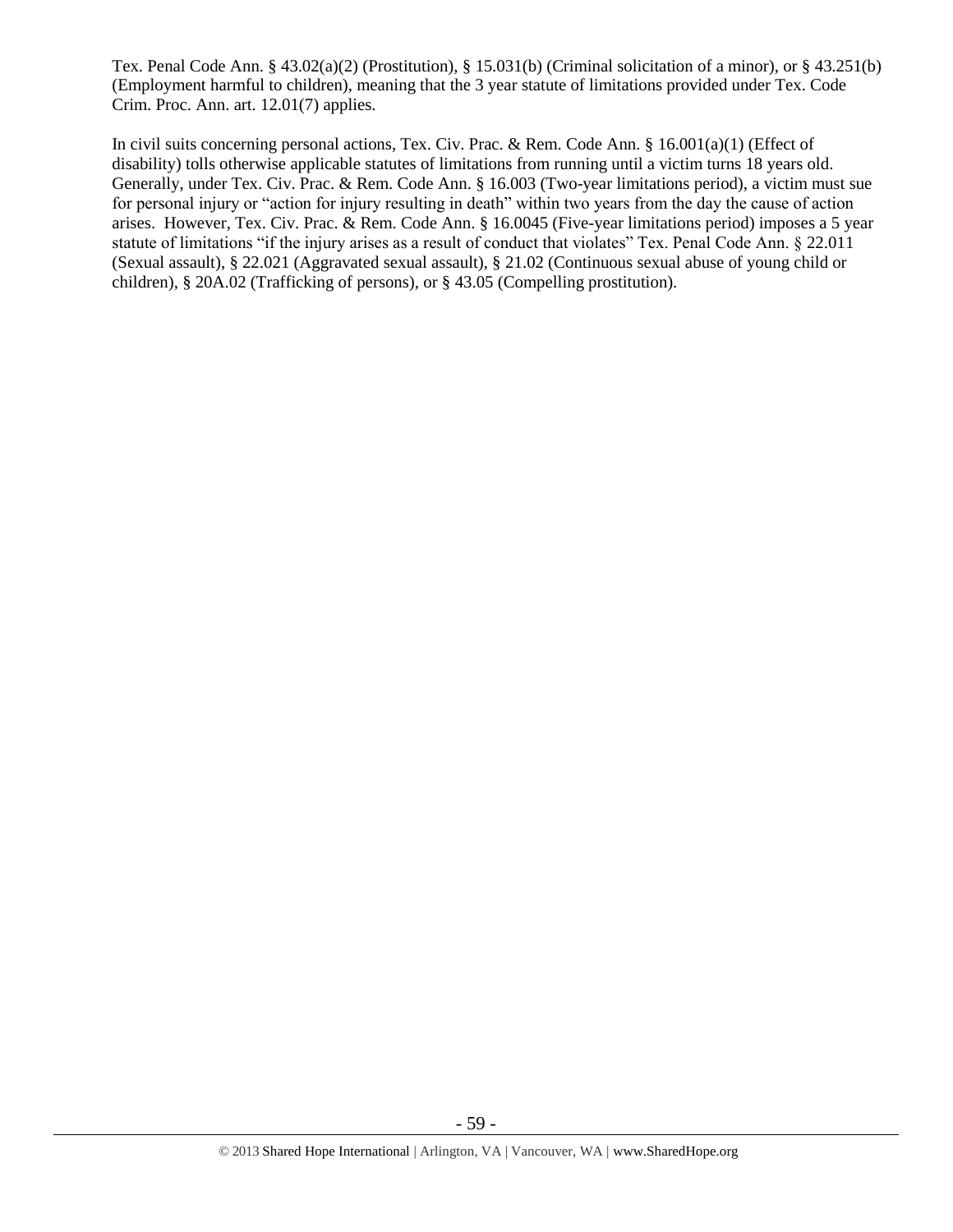#### **FRAMEWORK ISSUE 6: CRIMINAL JUSTICE TOOLS FOR INVESTIGATION AND PROSECUTIONS**

## *Legal Components:*

- *6.1 Training on human trafficking and domestic minor sex trafficking for law enforcement is statutorily mandated or authorized.*
- *6.2 Single party consent to audio-taping is permitted in law enforcement investigations.*
- *6.3 Wiretapping is an available tool to investigate domestic minor sex trafficking.*
- *6.4 Using a law enforcement posing as a minor to investigate buying or selling of commercial sex acts is not a defense to soliciting, purchasing, or selling sex with a minor.*
- *6.5 Using the Internet to investigate buyers and traffickers is a permissible investigative technique.*
- *6.6 Law enforcement and child welfare agencies are mandated to promptly report missing and recovered children. \_\_\_\_\_\_\_\_\_\_\_\_\_\_\_\_\_\_\_\_\_\_\_\_\_\_\_\_\_\_\_\_\_\_\_\_\_\_\_\_\_\_\_\_\_\_\_\_\_\_\_\_\_\_\_\_\_\_\_\_\_\_\_\_\_\_\_\_\_\_\_\_\_\_\_\_\_\_\_\_\_\_\_\_\_\_\_\_\_\_\_\_*

#### *Legal Analysis:*

 $\overline{a}$ 

*6.1 Training on human trafficking and domestic minor sex trafficking for law enforcement is statutorily mandated or authorized.*

Texas law mandates that law enforcement receives training on human trafficking. Tex. Occ. Code Ann. § 1701.258(a) (Education and training programs on trafficking of persons) requires law enforcement officers licensed on or after January 1, 2011 to "complete within a reasonable time after obtaining the license a one-time basic education and training program on the trafficking of persons." The program must be at least four hours long and "include a review of the substance of Sections 20A.02 [Trafficking of persons] and 43.05 [Compelling prostitution]." Tex. Occ. Code Ann. § 1701.258(a). Additionally, Tex. Occ. Code Ann. § 1701.258(b) states, "The [Commission on Law Enforcement Officer Standards and Education] shall make available to each officer a voluntary advanced education, instruction, and training program on the trafficking of persons and compelling prostitution prohibited under Sections 20A.02 and 43.05, Penal Code."

Tex. Occ. Code Ann. § 1701.402(a) (Proficiency certificates) authorizes the Commission on Law Enforcement Officer Standards and Education to issue proficiency certificates to law enforcement officers who meet training, education, and experience requirements. Tex. Occ. Code Ann. § 1701.402(j) states, "As a requirement for an intermediate or advanced proficiency certificate issued by the commission on or after January 1, 2011, an officer must complete the basic education and training program on the trafficking of persons described by Section 1701.258(a)."

Texas also has a mandatory education and training program for officers regarding missing and exploited children. Tex. Occ. Code Ann. §  $1701.402(k)^{153}$  (Proficiency certificates) provides,

<span id="page-59-0"></span>(k) As a requirement for an intermediate or advanced proficiency certificate issued by the commission on or after January 1, 2015, an officer must complete an education and training program on missing and exploited children. The commission by rule shall establish the program. The program must:

(1) consist of at least four hours of training;

(2) include instruction on reporting an attempted child abduction to the missing children and

<sup>&</sup>lt;sup>153</sup> The text of Tex. Occ. Code Ann. § 1701.402 included here and elsewhere in this report includes amendments made by the passage of Senate Bill 742 during the 2013 regular session of the 83rd Texas Legislature (effective Sept. 1, 2013).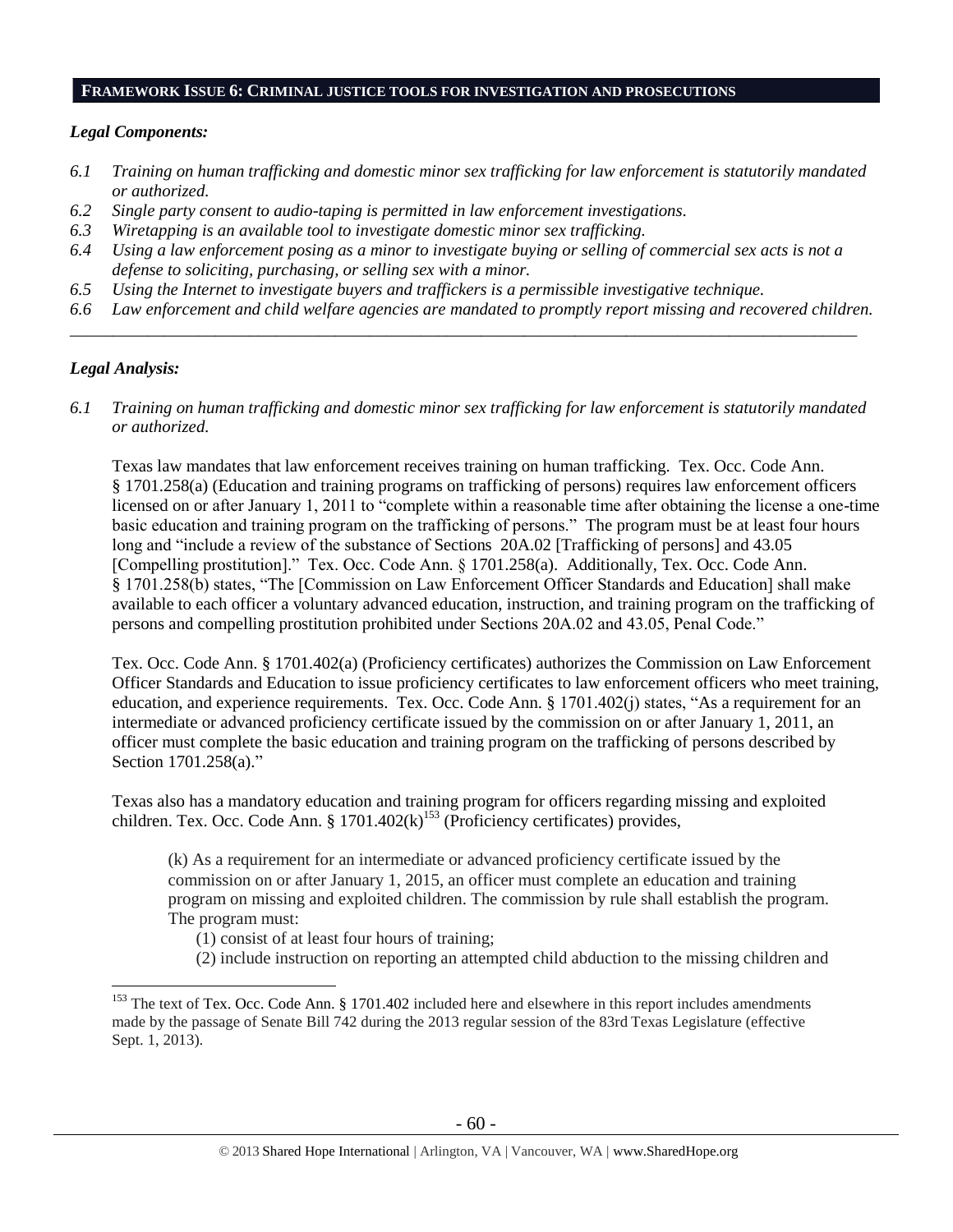missing persons information clearinghouse under Chapter 63, Code of Criminal Procedure; (3) include instruction on responding to and investigating situations in which the Internet is used to commit crimes against children; and (4) include a review of the substance of Chapters 20 and 43, Penal Code.

*6.2 Single party consent to audio-taping is permitted in law enforcement investigations.*

Texas permits single-party consent to audio-taping. Although Tex. Penal Code Ann. § 16.02(b)(1) (Unlawful interception, use, or disclosure of wire, oral, or electronic communications) states that a person who "intentionally intercepts, endeavors to intercept, or procures another person to intercept or endeavor to intercept a wire, oral, or electronic communication" is guilty of an offense, a list of affirmative defenses permit singleparty consent to audio-taping by both law enforcement and citizens. Tex. Penal Code Ann. § 16.02(c)(3), (4) states,

(c) It is an affirmative defense to prosecution under Subsection (b) that:

- (3) a person acting under color of law intercepts:
	- (A) a wire, oral, or electronic communication, if the person is a party to the communication or if one of the parties to the communication has given prior consent to the interception;
- (4) a person not acting under color of law intercepts a wire, oral, or electronic communication, if: (A) the person is a party to the communication; or
	- (B) one of the parties to the communication has given prior consent to the interception, unless the communication is intercepted for the purpose of committing an unlawful act.
- *6.3 Wiretapping is an available tool to investigate domestic minor sex trafficking.*

Tex. Penal Code Ann. § 16.02(c) (Unlawful interception, use, or disclosure of wire, oral, or electronic communications) states,

- (c) It is an affirmative defense to prosecution under Subsection (b) that:
	- . . . (3) a person acting under color of law intercepts:
		- . . .

. . .

. . .

(B) a wire, oral, or electronic communication, if the person is acting under the authority of Article 18.20 [Detection, interception, and use of wire, oral or electronic communications], Code of Criminal Procedure; or

- . . . . . .
- (5) a person acting under color of law intercepts a wire, oral, or electronic communication if:
	- (A) oral or written consent for the interception is given by a magistrate before the interception; (B) an immediate life-threatening situation exists;
	- (C) the person is a member of a law enforcement unit specially trained to:
		- (i) respond to and deal with life-threatening situations; or
		- (ii) install electronic, mechanical, or other devices; and
	- (D) the interception ceases immediately on termination of the life-threatening situation.

Tex. Code Crim. Proc. Ann. art. 18.20, § 8 (Application for interception authorization) sets out a procedure for the issuance of an order authorizing wiretapping. Tex. Code Crim. Proc. Ann. art. 18.20, § 4 (Offenses for which interceptions may be authorized) allows law enforcement to apply for orders authorizing wiretapping in the investigation of Tex. Penal Code Ann. § 20A.02 (Trafficking of persons), § 20A.03 (Continuous trafficking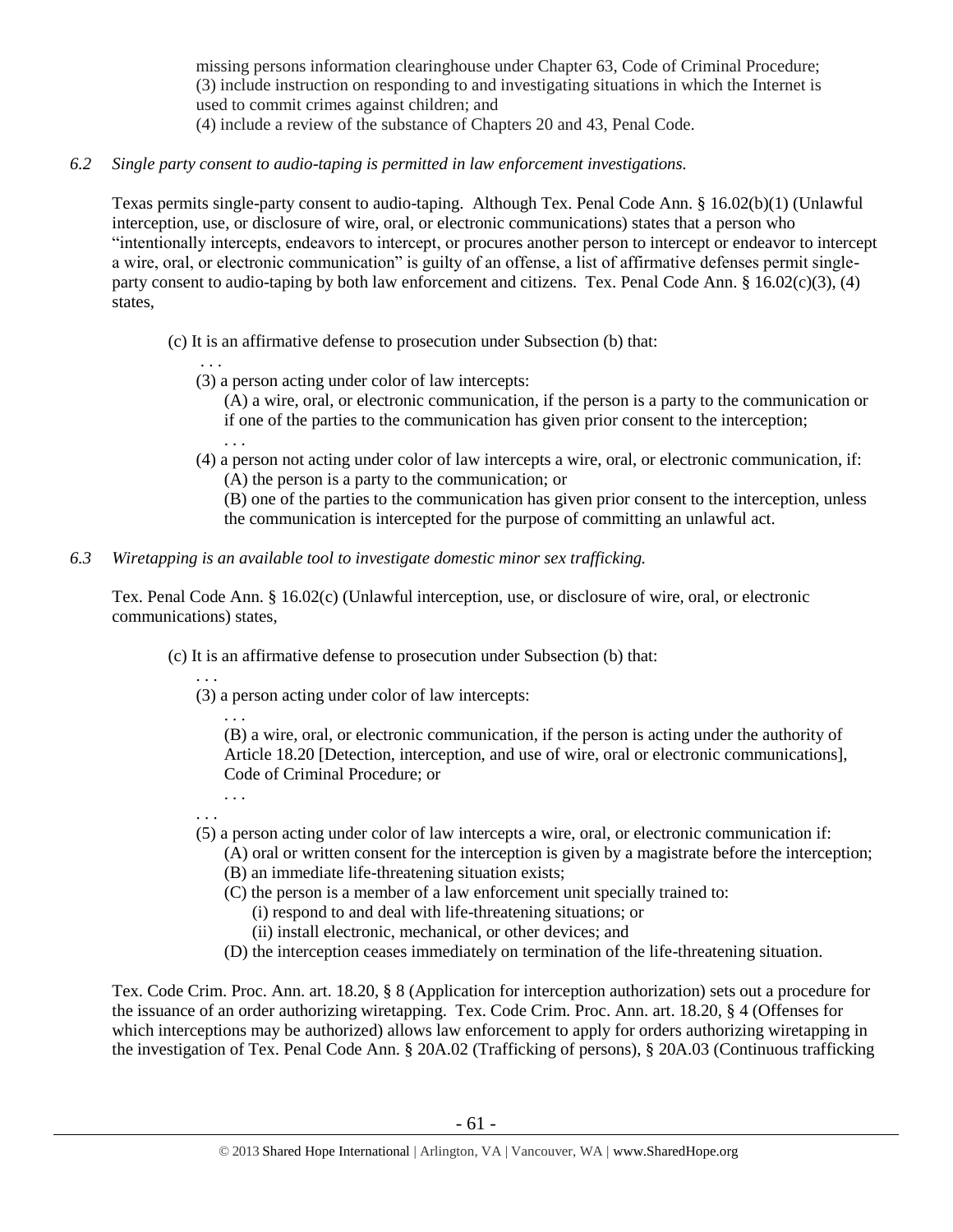of persons), or § 43.26 (Possession or promotion of child pornography). Tex. Code Crim. Proc. Ann. art. 18.20, § 4 states,

A judge of competent jurisdiction may issue an order authorizing interception of wire, oral, or electronic communications only if the prosecutor applying for the order shows probable cause to believe that the interception will provide evidence of the commission of:

(1) a felony under Section 19.02 [Murder], 19.03 [Capital murder], or 43.26 [Possession or promotion of child pornography], Penal Code;

(4) an offense under Chapter 20A [Trafficking of persons], Penal Code;

. . .

(5) an offense under Chapter 34 [Money laundering], Penal Code, if the criminal activity giving rise to the proceeds involves the commission of an offense under Title 5, Penal Code, or an offense under federal law or the laws of another state containing elements that are substantially similar to the elements of an offense under Title 5;

. . . (7) an attempt, conspiracy, or solicitation to commit an offense listed in this section.

Additionally, Tex. Code Crim. Proc. Ann. art. 18.20, § 8A(c) (Emergency installation and use of intercepting device) authorizes the issuance of oral or written orders authorizing wiretapping if it will "provide evidence of the commission of a felony, or of a threat, attempt, or conspiracy to commit a felony, in an immediate lifethreatening situation." This emergency consent expires 48 hours after the grant of consent, but a judge may authorize an order to continue the wiretap up to 30 days. Tex. Code Crim. Proc. Ann. art. 18.20, § 8A(d), (e).

Tex. Code Crim. Proc. Ann. art. 18.20 § 2(a) (Prohibition of use as evidence of intercepted communications) further states that wiretapping and its resulting evidence "may be received in evidence in any trial, hearing, or other proceeding in or before any court, grand jury, department, officer, agency, regulatory body, legislative committee, or other authority of the United States or of this state or a political subdivision of this state," with a few exceptions, including if "the communication was intercepted in violation of this article, Section 16.02, Penal Code, [Unlawful interception, use, or disclosure of wire, oral, or electronic communications], or federal law." Furthermore, "The contents of an intercepted communication and evidence derived from an intercepted communication may be received in a civil trial, hearing, or other proceeding only if the civil trial, hearing, or other proceeding arises out of a violation of a penal law." Tex. Code Crim. Proc. art. 18.20, § 2(b). Tex. Code Crim. Proc. Ann. art. 18.20, § 7(a)–(c) (Authorization for disclosure and use of intercepted communications) also provides,

(a) An investigative or law enforcement officer who, by any means authorized by this article, obtains knowledge of the contents of a wire, oral, or electronic communication or evidence derived from the communication may disclose the contents or evidence to another investigative or law enforcement officer, including a federal law enforcement officer or agent or a law enforcement officer or agent of another state . . . .

(b) An investigative or law enforcement officer who, by any means authorized by this article, obtains knowledge of the contents of a wire, oral, or electronic communication or evidence derived from the communication may use the contents or evidence to the extent the use is appropriate to the proper performance of his official duties.

(c) A person who receives, by any means authorized by this article, information concerning a wire, oral, or electronic communication or evidence derived from a communication intercepted in accordance with the provisions of this article may disclose the contents of that communication or the derivative evidence while giving testimony under oath in any proceeding held under the authority of the United States, of this state, or of a political subdivision of this state.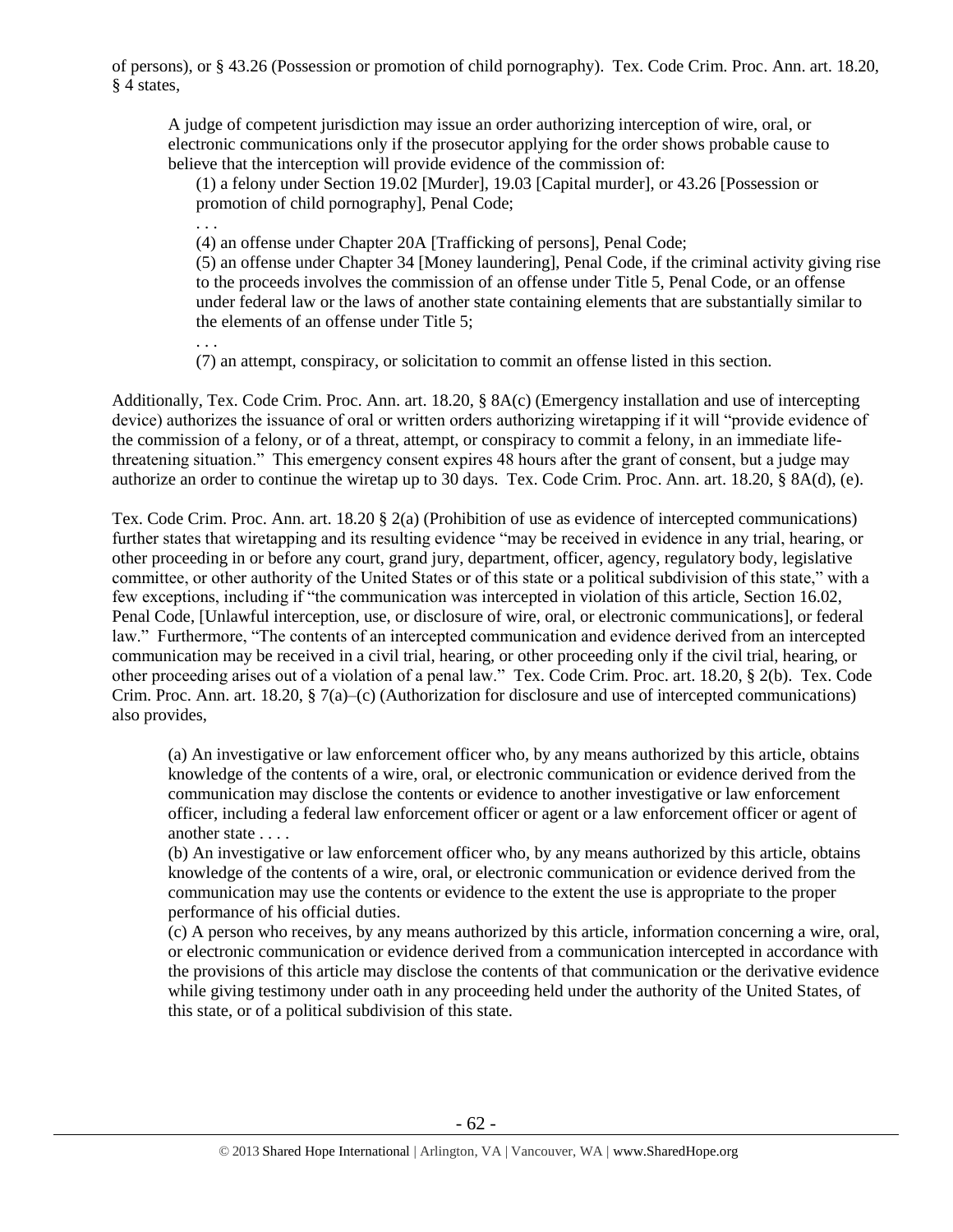*6.4 Using a law enforcement posing as a minor to investigate buying or selling of commercial sex acts is not a defense to soliciting, purchasing, or selling sex with a minor.*

Tex. Penal Code Ann. § 15.031(b) (Criminal solicitation of a minor) intimates that that law enforcement decoys may be used in investigating crimes. Tex. Penal Code Ann. § 15.031(b) states,

A person commits an offense if, with intent that an offense under Section 20A.02(a)(7) or (8) [Trafficking of persons], 21.02 [Continuous sexual abuse of young child or children], 21.11 [Indecency with a child], 22.011 [Sexual assault], 22.021 [Aggravated sexual assault], 43.02 [Prostitution], 43.05(a)(2) [Compelling prostitution], or 43.25 [Sexual performance by a child] be committed, the person by any means requests, commands, or attempts to induce a minor [under 17] or another whom the person believes to be a minor to engage in specific conduct that, under the circumstances surrounding the actor's conduct as the actor believes them to be, would constitute an offense under one of those sections or would make the minor or other believed by the person to be a minor a party to the commission of an offense under one of those sections.

Tex. Penal Code Ann. § 15.031(b) states that the offense occurs even when a "person by any means requests, commands, or attempts to induce a minor or another whom the person believes to be a minor to engage in specific conduct that, under the circumstances surrounding the actor's conduct as the actor believes them to be, would constitute an offense" under one of the specified statutes.

*6.5 Using the Internet to investigate buyers and traffickers is a permissible investigative technique.*

Pursuant to Tex. Penal Code Ann. § 33.021(a)(1) (Online solicitation of a minor), "'Minor' means: (A) an individual who represents himself or herself to be younger than 17 years of age; or (B) an individual whom the actor believes to be younger than 17 years of age." Therefore it is illegal for a person to "solicit[] a minor to meet another person, including the actor, with the intent that the minor will engage in sexual contact, sexual intercourse, or deviate sexual intercourse." This appears to allow law enforcement officers the ability to use the Internet for investigations posing as a minor.

*6.6 Law enforcement and child welfare agencies are mandated to promptly report missing and recovered children.*

Some reporting requirements related to sex trafficked children are mandated by law. Tex. Gov't Code Ann. § 71.0353 (Trafficking of persons information) states that "a district or county court at law shall report the number of cases filed" for violations of Tex. Penal Code Ann. § 20A.02 (Trafficking of persons), § 43.02 (Prostitution), and § 43.05 (Compelling prostitution) and submit the report to the Office of Court Administration of the Texas Judicial System. Furthermore, Tex. Gov't Code Ann. § 411.042(b)(2) (Bureau of identification and records) states,

(b) The bureau of identification and records shall:

. . . (2) collect information concerning the number and nature of offenses reported or known to have been committed in the state and the legal steps taken in connection with the offenses, and other information useful in the study of crime and the administration of justice, including information that enables the bureau to create a statistical breakdown of:

(A) offenses in which family violence was involved;

(B) offenses under Sections 22.011 [Sexual assault] and 22.021 [Aggravated sexual assault], Penal Code; and

(C) offenses under Section 20A.02 [Trafficking of persons] and 43.05 [Compelling prostitution], Penal Code.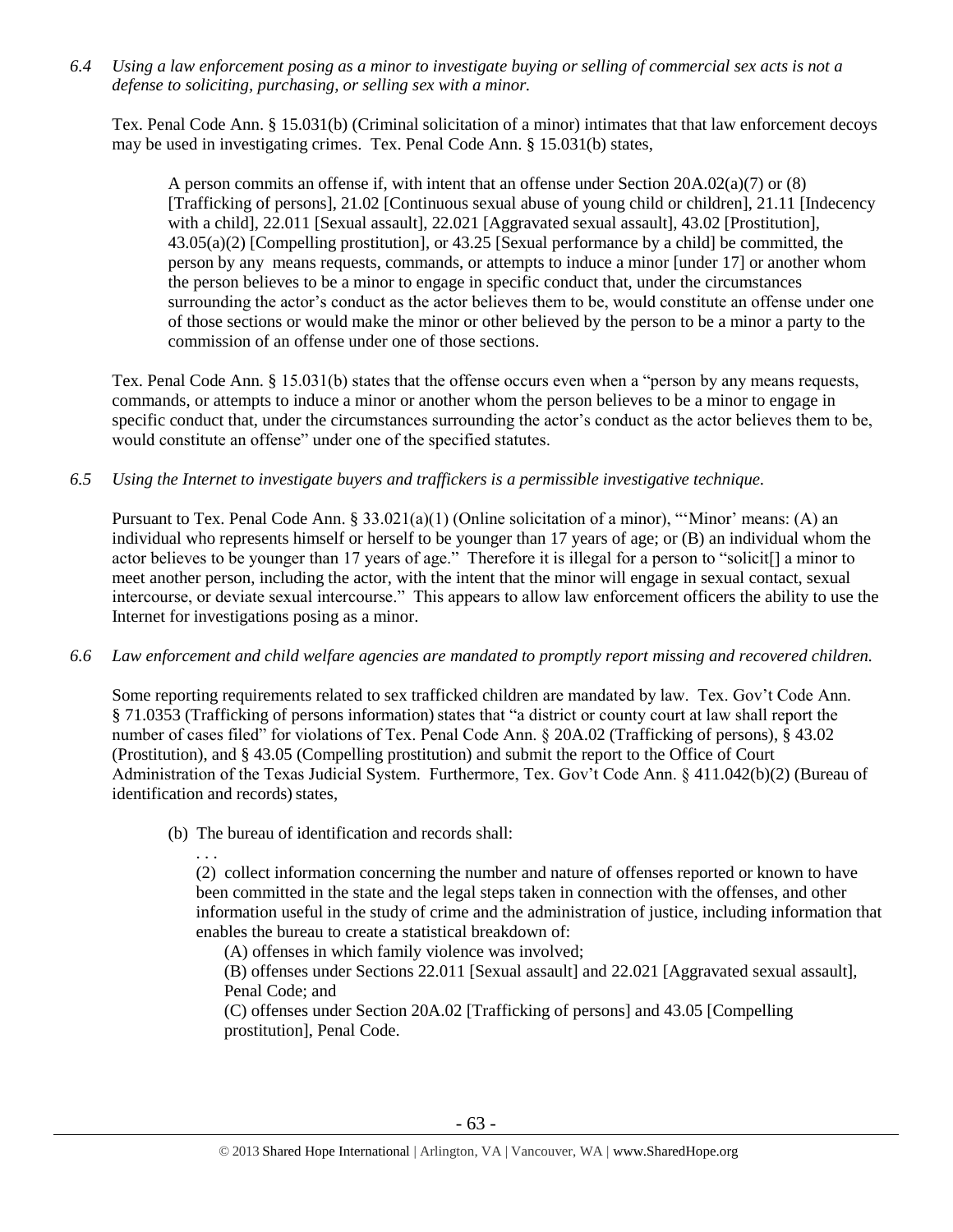Other reporting requirements apply more generally to situations involving runaway or missing children. Tex. Penal Code Ann. § 25.06(e) (Harboring runaway child) requires a law enforcement agency to immediately enter a record of a child escaped from juvenile detention or a runaway child into the National Crime Information Center (NCIC) when reported by a parent, guardian or legal custodian, peace officer, probation officer, the Texas Youth Council, a foster home, or a detention facility.

Tex. Code Crim. Proc. Ann. art. 63.002 (Missing children and missing persons information clearinghouse) establishes a missing children and missing persons information clearinghouse within the Department of Public Safety for use by all law enforcement agencies of the state as a "central repository of information on missing children, missing persons, and attempted child abductions." Tex. Code Crim. Proc. Ann. art. 63.003(a).<sup>154</sup> Pursuant to Tex. Code Crim. Proc. Ann. art. 63.003(b) (Function of Clearinghouse), the clearinghouse is required to

(1) establish a system of intrastate communication of information relating to missing children<sup>155</sup> and missing persons:<sup>156</sup>

(2) provide a centralized file for the exchange of information on missing children, missing persons, and unidentified dead bodies within the state;

(3) communicate with the national crime information center for the exchange of information on missing children and missing persons suspected of interstate travel;

<sup>155</sup> Tex. Code Crim. Proc. Ann. art. 63.001(3) defines "missing child" as

 $\overline{a}$ 

a child whose whereabouts are unknown to the child's legal custodian, the circumstances of whose absence indicate that:

(A) the child did not voluntarily leave the care and control of the custodian, and the taking of the child was not authorized by law;

(B) the child voluntarily left the care and control of the custodian without the custodian's consent and without intent to return;

(C) the child was taken or retained in violation of the terms of a court order for possession of or access to the child; or

(D) the child was taken or retained without the permission of the custodian and with the effect of depriving the custodian of possession of or access to the child unless the taking or retention of the child was prompted by the commission or attempted commission of family violence, as defined by Section 71.004, Family Code, against the child or the actor.

Tex. Code Crim. Proc. Ann. art. 63.001(1-a) (Definitions) defines "child" as "a person under 18 years of age." The text of Tex. Code Crim. Proc. Ann. art. 63.001 included here and elsewhere in this report includes amendments made by the passage of Senate Bill 742 during the 2013 regular session of the 83rd Texas Legislature (effective Sept. 1, 2013.

 $156$  Tex. Code Crim. Proc. Ann. art. 63.001(2) defines a "missing person" as "a person 18 years old or older whose disappearance is possibly not voluntary." Tex. Code Crim. Proc. Ann. art. 63.001(4) further explains,

"Missing child" or "missing person" also includes a person of any age who is missing and:

(A) is under proven physical or mental disability or is senile, and because of one or more of these conditions is subject to immediate danger or is a danger to others;

(B) is in the company of another person or is in a situation the circumstances of which indicate that the missing child's or missing person's safety is in doubt; or

(C) is unemancipated as defined by the law of this state.

<sup>&</sup>lt;sup>154</sup> The text of Tex. Code Crim. Proc. Ann. art. 63.003 included here and elsewhere in this report includes amendments made by the passage of Senate Bill 742 during the 2013 regular session of the 83rd Texas Legislature (effective Sept. 1, 2013).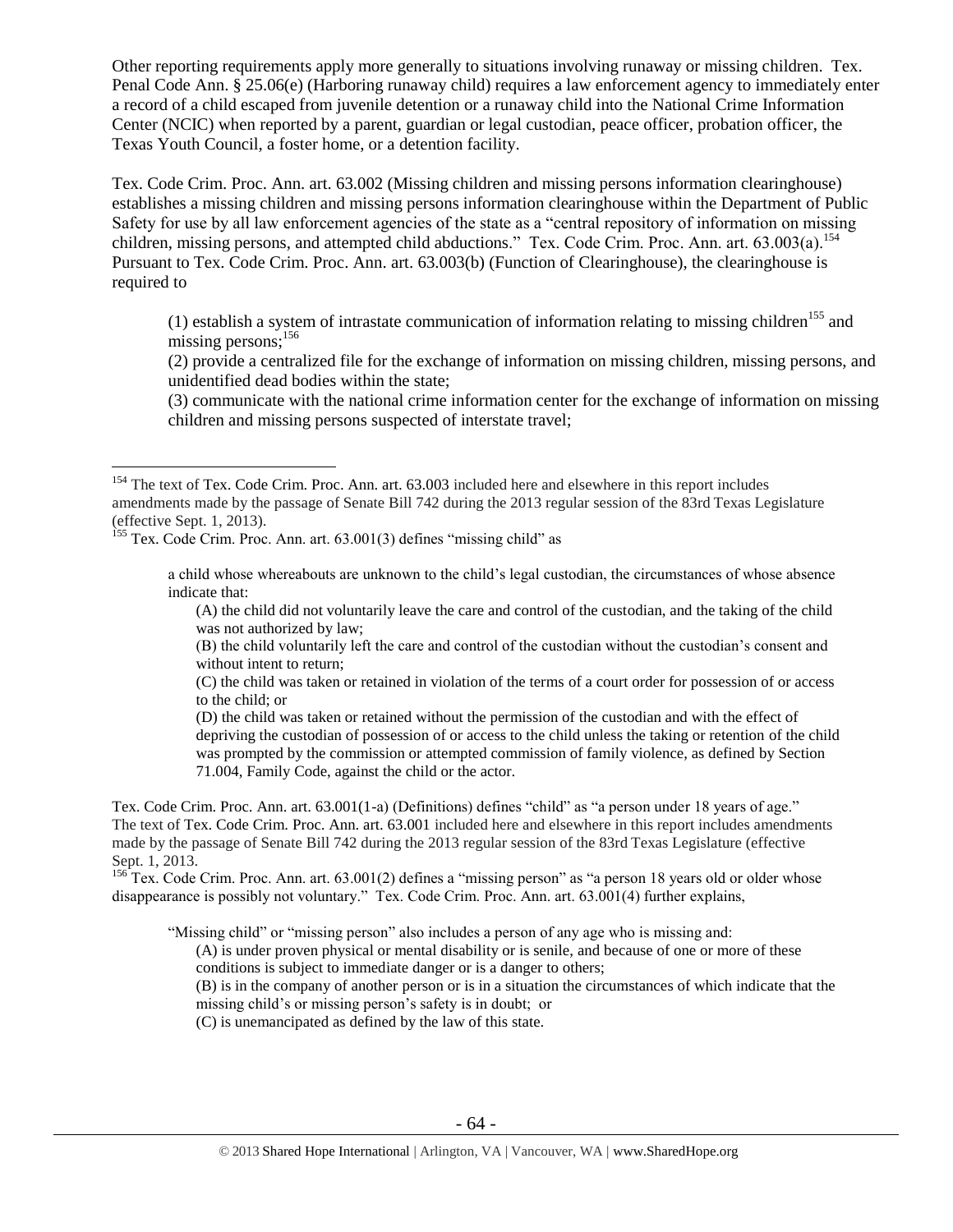(4) collect, process, maintain, and disseminate accurate and complete information on missing children and missing persons;

(5) provide a statewide toll-free telephone line for the reporting of missing children and missing persons and for receiving information on missing children and missing persons; and

(6) provide and disseminate to legal custodians, law enforcement agencies, and the Texas Education Agency information that explains how to prevent child abduction and what to do if a child becomes missing; and

(7) receive and maintain information on attempted child abductions in this state.

Tex. Code Crim. Proc. Ann. art.  $63.009(a)(1)$ ,  $(2)^{157}$  (Law enforcement requirements) requires a law enforcement agency that receives a report of a missing child or a missing person to begin an investigation "to determine the present location of the child." Tex. Code Crim. Proc. Ann. art. 63.009(a)(3) also requires law enforcement to enter the child's name into the clearinghouse. Tex. Code Crim. Proc. Ann. art. 63.013(Information to clearinghouse) further requires each law enforcement agency to "provide to the missing children and missing persons information clearinghouse any information that would assist in the location or identification of any missing child who has been reported to the agency as missing." Lastly, Tex. Code Crim. Proc. Ann. art. 63.009 (f) states, "Immediately after the return of a missing child or missing person or the identification of an unidentified body, the local law enforcement agency having jurisdiction of the investigation shall cancel the entry in the national crime information center database."

Moreover, the school system is included as a critical component of finding missing children in Texas. Tex. Code Crim. Proc. Ann. art. 63.019 (School records system) requires schools to keep specific information for any child under 11 years of age who is enrolled in a school for the first time and uses this information in its efforts to locate missing children. Under Tex. Code Crim. Proc. Ann. art. 63.019(b), if required documents are not able to be produced within 30 day after the child's enrollment (90 days if the child was not born in the United States), the school must notify the appropriate law enforcement agency so they can check the clearinghouse to determine if the child has been reported missing. Tex. Code Crim. Proc. Ann. art. 63.019(b) further states, "If the child has been reported missing, the law enforcement agency shall immediately notify other appropriate law enforcement agencies that the missing child has been located." In addition, Tex. Code Crim. Proc. Ann. art. 63.008(a) (Missing children program) requires the Texas Education Agency to "develop and administer a program for the location of missing children who may be enrolled within the Texas school system, including nonpublic schools, and for the reporting of children who may be missing or who may be unlawfully removed from schools." The program is coordinated with the information clearinghouse. Tex. Code Crim. Proc. Ann. art. 63.008(b). Also, Tex. Code Crim. Proc. Ann. art. 63.020 (Duty of schools and other entities to flag missing children's record) outlines the responsibilities of the schools and day care facilities to flag a missing student's (under 11 years of age) records upon receiving notice from a law enforcement agency that the child is missing.

Texas also has a mandatory education and training program for officers regarding missing and exploited children. Tex. Occ. Code Ann. § 1701.402 $(k)$ <sup>158</sup> (Proficiency certificates) provides,

(k) As a requirement for an intermediate or advanced proficiency certificate issued by the commission on or after January 1, 2015, an officer must complete an education and training program on missing and exploited children. The commission by rule shall establish the program. The program must:

<sup>&</sup>lt;sup>157</sup> The text of Tex. Code Crim. Proc. Ann. art. 63.009 included here and elsewhere in this report includes amendments made by the passage of Senate Bill 742 during the 2013 regular session of the 83rd Texas Legislature (effective Sept. 1, 2013).

<sup>158</sup> *See supra* not[e 153.](#page-59-0)